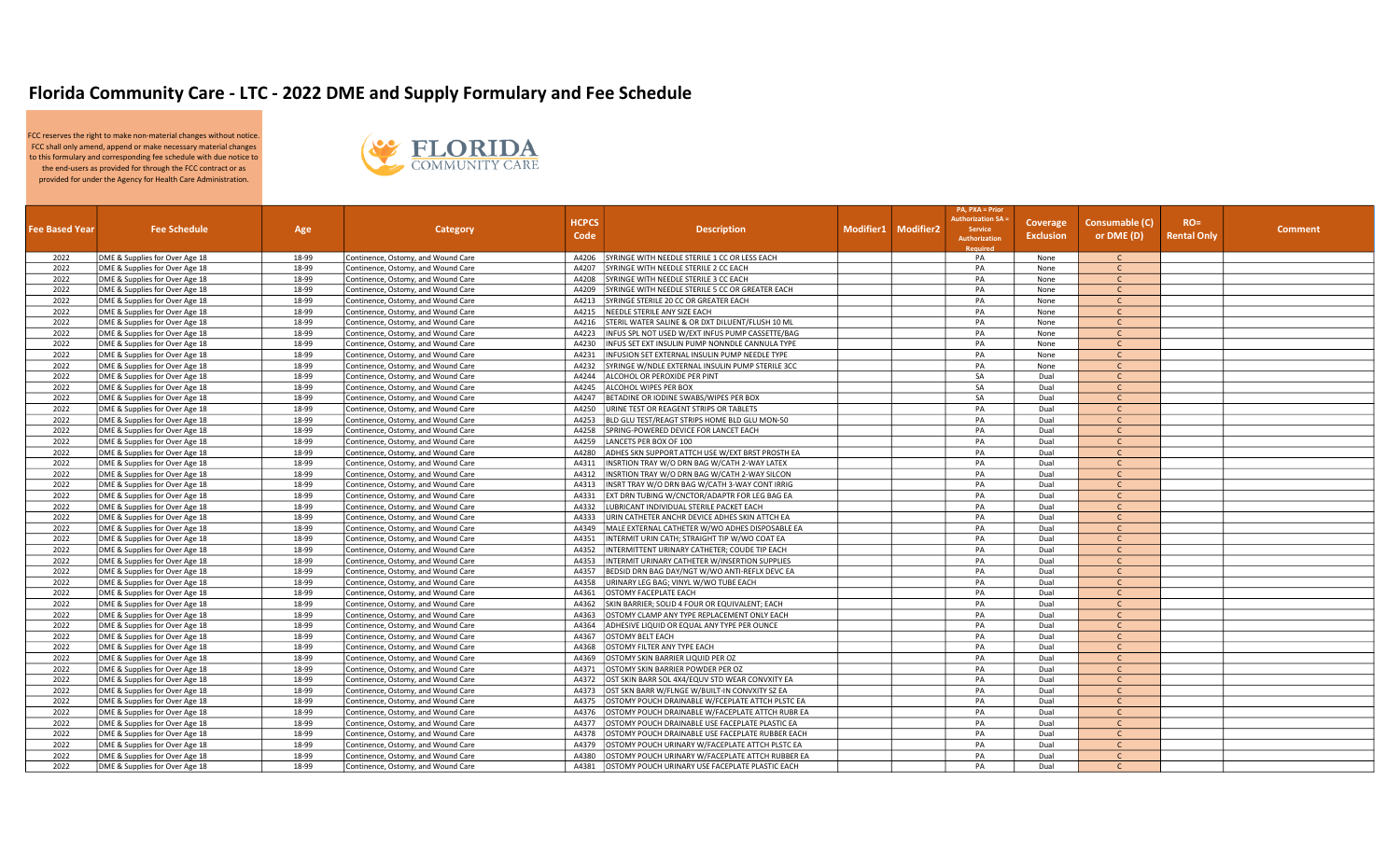| 2022 | DME & Supplies for Over Age 18 | 18-99 | Continence, Ostomy, and Wound Care | A4382 | <b>DSTOMY POUCH URIN USE FACEPLATE HEAVY PLSTC EA</b>                                                     | PA  | Dual        |               |  |
|------|--------------------------------|-------|------------------------------------|-------|-----------------------------------------------------------------------------------------------------------|-----|-------------|---------------|--|
| 2022 | DME & Supplies for Over Age 18 | 18-99 | Continence, Ostomy, and Wound Care | A4383 | <b>STOMY POUCH URINARY USE FACEPLATE RUBBER EACH</b>                                                      | PA  | Dual        | $\mathsf{C}$  |  |
| 2022 |                                |       |                                    | A4384 | <b>OSTOMY FACEPLATE EQUIVALENT SILICONE RING EACH</b>                                                     | PA  | Dual        | $\mathsf{C}$  |  |
|      | DME & Supplies for Over Age 18 | 18-99 | Continence, Ostomy, and Wound Care |       |                                                                                                           |     |             | $\mathsf{C}$  |  |
| 2022 | DME & Supplies for Over Age 18 | 18-99 | Continence, Ostomy, and Wound Care | A4385 | OST SKN BARRIER SOLID 4X4 EXT W/O CONVXITY EA                                                             | PA  | Dual        |               |  |
| 2022 | DME & Supplies for Over Age 18 | 18-99 | Continence, Ostomy, and Wound Care | A4387 | <b>OSTOMY POUCH CLOSED W/BARR BUILT-IN CONVEXITY EA</b>                                                   | PA  | Dual        | $\mathsf{C}$  |  |
| 2022 | DME & Supplies for Over Age 18 | 18-99 | Continence, Ostomy, and Wound Care | A4388 | <b>ST POUCH DRAINABLE W/EXT WEAR BARRIER ATTCH EA</b>                                                     | PA  | Dual        | $\mathcal{C}$ |  |
| 2022 | DME & Supplies for Over Age 18 | 18-99 | Continence, Ostomy, and Wound Care | A4389 | OST POUCH DRNABLE W/BARR W/BUILT-IN CONVXITY EA                                                           | PA  | Dual        | $\mathsf{C}$  |  |
| 2022 | DME & Supplies for Over Age 18 | 18-99 | Continence, Ostomy, and Wound Care | A4390 | OST POUCH DRNABLE W/EXT BARRIER W/CONVXITY EA                                                             | PA  | Dual        | $\mathsf{C}$  |  |
| 2022 | DME & Supplies for Over Age 18 | 18-99 | Continence, Ostomy, and Wound Care | A4391 | STOMY POUCH URINARY W/EXT WEAR BARRIER ATTCH EA                                                           | PA  | Dual        | $\mathsf{C}$  |  |
| 2022 | DME & Supplies for Over Age 18 | 18-99 | Continence, Ostomy, and Wound Care | A4392 | ST POUCH URIN W/STD WEAR BARRIER W/CONVXITY EA                                                            | PA  | Dual        | $\mathsf{C}$  |  |
| 2022 | DME & Supplies for Over Age 18 | 18-99 | Continence, Ostomy, and Wound Care | A4393 | OST POUCH URIN W/EXT WEAR BARRIER W/CONVXITY EA                                                           | PA  | Dual        | $\mathcal{C}$ |  |
| 2022 | DME & Supplies for Over Age 18 | 18-99 | Continence, Ostomy, and Wound Care | A4394 | <b>OSTOMY DEODORANT W/WO LUBRICANT POUCH PER FL OZ</b>                                                    | PA  | Dual        | $\mathsf{C}$  |  |
| 2022 | DME & Supplies for Over Age 18 | 18-99 | Continence, Ostomy, and Wound Care | A4395 | <b>OSTOMY DEODORANT USE OSTOMY POUCH SOLID PER TAB</b>                                                    | PA  | Dual        | $\mathsf{C}$  |  |
|      |                                |       |                                    | A4396 |                                                                                                           | PA  | Dual        | $\mathsf{C}$  |  |
| 2022 | DME & Supplies for Over Age 18 | 18-99 | Continence, Ostomy, and Wound Care |       | PERISTOMAL HERNIA SUPPORT BELT                                                                            |     |             |               |  |
| 2022 | DME & Supplies for Over Age 18 | 18-99 | Continence, Ostomy, and Wound Care | A4397 | RRIGATION SUPPLY; SLEEVE EACH                                                                             | PA  | Dual        | $\mathsf{C}$  |  |
| 2022 | DME & Supplies for Over Age 18 | 18-99 | Continence, Ostomy, and Wound Care | A4398 | STOMY IRRIGATION SUPPLY; BAG EACH                                                                         | PA  | Dual        | $\mathsf{C}$  |  |
| 2022 | DME & Supplies for Over Age 18 | 18-99 | Continence, Ostomy, and Wound Care | A4399 | STOMY IRRIGATION SUPPLY; CONE/CATH INCL BRUSH                                                             | PA  | Dual        | $\mathsf{C}$  |  |
| 2022 | DME & Supplies for Over Age 18 | 18-99 | Continence, Ostomy, and Wound Care | A4400 | <b>STOMY IRRIGATION SET</b>                                                                               | PA  | Dual        | C             |  |
| 2022 | DME & Supplies for Over Age 18 | 18-99 | Continence, Ostomy, and Wound Care | A4402 | <b>JBRICANT PER OUNCE</b>                                                                                 | PA  | Dual        | $\mathsf{C}$  |  |
| 2022 | DME & Supplies for Over Age 18 | 18-99 | Continence, Ostomy, and Wound Care | A4404 | <b>STOMY RING EACH</b>                                                                                    | PA  | Dual        | $\mathcal{C}$ |  |
| 2022 | DME & Supplies for Over Age 18 | 18-99 | Continence, Ostomy, and Wound Care | A4405 | STOMY SKIN BARRIER NONPECTIN-BASED PASTE-OZ                                                               | PA  | Dual        | C             |  |
| 2022 | DME & Supplies for Over Age 18 | 18-99 | Continence, Ostomy, and Wound Care | A4406 | STOMY SKIN BARRIER PECTIN-BASED PASTE PER OUNCE                                                           | PA  | Dual        | $\mathsf{C}$  |  |
| 2022 | DME & Supplies for Over Age 18 | 18-99 | Continence, Ostomy, and Wound Care | A4407 | ST SKN BARRIER W/BUILT-IN CONVXITY 4X4 IN/< EA                                                            | PA  | Dual        | $\mathsf{C}$  |  |
| 2022 | DME & Supplies for Over Age 18 | 18-99 |                                    | A4408 | OST SKN BARRIER W/BUILT-IN CONVXITY > 4X4 IN EA                                                           | PA  | Dual        | C             |  |
|      |                                |       | Continence, Ostomy, and Wound Care |       |                                                                                                           |     |             | $\mathsf{C}$  |  |
| 2022 | DME & Supplies for Over Age 18 | 18-99 | Continence, Ostomy, and Wound Care | A4409 | OST SKN BARR EXT W/O BUILT-IN CONVXTY 4X4 IN/ <ea< td=""><td>PA</td><td>Dual</td><td></td><td></td></ea<> | PA  | Dual        |               |  |
| 2022 | DME & Supplies for Over Age 18 | 18-99 | Continence, Ostomy, and Wound Care | A4410 | OST SKN BARR EXT W/O BUILT-IN CONVXITY>4X4 IN EA                                                          | PA  | Dual        | $\mathsf{C}$  |  |
| 2022 | DME & Supplies for Over Age 18 | 18-99 | Continence, Ostomy, and Wound Care | A4411 | OST SKN BARRIER SOLID 4X4/EQ W/BUILT-IN CONVXITY                                                          | PA  | Dual        | $\mathsf{C}$  |  |
| 2022 | DME & Supplies for Over Age 18 | 18-99 | Continence, Ostomy, and Wound Care | A4412 | OST POUCH DRNABLE BARRIER W/FLNGE W/O FLTR EA                                                             | PA  | Dual        | $\mathsf{C}$  |  |
| 2022 | DME & Supplies for Over Age 18 | 18-99 | Continence, Ostomy, and Wound Care | A4413 | ST POUCH DRNABLE HI OP BARRIER W/FLNGE/FLTR EA                                                            | PA  | Dual        | $\mathsf{C}$  |  |
| 2022 | DME & Supplies for Over Age 18 | 18-99 | Continence, Ostomy, and Wound Care | A4414 | ST SKN BARRIER W/O BUILT-IN CONVXITY 4X4 IN/ <ea< td=""><td>PA</td><td>Dual</td><td></td><td></td></ea<>  | PA  | Dual        |               |  |
| 2022 | DME & Supplies for Over Age 18 | 18-99 | Continence, Ostomy, and Wound Care | A4415 | OST SKN BARRIER W/O BUILT-IN CONVXITY >4X4 IN EA                                                          | PA  | Dual        | $\mathcal{C}$ |  |
| 2022 | DME & Supplies for Over Age 18 | 18-99 | Continence, Ostomy, and Wound Care | A4416 | <b>DSTOMY POUCH CLOSED W/BARRIER ATTCH W/FILTER EA</b>                                                    | PA  | Dual        | $\mathcal{C}$ |  |
| 2022 | DME & Supplies for Over Age 18 | 18-99 | Continence, Ostomy, and Wound Care | A4417 | <b>OST POUCH CLO W/BARRIER ATTCH W/BUILT-IN CONVXIT</b>                                                   | PA  | Dual        | $\mathsf{C}$  |  |
| 2022 | DME & Supplies for Over Age 18 | 18-99 | Continence, Ostomy, and Wound Care | A4418 | STOMY POUCH CLOS; W/O BARRIER ATTCH W/FILTER EA                                                           | PA  | Dual        | $\mathsf{C}$  |  |
| 2022 |                                | 18-99 |                                    | A4420 | <b>OSTOMY POUCH CLOS; USE BARRIER W/LOCK FLNGE EA</b>                                                     | PA  | Dual        | $\mathsf{C}$  |  |
|      | DME & Supplies for Over Age 18 |       | Continence, Ostomy, and Wound Care |       |                                                                                                           |     |             |               |  |
| 2022 | ME & Supplies for Over Age 18  | 18-99 | Inlisted Code - DO NOT USE         | A4421 | AN RESERVED COD                                                                                           | PA  | <b>None</b> | <b>NA</b>     |  |
| 2022 | DME & Supplies for Over Age 18 | 18-99 | Continence, Ostomy, and Wound Care | A4423 | <b>OST POUCH CLOS; BARRIER W/LOCK FLNGE W/FLTR EA</b>                                                     | PA  | Dual        | $\mathsf{C}$  |  |
| 2022 | DME & Supplies for Over Age 18 | 18-99 | Continence, Ostomy, and Wound Care | A4424 | STOMY POUCH DRAINABLE W/BARRIER ATTCH W/FLTR EA                                                           | PA  | Dual        | $\mathsf{C}$  |  |
| 2022 | DME & Supplies for Over Age 18 | 18-99 | Continence, Ostomy, and Wound Care | A4425 | OST POUCH DRNABL; BARR NON-LOCK FLNGE W/FILTR EA                                                          | PA  | Dual        | $\mathsf{C}$  |  |
| 2022 | DME & Supplies for Over Age 18 | 18-99 | Continence, Ostomy, and Wound Care | A4426 | ST POUCH DRAINABLE; USE BARRIER W/LOCK FLNGE EA                                                           | PA  | Dual        | $\mathsf{C}$  |  |
| 2022 | DME & Supplies for Over Age 18 | 18-99 | Continence, Ostomy, and Wound Care | A4427 | ST POUCH DRNABLE; BARRIER LOCK FLNGE W/FLTR EA                                                            | PA  | Dual        | $\mathsf{C}$  |  |
| 2022 | DME & Supplies for Over Age 18 | 18-99 | Continence, Ostomy, and Wound Care | A4428 | ST POUCH URIN EXT BARR W/FAUCET TAP W/VALVE                                                               | PA  | Dual        | $\mathsf{C}$  |  |
| 2022 | DME & Supplies for Over Age 18 | 18-99 | Continence, Ostomy, and Wound Care | A4429 | <b>OST POUCH URIN BLT-IN CONVXI W/FAUCET TAP VALVE</b>                                                    | PA  | Dual        | $\mathsf{C}$  |  |
| 2022 | DME & Supplies for Over Age 18 | 18-99 | Continence, Ostomy, and Wound Care | A4430 | OST POUCH URIN EXT BARR BLT-IN CNVX FAUCT VLV EA                                                          | PA  | Dual        | $\mathsf{C}$  |  |
| 2022 | DME & Supplies for Over Age 18 | 18-99 | Continence, Ostomy, and Wound Care | A4431 | OST POUCH URIN; W/BARR W/FAUCET TAP W/VALVE EA                                                            | PA  | Dual        |               |  |
| 2022 | DME & Supplies for Over Age 18 | 18-99 |                                    | A4432 | OST POUCH URIN; BARR NON-LOCK FLNG FAUCT TAP VALV                                                         | PA  | Dual        | $\mathsf{C}$  |  |
| 2022 |                                |       | Continence, Ostomy, and Wound Care | A4433 |                                                                                                           | PA  | Dual        | $\mathsf{C}$  |  |
|      | DME & Supplies for Over Age 18 | 18-99 | Continence, Ostomy, and Wound Care |       | <b>OST POUCH URIN; FOR BARR W/LOCKING FLANGE EA</b>                                                       |     |             |               |  |
| 2022 | DME & Supplies for Over Age 18 | 18-99 | Continence, Ostomy, and Wound Care | A4434 | <b>OST POUCH URIN; BARR LOCK FLNG FAUCET TAP VALVE</b>                                                    | PA  | Dual        | $\mathsf{C}$  |  |
| 2022 | DME & Supplies for Over Age 18 | 18-99 | Continence, Ostomy, and Wound Care | A4450 | APE NON-WATERPROOF PER 18 SQUARE INCHES                                                                   | PA  | Dual        | C             |  |
| 2022 | DME & Supplies for Over Age 18 | 18-99 | Continence, Ostomy, and Wound Care | A4452 | APE WATERPROOF PER 18 SQUARE INCHES                                                                       | PA  | Dual        | $\mathsf{C}$  |  |
| 2022 | DME & Supplies for Over Age 18 | 18-99 | Continence, Ostomy, and Wound Care | A4455 | <b>IDHESIVE REMOVER OR SOLVENT PER OUNCE</b>                                                              | PA  | Dual        | $\mathsf{C}$  |  |
| 2022 | DME & Supplies for Over Age 18 | 18-99 | Continence, Ostomy, and Wound Care | A4456 | DHESIVE REMOVER WIPES ANY TYPE EACH                                                                       | PA  | Dual        | $\mathsf{C}$  |  |
| 2022 | DME & Supplies for Over Age 18 | 18-99 | Respiratory                        | A4481 | RACHEOSTOMA FILTER ANY TYPE ANY SIZE EACH                                                                 | PA  | Dual        | $\mathsf{C}$  |  |
| 2022 | DME & Supplies for Over Age 18 | 18-99 | Continence, Ostomy, and Wound Care | A4554 | ISPOSABLE UNDERPADS, ALL SIZES                                                                            | SA  | None        | $\mathsf{C}$  |  |
| 2022 | DME & Supplies for Over Age 18 | 18-99 | Continence, Ostomy, and Wound Care | A4561 | <b>ESSAR RUBBER ANY TYPE</b>                                                                              | PA  | Dual        | $\mathsf{C}$  |  |
| 2022 | DME & Supplies for Over Age 18 | 18-99 | Continence, Ostomy, and Wound Care | A4562 | <b>ESSARY NON RUBBER ANY TYPE</b>                                                                         | PA  | Dual        | $\mathsf{C}$  |  |
| 2022 | DME & Supplies for Over Age 18 | 18-99 | Respiratory                        | A4605 | RACHEAL SUCTION CATHETER CLOSED SYSTEM EACH                                                               | PA  | Dual        | $\mathsf{C}$  |  |
|      |                                |       |                                    | A4608 |                                                                                                           | PA  | Dual        | $\mathsf{C}$  |  |
| 2022 | DME & Supplies for Over Age 18 | 18-99 | Respiratory                        |       | RANSTRACHEAL OXYGEN CATHETER EACH                                                                         |     |             |               |  |
| 2022 | DME & Supplies for Over Age 18 | 18-99 | Respiratory                        | A4611 | ATTRY HEAVY DUTY; REPL PT-OWNED VENTILATOR                                                                | PXA | None        | $\mathsf{C}$  |  |
| 2022 | DME & Supplies for Over Age 18 | 18-99 | Respiratory                        | A4612 | ATTRY CABLES; REPLACEMENT PT-OWNED VENTILATOR                                                             | PXA | None        | $\mathsf{C}$  |  |
| 2022 | DME & Supplies for Over Age 18 | 18-99 | Respiratory                        | A4613 | <b>BATTRY CHARGER; REPLACEMENT PT-OWNED VENTILATOR</b>                                                    | PXA | None        | $\epsilon$    |  |
| 2022 | DME & Supplies for Over Age 18 | 18-99 | Respiratory                        | A4614 | EAK EXPIRATORY FLOW RATE METER HAND HELD                                                                  | PA  | Dual        | $\mathsf{C}$  |  |
| 2022 | DME & Supplies for Over Age 18 | 18-99 | Respiratory                        | A4616 | UBING PER FOOT                                                                                            | PA  | Dual        | $\mathcal{C}$ |  |
| 2022 | DME & Supplies for Over Age 18 | 18-99 | Respiratory                        | A4618 | <b>BREATHING CIRCUITS</b>                                                                                 | PXA | Dual        |               |  |
|      |                                |       |                                    |       |                                                                                                           |     |             |               |  |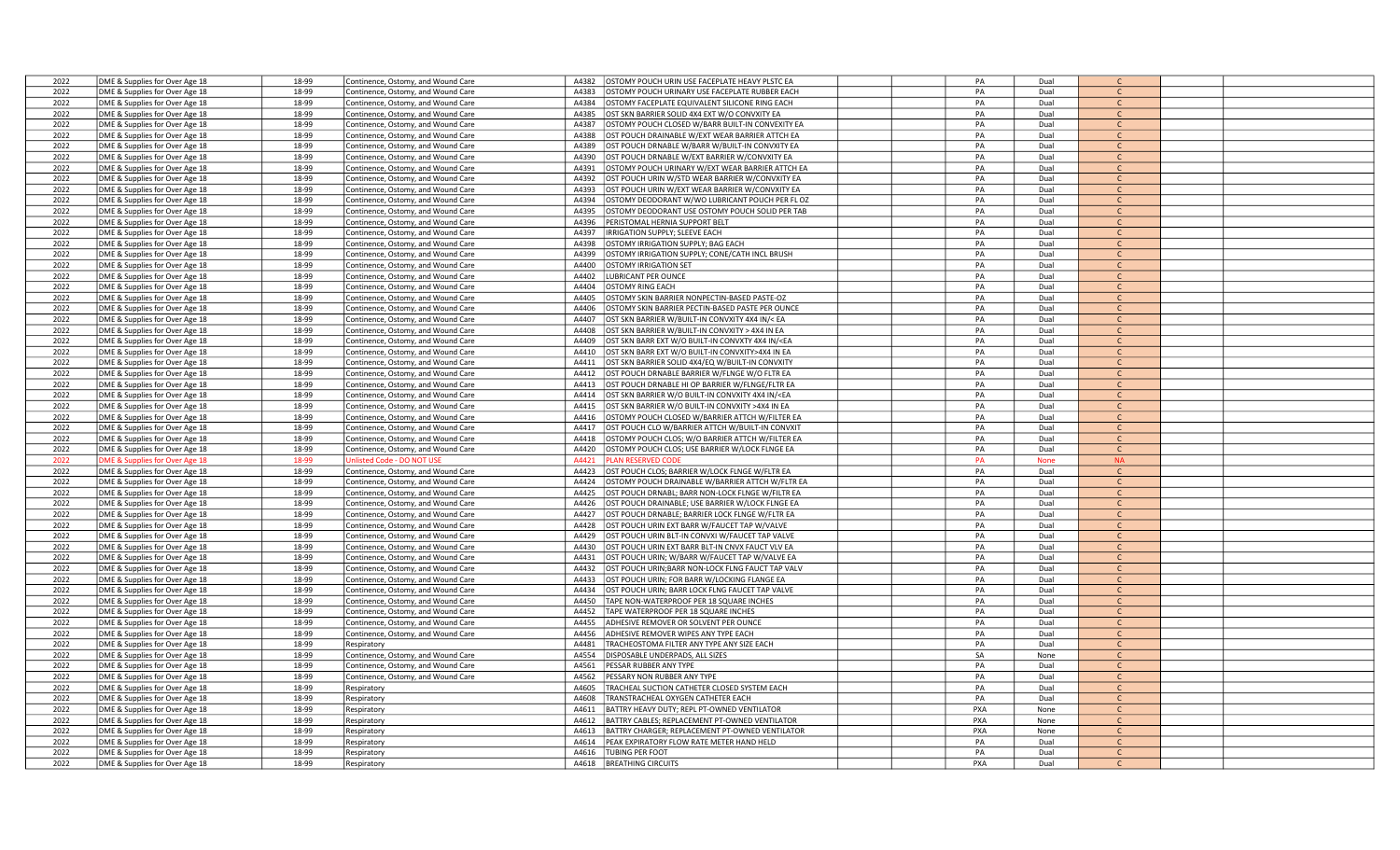| 2022 | DME & Supplies for Over Age 18 | 18-99 | Respiratory                                   | A4623 | TRACHEOSTOMY INNER CANNULA                                                                                     |    | PA | Dual |               |  |
|------|--------------------------------|-------|-----------------------------------------------|-------|----------------------------------------------------------------------------------------------------------------|----|----|------|---------------|--|
| 2022 | DME & Supplies for Over Age 18 | 18-99 | Respiratory                                   | A4624 | TRACHEAL SUCTN CATH TYPE OTH THAN CLOS SYS EA                                                                  |    | PA | Dual | $\mathsf{C}$  |  |
| 2022 | DME & Supplies for Over Age 18 | 18-99 | Respiratory                                   | A4625 | TRACHEOSTOMY CARE KIT FOR New TRACHEOSTOMY                                                                     |    | PA | Dual | $\mathsf{C}$  |  |
| 2022 | DME & Supplies for Over Age 18 | 18-99 |                                               | A4626 | TRACHEOSTOMY CLEANING BRUSH EACH                                                                               |    | PA | Dual | $\mathsf{C}$  |  |
|      |                                |       | Respiratory                                   |       |                                                                                                                |    |    |      | $\mathsf{C}$  |  |
| 2022 | DME & Supplies for Over Age 18 | 18-99 | Respiratory                                   | A4627 | SPACR BAG/RESRVOR W/WO MASK W/METRD DOSE INHAL                                                                 |    | PA | Dual |               |  |
| 2022 | DME & Supplies for Over Age 18 | 18-99 | Respiratory                                   | A4629 | TRACHEOSTOMY CARE KIT ESTABLISHED TRACHEOSTOMY                                                                 |    | PA | Dual | C             |  |
| 2022 | DME & Supplies for Over Age 18 | 18-99 | Wheelchairs, Walking Assistance, and Adaptive | A4635 | JNDERARM PAD CRUTCH REPLACEMENT EACH                                                                           |    | PA | Dual | $\mathsf{C}$  |  |
| 2022 | DME & Supplies for Over Age 18 | 18-99 | Wheelchairs, Walking Assistance, and Adaptive | A4636 | REPLACEMENT HANDGRIP CANE CRUTCH OR WALKER EACH                                                                |    | PA | Dual | $\mathsf{C}$  |  |
| 2022 | DME & Supplies for Over Age 18 | 18-99 | Wheelchairs, Walking Assistance, and Adaptive | A4637 | REPLACEMENT TIP CANE CRUTCH WALKER EACH                                                                        |    | PA | Dual | $\mathsf{C}$  |  |
| 2022 | DME & Supplies for Over Age 18 | 18-99 | Continence, Ostomy, and Wound Care            | A4927 | GLOVES NON-STERILE PER 100                                                                                     |    | SA | Dual | $\mathsf{C}$  |  |
| 2022 | DME & Supplies for Over Age 18 | 18-99 | Continence, Ostomy, and Wound Care            | A4930 | <b>GLOVES STERILE PER PAIR</b>                                                                                 |    | SA | Dual | $\mathsf{C}$  |  |
| 2022 | DME & Supplies for Over Age 18 | 18-99 | Continence, Ostomy, and Wound Care            | A5051 | OSTOMY POUCH CLOSED; WITH BARRIER ATTACHED EACH                                                                |    | PA | Dual | C             |  |
| 2022 | DME & Supplies for Over Age 18 | 18-99 | Continence, Ostomy, and Wound Care            | A5052 | OSTOMY POUCH CLOSED; WITHOUT BARRIER ATTACHED EA                                                               |    | PA | Dual | $\mathsf{C}$  |  |
| 2022 | DME & Supplies for Over Age 18 | 18-99 |                                               | A5053 | OSTOMY POUCH CLOSED; FOR USE ON FACEPLATE EACH                                                                 |    | PA | Dual | $\mathsf{C}$  |  |
|      |                                |       | Continence, Ostomy, and Wound Care            |       |                                                                                                                |    |    |      |               |  |
| 2022 | DME & Supplies for Over Age 18 | 18-99 | Continence, Ostomy, and Wound Care            | A5054 | OSTOMY POUCH CLOSED; USE BARRIER W/FLANGE EACH                                                                 |    | PA | Dual |               |  |
| 2022 | DME & Supplies for Over Age 18 | 18-99 | Continence, Ostomy, and Wound Care            | A5055 | <b>STOMA CAP</b>                                                                                               |    | PA | Dual | $\mathsf{C}$  |  |
| 2022 | DME & Supplies for Over Age 18 | 18-99 | Continence, Ostomy, and Wound Care            | A5061 | OSTOMY POUCH DRAINABLE; W/BARRIER ATTACHED EACH                                                                |    | PA | Dual | $\mathsf{C}$  |  |
| 2022 | DME & Supplies for Over Age 18 | 18-99 | Continence, Ostomy, and Wound Care            | A5062 | OSTOMY POUCH DRAINABLE; WITHOUT BARRIER ATTCH EA                                                               |    | PA | Dual | $\mathsf{C}$  |  |
| 2022 | DME & Supplies for Over Age 18 | 18-99 | Continence, Ostomy, and Wound Care            | A5063 | OSTOMY POUCH DRAINABLE; USE BARRIER W/FLANGE EA                                                                |    | PA | Dual | $\mathsf{C}$  |  |
| 2022 | DME & Supplies for Over Age 18 | 18-99 | Continence, Ostomy, and Wound Care            | A5071 | OSTOMY POUCH URINARY; WITH BARRIER ATTACHED EACH                                                               |    | PA | Dual | $\mathsf{C}$  |  |
| 2022 | DME & Supplies for Over Age 18 | 18-99 | Continence, Ostomy, and Wound Care            | A5072 | OSTOMY POUCH URINARY; WITHOUT BARRIER ATTCH EA                                                                 |    | PA | Dual | $\mathsf{C}$  |  |
| 2022 | DME & Supplies for Over Age 18 | 18-99 | Continence, Ostomy, and Wound Care            | A5073 | OSTOMY POUCH URINARY; USE BARRIER W/FLANGE EACH                                                                |    | PA | Dual | $\mathsf{C}$  |  |
| 2022 | DME & Supplies for Over Age 18 | 18-99 | Continence, Ostomy, and Wound Care            | A5081 | CONTINENT DEVICE; PLUG FOR CONTINENT STOMA                                                                     |    | PA | Dual | $\mathsf{C}$  |  |
| 2022 |                                | 18-99 |                                               | A5082 | CONTINENT DEVICE; CATHETER FOR CONTINENT STOMA                                                                 |    | PA | Dual |               |  |
|      | DME & Supplies for Over Age 18 |       | Continence, Ostomy, and Wound Care            |       |                                                                                                                |    |    |      |               |  |
| 2022 | DME & Supplies for Over Age 18 | 18-99 | Continence, Ostomy, and Wound Care            | A5093 | OSTOMY ACCESSORY; CONVEX INSERT                                                                                |    | PA | Dual | $\mathsf{C}$  |  |
| 2022 | DME & Supplies for Over Age 18 | 18-99 | Continence, Ostomy, and Wound Care            | A5112 | URINARY LEG BAG; LATEX                                                                                         |    | PA | Dual | $\mathsf{C}$  |  |
| 2022 | DME & Supplies for Over Age 18 | 18-99 | Continence, Ostomy, and Wound Care            | A5120 | SKIN BARRIER WIPES OR SWABS EACH                                                                               |    | SA | Dual | $\mathsf{C}$  |  |
| 2022 | DME & Supplies for Over Age 18 | 18-99 | Continence, Ostomy, and Wound Care            | A5120 | ADULT HYGIENE WIPES (UNSCENTED OR SCENTED)                                                                     | AU | SA | Dual | $\mathsf{C}$  |  |
| 2022 | DME & Supplies for Over Age 18 | 18-99 | Continence, Ostomy, and Wound Care            | A5121 | SKIN BARRIER; SOLID 6 X 6 OR EQUIVALENT EACH                                                                   |    | SA | Dual | $\mathsf{C}$  |  |
| 2022 | DME & Supplies for Over Age 18 | 18-99 | Continence, Ostomy, and Wound Care            | A5122 | SKIN BARRIER; SOLID 8 X 8 OR EQUIVALENT EACH                                                                   |    | SA | Dual | $\mathcal{C}$ |  |
| 2022 | DME & Supplies for Over Age 18 | 18-99 | Continence, Ostomy, and Wound Care            | A5131 | APPLINC CLNR INCONT&OSTOMY APPLINCS PER 16 OZ                                                                  |    | PA | Dual | C             |  |
| 2022 | DME & Supplies for Over Age 18 | 18-99 | <b>Orthotic and Prosthetic</b>                | A5500 | DIAB ONLY FIT CSTM PREP&SPL SHOE MX DNSITY INSRT                                                               |    | PA | Dual | D             |  |
| 2022 | DME & Supplies for Over Age 18 | 18-99 | Orthotic and Prosthetic                       | A5501 | DIAB ONLY FIT CSTM PREP&SPL SHOE MOLD PTS FT                                                                   |    | PA | Dual | D             |  |
| 2022 |                                | 18-99 | <b>Orthotic and Prosthetic</b>                | A5503 | DIAB ONLY MOD SHOE/CSTM MOLD ROLLER/ROCKR BOTTOM                                                               |    | PA | Dual | D             |  |
|      | DME & Supplies for Over Age 18 |       |                                               |       |                                                                                                                |    |    |      |               |  |
| 2022 | DME & Supplies for Over Age 18 | 18-99 | Orthotic and Prosthetic                       | A5504 | DIAB ONLY MOD SHOE/CSTM MOLD SHOE W/WEDGE SHOE                                                                 |    | PA | Dual | D             |  |
| 2022 | DME & Supplies for Over Age 18 | 18-99 | <b>Orthotic and Prosthetic</b>                | A5505 | DIAB ONLY MOD SHOE/CSTM MOLD SHOE W/MT BAR SHOE                                                                |    | PA | Dual | D             |  |
| 2022 | DME & Supplies for Over Age 18 | 18-99 | Orthotic and Prosthetic                       | A5506 | DIAB ONLY MOD SHOE/CSTM MOLD SHOE W/OFF SET HEEL                                                               |    | PA | Dual | D             |  |
| 2022 | DME & Supplies for Over Age 18 | 18-99 | <b>Orthotic and Prosthetic</b>                | A5507 | DIAB ONLY NOS MOD SHOE/CSTM MOLD SHOE PER SHOE                                                                 |    | PA | Dual | D             |  |
| 2022 | DME & Supplies for Over Age 18 | 18-99 | Orthotic and Prosthetic                       | A5512 | FOR DIAB ONLY MX DNSITY INSRT DIR FORMD PRFAB EA                                                               |    | PA | Dual | D             |  |
| 2022 | DME & Supplies for Over Age 18 | 18-99 | Orthotic and Prosthetic                       | A5513 | FOR DIAB ONLY MX DNSITY INSRT CSTM MOLD CSTM EA                                                                |    | PA | Dual | $\mathsf D$   |  |
| 2022 | DME & Supplies for Over Age 18 | 18-99 | Continence, Ostomy, and Wound Care            | A6022 | COLL DRESS PAD SIZE > 16 SQ BUT <td></td> <td>PA</td> <td>Dual</td> <td><math>\mathsf{C}</math></td> <td></td> |    | PA | Dual | $\mathsf{C}$  |  |
| 2022 | DME & Supplies for Over Age 18 | 18-99 | Continence, Ostomy, and Wound Care            | A6023 | COLLAGEN DRESSING PAD SIZE > 48 SQ IN EACH                                                                     |    | PA | Dual | $\mathsf{C}$  |  |
| 2022 | DME & Supplies for Over Age 18 | 18-99 | Continence, Ostomy, and Wound Care            | A6024 | COLLAGEN DRESSING WOUND FILLER PER SIX IN                                                                      |    | PA | Dual | C.            |  |
| 2022 | DME & Supplies for Over Age 18 | 18-99 | Continence, Ostomy, and Wound Care            | A6231 | GAUZE IMPREG HYDROGEL DIR WND CNTC 16 SQ/LESS                                                                  |    | PA | Dual | $\mathsf{C}$  |  |
|      |                                |       |                                               |       |                                                                                                                |    |    |      | $\mathsf{C}$  |  |
| 2022 | DME & Supplies for Over Age 18 | 18-99 | Continence, Ostomy, and Wound Care            | A6232 | GAUZE IMPREG HYDROGEL DIR WND CNTC >16 = 48 SQ</td <td></td> <td>PA</td> <td>Dual</td> <td></td> <td></td>     |    | PA | Dual |               |  |
| 2022 | DME & Supplies for Over Age 18 | 18-99 | Continence, Ostomy, and Wound Care            | A6233 | GAUZE IMPREG HYDROGEL DIR WND CNTC > 48 SQ EA                                                                  |    | PA | Dual |               |  |
|      |                                |       |                                               |       | SPECIALTY ABSORPTIVE DRESSING, WOUND COVER, STERILE, PAD                                                       |    |    |      |               |  |
| 2022 | DME & Supplies for Over Age 18 | 18-20 | Continence, Ostomy, and Wound Care            | A6251 | SIZE 16 SQ IN OR LESS, WITHOUT ADHESIVE BORDER, EACH                                                           |    | PA | Dual | $\mathsf{C}$  |  |
|      |                                |       |                                               |       | DRESSING                                                                                                       |    |    |      |               |  |
|      |                                |       |                                               |       | SPECIALTY ABSORPTIVE DRESSING, WOUND COVER, STERILE, PAD                                                       |    |    |      |               |  |
| 2022 | DME & Supplies for Over Age 18 | 18-20 | Continence, Ostomy, and Wound Care            | A6252 | SIZE MORE THAN 16 SQ IN BUT LESS THAN OR EQUAL TO 48 SQ IN,                                                    |    | PA | Dual | $\mathsf{C}$  |  |
|      |                                |       |                                               |       | WITHOUT ADHESIVE BORDER, EACH DRESSING                                                                         |    |    |      |               |  |
|      |                                |       |                                               |       | SPECIALTY ABSORPTIVE DRESSING, WOUND COVER, STERILE, PAD                                                       |    |    |      |               |  |
| 2022 | DME & Supplies for Over Age 18 | 18-20 | Continence, Ostomy, and Wound Care            | A6253 | SIZE MORE THAN 48 SQ IN, WITHOUT ADHESIVE BORDER, EACH                                                         |    | PA | Dual | $\mathsf{C}$  |  |
|      |                                |       |                                               |       |                                                                                                                |    |    |      |               |  |
|      |                                |       |                                               |       | DRESSING                                                                                                       |    |    |      |               |  |
|      |                                |       |                                               |       | SPECIALTY ABSORPTIVE DRESSING, WOUND COVER, STERILE, PAD                                                       |    |    |      |               |  |
| 2022 | DME & Supplies for Over Age 18 | 18-20 | Continence, Ostomy, and Wound Care            | A6254 | SIZE 16 SQ IN OR LESS, WITH ANY SIZE ADHESIVE BORDER, EACH                                                     |    | PA | Dual | $\mathsf{C}$  |  |
|      |                                |       |                                               |       | DRESSING                                                                                                       |    |    |      |               |  |
|      |                                |       |                                               |       | SPECIALTY ABSORPTIVE DRESSING, WOUND COVER, STERILE, PAD                                                       |    |    |      |               |  |
| 2022 | DME & Supplies for Over Age 18 | 18-20 | Continence, Ostomy, and Wound Care            | A6255 | SIZE MORE THAN 16 SQ IN BUT LESS THAN OR EQUAL TO 48 SQ IN,                                                    |    | PA | Dual | $\mathsf{C}$  |  |
|      |                                |       |                                               |       | WITH ANY SIZE ADHESIVE BORDER, EACH DRESSING                                                                   |    |    |      |               |  |
| 2022 | DME & Supplies for Over Age 18 | 18-99 | Continence, Ostomy, and Wound Care            | A6257 | TRANSPARENT FILM 16 SQ IN OR LESS EACH DRESSING                                                                |    | PA | Dual | $\mathsf{C}$  |  |
| 2022 | DME & Supplies for Over Age 18 | 18-99 | Continence, Ostomy, and Wound Care            | A6457 | TUBULAR DRSG W/WO ELASTIC ANY WDTH PER LINEAR YD                                                               |    | PA | Dual | $\mathcal{C}$ |  |
| 2022 | DME & Supplies for Over Age 18 | 18-99 | Specialized                                   | A6530 | GRADIENT COMPRESSION STK BELW KNEE 18-30 MMHG EA                                                               |    | PA | Dual | D             |  |
|      |                                |       |                                               |       |                                                                                                                |    |    |      |               |  |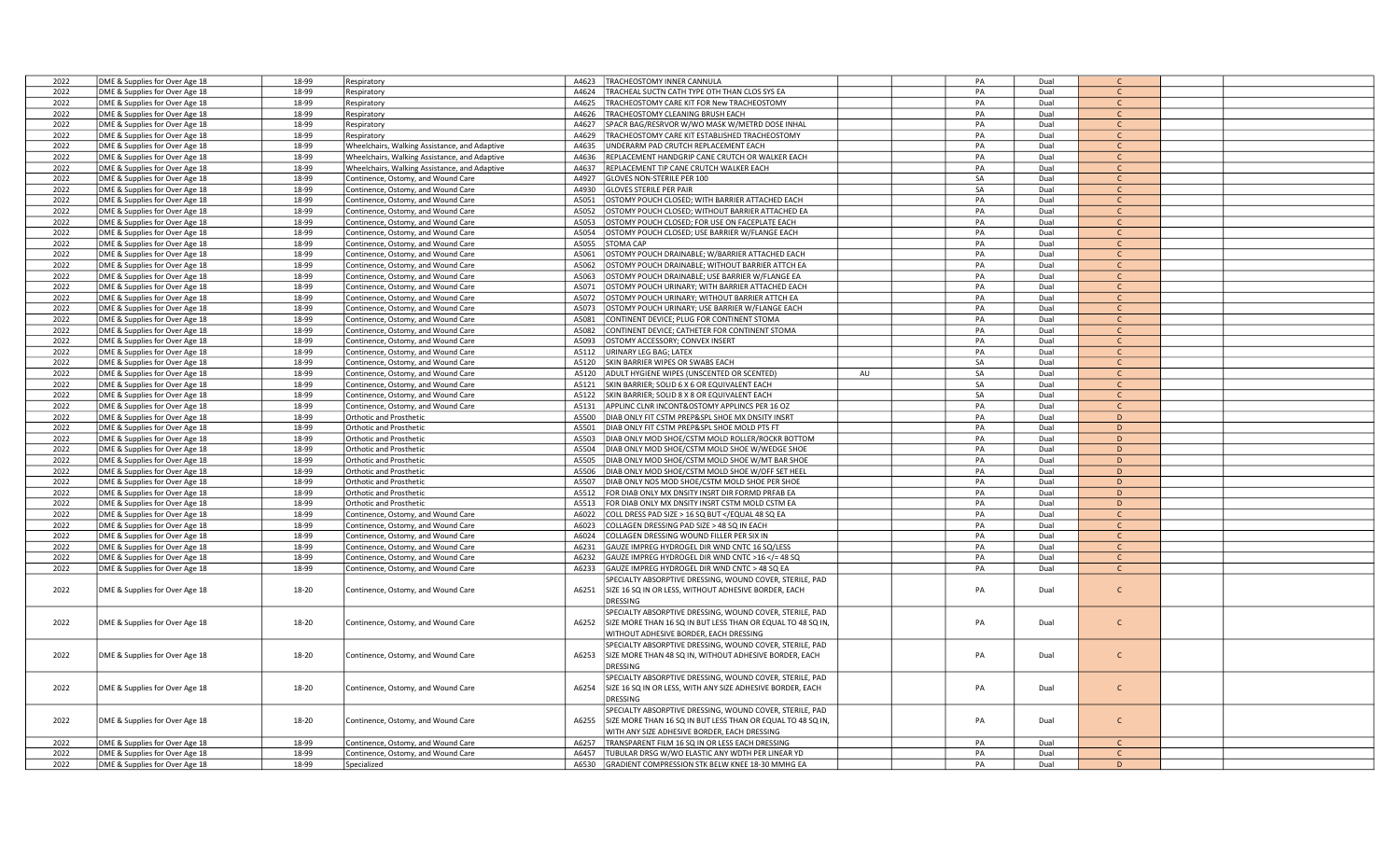| 2022 | DME & Supplies for Over Age 18 | 18-99 | Specialized                             | A6531        | GRADIENT COMPRESSION STK BELW KNEE 30-40 MMHG EA        |           | PA              | Dual        | D              |                          |
|------|--------------------------------|-------|-----------------------------------------|--------------|---------------------------------------------------------|-----------|-----------------|-------------|----------------|--------------------------|
| 2022 | DME & Supplies for Over Age 18 | 18-99 | Specialized                             | A6532        | GRADIENT COMPRESSION STK BELW KNEE 40-50 MMHG EA        |           | PA              | Dual        | D              |                          |
| 2022 | DME & Supplies for Over Age 18 | 18-99 | Specialized                             | A6533        | GRADIENT COMPRESSION STK THIGH LEN 18-30 MMHG EA        |           | PA              | Dual        | D              |                          |
| 2022 |                                | 18-99 |                                         | A6534        | GRADIENT COMPRESSION STK THIGH LEN 30-40 MMHG EA        |           | PA              | Dual        | D              |                          |
|      | DME & Supplies for Over Age 18 |       | Specialized                             |              |                                                         |           |                 |             |                |                          |
| 2022 | DME & Supplies for Over Age 18 | 18-99 | Specialized                             | A6535        | GRADIENT COMPRESSION STK THIGH LEN 40-50 MMHG EA        |           | PA              | Dual        | D              |                          |
| 2022 | DME & Supplies for Over Age 18 | 18-99 | Specialized                             | A6536        | GRADIENT COMPRS STK FULL LEN/CHAP 18-30 MMHG EA         |           | PA              | Dual        | D              |                          |
| 2022 | DME & Supplies for Over Age 18 | 18-99 | Specialized                             | A6537        | GRADIENT COMPRS STK FULL LEN/CHAP 30-40 MMHG EA         |           | PA              | Dual        | D              |                          |
| 2022 | DME & Supplies for Over Age 18 | 18-99 | Specialized                             | A6538        | GRADIENT COMPRS STK FULL LEN/CHAP 40-50 MMHG EA         |           | PA              | Dual        | D              |                          |
| 2022 | DME & Supplies for Over Age 18 | 18-99 | Specialized                             | A6539        | GRADIENT COMPRESSION STK WAIST LEN 18-30 MMHG EA        |           | PA              | Dual        | D              |                          |
| 2022 | DME & Supplies for Over Age 18 | 18-99 | Specialized                             | A6540        | GRADIENT COMPRESSION STK WAIST LEN 30-40 MMHG EA        |           | PA              | Dual        | D              |                          |
| 2022 | DME & Supplies for Over Age 18 | 18-99 | Specialized                             | A6541        | GRADIENT COMPRESSION STK WAIST LEN 40-50 MMHG EA        |           | PA              | Dual        | D              |                          |
| 2022 | DME & Supplies for Over Age 18 | 18-99 | Respiratory                             | A7000        | CANISTER DISPOSABLE USED WITH SUCTION PUMP EACH         |           | PA              | Dual        | C.             |                          |
| 2022 | DME & Supplies for Over Age 18 | 18-99 | Respiratory                             | A7001        | CANISTER NON-DISPOSABLE USED W/SUCTION PUMP EACH        |           | PA              | Dual        | $\mathsf{C}$   |                          |
| 2022 | DME & Supplies for Over Age 18 | 18-99 | Respiratory                             | A7002        | <b>TUBING USED WITH SUCTION PUMP EACH</b>               |           | PA              | Dual        | $\mathsf{C}$   |                          |
| 2022 | DME & Supplies for Over Age 18 | 18-99 |                                         | A7003        | ADMN SET SM VOL NONFILTR PNEUMAT NEBULIZR DISPBL        |           | PA              | Dual        |                |                          |
|      |                                |       | Respiratory                             |              |                                                         |           |                 |             | C              |                          |
| 2022 | DME & Supplies for Over Age 18 | 18-99 | Respiratory                             | A7004        | SMALL VOLUME NONFILTR PNEUMATIC NEBULIZER DISPBL        |           | PA              | Dual        | $\mathsf{C}$   |                          |
| 2022 | DME & Supplies for Over Age 18 | 18-99 | Respiratory                             | A7005        | ADMN SET W/SM VOL NONFILTR NEBULIZR NON-DISPBL          |           | PA              | Dual        | $\mathsf{C}$   |                          |
| 2022 | DME & Supplies for Over Age 18 | 18-99 | Respiratory                             | A7006        | ADMIN SET W/SMALL VOLUME FILTR PNEUMAT NEBULIZR         |           | PA              | Dual        | $\Gamma$       |                          |
| 2022 | DME & Supplies for Over Age 18 | 18-99 | Respiratory                             | A7007        | LG VOL NEBULIZR DISPBL UNFIL USED W/AROSL COMPRS        |           | PA              | Dual        | $\mathcal{C}$  |                          |
| 2022 | DME & Supplies for Over Age 18 | 18-99 | Respiratory                             | A7008        | LG VOL NEBULIZR DISPBL PREFIL W/AROSL COMPRS            |           | PA              | Dual        | $\mathsf{C}$   |                          |
| 2022 | DME & Supplies for Over Age 18 | 18-99 | Respiratory                             | A7009        | RESRVOR BOTTLE NON-DISPBL W/LG VOL US NEBULIZR          |           | PA              | Dual        | $\mathsf{C}$   |                          |
| 2022 | DME & Supplies for Over Age 18 | 18-99 | Respiratory                             | A7010        | CORUGATD TUBING DISPBL W/LG VOL NEBULIZR 100 FT         |           | PA              | Dual        | $\mathsf{C}$   |                          |
| 2022 | DME & Supplies for Over Age 18 | 18-99 | Respiratory                             | A7012        | WATER COLLEC DEV USE W/LG VOL NEB                       |           | PA              | Dual        | $\mathsf{C}$   |                          |
| 2022 | DME & Supplies for Over Age 18 | 18-99 | Respiratory                             | A7013        | LTR DISP USED W/ AREO COMPRES                           |           | PA              | Dual        | $\mathsf{C}$   |                          |
| 2022 | DME & Supplies for Over Age 18 | 18-99 | Respiratory                             | A7014        | ILTER NON-DISPBL USED W/AROSL COMPRS/US GEN             |           | PA              | Dual        | $\mathcal{C}$  |                          |
| 2022 |                                | 18-99 |                                         |              | AREO MASK USED W/ DME NEB                               |           | PA              | Dual        | $\mathsf{C}$   |                          |
|      | DME & Supplies for Over Age 18 |       | Respiratory                             | A7015        |                                                         |           | PA              |             |                |                          |
| 2022 | DME & Supplies for Over Age 18 | 18-99 | Respiratory                             | A7016        | DOME&MOUTHPIECE USED W/SMALL VOLUME US NEBULIZR         |           |                 | Dual        | $\mathsf{C}$   |                          |
| 2022 | DME & Supplies for Over Age 18 | 18-99 | Respiratory                             | A7017        | NEB GLASS/AUTOCLAV NOT USE W/O2                         |           | PA              | Dual        | $\mathsf{C}$   |                          |
| 2022 | DME & Supplies for Over Age 18 | 18-99 | Respiratory                             | A7501        | RACHEOSTOMA VALVE INCLUDING DIAPHRAGM EACH              |           | PA              | Dual        | $\mathcal{C}$  |                          |
| 2022 | DME & Supplies for Over Age 18 | 18-99 | Respiratory                             | A7502        | REPL DIAPHRAGM/FCEPLATE TRACHEOSTOMA VALVE EA           |           | PA              | Dual        | $\mathcal{C}$  |                          |
| 2022 | DME & Supplies for Over Age 18 | 18-99 | Respiratory                             | A7503        | LTR HOLDER/CAP REUSBL TRACHEOSTOMA EXCHG SYS EA         |           | PA              | Dual        | $\mathsf{C}$   |                          |
| 2022 | DME & Supplies for Over Age 18 | 18-99 | Respiratory                             | A7504        | FLTR USE TRACHEOSTOMA HEAT&MOISTR EXCHG SYS EA          |           | PA              | Dual        | $\mathsf{C}$   |                          |
| 2022 | DME & Supplies for Over Age 18 | 18-99 | Respiratory                             | A7505        | HOUSING REUSABL W/O ADHES EXCHG SYS&/ VALV EA           |           | PA              | Dual        | $\mathsf{C}$   |                          |
| 2022 | DME & Supplies for Over Age 18 | 18-99 | Respiratory                             | A7506        | ADHES DISC EXCHG SYS &/ W/TRACHEOSTOMA VALV EA          |           | PA              | Dual        | $\mathsf{C}$   |                          |
| 2022 | DME & Supplies for Over Age 18 | 18-99 | Respiratory                             | A7507        | LTR HLDR&INTGR FLTR W/O ADHES TRACHEOSTMA EXCHG         |           | PA              | Dual        | $\mathsf{C}$   |                          |
| 2022 | DME & Supplies for Over Age 18 | 18-99 |                                         | A7508        | HOUS&INTGR ADHES TRACHEOSTOMA EXCHG SYS &/ VALV         |           | PA              | Dual        |                |                          |
| 2022 |                                | 18-99 | Respiratory                             | A7520        | <b>TRACHEOST/LARYNGECT TUBE NON-CUFFED POLYVINYLCHL</b> |           | <b>PXA</b>      | Dual        | $\mathsf{C}$   |                          |
|      | DME & Supplies for Over Age 18 |       | Respiratory                             |              |                                                         |           |                 |             |                |                          |
| 2022 | DME & Supplies for Over Age 18 | 18-99 | Respiratory                             | A7521        | <b>FRACHEOST/LARYNGECT TUBE CUFFD PVC SILICONE/= EA</b> |           | <b>PXA</b>      | Dual        | $\mathsf{C}$   |                          |
| 2022 | DME & Supplies for Over Age 18 | 18-99 | Respiratory                             | A7522        | TRACHEOST/LARYNGECT TUBE STNLESS STEEL/EQUAL EA         |           | PXA             | Dual        | $\mathsf{C}$   |                          |
| 2022 | DME & Supplies for Over Age 18 | 18-99 | Respiratory                             | A7525        | <b>TRACHEOSTOMY MASK EACH</b>                           |           | PA              | Dual        | $\mathsf{C}$   |                          |
| 2022 | DME & Supplies for Over Age 18 | 18-99 | Respiratory                             | A7526        | RACHEOSTOMY TUBE COLLAR/HOLDER EACH                     |           | PA              | Dual        | $\mathsf{C}$   |                          |
| 2022 | DME & Supplies for Over Age 18 | 18-99 | Specialized                             | A8000        | HELMET PROTECTVE SOFT PREFAB COMPONENT ACCSSRIES        |           | PA              | Dual        | D              |                          |
| 2022 | DME & Supplies for Over Age 18 | 18-99 | Specialized                             | A8001        | HELMET PROTECTVE HARD PREFAB COMPONENT ACCSSRIES        |           | PA              | Dual        | D              |                          |
| 2022 | DME & Supplies for Over Age 18 | 18-99 | Specialized                             | A8002        | HELMET PROTECTIVE SOFT CUSTOM FAB COMP ACCSSRIES        |           | PXA             | Dual        | $\overline{D}$ |                          |
| 2022 | DME & Supplies for Over Age 18 | 18-99 | Specialized                             | <b>E008A</b> | HELMET PROTECTIVE HARD CUSTOM FAB COMP ACCSSRIES        |           | PXA             | Dual        | D              |                          |
| 2022 | ME & Supplies for Over Age 18  | 18-99 | Inlisted Code - DO NOT USE              | A9900        | LAN RESERVED CODE                                       |           | PA              | <b>None</b> | <b>NA</b>      |                          |
| 2022 | DME & Supplies for Over Age 18 | 18-99 | <b>Enteral and Parenteral Nutrition</b> | B4034        | INTERAL FEEDING SUPPLY KIT; SYRINGE FED PER DAY         |           | PA              | Dual        | $\mathsf{C}$   |                          |
| 2022 | DME & Supplies for Over Age 18 | 18-99 | <b>Enteral and Parenteral Nutrition</b> | B4036        | INTERAL FEEDING SUPPLY KIT; GRAVITY FED PER DAY         |           | PA              | Dual        | $\mathsf{C}$   |                          |
|      |                                |       |                                         | B4087        |                                                         |           |                 | Dual        | $\mathsf{C}$   |                          |
| 2022 | DME & Supplies for Over Age 18 | 18-99 | <b>Enteral and Parenteral Nutrition</b> |              | GASTROSTOMY/J-TUBE STANDARD ANY MATERIAL/TYPE EA        |           | PA              |             |                |                          |
| 2022 | DME & Supplies for Over Age 18 | 18-99 | <b>Enteral and Parenteral Nutrition</b> | B4088        | GASTROSTOMY/J-TUBE LOW-PROFILE ANY MAT/TYPE EACH        |           | PA              | Dual        | $\mathcal{C}$  |                          |
| 2022 | All Age LTC Plus DME Supply    | 18-99 | <b>Enteral and Parenteral Nutrition</b> | B4100        | iquid thickening agent--powder (i.e.: maltodextrin).    |           | SA              | Dual        | $\mathsf{C}$   | Supplied in pounds (Lbs) |
| 2022 | DME & Supplies for Over Age 18 | 18-99 | <b>Enteral and Parenteral Nutrition</b> | B4150        | ENSURE                                                  | <b>BO</b> | SA<br>1E        | None        | C.             |                          |
| 2022 | DME & Supplies for Over Age 18 | 18-99 | <b>Enteral and Parenteral Nutrition</b> | B4150        | <b>INSURE HIGH PROTEIN</b>                              | <b>BO</b> | SA<br>2E        | None        | $\mathsf{C}$   |                          |
| 2022 | DME & Supplies for Over Age 18 | 18-99 | <b>Enteral and Parenteral Nutrition</b> | B4150        | NSURE, ORIGINAL, VANILLA, 80Z, ARC PACK (24/CS)         | <b>BO</b> | SA<br>3F        | None        | $\Gamma$       |                          |
| 2022 | DME & Supplies for Over Age 18 | 18-99 | <b>Enteral and Parenteral Nutrition</b> | B4150        | INSURE ORIGINAL, VANILLA, 8 OZ CARTON (1 EA)            | <b>BO</b> | 4E<br>SA        | None        | C              |                          |
| 2022 | DME & Supplies for Over Age 18 | 18-99 | <b>Enteral and Parenteral Nutrition</b> | B4150        | NUTREN 1.0                                              | BO        | N1<br>SA        | None        | $\mathsf{C}$   |                          |
| 2022 | DME & Supplies for Over Age 18 | 18-99 | Enteral and Parenteral Nutrition        | B4150        | NUTREN 1.0 FIBER                                        | <b>BO</b> | NF<br>SA        | None        | $\mathsf{C}$   |                          |
| 2022 | DME & Supplies for Over Age 18 | 18-99 | <b>Enteral and Parenteral Nutrition</b> | B4150        | <b>OSMOLITE</b>                                         | <b>BO</b> | OO<br>SA        | None        | $\mathsf{C}$   |                          |
| 2022 | DME & Supplies for Over Age 18 | 18-99 | <b>Enteral and Parenteral Nutrition</b> | B4150        | OSMOLITE 1 CAL                                          | <b>BO</b> | 01<br>SA        | None        | $\mathsf{C}$   |                          |
| 2022 | DME & Supplies for Over Age 18 | 18-99 | <b>Enteral and Parenteral Nutrition</b> | B4150        | OSMOLITE 1.2 CAL                                        | <b>BO</b> | SA<br>02        | None        | $\mathcal{C}$  |                          |
|      |                                |       |                                         |              |                                                         |           |                 |             |                |                          |
| 2022 | DME & Supplies for Over Age 18 | 18-99 | <b>Enteral and Parenteral Nutrition</b> | B4150        | PROMOTE                                                 | BO        | PP<br>SA        | None        |                |                          |
| 2022 | DME & Supplies for Over Age 18 | 18-99 | <b>Enteral and Parenteral Nutrition</b> | B4150        | PROMOTE WITH FIBER                                      | <b>BO</b> | PF<br>SA        | None        | $\mathsf{C}$   |                          |
| 2022 | DME & Supplies for Over Age 18 | 18-99 | Enteral and Parenteral Nutrition        | B4150        | <b>REPLETE WITH FIBER</b>                               | BO        | SA<br><b>RF</b> | None        | $\Gamma$       |                          |
| 2022 | DME & Supplies for Over Age 18 | 18-99 | Enteral and Parenteral Nutrition        |              | B4150 ENSURE, ORIGINAL, STRAWBERRY, 8 (24/CS)           | <b>BO</b> | <b>5E</b><br>SA | None        |                |                          |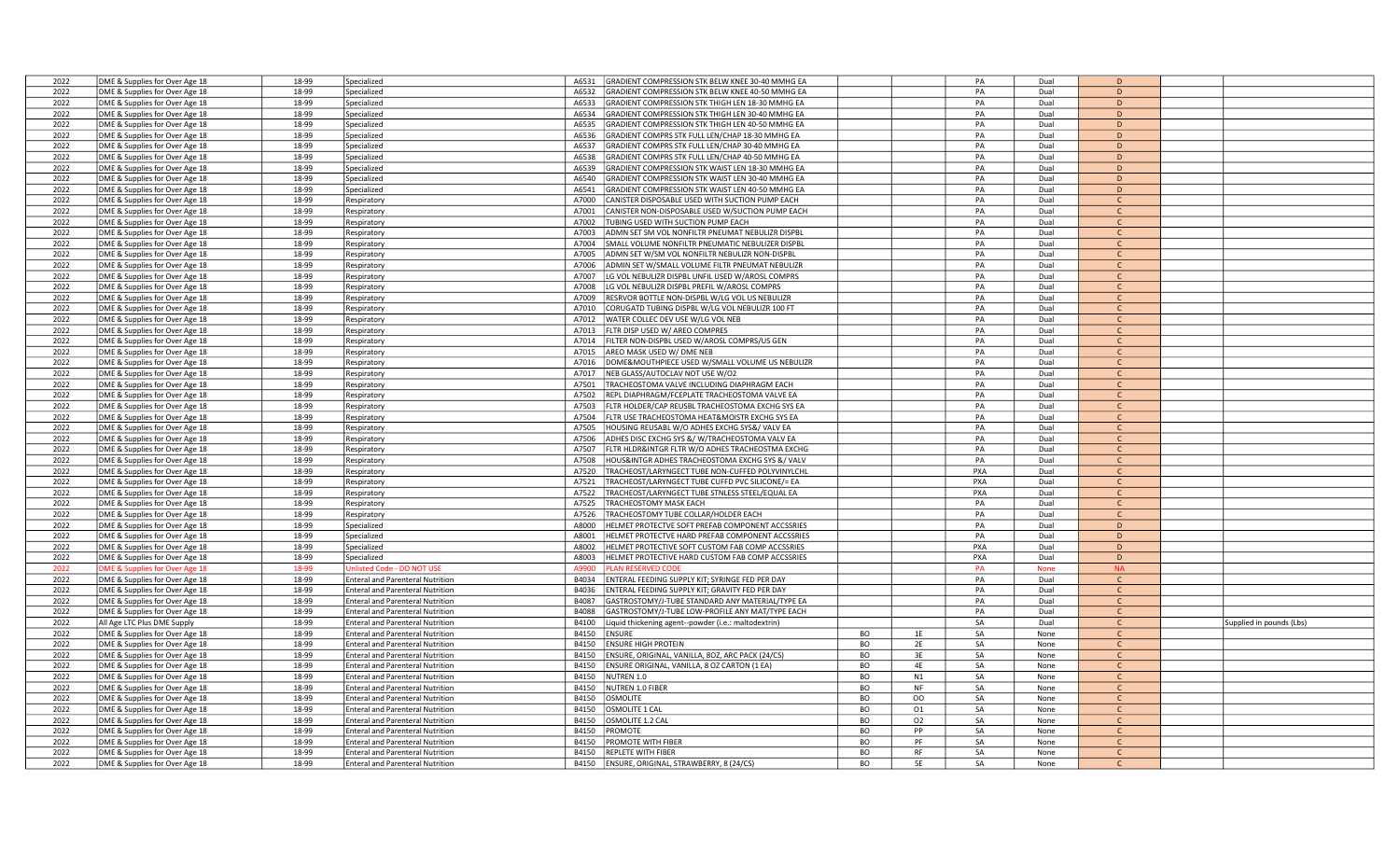| 2022 | DME & Supplies for Over Age 18    | 18-99    | <b>Enteral and Parenteral Nutrition</b> | B4150 | <b>ENSURE ENLIVE 8 (24/CS)</b>                                | BO        | 6E             | SA | None |               |  |
|------|-----------------------------------|----------|-----------------------------------------|-------|---------------------------------------------------------------|-----------|----------------|----|------|---------------|--|
| 2022 | DME & Supplies for Over Age 18    | 18-99    | <b>Enteral and Parenteral Nutrition</b> | B4150 | <b>FIBERSOURCE HN</b>                                         | BO        | <b>FS</b>      | SA | None | $\mathsf{C}$  |  |
|      |                                   |          |                                         |       |                                                               |           |                |    |      |               |  |
| 2022 | DME & Supplies for Over Age 18    | 18-99    | <b>Enteral and Parenteral Nutrition</b> | B4150 | JEVITY 1 CAL                                                  | BO        | JV             | SA | None | $\mathsf{C}$  |  |
| 2022 | DME & Supplies for Over Age 18    | 18-99    | <b>Enteral and Parenteral Nutrition</b> | B4150 | JEVITY 1.2 CAL                                                | <b>BO</b> | JY             | SA | None | $\mathsf{C}$  |  |
| 2022 | DME & Supplies for Over Age 18    | 18-99    | <b>Enteral and Parenteral Nutrition</b> | B4150 | LIPISTART                                                     | BO        | JZ             | SA | None | $\mathsf{C}$  |  |
| 2022 | DME & Supplies for Over Age 18    | 18-99    | <b>Enteral and Parenteral Nutrition</b> | B4150 | <b>NUTREN REPLETE</b>                                         | BO        | NT             | SA | None | C.            |  |
| 2022 | DME & Supplies for Over Age 18    | 18-99    | <b>Enteral and Parenteral Nutrition</b> | B4150 | REPLETE                                                       | <b>BO</b> | RQ             | SA | None | $\mathcal{C}$ |  |
| 2022 | DME & Supplies for Over Age 18    | 18-99    | <b>Enteral and Parenteral Nutrition</b> | B4150 | BOOST                                                         | <b>BO</b> | BB             | SA | None | $\mathsf{C}$  |  |
|      |                                   |          |                                         |       |                                                               |           |                |    |      |               |  |
| 2022 | DME & Supplies for Over Age 18    | 18-99    | <b>Enteral and Parenteral Nutrition</b> | B4150 | <b>BOOST HIGH PROTEIN</b>                                     | <b>BO</b> | <b>B1</b>      | SA | None | $\mathsf{C}$  |  |
| 2022 | DME & Supplies for Over Age 18    | 18-99    | <b>Enteral and Parenteral Nutrition</b> | B4150 | BOOST, VANILLA, 8 OZ TETRA (27/CS)                            | <b>BO</b> | <b>B2</b>      | SA | None | $\mathsf{C}$  |  |
| 2022 | DME & Supplies for Over Age 18    | 18-99    | <b>Enteral and Parenteral Nutrition</b> | B4150 | BOOST, VANILLA, 8 OZ TETRA (1/EA)                             | BO        | B <sub>3</sub> | SA | None | $\mathsf{C}$  |  |
| 2022 | DME & Supplies for Over Age 18    | 18-99    | <b>Enteral and Parenteral Nutrition</b> | B4150 | BOOST, CHOCOLATE, 8 OZ TETRA (27/CS)                          | BO        | <b>B4</b>      | SA | None | $\mathsf{C}$  |  |
| 2022 | DME & Supplies for Over Age 18    | 18-99    | <b>Enteral and Parenteral Nutrition</b> | B4150 | BOOST, CHOCOLATE, 8 OZ TETRA (1/EA)                           | <b>BO</b> | <b>B5</b>      | SA | None | $\mathsf{C}$  |  |
| 2022 | DME & Supplies for Over Age 18    | 18-99    | <b>Enteral and Parenteral Nutrition</b> | B4150 | BOOST, STRAWBERRY, 8 OZ TETRA (27/CS)                         | BO        | <b>B6</b>      | SA | None | $\mathsf{C}$  |  |
|      |                                   |          |                                         |       |                                                               |           |                |    |      |               |  |
| 2022 | DME & Supplies for Over Age 18    | 18-99    | <b>Enteral and Parenteral Nutrition</b> | B4150 | BOOST, STRAWBERRY, 8 OZ TETRA (1/EA)                          | <b>BO</b> | <b>B7</b>      | SA | None | $\mathsf{C}$  |  |
| 2022 | DME & Supplies for Over Age 18    | 18-99    | <b>Enteral and Parenteral Nutrition</b> | B4150 | ENSURE ORIGINAL, STRAWBERRY, 8 OZ CARTON (1 EA)               | <b>BO</b> | E5             | SA | None | $\mathsf{C}$  |  |
| 2022 | DME & Supplies for Over Age 18    | 18-99    | <b>Enteral and Parenteral Nutrition</b> | B4150 | ENSURE, ORIGINAL, BUTTER, PECAN (24/CS)                       | <b>BO</b> | E6             | SA | None | $\mathsf{C}$  |  |
| 2022 | DME & Supplies for Over Age 18    | 18-99    | <b>Enteral and Parenteral Nutrition</b> | B4150 | ENSURE ORIGINAL, BUTTER PECAN, 8OZ CARTON (1 EA)              | <b>BO</b> | E7             | SA | None | $\mathsf{C}$  |  |
| 2022 | DME & Supplies for Over Age 18    | 18-99    | <b>Enteral and Parenteral Nutrition</b> | B4150 | ENSURE ORIGINAL, CHOCOLATE, 8 OZ CA (24/CS)                   | <b>BO</b> | E8             | SA | None | $\mathsf{C}$  |  |
| 2022 | DME & Supplies for Over Age 18    | 18-99    | <b>Enteral and Parenteral Nutrition</b> | B4150 | ENSURE ORIGINAL, CHOCOLATE, 8 OZ CARTON (1 EA)                | <b>BO</b> | E9             | SA | None | $\mathsf{C}$  |  |
|      |                                   |          |                                         |       |                                                               |           |                |    |      |               |  |
| 2022 | DME & Supplies for Over Age 18    | 18-99    | <b>Enteral and Parenteral Nutrition</b> | B4150 | <b>ISOSOURCE HN</b>                                           | <b>BO</b> | IH             | SA | None | $\mathsf{C}$  |  |
| 2022 | DME & Supplies for Over Age 18    | 18-99    | <b>Enteral and Parenteral Nutrition</b> | B4150 | <b>ISOSOURCE</b>                                              | <b>BO</b> | IS             | SA | None | C             |  |
| 2022 | DME & Supplies for All Age Groups | $0 - 99$ | <b>Enteral and Parenteral Nutrition</b> | B4150 | GENERIC FORMULA - Any other nutritional supplement not        | <b>BO</b> | SC             | SA | None | $\mathsf{C}$  |  |
| 2022 | DME & Supplies for Over Age 18    | 18-99    | <b>Enteral and Parenteral Nutrition</b> | B4152 | ENTRAL F NUTRITION CMPL CAL DENSE INTACT NUTRNTS              | BO        | <b>NI</b>      | PA | Dual | $\mathsf{C}$  |  |
|      |                                   |          |                                         |       |                                                               |           |                |    |      |               |  |
| 2022 | DME & Supplies for Over Age 18    | 18-99    | <b>Enteral and Parenteral Nutrition</b> | B4152 | BOOST VERY HIGH CALORIE, VANILLA, 8 OZ TETRA (1/EA)           | <b>BO</b> | <b>BH</b>      | SA | None | $\mathsf{C}$  |  |
| 2022 | DME & Supplies for Over Age 18    | 18-99    | <b>Enteral and Parenteral Nutrition</b> | B4152 | <b>ENSURE COMPLETE</b>                                        | <b>BO</b> | EC             | SA | None | $\mathsf{C}$  |  |
| 2022 | DME & Supplies for Over Age 18    | 18-99    | <b>Enteral and Parenteral Nutrition</b> | B4152 | ENSURE PLUS, VANILLA, 8 OZ CARTON (1 EA)                      | <b>BO</b> | EV             | SA | None | $\mathsf{C}$  |  |
| 2022 | DME & Supplies for Over Age 18    | 18-99    | <b>Enteral and Parenteral Nutrition</b> | B4152 | ENSURE PLUS, STRAWBERRY, 8 OZ CARTON (1 EA)                   | <b>BO</b> | C <sub>5</sub> | SA | None |               |  |
| 2022 | DME & Supplies for Over Age 18    | 18-99    | <b>Enteral and Parenteral Nutrition</b> | B4152 | ENSURE PLUS, BUTTER PECAN, 8 OZ CARTON (24/CS)                | BO        | C6             | SA | None | $\mathsf{C}$  |  |
| 2022 | DME & Supplies for Over Age 18    | 18-99    | <b>Enteral and Parenteral Nutrition</b> | B4152 | ENSURE PLUS, BUTTER PECAN, 8 OZ CARTON (1 EA)                 | <b>BO</b> | C7             | SA | None | $\mathsf{C}$  |  |
|      |                                   |          |                                         |       |                                                               |           |                |    |      |               |  |
| 2022 | DME & Supplies for Over Age 18    | 18-99    | <b>Enteral and Parenteral Nutrition</b> | B4152 | ENSURE PLUS, CHOCOLATE, 8 OZ CARTON (24/CS)                   | <b>BO</b> | C8             | SA | None | $\mathsf{C}$  |  |
| 2022 | DME & Supplies for Over Age 18    | 18-99    | <b>Enteral and Parenteral Nutrition</b> | B4152 | ENSURE PLUS, CHOCOLATE, 8 OZ CARTON (1 EA)                    | BO        | C9             | SA | None | $\mathsf{C}$  |  |
| 2022 | DME & Supplies for Over Age 18    | 18-99    | <b>Enteral and Parenteral Nutrition</b> | B4152 | <b>ISOSOURCE 1.5</b>                                          | <b>BO</b> | 15             | SA | None | $\mathsf{C}$  |  |
| 2022 | DME & Supplies for Over Age 18    | 18-99    | <b>Enteral and Parenteral Nutrition</b> | B4152 | JEVITY 1.5                                                    | BO        | -16            | SA | None | $\mathsf{C}$  |  |
| 2022 | DME & Supplies for Over Age 18    | 18-99    | <b>Enteral and Parenteral Nutrition</b> | B4152 | <b>RESOURCE 2.0</b>                                           | <b>BO</b> | R3             | SA | None | $\mathsf{C}$  |  |
| 2022 | DME & Supplies for Over Age 18    | 18-99    | <b>Enteral and Parenteral Nutrition</b> | B4152 | <b>NUTREN 1.5</b>                                             | <b>BO</b> | N1             | SA | None | $\mathcal{C}$ |  |
|      |                                   |          |                                         |       |                                                               |           |                |    |      |               |  |
| 2022 | DME & Supplies for Over Age 18    | 18-99    | <b>Enteral and Parenteral Nutrition</b> | B4152 | <b>NUTREN 2.0</b>                                             | <b>BO</b> | N <sub>2</sub> | SA | None | $\mathsf{C}$  |  |
| 2022 | DME & Supplies for Over Age 18    | 18-99    | <b>Enteral and Parenteral Nutrition</b> | B4152 | OSMOLITE 1.5 CAL                                              | <b>BO</b> | 05             | SA | None | $\mathsf{C}$  |  |
| 2022 | DME & Supplies for Over Age 18    | 18-99    | <b>Enteral and Parenteral Nutrition</b> | B4152 | <b>RESURGEX PLUS</b>                                          | <b>BO</b> | <b>RP</b>      | SA | None | $\mathsf{C}$  |  |
| 2022 | DME & Supplies for Over Age 18    | 18-99    | <b>Enteral and Parenteral Nutrition</b> | B4152 | <b>BOOST PLUS</b>                                             | BO        | 9P             | SA | None | $\mathsf{C}$  |  |
| 2022 | DME & Supplies for Over Age 18    | 18-99    | <b>Enteral and Parenteral Nutrition</b> | B4152 | <b>ENSURE PLUS HN</b>                                         | BO        | 1D             | SA | None | $\mathsf{C}$  |  |
| 2022 | DME & Supplies for Over Age 18    | 18-99    | <b>Enteral and Parenteral Nutrition</b> | B4152 | ENSURE PLUS, VANILLA, 8 OZ CARTON (24/CS)                     | <b>BO</b> | 2D             | SA | None | $\mathsf{C}$  |  |
|      |                                   |          |                                         |       |                                                               |           |                |    |      | $\mathcal{C}$ |  |
| 2022 | DME & Supplies for Over Age 18    | 18-99    | <b>Enteral and Parenteral Nutrition</b> | B4152 | ENSURE PLUS, STRAWBERRY, 8 OZ CARTON (24/CS)                  | BO        | 3D             | SA | None |               |  |
| 2022 | DME & Supplies for Over Age 18    | 18-99    | <b>Enteral and Parenteral Nutrition</b> | B4152 | TWOCAL HN                                                     | <b>BO</b> | 4D             | SA | None | $\mathsf{C}$  |  |
| 2022 |                                   | $0 - 99$ | <b>Enteral and Parenteral Nutrition</b> | B4152 | <b>GENERIC FORMULA - Any other nutritional supplement not</b> | <b>BO</b> | SC             | SA | None | $\mathsf{C}$  |  |
|      | DME & Supplies for All Age Groups |          |                                         |       | pecifically listed                                            |           |                |    |      |               |  |
| 2022 | DME & Supplies for Over Age 18    | 18-99    | <b>Enteral and Parenteral Nutrition</b> | B4153 | <b>IMPACT PEPTIDE 1.5</b>                                     | <b>BO</b> | IP             | SA | None |               |  |
| 2022 | DME & Supplies for Over Age 18    | 18-99    | <b>Enteral and Parenteral Nutrition</b> | B4153 | ENTRAL F NUTRITIONALLY CMPL W/INTACT NUTRIENTS                | <b>BO</b> | <b>NN</b>      | PA | Dual | $\mathsf{C}$  |  |
|      |                                   |          | <b>Enteral and Parenteral Nutrition</b> | B4153 | <b>IMPACT GLUTAMINE</b>                                       | <b>BO</b> | IG             | SA | None | $\mathcal{C}$ |  |
| 2022 | DME & Supplies for Over Age 18    | 18-99    |                                         |       |                                                               |           |                |    |      |               |  |
| 2022 | DME & Supplies for Over Age 18    | 18-99    | <b>Enteral and Parenteral Nutrition</b> | B4153 | -EMENTAL                                                      | BO        | LE             | SA | None | $\mathsf{C}$  |  |
| 2022 | DME & Supplies for Over Age 18    | 18-99    | <b>Enteral and Parenteral Nutrition</b> | B4153 | PEPTAMEN 1.5                                                  | <b>BO</b> | P5             | SA | None | C.            |  |
| 2022 | DME & Supplies for Over Age 18    | 18-99    | <b>Enteral and Parenteral Nutrition</b> | B4153 | PERATIVE                                                      | <b>BO</b> | PV             | SA | None | $\mathsf{C}$  |  |
| 2022 | DME & Supplies for Over Age 18    | 18-99    | <b>Enteral and Parenteral Nutrition</b> | B4153 | VITAL AF 1.2 CAL                                              | <b>BO</b> | VA             | SA | None | $\mathsf{C}$  |  |
| 2022 | DME & Supplies for Over Age 18    | 18-99    | <b>Enteral and Parenteral Nutrition</b> | B4153 | ENTRAL FORMULA NUTIONALLY CMPL HYDROLYZED PROTS               | <b>BO</b> | 5D             | PA | Dual |               |  |
| 2022 | DME & Supplies for Over Age 18    | 18-99    | <b>Enteral and Parenteral Nutrition</b> | B4153 | PEPTAMEN                                                      | BO        | 6D             | SA | None | $\mathsf{C}$  |  |
|      |                                   |          |                                         |       |                                                               |           |                |    |      |               |  |
| 2022 | DME & Supplies for Over Age 18    | 18-99    | <b>Enteral and Parenteral Nutrition</b> | B4153 | PEPTAMEN AF                                                   | <b>BO</b> | 7D             | SA | None | $\mathcal{C}$ |  |
| 2022 | DME & Supplies for Over Age 18    | 18-99    | <b>Enteral and Parenteral Nutrition</b> | B4153 | PEPTAMEN WITH PREBIO1                                         | <b>BO</b> | 8D             | SA | None | $\mathsf{C}$  |  |
| 2022 | DME & Supplies for Over Age 18    | 18-99    | <b>Enteral and Parenteral Nutrition</b> | B4153 | <b>TOLEREX</b>                                                | <b>BO</b> | 9D             | SA | None | $\mathsf{C}$  |  |
| 2022 | DME & Supplies for Over Age 18    | 18-99    | <b>Enteral and Parenteral Nutrition</b> | B4153 | VITAL 1.0 CAL                                                 | <b>BO</b> | 1Z             | SA | None | $\mathsf{C}$  |  |
| 2022 | DME & Supplies for Over Age 18    | 18-99    | <b>Enteral and Parenteral Nutrition</b> | B4153 | VITAL 1.5 CAL                                                 | <b>BO</b> | 2Z             | SA | None | $\mathsf{C}$  |  |
| 2022 | DME & Supplies for Over Age 18    | 18-99    | <b>Enteral and Parenteral Nutrition</b> | B4153 | <b>VIVONEX PLUS</b>                                           | <b>BO</b> | 3Z             | SA | None | $\mathsf{C}$  |  |
|      |                                   |          |                                         |       |                                                               |           |                |    |      |               |  |
| 2022 | DME & Supplies for Over Age 18    | 18-99    | <b>Enteral and Parenteral Nutrition</b> | B4153 | <b>VITAL HN</b>                                               | BO        | VH             | SA | None | $\mathsf{C}$  |  |
| 2022 | DME & Supplies for Over Age 18    | 18-99    | <b>Enteral and Parenteral Nutrition</b> | B4153 | <b>VIVONEX RTF</b>                                            | <b>BO</b> | <b>VR</b>      | SA | None |               |  |
| 2022 | DME & Supplies for Over Age 18    | 18-99    | <b>Enteral and Parenteral Nutrition</b> |       | B4153 VIVONEX TEN                                             | <b>BO</b> | VT             | SA | None |               |  |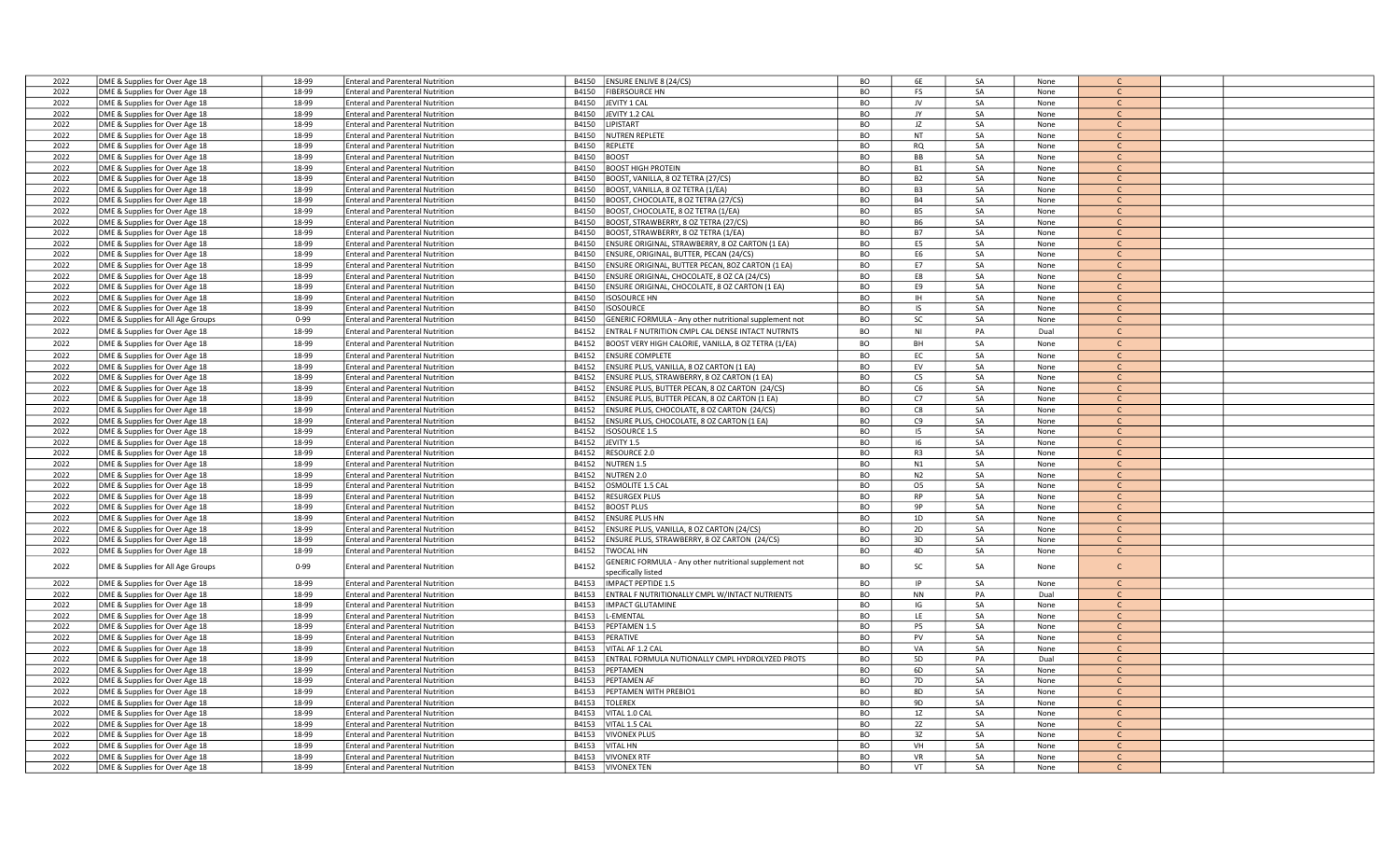| 2022         | DME & Supplies for All Age Groups                                | $0 - 99$       | <b>Enteral and Parenteral Nutrition</b>                                            | B4153          | GENERIC FORMULA - Any other nutritional supplement not<br>specifically listed | <b>BO</b>              | <b>SC</b>       | SA       | None         | C                            |  |
|--------------|------------------------------------------------------------------|----------------|------------------------------------------------------------------------------------|----------------|-------------------------------------------------------------------------------|------------------------|-----------------|----------|--------------|------------------------------|--|
| 2022         | DME & Supplies for Over Age 18                                   | 18-99          | <b>Enteral and Parenteral Nutrition</b>                                            |                | B4154 IMPACT WITH FIBER                                                       | <b>BO</b>              | IF.             | SA       | None         | $\mathsf{C}$                 |  |
| 2022         | DME & Supplies for Over Age 18                                   | 18-99          | <b>Enteral and Parenteral Nutrition</b>                                            | B4154          | IMPACT 1.5                                                                    | <b>BO</b>              | IP              | SA       | None         | $\mathsf{C}$                 |  |
| 2022         | DME & Supplies for Over Age 18                                   | 18-99          | <b>Enteral and Parenteral Nutrition</b>                                            | B4154          | NUTREN PULMONARY                                                              | <b>BO</b>              | <b>NP</b>       | SA       | None         | $\mathcal{C}$                |  |
| 2022         | DME & Supplies for Over Age 18                                   | 18-99          | <b>Enteral and Parenteral Nutrition</b>                                            | B4154          | <b>NUTRIHEP</b>                                                               | BO                     | 16              | SA       | None         | $\mathsf{C}$                 |  |
| 2022         | DME & Supplies for Over Age 18                                   | 18-99          | <b>Enteral and Parenteral Nutrition</b>                                            | B4154          | NUTRIRENAL                                                                    | BO                     | $17\,$          | SA       | None         | $\mathsf{C}$                 |  |
| 2022         | DME & Supplies for Over Age 18                                   | 18-99          | <b>Enteral and Parenteral Nutrition</b>                                            | B4154          | NEPRO                                                                         | <b>BO</b>              | 13              | SA       | None         | $\mathcal{C}$                |  |
| 2022         | DME & Supplies for Over Age 18                                   | 18-99          | <b>Enteral and Parenteral Nutrition</b>                                            | B4154          | NOVASOURCE RENAL                                                              | BO                     | 14              | SA       | None         | $\mathsf{C}$                 |  |
| 2022         | DME & Supplies for Over Age 18                                   | 18-99          | <b>Enteral and Parenteral Nutrition</b>                                            | B4154          | OXEPA                                                                         | BO                     | 18              | SA       | None         | $\mathsf{C}$                 |  |
| 2022         | DME & Supplies for Over Age 18                                   | 18-99          | <b>Enteral and Parenteral Nutrition</b>                                            | B4154          | PULMOCARE                                                                     | BO                     | 19              | SA       | None         | $\mathcal{C}$                |  |
| 2022         | DME & Supplies for Over Age 18                                   | 18-99          | <b>Enteral and Parenteral Nutrition</b>                                            | B4154          | RENALCAL                                                                      | BO                     | 21              | SA       | None         | C.                           |  |
| 2022         | DME & Supplies for Over Age 18                                   | 18-99          | <b>Enteral and Parenteral Nutrition</b>                                            | B4154          | REN/GEN                                                                       | BO                     | 20              | SA       | None         | $\mathcal{C}$                |  |
| 2022         | DME & Supplies for Over Age 18                                   | 18-99          | <b>Enteral and Parenteral Nutrition</b>                                            | B4154          | GLUCERNA 1.0                                                                  | BO                     | 4Z              | SA       | None         | $\mathsf{C}$                 |  |
| 2022         | DME & Supplies for Over Age 18                                   | 18-99          | <b>Enteral and Parenteral Nutrition</b>                                            | B4154          | GLUCERNA 1.2                                                                  | <b>BO</b>              | 5Z              | SA       | None         | $\mathsf{C}$                 |  |
| 2022         | DME & Supplies for Over Age 18                                   | 18-99          | <b>Enteral and Parenteral Nutrition</b>                                            | B4154          | GLUCERNA 1.5                                                                  | BO                     | 6Z              | SA       | None         | $\mathcal{C}$                |  |
| 2022         | DME & Supplies for Over Age 18                                   | 18-99          | <b>Enteral and Parenteral Nutrition</b>                                            | B4154          | <b>GLYTROL</b>                                                                | <b>BO</b>              | 7Z              | SA       | None         |                              |  |
| 2022         | DME & Supplies for Over Age 18                                   | 18-99          | <b>Enteral and Parenteral Nutrition</b>                                            | B4154          | IMPACT ADVANCED RECOVERY                                                      | <b>BO</b>              | 8Z              | SA       | None         | $\mathsf{C}$                 |  |
| 2022         | DME & Supplies for Over Age 18                                   | 18-99          | <b>Enteral and Parenteral Nutrition</b>                                            | B4154          | KETOCAL                                                                       | BO                     | 9Z              | SA       | None         | $\mathsf{C}$                 |  |
| 2022         | DME & Supplies for Over Age 18                                   | 18-99          | <b>Enteral and Parenteral Nutrition</b>                                            | B4154          | KETOCAL 3.1                                                                   | BO                     | 1Y              | SA       | None         | $\mathsf{C}$                 |  |
| 2022         | DME & Supplies for Over Age 18                                   | 18-99          | <b>Enteral and Parenteral Nutrition</b>                                            | B4154<br>B4154 | KETOCAL 4.1                                                                   | BO<br><b>BO</b>        | <b>2Y</b><br>3Y | SA<br>SA | None         | $\mathsf{C}$<br>$\mathsf{C}$ |  |
| 2022<br>2022 | DME & Supplies for Over Age 18<br>DME & Supplies for Over Age 18 | 18-99<br>18-99 | <b>Enteral and Parenteral Nutrition</b><br><b>Enteral and Parenteral Nutrition</b> | R4154          | <b>KETOVIE</b><br><b>RESOURCE DIABETIC</b>                                    | BO                     | 4Y              | SA       | None<br>None | $\mathcal{C}$                |  |
| 2022         | DME & Supplies for Over Age 18                                   | 18-99          | <b>Enteral and Parenteral Nutrition</b>                                            | B4154          | ENTRAL F NUTRITION CMPL NO INHERITED DZ METAB                                 | BO                     | EF              | PA       | Dual         | C                            |  |
| 2022         | DME & Supplies for Over Age 18                                   | 18-99          | <b>Enteral and Parenteral Nutrition</b>                                            | B4154          | <b>SUPLENA</b>                                                                | <b>BO</b>              | <b>5Y</b>       | SA       | None         | $\mathsf{C}$                 |  |
| 2022         | DME & Supplies for Over Age 18                                   | 18-99          | <b>Enteral and Parenteral Nutrition</b>                                            | B4154          | <b>IMPACT</b>                                                                 | BO                     | IG              | SA       | SA           | $\mathsf{C}$                 |  |
|              |                                                                  |                |                                                                                    |                | GENERIC FORMULA - Any other nutritional supplement not                        |                        |                 |          |              |                              |  |
| 2022         | DME & Supplies for All Age Groups                                | $0 - 99$       | <b>Enteral and Parenteral Nutrition</b>                                            | B4154          | specifically listed                                                           | BO                     | SC              | SA       | SA           | $\mathsf{C}$                 |  |
| 2022         | DME & Supplies for Over Age 18                                   | 18-99          | <b>Enteral and Parenteral Nutrition</b>                                            | B4155          | <b>MICROLIPID</b>                                                             | BO                     | X6              | SA       | None         |                              |  |
| 2022         | DME & Supplies for Over Age 18                                   | 18-99          | <b>Enteral and Parenteral Nutrition</b>                                            | B4155          | MCT OIL                                                                       | <b>BO</b>              | X7              | SA       | None         | C.                           |  |
| 2022         | DME & Supplies for Over Age 18                                   | 18-99          | <b>Enteral and Parenteral Nutrition</b>                                            | B4155          | <b>MCT PROCAL</b>                                                             | BO                     | X8              | SA       | None         | $\mathsf{C}$                 |  |
| 2022         | DME & Supplies for Over Age 18                                   | 18-99          | <b>Enteral and Parenteral Nutrition</b>                                            | B4155          | OS 2 (MILUPA OS 2)                                                            | <b>BO</b>              | X9              | SA       | None         | $\mathsf{C}$                 |  |
| 2022         | DME & Supplies for Over Age 18                                   | 18-99          | <b>Enteral and Parenteral Nutrition</b>                                            | B4155          | PHENYLADE AMINO ACID BLEND MTE                                                | <b>BO</b>              | Z1              | SA       | None         | $\mathsf{C}$                 |  |
| 2022         | DME & Supplies for Over Age 18                                   | 18-99          | <b>Enteral and Parenteral Nutrition</b>                                            | B4155          | POLYCOSE                                                                      | BO                     | Z <sub>2</sub>  | SA       | None         | $\mathcal{C}$                |  |
| 2022         | DME & Supplies for Over Age 18                                   | 18-99          | <b>Enteral and Parenteral Nutrition</b>                                            | B4155          | PROMOD                                                                        | BO                     | Z3              | SA       | None         | $\mathcal{C}$                |  |
| 2022         | DME & Supplies for Over Age 18                                   | 18-99          | <b>Enteral and Parenteral Nutrition</b>                                            | B4155          | PROPHREE                                                                      | BO                     | Z4              | SA       | None         | C.                           |  |
| 2022         | DME & Supplies for Over Age 18                                   | 18-99          | <b>Enteral and Parenteral Nutrition</b>                                            | B4155          | PROTEINEX LIQUID                                                              | BO                     | Z <sub>5</sub>  | SA       | None         | $\mathsf{C}$                 |  |
| 2022         | DME & Supplies for Over Age 18                                   | 18-99          | <b>Enteral and Parenteral Nutrition</b>                                            | B4155          | PROVIMIN                                                                      | <b>BO</b>              | Z <sub>6</sub>  | SA       | None         | $\mathsf{C}$                 |  |
| 2022         | DME & Supplies for Over Age 18                                   | 18-99          | <b>Enteral and Parenteral Nutrition</b>                                            | B4155          | <b>BENEPROTEIN</b>                                                            | <b>BO</b>              | Z7              | SA       | None         | $\mathcal{C}$                |  |
| 2022         | DME & Supplies for Over Age 18                                   | 18-99          | <b>Enteral and Parenteral Nutrition</b>                                            | B4155          | ROSS CARBOHYDRATE FREE                                                        | BO                     | Z8              | SA       | None         | $\mathsf{C}$                 |  |
| 2022         | DME & Supplies for Over Age 18                                   | 18-99          | <b>Enteral and Parenteral Nutrition</b>                                            | B4155          | SOLCARB                                                                       | BO                     | <b>Z9</b>       | SA       | None         | $\mathsf{C}$                 |  |
| 2022         | DME & Supplies for Over Age 18                                   | 18-99          | <b>Enteral and Parenteral Nutrition</b>                                            | B4155          | ENTRAL F NUTRITIONALLY INCMPL/MODULAR NUTRIENTS                               | <b>BO</b>              | 6Y              | PA       | Dual         | $\mathcal{C}$                |  |
| 2022         | DME & Supplies for Over Age 18                                   | 18-99          | <b>Enteral and Parenteral Nutrition</b>                                            | B4155          | COMPLEX MSD AMINO ACID BLEND                                                  | BO                     | <b>7Y</b>       | SA       | None         | $\mathsf{C}$<br>$\mathsf{C}$ |  |
| 2022<br>2022 | DME & Supplies for Over Age 18                                   | 18-99<br>18-99 | <b>Enteral and Parenteral Nutrition</b>                                            | B4155          | <b>DUOCAL</b><br>GLUTARADE GA-1 AMINO ACID BLEND                              | <b>BO</b><br><b>BO</b> | <b>8Y</b><br>9Y | SA<br>SA | None<br>None | $\mathsf{C}$                 |  |
| 2022         | DME & Supplies for Over Age 18<br>DME & Supplies for Over Age 18 | 18-99          | <b>Enteral and Parenteral Nutrition</b><br><b>Enteral and Parenteral Nutrition</b> | B4155<br>B4155 | LIQUIGEN                                                                      | BO                     | $1\mathsf{U}$   | SA       | None         | $\mathsf{C}$                 |  |
| 2022         | DME & Supplies for Over Age 18                                   | 18-99          | <b>Enteral and Parenteral Nutrition</b>                                            | B4155          | GLYCOSADE                                                                     |                        | 2U              | SA       | None         | $\mathsf{C}$                 |  |
|              |                                                                  |                |                                                                                    |                | GENERIC FORMULA - Any other nutritional supplement not                        |                        |                 |          |              |                              |  |
| 2022         | DME & Supplies for All Age Groups                                | $0 - 99$       | <b>Enteral and Parenteral Nutrition</b>                                            | B4155          | specifically listed                                                           | BO                     | <b>SC</b>       | SA       | None         | $\mathsf{C}$                 |  |
| 2022         | DME & Supplies for Over Age 18                                   | 18-99          | <b>Enteral and Parenteral Nutrition</b>                                            | B4157          | ENTRAL F NUTRITION CMPL INHERITED DZ METAB                                    |                        |                 | PA       | Dual         | $\mathsf{C}$                 |  |
|              |                                                                  |                |                                                                                    |                | GENERIC FORMULA - Any other nutritional supplement not                        |                        |                 |          |              |                              |  |
| 2022         | DME & Supplies for All Age Groups                                | $0 - 99$       | <b>Enteral and Parenteral Nutrition</b>                                            | B4157          | specifically listed                                                           |                        |                 | SA       | None         | $\mathsf{C}$                 |  |
| 2022         | DME & Supplies for Over Age 18                                   | 18-99          | Wheelchairs, Walking Assistance, and Adaptive                                      | E0100          | CANE INCL CANES ALL MATERIAL ADJUSTBLE/FIX W/TIP                              |                        |                 | PA       | Dual         | D                            |  |
| 2022         | DME & Supplies for Over Age 18                                   | 18-99          | Wheelchairs, Walking Assistance, and Adaptive                                      | E0105          | CANE QUAD/3-PRONG ALL MATL ADJUSTBL/FIX W/TIPS                                |                        |                 | PA       | Dual         | D                            |  |
| 2022         | DME & Supplies for Over Age 18                                   | 18-99          | Wheelchairs, Walking Assistance, and Adaptive                                      | E0110          | <b>CRTCHS FORARM VARIOUS MATL PAIR W/TIPS&amp;HNDGRIPS</b>                    |                        |                 | PA       | Dual         | D                            |  |
| 2022         | DME & Supplies for Over Age 18                                   | 18-99          | Wheelchairs, Walking Assistance, and Adaptive                                      | E0111          | CRTCH FORARM VARIOUS MATL EA W/TIP&HNDGRIP                                    |                        |                 | PA       | Dual         | D                            |  |
| 2022         | DME & Supplies for Over Age 18                                   | 18-99          | Wheelchairs, Walking Assistance, and Adaptive                                      | E0112          | CRTCHES UNDARM WOOD PAIR W/PADS TIPS&HNDGRIPS                                 |                        |                 | PA       | Dual         | D                            |  |
| 2022         | DME & Supplies for Over Age 18                                   | 18-99          | Wheelchairs, Walking Assistance, and Adaptive                                      | E0113          | CRTCH UNDARM WOOD EA ADJSTBL/FIX PAD TIP&HNDGRIP                              |                        |                 | PA       | Dual         | D                            |  |
| 2022         | DME & Supplies for Over Age 18                                   | 18-99          | Wheelchairs, Walking Assistance, and Adaptive                                      | E0114          | CRTCHS UNDARM OTH THAN WOOD PAIR PAD TIP&HNDGRIP                              |                        |                 | PA       | Dual         | D                            |  |
| 2022         | DME & Supplies for Over Age 18                                   | 18-99          | Wheelchairs, Walking Assistance, and Adaptive                                      | E0116          | CRTCH UNDARM NOT WOOD ADJUST/FIX PAD TIP HNDGRIP                              |                        |                 | PA       | Dual         | $\bullet$                    |  |
| 2022         | DME & Supplies for Over Age 18                                   | 18-99          | Wheelchairs, Walking Assistance, and Adaptive                                      | E0130          | WALKER RIGID ADJUSTABLE OR FIXED HEIGHT                                       |                        |                 | PA       | Dual         | D                            |  |
| 2022         | DME & Supplies for Over Age 18                                   | 18-99          | Wheelchairs, Walking Assistance, and Adaptive                                      | E0135          | WALKER FOLDING ADJUSTABLE OR FIXED HEIGHT                                     |                        |                 | PA       | Dual         | D                            |  |
| 2022         | DME & Supplies for Over Age 18                                   | 18-99          | Wheelchairs, Walking Assistance, and Adaptive                                      | E0141          | WALKER RIGID WHEELED ADJUSTABLE OR FIXED HEIGHT                               |                        |                 | PA       | Dual         | $\overline{D}$               |  |
| 2022         | DME & Supplies for Over Age 18                                   | 18-99          | Wheelchairs, Walking Assistance, and Adaptive                                      | E0143          | WALKER FOLDING WHEELED ADJUSTABLE/FIXED HEIGHT                                |                        |                 | PA       | Dual         | D                            |  |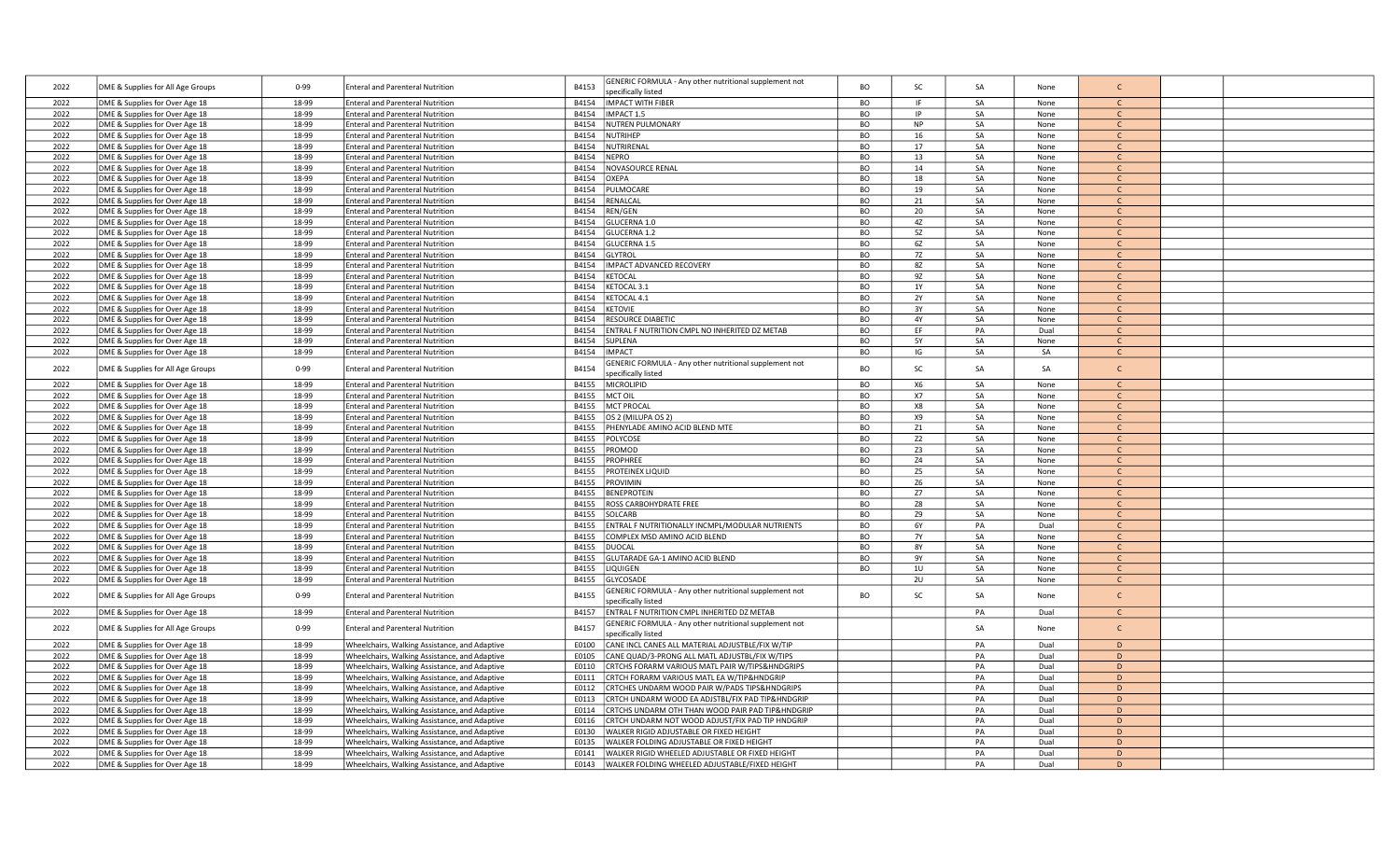| 2022 | DME & Supplies for Over Age 18 | 18-99 | Wheelchairs, Walking Assistance, and Adaptive | E0147 | WALKER HEAVY DUTY MX BRAKE SYS VARIBLE WHL RSIST                                                             | PA | Dual | D |           |                                                                                                                                                                     |
|------|--------------------------------|-------|-----------------------------------------------|-------|--------------------------------------------------------------------------------------------------------------|----|------|---|-----------|---------------------------------------------------------------------------------------------------------------------------------------------------------------------|
| 2022 | DME & Supplies for Over Age 18 | 18-99 | Wheelchairs, Walking Assistance, and Adaptive | E0148 | WALK HEAVY DUTY W/O WHLS RIGID/FOLD ANY TYPE EA                                                              | PA | Dual | D |           |                                                                                                                                                                     |
| 2022 | DME & Supplies for Over Age 18 | 18-99 | Wheelchairs, Walking Assistance, and Adaptive | E0149 | WALKER HEAVY DUTY WHEELED RIGID/FOLD ANY TYPE EA                                                             | PA | Dual | D |           |                                                                                                                                                                     |
| 2022 | DME & Supplies for Over Age 18 | 18-99 | Wheelchairs, Walking Assistance, and Adaptive | E0153 | PLATFORM ATTACHMENT FOREARM CRUTCH EACH                                                                      | PA | Dual | D |           |                                                                                                                                                                     |
| 2022 | DME & Supplies for Over Age 18 | 18-99 | Wheelchairs, Walking Assistance, and Adaptive | E0154 | PLATFORM ATTACHMENT WALKER EACH                                                                              | PA | Dual | D |           |                                                                                                                                                                     |
| 2022 | DME & Supplies for Over Age 18 | 18-99 | Wheelchairs, Walking Assistance, and Adaptive | E0155 | WHL ATTCH RIGD PICK-UP WALK-PAIR SEAT ATTCH WALK                                                             | PA | Dual | D |           |                                                                                                                                                                     |
| 2022 | DME & Supplies for Over Age 18 | 18-99 | Wheelchairs, Walking Assistance, and Adaptive | E0156 | SEAT ATTACHMENT WALKER                                                                                       | PA | Dual | D |           |                                                                                                                                                                     |
| 2022 | DME & Supplies for Over Age 18 | 18-99 | Wheelchairs, Walking Assistance, and Adaptive | E0157 | CRUTCH ATTACHMENT WALKER EACH                                                                                | PA | Dual | D |           |                                                                                                                                                                     |
| 2022 | DME & Supplies for Over Age 18 | 18-99 | Wheelchairs, Walking Assistance, and Adaptive | E0158 | EG EXTENSIONS FOR WALKER PER SET OF FOUR                                                                     | PA | Dual | D |           |                                                                                                                                                                     |
|      |                                |       |                                               |       |                                                                                                              |    |      |   |           |                                                                                                                                                                     |
| 2022 | DME & Supplies for Over Age 18 | 18-99 | Wheelchairs, Walking Assistance, and Adaptive | E0159 | BRAKE ATTACHMENT WHEELED WALKER REPLACEMENT EACH                                                             | PA | Dual | D |           |                                                                                                                                                                     |
| 2022 | DME & Supplies for Over Age 18 | 18-99 | Continence, Ostomy, and Wound Care            | E0160 | ITZ TYPE BATH/EQP PRTBLE USED W/WO COMMODE (NON-DUALS<br>ONLY)                                               | PA | Dual | D |           |                                                                                                                                                                     |
| 2022 | DME & Supplies for Over Age 18 | 18-99 | Continence, Ostomy, and Wound Care            | E0161 | ITZ TYPE BATH/EQP PRTBLE USED W/FAUCET ATTCHS (NON-DUALS<br>ONLY)                                            | PA | Dual | D |           |                                                                                                                                                                     |
| 2022 | DME & Supplies for Over Age 18 | 18-99 | Continence, Ostomy, and Wound Care            | E0163 | COMMODE CHAIR MOBILE OR STATIONARY W/FIXED ARMS (NON-<br>DUAL ONLY)                                          | PA | Dual | D |           |                                                                                                                                                                     |
| 2022 | DME & Supplies for Over Age 18 | 18-99 | Continence, Ostomy, and Wound Care            | E0165 | COMMODE CHAIR MOBILE/STATIONARY W/DETACHBLE ARMS<br><b>NON-DUALS ONLY)</b>                                   | PA | Dual | D |           |                                                                                                                                                                     |
| 2022 | DME & Supplies for Over Age 18 | 18-99 | Continence, Ostomy, and Wound Care            | E0167 | AIL OR PAN USE W/COMMODE CHAIR REPLACEMENT ONLY (NON-<br><b>DUALS ONLY)</b>                                  | PA | Dual | D |           |                                                                                                                                                                     |
| 2022 | DME & Supplies for Over Age 18 | 18-99 | Continence, Ostomy, and Wound Care            | E0168 | OMMODE CHAIR XTRA WIDE&/HEVY DUTY STATION/MOBIL (NON-                                                        | PA | Dual | D |           |                                                                                                                                                                     |
| 2022 | DME & Supplies for Over Age 18 | 18-99 | Continence, Ostomy, and Wound Care            | E0171 | DUALS ONLY)<br>COMMODE CHAIR INTGR SEAT LIFT MECH NONELEC ANY (NON-                                          | PA | Dual | D |           |                                                                                                                                                                     |
|      |                                |       |                                               |       | <b>DUALS ONLY)</b>                                                                                           |    |      |   |           |                                                                                                                                                                     |
| 2022 | DME & Supplies for Over Age 18 | 18-99 | Continence, Ostomy, and Wound Care            | E0185 | GEL/GEL-LIKE PRSS PAD MATTRSS STD LEN&WDTH (NON-DUALS<br>ONLY)                                               | PA | Dual | D |           |                                                                                                                                                                     |
| 2022 | DME & Supplies for Over Age 18 | 18-99 | Continence, Ostomy, and Wound Care            | E0197 | AIR PRESS PAD MATTRSS STD MATTRSS LENGTH&WIDTH (NON-<br>DUALS ONLY)                                          | PA | Dual | D |           |                                                                                                                                                                     |
| 2022 | DME & Supplies for Over Age 18 | 18-99 | Continence, Ostomy, and Wound Care            | E0198 | WATER PRESS PAD MATTRSS STD MATTRSS LENGTH&WIDTH (NON-<br><b>DUALS ONLY)</b>                                 | PA | Dual | D |           |                                                                                                                                                                     |
| 2022 | DME & Supplies for Over Age 18 | 18-99 | Continence, Ostomy, and Wound Care            | E0199 | DRY PRESS PAD MATTRSS STD MATTRSS LENGTH&WIDTH (NON-<br>DUALS ONLY)                                          | PA | Dual | D |           |                                                                                                                                                                     |
| 2022 | DME & Supplies for Over Age 18 | 18-99 | Continence, Ostomy, and Wound Care            | E0244 | RAISED TOILET SEAT                                                                                           | PA | None | D |           |                                                                                                                                                                     |
| 2022 | DME & Supplies for Over Age 18 | 18-99 | Continence, Ostomy, and Wound Care            | E0245 | <b>TUB STOOL OR BENCH</b>                                                                                    | PA | None | D |           |                                                                                                                                                                     |
| 2022 | DME & Supplies for Over Age 18 | 18-99 | Continence, Ostomy, and Wound Care            | E0246 | TRANSFER TUB RAIL ATTACHMENT                                                                                 | PA | None | D |           |                                                                                                                                                                     |
| 2022 | DME & Supplies for Over Age 18 | 18-99 | Wheelchairs, Walking Assistance, and Adaptive | E0250 | HOSP BED FIX HT W/ANY TYPE SIDE RAILS W/MATTRSS                                                              | PA | Dual | D |           |                                                                                                                                                                     |
| 2022 | DME & Supplies for Over Age 18 | 18-99 | Wheelchairs, Walking Assistance, and Adaptive | E0255 | HOS BED VARIBL HT W/ANY TYPE SIDE RAIL W/MATTRSS                                                             | PA | Dual | D |           |                                                                                                                                                                     |
| 2022 | DME & Supplies for Over Age 18 | 18-99 | Wheelchairs, Walking Assistance, and Adaptive | E0271 | MATTRESS INNER SPRING (NON-DUALS ONLY)                                                                       | PA | Dual | D |           |                                                                                                                                                                     |
| 2022 | DME & Supplies for Over Age 18 | 18-99 | Wheelchairs, Walking Assistance, and Adaptive | E0272 | MATTRESS FOAM RUBBER (NON-DUALS ONLY)                                                                        | PA | Dual | D |           |                                                                                                                                                                     |
| 2022 |                                | 18-99 | Continence, Ostomy, and Wound Care            | E0275 | BED PAN STANDARD METAL OR PLASTIC (NON-DUALS ONLY)                                                           | PA | Dual | D |           |                                                                                                                                                                     |
|      | DME & Supplies for Over Age 18 |       |                                               |       |                                                                                                              |    |      |   |           |                                                                                                                                                                     |
| 2022 | DME & Supplies for Over Age 18 | 18-99 | Continence, Ostomy, and Wound Care            | E0276 | BED PAN FRACTURE METAL OR PLASTIC (NON-DUALS ONLY)                                                           | PA | Dual | D |           |                                                                                                                                                                     |
| 2022 | DME & Supplies for Over Age 18 | 18-99 | Wheelchairs, Walking Assistance, and Adaptive | E0303 | HOS BED HEVY DUTY W/WT CAP >350 PDS =TO 600 PDS</td <td>PA</td> <td>Dual</td> <td>D</td> <td></td> <td></td> | PA | Dual | D |           |                                                                                                                                                                     |
| 2022 | DME & Supplies for Over Age 18 | 18-99 | Continence, Ostomy, and Wound Care            | E0325 | JRINAL; MALE JUG-TYPE ANY MATERIAL (NON-DUALS ONLY)                                                          | PA | Dual | D |           |                                                                                                                                                                     |
| 2022 | DME & Supplies for Over Age 18 | 18-99 | Continence, Ostomy, and Wound Care            | E0326 | JRINAL; FEMALE JUG-TYPE ANY MATERIAL (NON-DUALS ONLY)                                                        | PA | Dual | D |           |                                                                                                                                                                     |
| 2022 | DME & Supplies for Over Age 18 | 18-99 | Respiratory                                   | E0424 | STATION COMPRS GASOUS O2 SYS RENT;FLWMTR HUMIDFR                                                             | PA | Dual | D | RO        | RO means the equipment will remain the<br>property of the provider and a monthly fee<br>will be reimbursed during the authorized<br>medically necessary time frame. |
| 2022 | DME & Supplies for Over Age 18 | 18-99 | Respiratory                                   | E0431 | PRTBLE GASEOUS O2 SYS RENT; FLWMTR HUMIDFR&MASK                                                              | PA | Dual | D | RO        | RO means the equipment will remain the<br>property of the provider and a monthly fee<br>will be reimbursed during the authorized<br>medically necessary time frame. |
| 2022 | DME & Supplies for Over Age 18 | 18-99 | Respiratory                                   | E0434 | PRTBLE LQD O2 SYS RENT; RESRVOR HUMIDFR FLWMTR                                                               | PA | Dual | D | <b>RO</b> | RO means the equipment will remain the<br>property of the provider and a monthly fee<br>will be reimbursed during the authorized<br>medically necessary time frame. |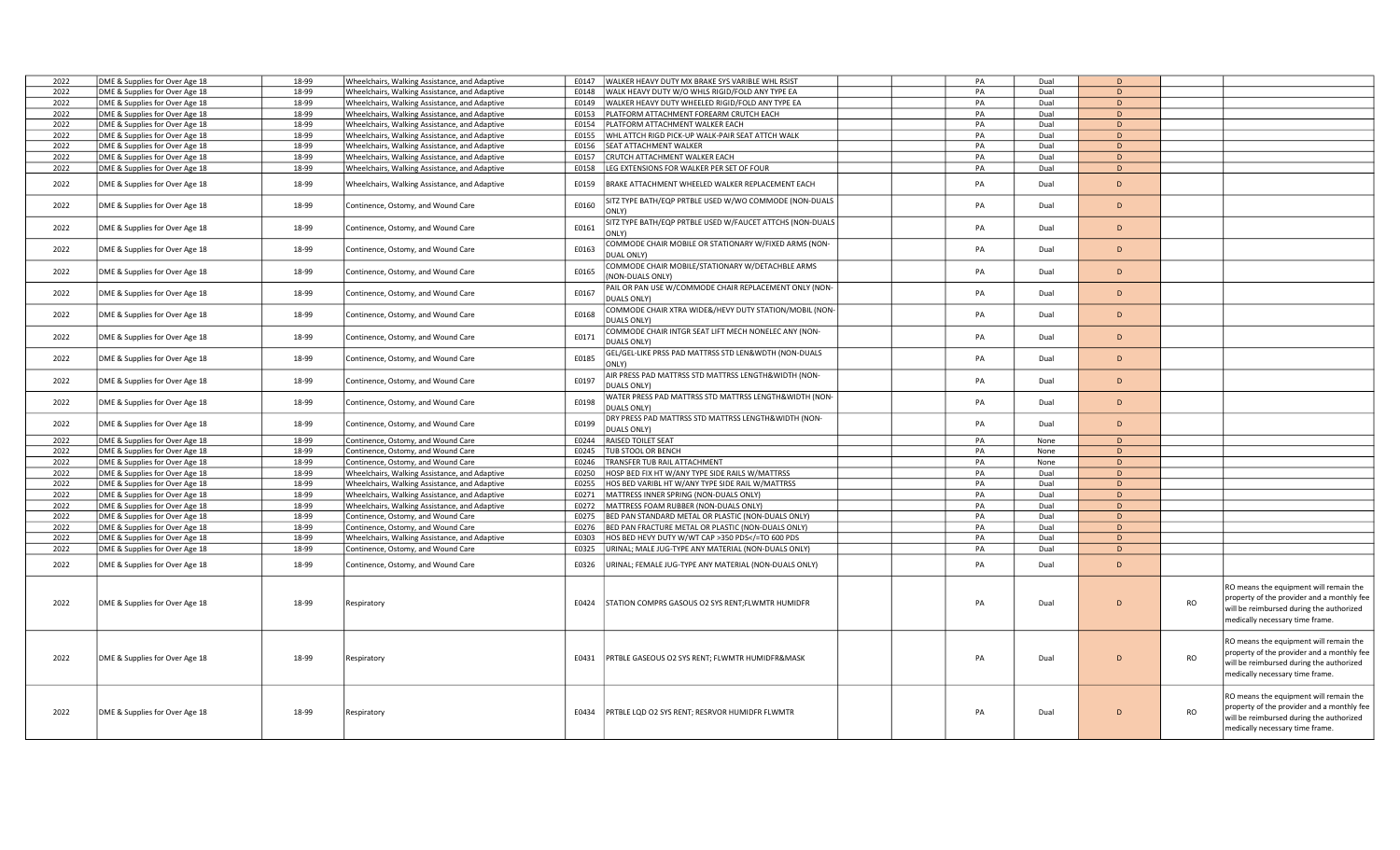| 2022         | DME & Supplies for Over Age 18                                   | 18-99          | Respiratory                |       | E0439 STATION LQD O2 SYS RENT; FLWMTR HUMIDFR NEBULIZR                                                           | PA       | Dual         | D              | <b>RO</b> | RO means the equipment will remain the<br>property of the provider and a monthly fee<br>will be reimbursed during the authorized<br>medically necessary time frame. |
|--------------|------------------------------------------------------------------|----------------|----------------------------|-------|------------------------------------------------------------------------------------------------------------------|----------|--------------|----------------|-----------|---------------------------------------------------------------------------------------------------------------------------------------------------------------------|
| 2022         | DME & Supplies for Over Age 18                                   | 18-99          | Respiratory                | E0441 | OXYGEN CONTENTS GASEOUS 1 MONTHS SUPPLY = 1 UNIT                                                                 | PA       | Dual         | $\overline{D}$ | <b>RO</b> | RO means the equipment will remain the<br>property of the provider and a monthly fee<br>will be reimbursed during the authorized<br>medically necessary time frame. |
| 2022         | DME & Supplies for Over Age 18                                   | 18-99          | Respiratory                | E0442 | OXYGEN CONTENTS LIQUID 1 MONTHS SUPPLY = I UNIT                                                                  | PA       | Dual         | D              | <b>RO</b> | RO means the equipment will remain the<br>property of the provider and a monthly fee<br>will be reimbursed during the authorized<br>medically necessary time frame. |
| 2022         | DME & Supplies for Over Age 18                                   | 18-99          | Respiratory                | E0443 | PORTABLE OXYGEN CONTENTS GASEOUS 1 MO SUPPLY=1 U                                                                 | PA       | Dual         | D              | <b>RO</b> | RO means the equipment will remain the<br>property of the provider and a monthly fee<br>will be reimbursed during the authorized<br>medically necessary time frame. |
| 2022         | DME & Supplies for Over Age 18                                   | 18-99          | Respiratory                | E0444 | PORTABLE OXYGEN CONTENTS LIQUID 1 MO SUPPLY =1 U                                                                 | PA       | Dual         | D              | <b>RO</b> | RO means the equipment will remain the<br>property of the provider and a monthly fee<br>will be reimbursed during the authorized<br>medically necessary time frame. |
| 2022         | DME & Supplies for Over Age 18                                   | 18-99          | Respiratory                |       | E0457 CHEST SHELL                                                                                                | PXA      | Dual         | D              | <b>RO</b> | RO means the equipment will remain the<br>property of the provider and a monthly fee<br>will be reimbursed during the authorized<br>medically necessary time frame. |
| 2022         | DME & Supplies for Over Age 18                                   | 18-99          | Respiratory                |       | E0459 CHEST WRAP                                                                                                 | PXA      | Dual         | D              |           |                                                                                                                                                                     |
|              |                                                                  |                |                            |       |                                                                                                                  |          |              |                |           |                                                                                                                                                                     |
| 2022         | DME & Supplies for Over Age 18                                   | 18-99          | Respiratory                | E0465 | HOME VENTILATOR ANY TYPE USED W/INVASIVE INTF                                                                    | PXA      | Dual         | D              | <b>RO</b> | RO means the equipment will remain the<br>property of the provider and a monthly fee<br>will be reimbursed during the authorized<br>medically necessary time frame. |
| 2022         | DME & Supplies for Over Age 18                                   | 18-99          | Respiratory                | E0466 | HOME VENTILATOR ANY TYPE USED W/NON-INVASV INTF                                                                  | PXA      | Dual         | D              | <b>RO</b> | RO means the equipment will remain the<br>property of the provider and a monthly fee<br>will be reimbursed during the authorized<br>medically necessary time frame. |
| 2022         | DME & Supplies for Over Age 18                                   | 18-99          | Respiratory                |       | E0470 RESP ASST DEVC BI-LEVL PRSS CAPABILITY W/O BACKU                                                           | PA       | Dual         | $\overline{D}$ | <b>RO</b> | RO means the equipment will remain the<br>property of the provider and a monthly fee<br>will be reimbursed during the authorized<br>medically necessary time frame. |
| 2022         | DME & Supplies for Over Age 18                                   | 18-99          | Respiratory                |       | E0471 RESP ASST DEVC BI-LEVL PRSS CAPABILITY W/BACK-UP                                                           | PA       | Dual         | $\overline{D}$ | <b>RO</b> | RO means the equipment will remain the<br>property of the provider and a monthly fee<br>will be reimbursed during the authorized<br>medically necessary time frame. |
| 2022         | DME & Supplies for Over Age 18                                   | 18-99          | Respiratory                |       | E0472 RESP ASST DEVC BI-LEVL PRSS CAPABILITY W/BACKUP                                                            | PA       | Dual         | D              | <b>RO</b> | RO means the equipment will remain the<br>property of the provider and a monthly fee<br>will be reimbursed during the authorized<br>medically necessary time frame. |
| 2022         | DME & Supplies for Over Age 18                                   | 18-99          | Respiratory                | E0480 | PERCUSSOR ELECTRIC OR PNEUMATIC HOME MODEL                                                                       | PA       | Dual         | D              |           |                                                                                                                                                                     |
| 2022         | DME & Supplies for Over Age 18                                   | 18-99          | Respiratory                | E0482 | COUGH STIM DEVICE ALTRNAT POS&NEG ARWAY PRESS                                                                    | PA       | Dual         | D.             |           |                                                                                                                                                                     |
| 2022<br>2022 | DME & Supplies for Over Age 18<br>DME & Supplies for Over Age 18 | 18-99<br>18-99 | Respiratory<br>Respiratory |       | E0483  HI FREQ CHST WALL OSCILLAT AIR-PULSE GEN SYS EA<br>E0485 ORL DEVC/APPL RDUC UP ARWAY COLLAPSIBILITY PRFAB | PA<br>PA | Dual<br>Dual | D<br>D.        | MP        |                                                                                                                                                                     |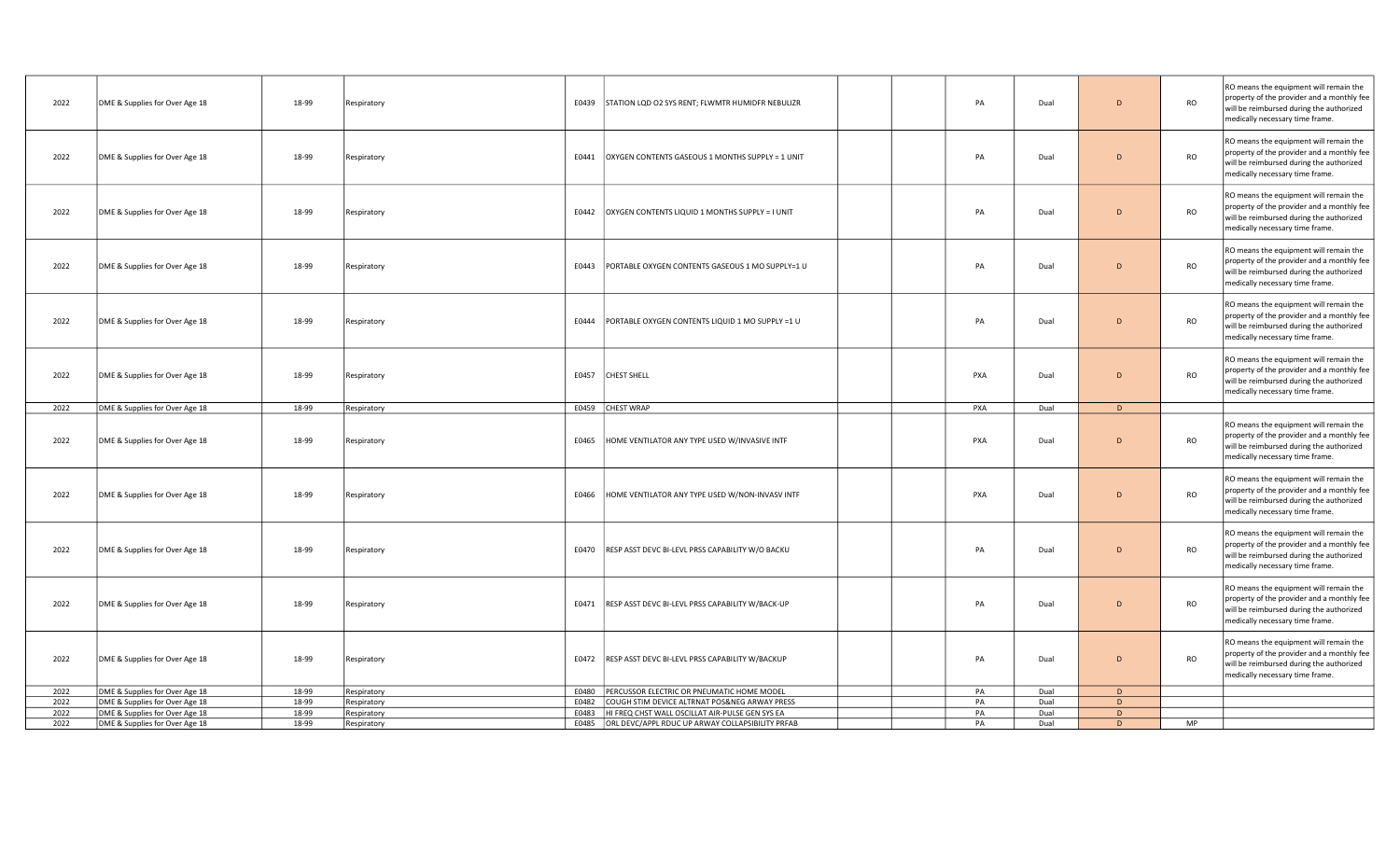| 2022         | DME & Supplies for Over Age 18                                   | 18-99          | Respiratory                                                                                    | E0500 | IPPB MACH W/BUILT-IN NEBULIZATION; VALVS; PWR                                  | PXA        | Dual         | D              | <b>RO</b> | RO means the equipment will remain the<br>property of the provider and a monthly fee<br>will be reimbursed during the authorized<br>medically necessary time frame. |
|--------------|------------------------------------------------------------------|----------------|------------------------------------------------------------------------------------------------|-------|--------------------------------------------------------------------------------|------------|--------------|----------------|-----------|---------------------------------------------------------------------------------------------------------------------------------------------------------------------|
| 2022         | DME & Supplies for Over Age 18                                   | 18-99          | Respiratory                                                                                    | E0550 | HUMDIFIR DURBLE EXT SUPLMNTL DUR IPPB TX/O2 DEL                                | <b>PXA</b> | Dual         | D              | <b>RO</b> | RO means the equipment will remain the<br>property of the provider and a monthly fee<br>will be reimbursed during the authorized<br>medically necessary time frame. |
| 2022         | DME & Supplies for Over Age 18                                   | 18-99          | Respiratory                                                                                    |       | E0555  HUMDIFIR DURABLE GLASS/AUTOCLAVABLE PLSTC BOTTLE                        | PA         | Dual         | D              |           |                                                                                                                                                                     |
| 2022         | DME & Supplies for Over Age 18                                   | 18-99          | Respiratory                                                                                    | E0560 | HUMDIFIR DURABLE SUPLMNTL DUR IPPB TX/O2 DEL                                   | PXA        | Dual         | $\overline{D}$ | <b>RO</b> | RO means the equipment will remain the<br>property of the provider and a monthly fee<br>will be reimbursed during the authorized<br>medically necessary time frame. |
| 2022         | DME & Supplies for Over Age 18                                   | 18-99          | Respiratory                                                                                    | E0561 | HUMDIFIR NON-HEATED USED W/POS AIRWAY PRESS DEVC                               | PA         | Dual         | $\overline{D}$ | <b>RO</b> | RO means the equipment will remain the<br>property of the provider and a monthly fee<br>will be reimbursed during the authorized<br>medically necessary time frame. |
| 2022         | DME & Supplies for Over Age 18                                   | 18-99          | Respiratory                                                                                    | E0562 | HUMDIFIR HEATED USED W/POS ARWAY PRESSURE DEVICE                               | PA         | Dual         | $\overline{D}$ | <b>RO</b> | RO means the equipment will remain the<br>property of the provider and a monthly fee<br>will be reimbursed during the authorized<br>medically necessary time frame. |
| 2022         | DME & Supplies for Over Age 18                                   | 18-99          | Respiratory                                                                                    | E0565 | COMPRS AIR PWR EQP NOT SLF-CONTAIND/CYL DRIVN                                  | PXA        | Dual         | $\overline{D}$ | <b>RO</b> | RO means the equipment will remain the<br>property of the provider and a monthly fee<br>will be reimbursed during the authorized<br>medically necessary time frame. |
| 2022         | DME & Supplies for Over Age 18                                   | 18-99          | Respiratory                                                                                    |       | E0570 NEBULIZER WITH COMPRESSOR                                                | PA         | Dual         | D              |           |                                                                                                                                                                     |
|              |                                                                  |                |                                                                                                |       |                                                                                |            |              |                |           |                                                                                                                                                                     |
| 2022         | DME & Supplies for Over Age 18                                   | 18-99          | Respiratory                                                                                    | E0572 | AROSL COMPRS ADJSTBL PRSS LGHT DUTY INTERMIT USE                               | PA         | Dual         | D              | <b>RO</b> | RO means the equipment will remain the<br>property of the provider and a monthly fee<br>will be reimbursed during the authorized<br>medically necessary time frame. |
| 2022         | DME & Supplies for Over Age 18                                   | 18-99          | Respiratory                                                                                    | E0574 | ULTRASONIC/ELEC AROSL GEN W/SMALL VOLUME NEB                                   | PA         | Dual         | D              | <b>RO</b> | RO means the equipment will remain the<br>property of the provider and a monthly fee<br>will be reimbursed during the authorized<br>medically necessary time frame. |
| 2022         | DME & Supplies for Over Age 18                                   | 18-99          | Respiratory                                                                                    | E0585 | NEBULIZER WITH COMPRESSOR AND HEATER                                           | PA         | Dual         | D              |           |                                                                                                                                                                     |
| 2022         | DME & Supplies for Over Age 18                                   | 18-99          | Respiratory                                                                                    |       | E0600 RESP SUCTION PUMP HOME MODEL PRTBLE/STATION ELEC                         | PA         | Dual         | D              |           |                                                                                                                                                                     |
| 2022         | DME & Supplies for Over Age 18                                   | 18-99          | Respiratory                                                                                    | E0601 | CONTINUOUS AIRWAY PRESSURE DEVICE                                              | PXA        | Dual         | $\overline{D}$ | <b>RO</b> | RO means the equipment will remain the<br>property of the provider and a monthly fee<br>will be reimbursed during the authorized<br>medically necessary time frame. |
| 2022         | DME & Supplies for Over Age 18                                   | 18-99          | Specialized                                                                                    |       | E0603 BREAST PUMP ELECTRIC ANY TYPE                                            | PA         | Dual         | D              |           |                                                                                                                                                                     |
| 2022         | DME & Supplies for Over Age 18                                   | 18-99          | Specialized                                                                                    | E0604 | BREAST PUMP HEVY DUTY HOSP GRADE PISTON OP                                     | PA         | Dual         | D              | <b>RO</b> | RO means the equipment will remain the<br>property of the provider and a monthly fee<br>will be reimbursed during the authorized<br>medically necessary time frame. |
| 2022         | DME & Supplies for Over Age 18                                   | 18-99          | Respiratory                                                                                    | E0605 | VAPORIZER ROOM TYPE                                                            | PA         | Dual         | D              |           |                                                                                                                                                                     |
| 2022         | DME & Supplies for Over Age 18                                   | 18-99          | Respiratory                                                                                    | E0606 | POSTURAL DRAINAGE BOARD                                                        | PA         | Dual         | D              |           |                                                                                                                                                                     |
| 2022         | DME & Supplies for Over Age 18                                   | 18-99          | Continence, Ostomy, and Wound Care                                                             | E0607 | HOME BLOOD GLUCOSE MONITOR                                                     | PA         | Dual         | D              |           |                                                                                                                                                                     |
| 2022         | DME & Supplies for Over Age 18                                   | 18-99          | Wheelchairs, Walking Assistance, and Adaptive                                                  | E0621 | SLING OR SEAT PATIENT LIFT CANVAS OR NYLON                                     | PA         | Dual         | D              |           |                                                                                                                                                                     |
| 2022         | DME & Supplies for Over Age 18                                   | 18-99          | Wheelchairs, Walking Assistance, and Adaptive                                                  | E0630 | PATIENT LIFT HYDRAULIC/MECH INCL SEAT SLING/PAD                                | PA         | Dual         | D              |           |                                                                                                                                                                     |
| 2022<br>2022 | DME & Supplies for Over Age 18<br>DME & Supplies for Over Age 18 | 18-99<br>18-99 | Wheelchairs, Walking Assistance, and Adaptive<br>Wheelchairs, Walking Assistance, and Adaptive | E0635 | PATIENT LIFT ELECTRIC WITH SEAT OR SLING<br>E0705 TRANSER DEVICE ANY TYPE EACH | PA<br>PA   | Dual<br>Dual | D<br>D.        |           |                                                                                                                                                                     |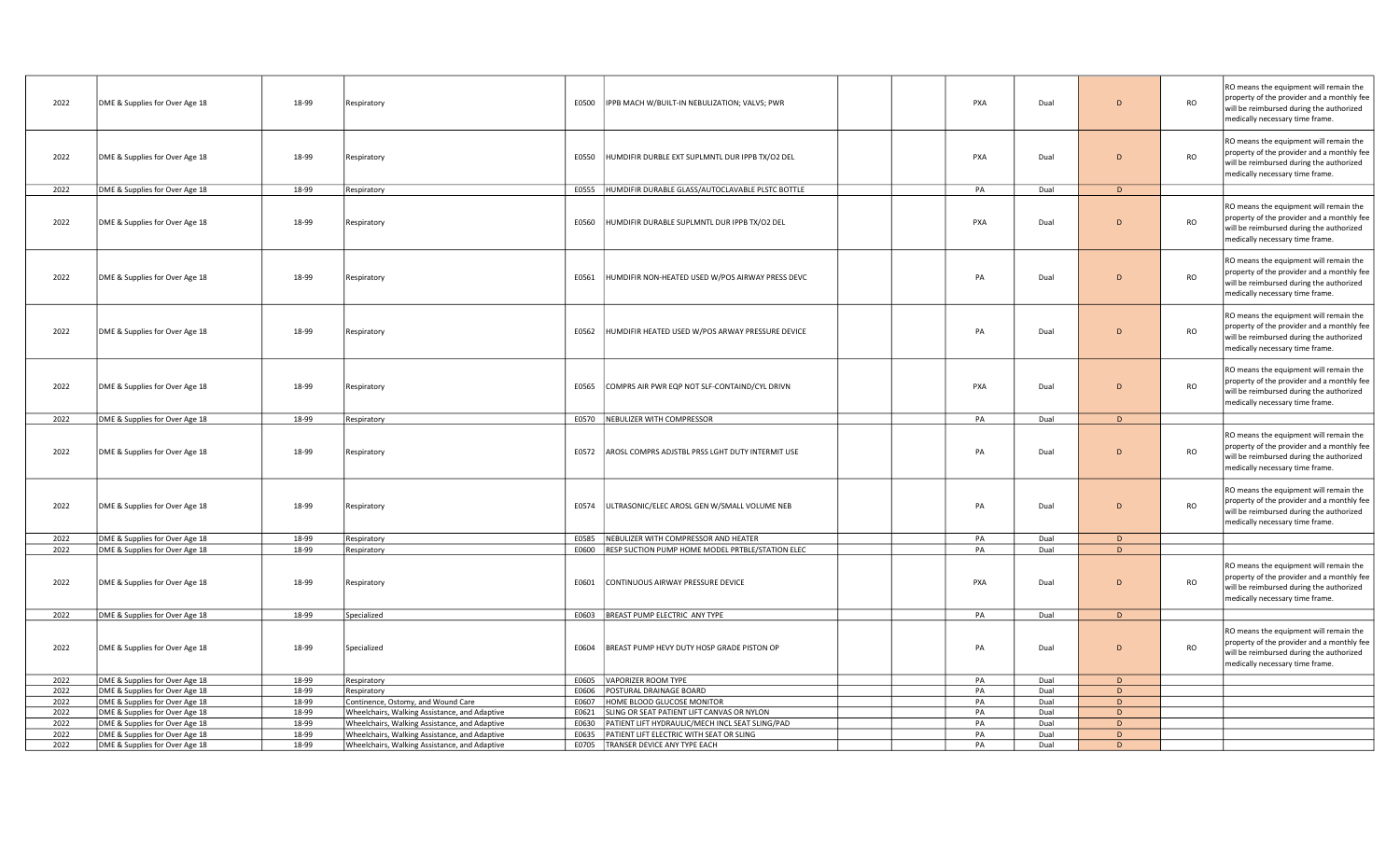| 2022         | DME & Supplies for Over Age 18                                   | 18-99          | Specialized                                                                                    | E0747          | OSTOGNS STIM ELEC NONINVASV OTH THAN SP APPLIC                                                | PA       | Dual         | $\Gamma$                     | RO means the equipment will remain the<br>property of the provider and a monthly fee<br><b>RO</b><br>will be reimbursed during the authorized<br>medically necessary time frame. |
|--------------|------------------------------------------------------------------|----------------|------------------------------------------------------------------------------------------------|----------------|-----------------------------------------------------------------------------------------------|----------|--------------|------------------------------|----------------------------------------------------------------------------------------------------------------------------------------------------------------------------------|
| 2022         | DME & Supplies for Over Age 18                                   | 18-99          | Continence, Ostomy, and Wound Care                                                             | E0784          | EXTERNAL AMBULATORY INFUSION PUMP INSULIN                                                     | PA       | Dual         | D.                           |                                                                                                                                                                                  |
| 2022         | DME & Supplies for Over Age 18                                   | 18-99          | Wheelchairs, Walking Assistance, and Adaptive                                                  | E0860          | TRACTION EQUIPMENT OVERDOOR CERVICAL                                                          | PA       | Dual         | $\mathsf{D}$                 |                                                                                                                                                                                  |
| 2022         | DME & Supplies for Over Age 18                                   | 18-99          | Wheelchairs, Walking Assistance, and Adaptive                                                  | E0910          | TRAPEZ BAR KNOWN AS PT HLPR ATTCH BED W/GRAB BAR                                              | PA       | Dual         | D                            |                                                                                                                                                                                  |
| 2022         | DME & Supplies for Over Age 18                                   | 18-99          | Wheelchairs, Walking Assistance, and Adaptive                                                  | E0940          | TRAPEZE BAR FREESTANDING COMPLETE WITH GRAB BAR                                               | PA       | Dual         | $\mathsf{D}$                 |                                                                                                                                                                                  |
| 2022         | DME & Supplies for Over Age 18                                   | 18-99          | Wheelchairs, Walking Assistance, and Adaptive                                                  | E0950          | WHEELCHAIR ACCESSORY TRAY EACH                                                                | PA       | Dual         | D                            |                                                                                                                                                                                  |
| 2022         | DME & Supplies for Over Age 18                                   | 18-99          | Wheelchairs, Walking Assistance, and Adaptive                                                  | E0951          | HEEL LOOP/HOLDER TYPE W/WO ANKLE STRAP EACH                                                   | PA       | Dual         | D                            |                                                                                                                                                                                  |
| 2022         | DME & Supplies for Over Age 18                                   | 18-99          | Wheelchairs, Walking Assistance, and Adaptive                                                  | E0952          | TOE LOOP/HOLDER ANY TYPE EACH                                                                 | PA       | Dual         | D                            |                                                                                                                                                                                  |
| 2022         | DME & Supplies for Over Age 18                                   | 18-99          | Wheelchairs, Walking Assistance, and Adaptive                                                  | E0955          | WC ACSS HEADREST CUSHNED FIX MOUNT HARDWARE EA                                                | PA       | Dual         | D                            |                                                                                                                                                                                  |
| 2022         | DME & Supplies for Over Age 18                                   | 18-99          | Wheelchairs, Walking Assistance, and Adaptive                                                  | E0956          | WC ACSS LAT TRNK/HIP SUPP FIX MOUNT HARDWARE EA                                               | PA       | Dual         | D                            |                                                                                                                                                                                  |
| 2022         | DME & Supplies for Over Age 18                                   | 18-99          | Wheelchairs, Walking Assistance, and Adaptive                                                  | E0957          | WC ACSS MED THI SUPP FIX MOUNT HARDWARE EA                                                    | PA       | Dual         | $\mathsf{D}$                 |                                                                                                                                                                                  |
| 2022         | DME & Supplies for Over Age 18                                   | 18-99          | Wheelchairs, Walking Assistance, and Adaptive                                                  | E0958          | MANUAL WHLCHAIR ACCESS 1-ARM DRIVE ATTACHMENT EA                                              | PA       | Dual         | D.                           |                                                                                                                                                                                  |
| 2022         | DME & Supplies for Over Age 18                                   | 18-99          | Wheelchairs, Walking Assistance, and Adaptive                                                  | E0959          | MANUAL WHEELCHAIR ACCESS ADAPTER FOR AMPUTEE EA                                               | PA       | Dual         | D                            |                                                                                                                                                                                  |
| 2022         | DME & Supplies for Over Age 18                                   | 18-99          | Wheelchairs, Walking Assistance, and Adaptive                                                  | E0960          | WC ACSS SHLDR HRNSS/STRAPS/CHST STRAP W/TYPE MOU                                              | PA       | Dual         | D                            |                                                                                                                                                                                  |
| 2022         | DME & Supplies for Over Age 18                                   | 18-99          | Wheelchairs, Walking Assistance, and Adaptive                                                  | E0961          | MANUAL WHEELCHAIR ACCESS WHEEL LOCK BRAKE EXT EA                                              | PA       | Dual         | $\mathsf{D}$                 |                                                                                                                                                                                  |
| 2022         | DME & Supplies for Over Age 18                                   | 18-99          | Wheelchairs, Walking Assistance, and Adaptive                                                  | E0966          | MANUAL WHEELCHAIR ACCESS HEADREST EXTENSION EA                                                | PA       | Dual         | D                            |                                                                                                                                                                                  |
| 2022         | DME & Supplies for Over Age 18                                   | 18-99          | Wheelchairs, Walking Assistance, and Adaptive                                                  | E0967          | MANUAL WC ACCESSORY HAND RIM W/PROJECTIONS EACH                                               | PA       | Dual         | $\mathsf{D}$                 |                                                                                                                                                                                  |
| 2022         | DME & Supplies for Over Age 18                                   | 18-99          | Continence, Ostomy, and Wound Care                                                             | E0968          | COMMODE SEAT WHEELCHAIR                                                                       | PA       | Dual         | D                            |                                                                                                                                                                                  |
| 2022         | DME & Supplies for Over Age 18                                   | 18-99          | Wheelchairs, Walking Assistance, and Adaptive                                                  | E0969          | NARROWING DEVICE WHEELCHAIR                                                                   | PA       | Dual         | D                            |                                                                                                                                                                                  |
| 2022         | DME & Supplies for Over Age 18                                   | 18-99          | Wheelchairs, Walking Assistance, and Adaptive                                                  | E0971          | MNL WHEELCHAIR ACCESSORY ANTI-TIPPING DEVC EACH                                               | PA       | Dual         | $\mathsf{D}$                 |                                                                                                                                                                                  |
| 2022         | DME & Supplies for Over Age 18                                   | 18-99          | Wheelchairs, Walking Assistance, and Adaptive                                                  | E0973          | WC ACCSS ADJUSTBL HT DTACH ARMRST CMPL ASSMBL EA                                              | PA       | Dual         | $\mathsf{D}$                 |                                                                                                                                                                                  |
| 2022         | DME & Supplies for Over Age 18                                   | 18-99          | Wheelchairs, Walking Assistance, and Adaptive                                                  | E0974          | MANUAL WHEELCHAIR ACCESS ANTI-ROLLBACK DEVICE EA                                              | PA       | Dual         | D                            |                                                                                                                                                                                  |
| 2022         | DME & Supplies for Over Age 18                                   | 18-99          | Wheelchairs, Walking Assistance, and Adaptive                                                  | E0978          | WHLCHAIR ACSS PSTN BELT/SFTY BELT/PELV STRAP EA                                               | PA       | Dual         | $\mathsf{D}$                 |                                                                                                                                                                                  |
| 2022         | DME & Supplies for Over Age 18                                   | 18-99          | Wheelchairs, Walking Assistance, and Adaptive                                                  | E0980          | SAFETY VEST WHEELCHAIR                                                                        | PA       | Dual         | D                            |                                                                                                                                                                                  |
| 2022         | DME & Supplies for Over Age 18                                   | 18-99          | Wheelchairs, Walking Assistance, and Adaptive                                                  | E0981          | WHEELCHAIR ACCESS SEAT UPHLSTR REPLCMT ONLY EA                                                | PA       | Dual         | D                            |                                                                                                                                                                                  |
| 2022         | DME & Supplies for Over Age 18                                   | 18-99          | Wheelchairs, Walking Assistance, and Adaptive                                                  | E0982          | WHEELCHAIR ACCESS BACK UPHLSTR REPLCMT ONLY EA                                                | PA       | Dual         | $\mathsf{D}$                 |                                                                                                                                                                                  |
| 2022         | DME & Supplies for Over Age 18                                   | 18-99          | Wheelchairs, Walking Assistance, and Adaptive                                                  | E0983          | MNL WC ACSS PWR ADD-ON CONVRT MNL WC MOTRIZD WC                                               | PA       | Dual         | $\mathsf{D}$                 |                                                                                                                                                                                  |
| 2022         | DME & Supplies for Over Age 18                                   | 18-99          | Wheelchairs, Walking Assistance, and Adaptive                                                  | E0984          | MNL WC ACSS PWR ADD-ON CONVRT MNL WC MOTRIZD WC                                               | PA       | Dual         | D                            |                                                                                                                                                                                  |
| 2022         | DME & Supplies for Over Age 18                                   | 18-99          | Wheelchairs, Walking Assistance, and Adaptive                                                  | E0986          | MNL WHLCHAIR ACSS PUSH ACTIVATED POWER ASSIST EA                                              | PA       | Dual         | D                            |                                                                                                                                                                                  |
| 2022         | DME & Supplies for Over Age 18                                   | 18-99          | Wheelchairs, Walking Assistance, and Adaptive                                                  | E0990          | WHEELCHAIR ACCESS ELEV LEG REST CMPL ASSMBL EA                                                | PA       | Dual         | D                            |                                                                                                                                                                                  |
| 2022         | DME & Supplies for Over Age 18                                   | 18-99          | Wheelchairs, Walking Assistance, and Adaptive                                                  | E0992          | MANUAL WHEELCHAIR ACCESSORY SOLID SEAT INSERT                                                 | PA       | Dual         | D                            |                                                                                                                                                                                  |
| 2022         | DME & Supplies for Over Age 18                                   | 18-99          | Wheelchairs, Walking Assistance, and Adaptive                                                  | E0994          | <b>ARMREST EACH</b>                                                                           | PA       | Dual         | <sub>D</sub><br>$\mathsf{D}$ |                                                                                                                                                                                  |
| 2022         | DME & Supplies for Over Age 18                                   | 18-99          | Wheelchairs, Walking Assistance, and Adaptive                                                  | E0995          | WHEELCHAIR ACCESSORY CALF REST/PAD EACH                                                       | PA       | Dual         |                              |                                                                                                                                                                                  |
| 2022         | DME & Supplies for Over Age 18                                   | 18-99          | Wheelchairs, Walking Assistance, and Adaptive                                                  | E1002          | WHEELCHAIR ACCESS POWER SEATING SYSTEM TILT ONLY                                              | PA       | Dual         | D                            |                                                                                                                                                                                  |
| 2022         | DME & Supplies for Over Age 18                                   | 18-99          | Wheelchairs, Walking Assistance, and Adaptive                                                  | E1003          | WC ACSS PWR SEAT SYS RECLINE W/O SHEAR RDUC                                                   | PA       | Dual         | <sub>D</sub><br>D.           |                                                                                                                                                                                  |
| 2022         | DME & Supplies for Over Age 18                                   | 18-99          | Wheelchairs, Walking Assistance, and Adaptive                                                  | E1004          | WC ACSS PWR SEAT SYS RECLINE W/MECH SHEAR RDUC                                                | PA<br>PA | Dual         |                              |                                                                                                                                                                                  |
| 2022         | DME & Supplies for Over Age 18                                   | 18-99          | Wheelchairs, Walking Assistance, and Adaptive                                                  | E1005          | WC ACSS PWR SEAT SYS RECLINE W/PWR SHEAR RDUC                                                 |          | Dual         | D<br><sub>D</sub>            |                                                                                                                                                                                  |
| 2022         | DME & Supplies for Over Age 18                                   | 18-99          | Wheelchairs, Walking Assistance, and Adaptive                                                  | E1015          | SHOCK ABSORBER FOR MANUAL WHEELCHAIR EACH                                                     | PA       | Dual         | $\mathsf{D}$                 |                                                                                                                                                                                  |
| 2022         | DME & Supplies for Over Age 18                                   | 18-99          | Wheelchairs, Walking Assistance, and Adaptive                                                  | E1016          | SHOCK ABSORBER FOR POWER WHEELCHAIR EACH                                                      | PA       | Dual         |                              |                                                                                                                                                                                  |
| 2022<br>2022 | DME & Supplies for Over Age 18                                   | 18-99<br>18-99 | Wheelchairs, Walking Assistance, and Adaptive                                                  | E1020          | RESIDUAL LIMB SUPPORT SYSTEM FOR WHEELCHAIR<br>WC ACCSS MANL SWINGAWAY OTH CNTRL INTRFCE/PSTN | PA<br>PA | Dual<br>Dual | D<br>$\mathsf{D}$            |                                                                                                                                                                                  |
|              | DME & Supplies for Over Age 18                                   | 18-99          | Wheelchairs, Walking Assistance, and Adaptive                                                  | E1028          |                                                                                               |          |              | D                            |                                                                                                                                                                                  |
| 2022<br>2022 | DME & Supplies for Over Age 18<br>DME & Supplies for Over Age 18 | 18-99          | Wheelchairs, Walking Assistance, and Adaptive                                                  | E1029<br>E1031 | WHEELCHAIR ACCESSORY VENTILATOR TRAY FIXED<br>ROLLABOUT CHAIR ANY&ALL TYPES W/CASTERS 5 IN/GT | PA<br>PA | Dual<br>Dual | D                            |                                                                                                                                                                                  |
| 2022         | DME & Supplies for Over Age 18                                   | 18-99          | Wheelchairs, Walking Assistance, and Adaptive                                                  | E1050          | FULL RECLIN WHLCHAIR; FIX FULL-LEN ARMS LEGRESTS                                              | PA       | Dual         | D                            |                                                                                                                                                                                  |
| 2022         | DME & Supplies for Over Age 18                                   | 18-99          | Wheelchairs, Walking Assistance, and Adaptive<br>Wheelchairs, Walking Assistance, and Adaptive | E1060          | ULL RECLIN WHLCHAIR; DTACHBLE ARMS LEGRESTS                                                   | PA       | Dual         | D                            |                                                                                                                                                                                  |
| 2022         | DME & Supplies for Over Age 18                                   | 18-99          | Wheelchairs, Walking Assistance, and Adaptive                                                  | E1070          | FULLY RECLIN WHLCHAIR; DTACHBLE ARMS FOOTRESTS                                                | PA       | Dual         | D                            |                                                                                                                                                                                  |
| 2022         | DME & Supplies for Over Age 18                                   | 18-99          | Wheelchairs, Walking Assistance, and Adaptive                                                  | E1083          | HEMI-WHLCHAIR; FIX FULL-LEN ARMS DTACHBL LEGREST                                              | PA       | Dual         | D                            |                                                                                                                                                                                  |
| 2022         | DME & Supplies for Over Age 18                                   | 18-20          | Wheelchairs, Walking Assistance, and Adaptive                                                  | E1084          | HEMI-WHLCHAIR; DTACHBLE ARMS DESK/FULL LEGRESTS                                               | PA       | Dual         | D                            |                                                                                                                                                                                  |
|              |                                                                  |                |                                                                                                |                | IEMI-WHEELCHAIR, FIXED FULL LENGTH ARMS, SWING AWAY                                           |          |              |                              |                                                                                                                                                                                  |
| 2022         | DME & Supplies for Over Age 18                                   | 18-99          | Wheelchairs, Walking Assistance, and Adaptive                                                  | E1085          | DETACHABLE FOOT RESTS                                                                         | PA       | Dual         | D                            |                                                                                                                                                                                  |
| 2022         | DME & Supplies for Over Age 18                                   | 18-99          | Wheelchairs, Walking Assistance, and Adaptive                                                  | E1087          | HI-STRGTH LGHTWT WHLCHAIR; FIX ARMS DTACH LEGRST                                              | PA       | Dual         | D                            |                                                                                                                                                                                  |
| 2022         | DME & Supplies for Over Age 18                                   | 18-99          | Wheelchairs, Walking Assistance, and Adaptive                                                  | E1088          | HI-STRGTH LGHTWT WHLCHAIR; DTACHBL ARMS LEGRESTS                                              | PA       | Dual         | D                            |                                                                                                                                                                                  |
| 2022         | DME & Supplies for Over Age 18                                   | 18-99          | Wheelchairs, Walking Assistance, and Adaptive                                                  | E1092          | WIDE HEVY-DUTY WHLCHAIR; DTACHBLE ARMS LEGRESTS                                               | PA       | Dual         | D                            |                                                                                                                                                                                  |
| 2022         | DME & Supplies for Over Age 18                                   | 18-99          | Wheelchairs, Walking Assistance, and Adaptive                                                  | E1093          | WIDE HEVY-DUTY WHLCHAIR; DTACHBLE ARMS FOOTRESTS                                              | PA       | Dual         | D                            |                                                                                                                                                                                  |
| 2022         | DME & Supplies for Over Age 18                                   | 18-99          | Wheelchairs, Walking Assistance, and Adaptive                                                  | E1100          | EMI-RECLIN WHLCHAIR; FIX ARMS DTACHBLE LEGRESTS                                               | PA       | Dual         | D                            |                                                                                                                                                                                  |
| 2022         | DME & Supplies for Over Age 18                                   | 18-99          | Wheelchairs, Walking Assistance, and Adaptive                                                  | E1110          | EMI-RECLIN WHLCHAIR; DTACHBLE ARMS ELEV LEGREST                                               | PA       | Dual         | D                            |                                                                                                                                                                                  |
| 2022         | DME & Supplies for Over Age 18                                   | 18-99          | Wheelchairs, Walking Assistance, and Adaptive                                                  | E1150          | WHLCHAIR; DTACHBLE ARMS DTACHBLE ELEV LEGRESTS                                                | PA       | Dual         | $\mathsf{D}$                 |                                                                                                                                                                                  |
| 2022         | DME & Supplies for Over Age 18                                   | 18-99          | Wheelchairs, Walking Assistance, and Adaptive                                                  | E1160          | WHLCHAIR; FIX FULL-LEN ARMS DTACHBL ELEV LEGRSTS                                              | PA       | Dual         | D                            |                                                                                                                                                                                  |
| 2022         | DME & Supplies for Over Age 18                                   | 18-99          | Wheelchairs, Walking Assistance, and Adaptive                                                  | E1170          | AMPUTEE WHLCHAIR; FIX FULL ARMS DTACHBL LEGRESTS                                              | PA       | Dual         | $\mathsf{D}$                 |                                                                                                                                                                                  |
| 2022         | DME & Supplies for Over Age 18                                   | 18-99          | Wheelchairs, Walking Assistance, and Adaptive                                                  | E1171          | AMPUTEE WHLCHAIR; FIX FULL ARMS W/O FOOT/LEGREST                                              | PA       | Dual         | $\mathsf{D}$                 |                                                                                                                                                                                  |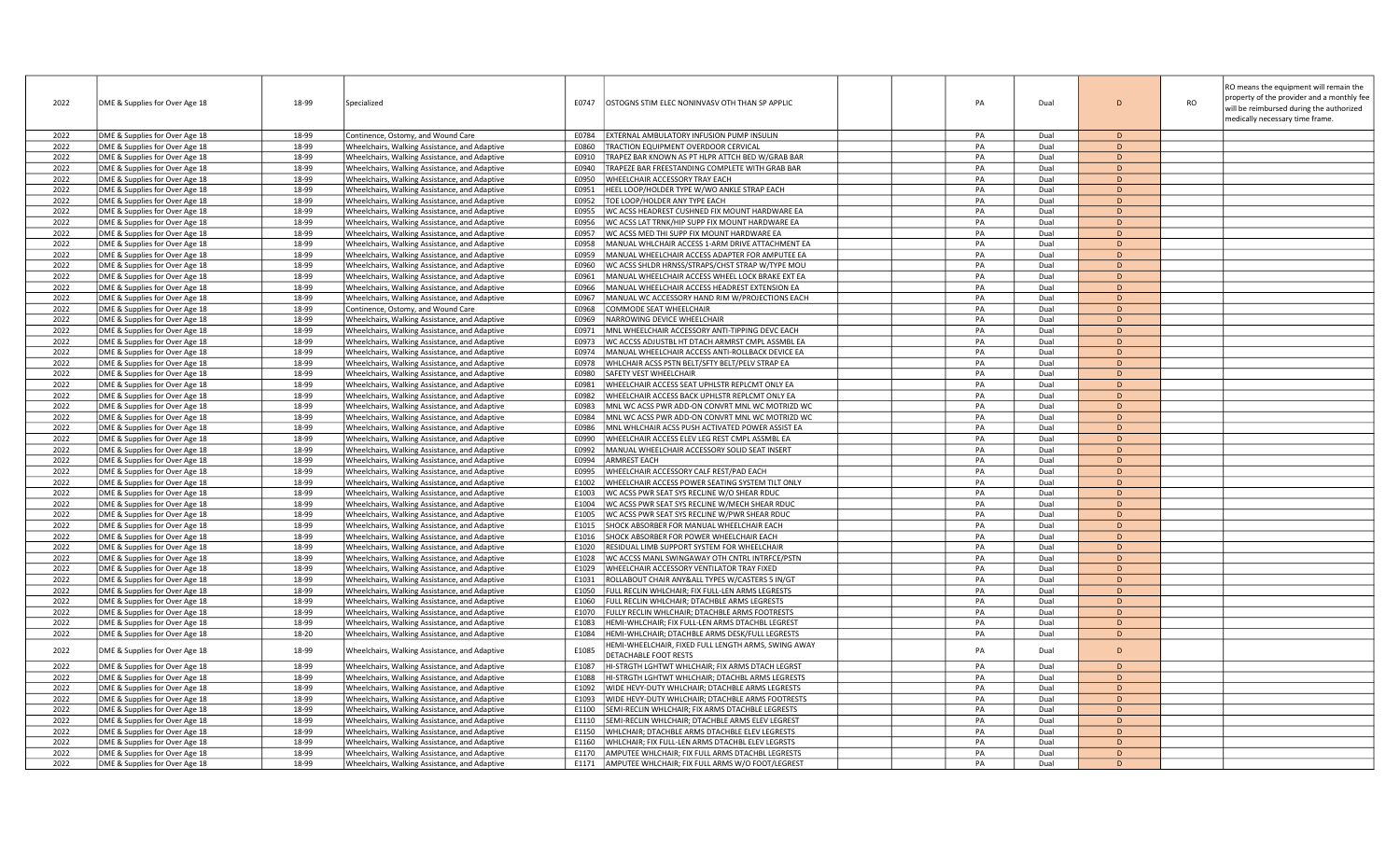| 2022 | DME & Supplies for Over Age 18 | 18-99 | Wheelchairs, Walking Assistance, and Adaptive | E1172 | AMPUTEE WHLCHAIR; DTACHBL ARMS W/O FOOT/LEGRESTS                                          | PA | Dual | <sub>D</sub>   |    |                                                                                                                                  |
|------|--------------------------------|-------|-----------------------------------------------|-------|-------------------------------------------------------------------------------------------|----|------|----------------|----|----------------------------------------------------------------------------------------------------------------------------------|
| 2022 | DME & Supplies for Over Age 18 | 18-99 | Wheelchairs, Walking Assistance, and Adaptive | F1180 | AMPUTEE WHLCHAIR; DTACHBL ARMS DTACHBL FOOTRESTS                                          | PA | Dual | D              |    |                                                                                                                                  |
| 2022 | DME & Supplies for Over Age 18 | 18-99 | Wheelchairs, Walking Assistance, and Adaptive | E1190 | AMPUTEE WHLCHAIR; DTACHBL ARMS DTACHBL LEGRESTS                                           | PA | Dual | D              |    |                                                                                                                                  |
| 2022 | DME & Supplies for Over Age 18 | 18-99 | Wheelchairs, Walking Assistance, and Adaptive | E1195 | HEVY DUTY WHLCHAIR; FIX FULL ARMS DTACHBL LEGRST                                          | PA | Dual | D              |    |                                                                                                                                  |
| 2022 | DME & Supplies for Over Age 18 | 18-99 | Wheelchairs, Walking Assistance, and Adaptive | E1200 | AMPUTEE WHLCHAIR; FIX FULL ARMS DTACHBL FOOTRSTS                                          | PA | Dual | D              |    |                                                                                                                                  |
| 2022 | DME & Supplies for Over Age 18 | 18-99 | Wheelchairs, Walking Assistance, and Adaptive | E1221 | WHEELCHAIR WITH FIXED ARM FOOTRESTS                                                       | PA | Dual | D              |    |                                                                                                                                  |
| 2022 | DME & Supplies for Over Age 18 | 18-99 | Wheelchairs, Walking Assistance, and Adaptive | E1222 | WHEELCHAIR WITH FIXED ARM ELEVATING LEGRESTS                                              | PA | Dual | <sub>D</sub>   |    |                                                                                                                                  |
| 2022 | DME & Supplies for Over Age 18 | 18-99 | Wheelchairs, Walking Assistance, and Adaptive | E1223 | WHEELCHAIR WITH DETACHABLE ARMS FOOTRESTS                                                 | PA | Dual | D              |    |                                                                                                                                  |
| 2022 | DME & Supplies for Over Age 18 | 18-99 | Wheelchairs, Walking Assistance, and Adaptive | E1224 | WHEELCHAIR W/DETACHABLE ARMS ELEVATING LEGRESTS                                           | PA | Dual | <sub>D</sub>   |    |                                                                                                                                  |
| 2022 | DME & Supplies for Over Age 18 | 18-99 | Wheelchairs, Walking Assistance, and Adaptive | E1225 | WHLCHAIR ACCESS MANUAL SEMIRECLINING BACK EACH                                            | PA | Dual | D              |    |                                                                                                                                  |
| 2022 | DME & Supplies for Over Age 18 | 18-99 | Wheelchairs, Walking Assistance, and Adaptive | E1226 | WHLCHAIR ACCESS MANUAL FULL RECLINING BACK EACH                                           | PA | Dual | D              |    |                                                                                                                                  |
| 2022 | DME & Supplies for Over Age 18 | 18-99 | Wheelchairs, Walking Assistance, and Adaptive | E1227 | PECIAL HEIGHT ARMS FOR WHEELCHAIR                                                         | PA | Dual | D              |    |                                                                                                                                  |
| 2022 | DME & Supplies for Over Age 18 | 18-99 | Wheelchairs, Walking Assistance, and Adaptive | E1228 | SPECIAL BACK HEIGHT FOR WHEELCHAIR                                                        | PA | Dual | D              |    |                                                                                                                                  |
|      |                                |       |                                               |       |                                                                                           |    |      |                |    |                                                                                                                                  |
| 2022 | DME & Supplies for Over Age 18 | 18-99 | Wheelchairs, Walking Assistance, and Adaptive | E1231 | WHEELCHAIR, PEDIATRIC SIZE, TILT-IN-SPACE, RIGID, ADJUSTABLE,<br>WITH SEATING SYSTEM      | PA | Dual | D              |    |                                                                                                                                  |
| 2022 | DME & Supplies for Over Age 18 | 18-99 | Wheelchairs, Walking Assistance, and Adaptive | E1232 | WHEELCHAIR, PEDIATRIC SIZE, TILT-IN-SPACE, FOLDING,<br>ADJUSTABLE, WITH SEATING SYSTEM    | PA | Dual | D              |    |                                                                                                                                  |
| 2022 | DME & Supplies for Over Age 18 | 18-99 | Wheelchairs, Walking Assistance, and Adaptive | E1233 | VHEELCHAIR, PEDIATRIC SIZE, TILT-IN-SPACE, RIGID, ADJUSTABLE,<br>WITHOUT SEATING SYSTEM   | PA | Dual | D              |    |                                                                                                                                  |
| 2022 | DME & Supplies for Over Age 18 | 18-99 | Wheelchairs, Walking Assistance, and Adaptive | E1234 | WHEELCHAIR, PEDIATRIC SIZE, TILT-IN-SPACE, FOLDING,<br>ADJUSTABLE, WITHOUT SEATING SYSTEM | PA | Dual | D              |    |                                                                                                                                  |
| 2022 | DME & Supplies for Over Age 18 | 18-99 | Wheelchairs, Walking Assistance, and Adaptive | E1235 | WHEELCHAIR, PEDIATRIC SIZE, RIGID, ADJUSTABLE, WITH SEATING<br>SYSTEM                     | PA | Dual | D              |    |                                                                                                                                  |
| 2022 | DME & Supplies for Over Age 18 | 18-99 | Wheelchairs, Walking Assistance, and Adaptive | E1236 | VHEELCHAIR, PEDIATRIC SIZE, FOLDING, ADJUSTABLE, WITH<br>SEATING SYSTEM                   | PA | Dual | $\mathsf{D}$   |    |                                                                                                                                  |
| 2022 | DME & Supplies for Over Age 18 | 18-99 | Wheelchairs, Walking Assistance, and Adaptive | E1237 | WHEELCHAIR, PEDIATRIC SIZE, RIGID, ADJUSTABLE, WITHOUT<br><b>EATING SYSTEM</b>            | PA | Dual | D              |    |                                                                                                                                  |
| 2022 | DME & Supplies for Over Age 18 | 18-99 | Wheelchairs, Walking Assistance, and Adaptive | E1238 | WHEELCHAIR, PEDIATRIC SIZE, FOLDING, ADJUSTABLE, WITHOUT<br><b>EATING SYSTEM</b>          | PA | Dual | D              |    |                                                                                                                                  |
| 2022 | DME & Supplies for Over Age 18 | 18-99 | Wheelchairs, Walking Assistance, and Adaptive | E1240 | GHTWT WHLCHAIR: DTACHBLE ARMS DTACHBLE LEGREST                                            | PA | Dual | D              |    |                                                                                                                                  |
| 2022 | DME & Supplies for Over Age 18 | 18-99 | Wheelchairs, Walking Assistance, and Adaptive | E1270 | GHTWT WHLCHAIR; FIX ARMS DTACHBLE ELEV LEGRESTS                                           | PA | Dual | D              |    |                                                                                                                                  |
| 2022 | DME & Supplies for Over Age 18 | 18-99 | Wheelchairs, Walking Assistance, and Adaptive | E1280 | <b>IEVY-DUTY WHLCHAIR; DTACHBLE ARMS ELEV LEGRESTS</b>                                    | PA | Dual | D              |    |                                                                                                                                  |
| 2022 | DME & Supplies for Over Age 18 | 18-99 | Wheelchairs, Walking Assistance, and Adaptive | E1295 | HEVY-DUTY WHLCHAIR: FIX FULL ARMS ELEV LEGRESTS                                           | PA | Dual | D              |    |                                                                                                                                  |
| 2022 | DME & Supplies for Over Age 18 | 18-99 | Wheelchairs, Walking Assistance, and Adaptive | E1296 | PECIAL WHEELCHAIR SEAT HEIGHT FROM FLOOR                                                  | PA | Dual | D              |    |                                                                                                                                  |
| 2022 | DME & Supplies for Over Age 18 | 18-99 | Wheelchairs, Walking Assistance, and Adaptive | E1297 | PECIAL WHEELCHAIR SEAT DEPTH BY UPHOLSTERY                                                | PA | Dual | D              |    |                                                                                                                                  |
| 2022 | DME & Supplies for Over Age 18 | 18-99 | Wheelchairs, Walking Assistance, and Adaptive | E1298 | SPECIAL WHLCHAIR SEAT DEPTH &OR WIDTH CONSTRUCT                                           | PA | Dual | D              |    |                                                                                                                                  |
| 2022 | DME & Supplies for Over Age 18 | 18-99 | Respiratory                                   | E1390 | O2 CONC 1 DEL PORT 85%/>02 CONC AT PRSC FLW RATE                                          | PA | Dual | D              | RO | RO means the equipment will remain the<br>property of the provider and a monthly fee<br>will be reimbursed during the authorized |
|      |                                |       |                                               |       |                                                                                           |    |      |                |    | medically necessary time frame.                                                                                                  |
| 2022 | DME & Supplies for Over Age 18 | 18-99 | Respiratory                                   | E1392 | PORTABLE OXYGEN CONCENTRATOR RENTAL                                                       | PA | Dual | $\overline{D}$ | RO | RO means the equipment will remain the<br>property of the provider and a monthly fee                                             |
|      |                                |       |                                               |       |                                                                                           |    |      |                |    | will be reimbursed during the authorized<br>medically necessary time frame.                                                      |
| 2022 | ME & Supplies for Over Age 18  | 18-99 | Inlisted Code - DO NOT USE                    | E1399 | <b>LAN RESERVED CODE</b>                                                                  | PA | Dual | <b>NA</b>      |    |                                                                                                                                  |
| 2022 | DME & Supplies for Over Age 18 | 18-99 | Orthotic and Prosthetic                       | E1801 | STATIC PROGRESSIVE STRETCH ELBOW DEVICE                                                   | PA | Dual | D              |    |                                                                                                                                  |
| 2022 | DME & Supplies for Over Age 18 | 18-99 | Orthotic and Prosthetic                       | E1805 | DYNAMIC ADJUSTABLE WRIST EXTENSION / FLEXION DEVICE,<br>INCLUDES SOFT INTERFACE MATERIAL  | PA | Dual | D              |    |                                                                                                                                  |
| 2022 | DME & Supplies for Over Age 18 | 18-99 | <b>Orthotic and Prosthetic</b>                | E1806 | STATIC PROGRESSIVE STRETCH WRIST DEVICE                                                   | PA | Dual | D              |    |                                                                                                                                  |
| 2022 | DME & Supplies for Over Age 18 | 18-99 | Orthotic and Prosthetic                       | E1810 | DYN ADJUSTBL KNEE EXT/FLX DEVC W/INTERFCE MATL                                            | PA | Dual | D              |    |                                                                                                                                  |
| 2022 | DME & Supplies for Over Age 18 | 18-99 | Orthotic and Prosthetic                       | E1811 | STATIC PROGRESSIVE STRETCH KNEE DEVICE                                                    | PA | Dual | D              |    |                                                                                                                                  |
| 2022 | DME & Supplies for Over Age 18 | 18-99 | Orthotic and Prosthetic                       | E1816 | <b>STATIC PROGRESSIVE STRETCH ANKLE DEVICE</b>                                            | PA | Dual | D              |    |                                                                                                                                  |
| 2022 | DME & Supplies for Over Age 18 | 18-99 | Orthotic and Prosthetic                       | E1818 | STATIC PROGRESSIVE STRETCH FOREARM DEVICE                                                 | PA | Dual | $\overline{D}$ |    |                                                                                                                                  |
| 2022 | DME & Supplies for Over Age 18 | 18-99 | Orthotic and Prosthetic                       | E1821 | REPL SFT INTERFCE MATL/CUFF BI-DIR STAT DEVC                                              | PA | Dual | D              |    |                                                                                                                                  |
| 2022 | DME & Supplies for Over Age 18 | 18-99 | Orthotic and Prosthetic                       | E1840 | SOFT INTERFACE MATERIAL                                                                   | PA | Dual | D              |    |                                                                                                                                  |
| 2022 | DME & Supplies for Over Age 18 | 18-99 | Specialized                                   | E1902 | CMNCT BD NON-ELEC AUG/ALTERNATV CMNCT DEVICE                                              | PA | Dual | D              |    |                                                                                                                                  |
| 2022 | DME & Supplies for Over Age 18 | 18-99 | Specialized                                   | E2000 | GASTR SUCTION PUMP HOM MODEL PRTBLE/STATION ELEC                                          | PA | Dual | D              |    |                                                                                                                                  |
| 2022 | DME & Supplies for Over Age 18 | 18-99 | Continence, Ostomy, and Wound Care            | E2101 | BLD GLU MONITOR W/INTEGRATED LANCING/BLD SAMPLE                                           | PA | Dual | D              |    |                                                                                                                                  |
| 2022 | DME & Supplies for Over Age 18 | 18-99 | Wheelchairs, Walking Assistance, and Adaptive | E2205 | MANUAL WC ACCESS HANDRIM W/O PROJ REPL ONLY EACH                                          | PA | Dual | D              |    |                                                                                                                                  |
| 2022 | DME & Supplies for Over Age 18 | 18-99 | Wheelchairs, Walking Assistance, and Adaptive | E2206 | MNL WHLCHAIR ACCESS WHEEL LOCK ASSMBL CMPL EA                                             | PA | Dual | <sub>D</sub>   |    |                                                                                                                                  |
| 2022 | DME & Supplies for Over Age 18 | 18-99 | Wheelchairs, Walking Assistance, and Adaptive | E2207 | WHEELCHAIR ACCESSORY CRUTCH AND CANE HOLDER EACH                                          | PA | Dual | D              |    |                                                                                                                                  |
| 2022 | DME & Supplies for Over Age 18 | 18-99 | Wheelchairs, Walking Assistance, and Adaptive | E2208 | WHEELCHAIR ACCESSORY CYLINDER TANK CARRIER EACH                                           | PA | Dual | D              |    |                                                                                                                                  |
|      |                                |       |                                               |       |                                                                                           |    |      |                |    |                                                                                                                                  |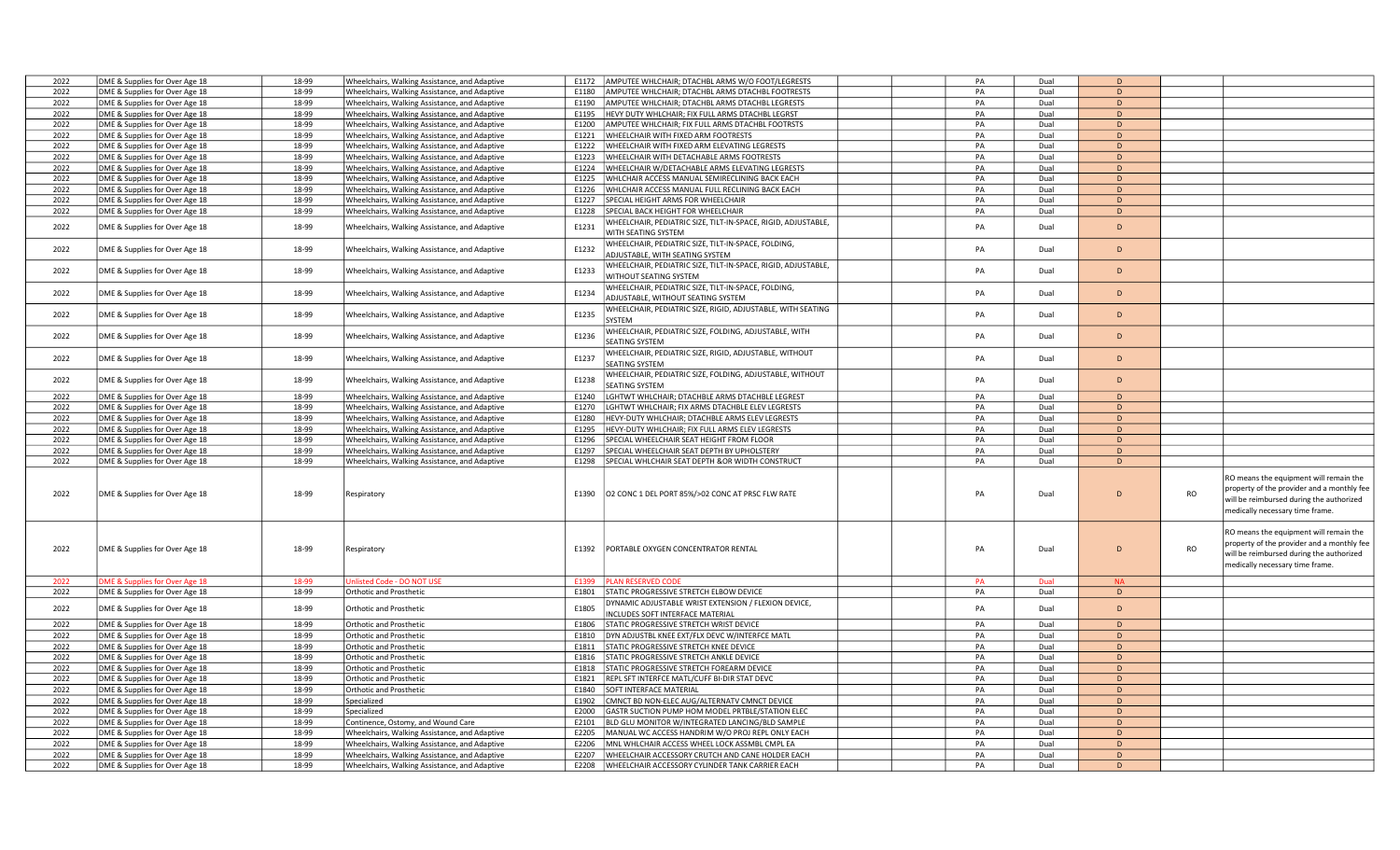| 2022 | DME & Supplies for Over Age 18 | 18-99 | Wheelchairs, Walking Assistance, and Adaptive | ARM TROUGH WITH OR WITHOUT HAND SUPPORT EACH<br>E2209                                                       | PA | Dual | D              |  |
|------|--------------------------------|-------|-----------------------------------------------|-------------------------------------------------------------------------------------------------------------|----|------|----------------|--|
| 2022 | DME & Supplies for Over Age 18 | 18-99 | Wheelchairs, Walking Assistance, and Adaptive | WHEELCHAIR ACCESS BEARINGS ANY TYPE REPL ONLY EA<br>F2210                                                   | PA | Dual | D              |  |
| 2022 | DME & Supplies for Over Age 18 | 18-99 | Wheelchairs, Walking Assistance, and Adaptive | MNL WHLCHAIR ACSS PNEUMAT PROPULSION TIRE ANY SZ<br>E2211                                                   | PA | Dual | D              |  |
| 2022 | DME & Supplies for Over Age 18 | 18-99 |                                               | MNL WC ACESS TUBE PNEUMAT PROPULSION TIRE ANY SZ<br>E2212                                                   | PA | Dual | D              |  |
|      |                                |       | Wheelchairs, Walking Assistance, and Adaptive |                                                                                                             |    |      |                |  |
| 2022 | DME & Supplies for Over Age 18 | 18-99 | Wheelchairs, Walking Assistance, and Adaptive | MNL WC ACSS INSRT PNEUMAT PROPULSION TIRE ANY SZ<br>F2213                                                   | PA | Dual | D              |  |
| 2022 | DME & Supplies for Over Age 18 | 18-99 | Wheelchairs, Walking Assistance, and Adaptive | MNL WHLCHAIR ACCESS PNEUMAT CASTER TIRE ANY SIZE<br>E2214                                                   | PA | Dual | D              |  |
| 2022 | DME & Supplies for Over Age 18 | 18-99 | Wheelchairs, Walking Assistance, and Adaptive | MNL WHLCHAIR ACSS TUBE PNEUMAT CASTR TIRE ANY SZ<br>E2215                                                   | PA | Dual | D              |  |
| 2022 | DME & Supplies for Over Age 18 | 18-99 | Wheelchairs, Walking Assistance, and Adaptive | MNL WHLCHAIR ACCSS FOAM FILL CASTR TIRE ANY SIZE<br>E2217                                                   | PA | Dual | D              |  |
| 2022 | DME & Supplies for Over Age 18 | 18-99 | Wheelchairs, Walking Assistance, and Adaptive | MNL WHLCHAIR ACCESS FOAM CASTER TIRE ANY SIZE EA<br>E2219                                                   | PA | Dual | D              |  |
| 2022 | DME & Supplies for Over Age 18 | 18-99 | Wheelchairs, Walking Assistance, and Adaptive | MNL WHLCHAIR ACESS SOLID PROPULSION TIRE ANY SZ<br>E2220                                                    | PA | Dual | D              |  |
| 2022 | DME & Supplies for Over Age 18 | 18-99 | Wheelchairs, Walking Assistance, and Adaptive | MNL WHEELCHAIR ACESS SOLID CASTER TIRE ANY SZ EA<br>E2221                                                   | PA | Dual | D              |  |
| 2022 | DME & Supplies for Over Age 18 | 18-99 | Wheelchairs, Walking Assistance, and Adaptive | E2224<br>MNL WC ACESS PROPULSION WHL EXCLD TIRE ANY SZ EA                                                   | PA | Dual | D              |  |
| 2022 | DME & Supplies for Over Age 18 | 18-99 | Wheelchairs, Walking Assistance, and Adaptive | E2322<br>PWR WC ACSS HND CNTRL MX MECH SWTCH NO PRPRTNL                                                     | PA | Dual | D              |  |
| 2022 | DME & Supplies for Over Age 18 | 18-99 | Wheelchairs, Walking Assistance, and Adaptive | PWR WC ACSS SPCLTY JOYSTCK HNDLE HND CNTRL PRFAB<br>F2323                                                   | PA | Dual | D              |  |
| 2022 | DME & Supplies for Over Age 18 | 18-99 | Wheelchairs, Walking Assistance, and Adaptive | POWER WHLCHAIR ACSS CHIN CUP CHIN CNTRL INTERFCE<br>E2324                                                   | PA | Dual | D              |  |
| 2022 |                                | 18-99 |                                               | F2325                                                                                                       | PA | Dual | D              |  |
|      | DME & Supplies for Over Age 18 |       | Wheelchairs, Walking Assistance, and Adaptive | PWR WC ACSS SIP&PUFF INTERFCE NONPROPRTNAL                                                                  |    |      |                |  |
| 2022 | DME & Supplies for Over Age 18 | 18-99 | Wheelchairs, Walking Assistance, and Adaptive | E2326<br>PWR WC ACSS BREATH TUBE KIT SIP&PUFF INTERFCE                                                      | PA | Dual | D              |  |
| 2022 | DME & Supplies for Over Age 18 | 18-99 | Wheelchairs, Walking Assistance, and Adaptive | E2327<br>PWR WC ACSS HEAD CNTRL INTERFCE MECH PROPRTNAL                                                     | PA | Dual | D              |  |
| 2022 | DME & Supplies for Over Age 18 | 18-99 | Wheelchairs, Walking Assistance, and Adaptive | E2328<br>PWR WC ACSS HEAD CNTRL/EXT CNTRL ELEC PRPRTNL                                                      | PA | Dual | D              |  |
| 2022 | DME & Supplies for Over Age 18 | 18-99 | Vheelchairs, Walking Assistance, and Adaptive | PWR WC ACSS HEAD CNTRL CNTC SWTCH MECH NOPRPRTNL<br>F2329                                                   | PA | Dual | D              |  |
| 2022 | DME & Supplies for Over Age 18 | 18-99 | Wheelchairs, Walking Assistance, and Adaptive | E2330<br>PWR WC ACCSS HEAD PROX SWITCH MECH NONPRPRTNL                                                      | PA | Dual | D              |  |
| 2022 | DME & Supplies for Over Age 18 | 18-99 | Wheelchairs, Walking Assistance, and Adaptive | E2360<br>PWR WC ACSS 22 NF NON-SEALED LEAD ACID BATTRY EA                                                   | PA | Dual | D              |  |
| 2022 | DME & Supplies for Over Age 18 | 18-99 | Wheelchairs, Walking Assistance, and Adaptive | E2361<br>PWR WC ACSS 22NF SEALED LEAD ACID BATTRY EA                                                        | PA | Dual | D              |  |
| 2022 | DME & Supplies for Over Age 18 | 18-99 | Wheelchairs, Walking Assistance, and Adaptive | PWR WC ACSS GRP 24 NON-SEALED LEAD ACID BATT EA<br>E2362                                                    | PA | Dual | D              |  |
| 2022 | DME & Supplies for Over Age 18 | 18-99 | Wheelchairs, Walking Assistance, and Adaptive | E2363<br>PWR WC ACSS GRP 24 SEALED LEAD ACID BATTRY EA                                                      | PA | Dual | D              |  |
| 2022 | DME & Supplies for Over Age 18 | 18-99 | Vheelchairs, Walking Assistance, and Adaptive | PWR WC ACSS U-1 NON-SEALED LEAD ACID BATTRY EA<br>F2364                                                     | PA | Dual | D              |  |
| 2022 | DME & Supplies for Over Age 18 | 18-99 |                                               | E2365<br>PWR WHLCHAIR ACSS U-1 SEALED LEAD ACID BATTRY EA                                                   | PA | Dual | D              |  |
| 2022 |                                |       | Wheelchairs, Walking Assistance, and Adaptive |                                                                                                             | PA |      | D              |  |
|      | DME & Supplies for Over Age 18 | 18-99 | Wheelchairs, Walking Assistance, and Adaptive | E2366<br>PWR WC ACSS BATTRY CHRGR 1 MODE W/ONLY 1 BATTRY                                                    |    | Dual |                |  |
| 2022 | DME & Supplies for Over Age 18 | 18-99 | Wheelchairs, Walking Assistance, and Adaptive | E2367<br>PWR WC ACSS BATT CHRGR DUL MODE W/EITHER BATT EA                                                   | PA | Dual | D              |  |
| 2022 | DME & Supplies for Over Age 18 | 18-99 | Wheelchairs, Walking Assistance, and Adaptive | E2368<br>POWER WHEELCHAIR CMPNT MOTOR REPLACEMENT ONLY                                                      | PA | Dual | D              |  |
| 2022 | DME & Supplies for Over Age 18 | 18-99 | Wheelchairs, Walking Assistance, and Adaptive | E2369<br>POWER WHEELCHAIR CMPNT GEAR BOX REPLACEMENT ONLY                                                   | PA | Dual | D              |  |
| 2022 | DME & Supplies for Over Age 18 | 18-99 | Wheelchairs, Walking Assistance, and Adaptive | PWR WC CMPNT MOTR&GEAR BOX COMB REPLCMT ONLY<br>F2370                                                       | PA | Dual | D              |  |
| 2022 | DME & Supplies for Over Age 18 | 18-99 | Wheelchairs, Walking Assistance, and Adaptive | E2373<br>PWR WC MINI-PROPORTIONAL COMPACT REMOTE JOYSTICK                                                   | PA | Dual | D              |  |
| 2022 |                                | 18-99 |                                               |                                                                                                             | PA | Dual | D              |  |
|      | DME & Supplies for Over Age 18 |       | Wheelchairs, Walking Assistance, and Adaptive | E2374<br>PWR WC STANDARD REMOTE JOYSTICK REPLACEMENT ONLY                                                   |    |      |                |  |
| 2022 | DME & Supplies for Over Age 18 | 18-99 | Wheelchairs, Walking Assistance, and Adaptive | E2381<br>PWR WC PNEUMATIC DRIVE WHEEL TIRE REPL ONLY EACH                                                   | PA | Dual | D              |  |
| 2022 | DME & Supplies for Over Age 18 | 18-99 | Wheelchairs, Walking Assistance, and Adaptive | E2382<br>PWR WC TUBE PNEUMATIC DRIVE WHEEL TIRE REPL EACH.                                                  | PA | Dual | D              |  |
| 2022 | DME & Supplies for Over Age 18 | 18-99 | Vheelchairs, Walking Assistance, and Adaptive | PWR WC INSERT PNEUMATIC WHEEL TIRE REPL ONLY EA<br>F2383                                                    | PA | Dual | D              |  |
| 2022 | DME & Supplies for Over Age 18 | 18-99 | Wheelchairs, Walking Assistance, and Adaptive | PWR WC PNEUMATIC CASTER TIRE REPL ONLY EACH<br>E2384                                                        | PA | Dual | D              |  |
| 2022 | DME & Supplies for Over Age 18 | 18-99 | Wheelchairs, Walking Assistance, and Adaptive | E2385<br>PWR WC TUBE PNEUMATIC CASTER TIRE REPL ONLY EACH                                                   | PA | Dual | D              |  |
| 2022 | DME & Supplies for Over Age 18 | 18-99 | Wheelchairs, Walking Assistance, and Adaptive | E2386<br>PWR WC FOAM FILLED DRIVE WHEEL TIRE REPL ONLY EA                                                   | PA | Dual | D              |  |
| 2022 | DME & Supplies for Over Age 18 | 18-99 | Wheelchairs, Walking Assistance, and Adaptive | E2387<br>PWR WC FOAM FILLED CASTER TIRE REPL ONLY EACH                                                      | PA | Dual | D              |  |
| 2022 | DME & Supplies for Over Age 18 | 18-99 | Wheelchairs, Walking Assistance, and Adaptive | E2388<br>PWR WC FOAM DRIVE WHEEL TIRE REPL ONLY EACH                                                        | PA | Dual | D              |  |
| 2022 | DME & Supplies for Over Age 18 | 18-99 | Wheelchairs, Walking Assistance, and Adaptive | PWR WC FOAM CASTER TIRE REPLACEMENT ONLY EACH<br>E2389                                                      | PA | Dual | D              |  |
| 2022 | DME & Supplies for Over Age 18 | 18-99 | Wheelchairs, Walking Assistance, and Adaptive | PWR WC SOLID DRIVE WHEEL TIRE REPL ONLY EACH<br>E2390                                                       | PA | Dual | D              |  |
| 2022 | DME & Supplies for Over Age 18 | 18-99 | Wheelchairs, Walking Assistance, and Adaptive | PWR WC SOLID CASTER TIRE REPLACEMENT ONLY EACH<br>F2391                                                     | PA | Dual | $\overline{D}$ |  |
| 2022 |                                | 18-99 |                                               | E2394                                                                                                       | PA | Dual | D              |  |
|      | DME & Supplies for Over Age 18 |       | Wheelchairs, Walking Assistance, and Adaptive | PWR WC DRIVE WHEEL EXCLUDES TIRE REPL ONLY EACH                                                             | PA |      | D              |  |
| 2022 | DME & Supplies for Over Age 18 | 18-99 | Wheelchairs, Walking Assistance, and Adaptive | E2395<br>PWR WC CASTER WHEEL EXCLUDES TIRE REPL ONLY EACH                                                   |    | Dual |                |  |
| 2022 | DME & Supplies for Over Age 18 | 18-99 | Wheelchairs, Walking Assistance, and Adaptive | PWR WC CASTER FORK REPLACEMENT ONLY EACH<br>F2396                                                           | PA | Dual | D              |  |
| 2022 | DME & Supplies for Over Age 18 | 18-99 | Specialized                                   | SPEECH GEN DEVC DIGITIZED = 8 MINS REC TIME<br E2500                                                        | PA | Dual | D              |  |
| 2022 | DME & Supplies for Over Age 18 | 18-99 | Specialized                                   | E2502<br>SPCH GEN DEVC DIGTIZD>8 MINS <= 20 MINS REC TIME                                                   | PA | Dual | D              |  |
| 2022 | DME & Supplies for Over Age 18 | 18-99 | Specialized                                   | E2504<br>SPCH GEN DEVC DIGTIZD>20 MINS =40 MINS REC TIME</td <td>PA</td> <td>Dual</td> <td>D</td> <td></td> | PA | Dual | D              |  |
| 2022 | DME & Supplies for Over Age 18 | 18-99 | Specialized                                   | E2506<br>SPEECH GEN DEVICE DIGITIZED >40 MINS REC TIME                                                      | PA | Dual | D              |  |
| 2022 | DME & Supplies for Over Age 18 | 18-99 | Specialized                                   | E2508<br>SPCH GEN DEVC SYNTHSIZD REQ MESS SPELL & CNTCT                                                     | PA | Dual | D              |  |
| 2022 | DME & Supplies for Over Age 18 | 18-99 | Specialized                                   | E2510<br>SPCH GEN DEVC SYNTHESIZD MX METH MESS&DEVC ACCSS                                                   | PA | Dual | D              |  |
| 2022 | DME & Supplies for Over Age 18 | 18-99 | Specialized                                   | SPEECH GEN SOFTWARE PROG PC/PERS DIGITAL ASSIST<br>E2511                                                    | PA | Dual | D              |  |
| 2022 | DME & Supplies for Over Age 18 | 18-99 | Specialized                                   | E2512<br>ACCESS SPEECH GENERATING DEVICE MOUNTING SYSTEM                                                    | PA | Dual | $\mathsf{D}$   |  |
| 2022 | ME & Supplies for Over Age 18  | 18-99 | nlisted Code - DO NOT USE                     | <b>E2599</b><br><b>LAN RESERVED CODI</b>                                                                    | PA | Dual | <b>NA</b>      |  |
| 2022 | DME & Supplies for Over Age 18 | 18-99 | Wheelchairs, Walking Assistance, and Adaptive | GENERAL WHLCHAIR SEAT CUSHN WIDTH < 22 IN DEPTH<br>E2601                                                    | PA | Dual | D              |  |
| 2022 | DME & Supplies for Over Age 18 | 18-99 | Wheelchairs, Walking Assistance, and Adaptive | E2602<br>GENERAL WHLCHAIR SEAT CUSHN WIDTH 22 IN/GT DEPTH                                                   | PA | Dual | D              |  |
| 2022 | DME & Supplies for Over Age 18 | 18-99 | Wheelchairs, Walking Assistance, and Adaptive | E2603<br>SKN PROTECTION WC SEAT CUSHN WIDTH < 22 IN DEPTH                                                   | PA | Dual | D              |  |
|      |                                | 18-99 |                                               |                                                                                                             | PA |      | D              |  |
| 2022 | DME & Supplies for Over Age 18 |       | Wheelchairs, Walking Assistance, and Adaptive | SKN PROTECTION WC SEAT CUSHN WDTH 22 IN/GT DEPTH<br>E2604                                                   |    | Dual |                |  |
| 2022 | DME & Supplies for Over Age 18 | 18-99 | Wheelchairs, Walking Assistance, and Adaptive | PSTN WHEELCHAIR SEAT CUSHN WIDTH < 22 IN DEPTH<br>E2605                                                     | PA | Dual | $\overline{D}$ |  |
| 2022 | DME & Supplies for Over Age 18 | 18-99 | Wheelchairs, Walking Assistance, and Adaptive | PSTN WHEELCHAIR SEAT CUSHN WIDTH 22 IN/GT DEPTH<br>E2606                                                    | PA | Dual | $\Gamma$       |  |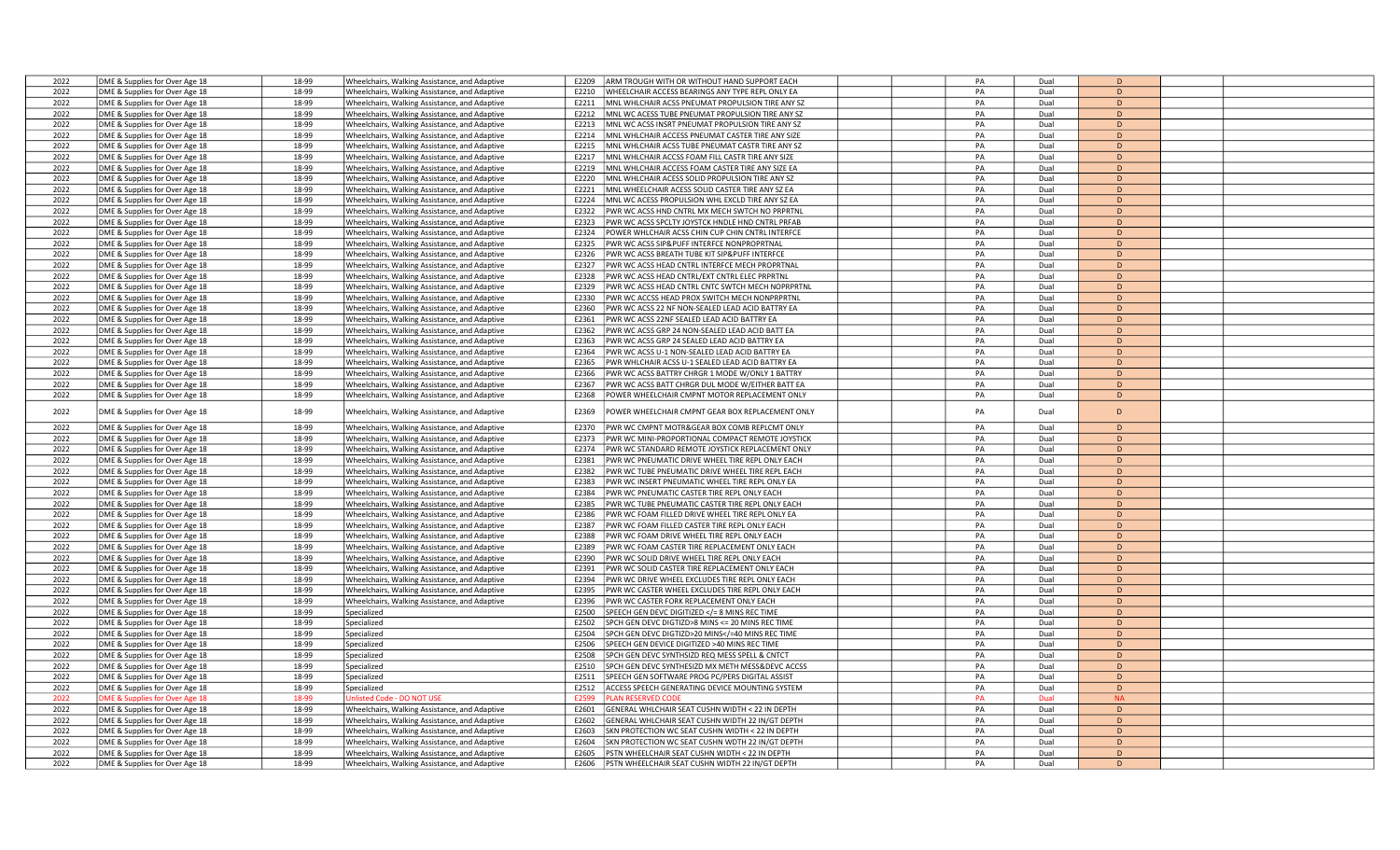| 2022 | DME & Supplies for Over Age 18 | 18-99 | Wheelchairs, Walking Assistance, and Adaptive | F2607          | SKN PROTECT&PSTN WC SEAT CUSHN WDTH <22 IN DEPTH         | PA       | Dual | $\overline{D}$ |                                         |
|------|--------------------------------|-------|-----------------------------------------------|----------------|----------------------------------------------------------|----------|------|----------------|-----------------------------------------|
| 2022 | DME & Supplies for Over Age 18 | 18-99 | Wheelchairs, Walking Assistance, and Adaptive | E2608          | SKN PROTCT&PSTN WC SEAT CUSHN WDTH 22 IN/GT DPTH         | PA       | Dual | D              |                                         |
| 2022 | DME & Supplies for Over Age 18 | 18-99 | Wheelchairs, Walking Assistance, and Adaptive | E2611          | GEN WC BACK CUSHN WDTH < 22 IN HT MOUNT HARDWARE         | PA       | Dual | D              |                                         |
| 2022 | DME & Supplies for Over Age 18 | 18-99 | Wheelchairs, Walking Assistance, and Adaptive | E2612          | GEN WC BACK CUSHN WDTH 22 IN/GT HT MOUNT HARDWRE         | PA       | Dual | D              |                                         |
| 2022 | DME & Supplies for Over Age 18 | 18-99 | Wheelchairs, Walking Assistance, and Adaptive | E2613          | STN WC BACK CUSHN POST WIDTH < 22 IN ANY HEIGHT          | PA       | Dual | D              |                                         |
|      |                                | 18-99 |                                               |                |                                                          | PA       |      | D              |                                         |
| 2022 | DME & Supplies for Over Age 18 |       | Wheelchairs, Walking Assistance, and Adaptive | E2614          | STN WC BACK CUSHN POST WIDTH 22 IN/> ANY HEIGHT          |          | Dual |                |                                         |
| 2022 | DME & Supplies for Over Age 18 | 18-99 | Wheelchairs, Walking Assistance, and Adaptive | E2615          | PSTN WC BACK CUSHN POSTLAT WIDTH < 22 IN ANY HT          | PA       | Dual | D              |                                         |
| 2022 | DME & Supplies for Over Age 18 | 18-99 | Wheelchairs, Walking Assistance, and Adaptive | E2616          | PSTN WC BACK CUSHN POSTLAT WIDTH 22 IN/> ANY HT          | PA       | Dual | D              |                                         |
| 2022 | DME & Supplies for Over Age 18 | 18-99 | Wheelchairs, Walking Assistance, and Adaptive | E2619          | REPL COVER WHEELCHAIR SEAT CUSHN/BACK CUSHN EA           | PA       | Dual | D              |                                         |
| 2022 | DME & Supplies for Over Age 18 | 18-99 | Wheelchairs, Walking Assistance, and Adaptive | E2620          | <b>PSTN WC BACK CUSHN PLANAR LAT SUPP WDTH &lt;22 IN</b> | PA       | Dual | D              |                                         |
| 2022 | DME & Supplies for Over Age 18 | 18-99 | Wheelchairs, Walking Assistance, and Adaptive | F2621          | STN WC BACK CUSHN PLANAR LAT SUPP WDTH 22 IN/>           | PA       | Dual | D              |                                         |
| 2022 | DME & Supplies for Over Age 18 | 18-99 | Wheelchairs, Walking Assistance, and Adaptive | K0001          | <b>TANDARD WHEELCHAIR</b>                                | PA       | Dual | D              |                                         |
| 2022 | DME & Supplies for Over Age 18 | 18-99 | Wheelchairs, Walking Assistance, and Adaptive | K0002          | <b>STANDARD HEMI WHEELCHAIR</b>                          | PA       | Dual | D              |                                         |
| 2022 | DME & Supplies for Over Age 18 | 18-99 | Wheelchairs, Walking Assistance, and Adaptive | K0003          | IGHTWEIGHT WHEELCHAIR                                    | PA       | Dual | D              |                                         |
| 2022 | DME & Supplies for Over Age 18 | 18-99 | Wheelchairs, Walking Assistance, and Adaptive | K0004          | <b>IIGH STRENGTH LIGHTWEIGHT WHEELCHAIR</b>              | PA       | Dual | D              |                                         |
| 2022 | DME & Supplies for Over Age 18 | 18-99 | Wheelchairs, Walking Assistance, and Adaptive | K0005          | LTRALIGHTWEIGHT WHEELCHAIR                               | PA       | Dual | D              |                                         |
| 2022 | DME & Supplies for Over Age 18 | 18-99 | Wheelchairs, Walking Assistance, and Adaptive | K0006          | <b>IEAVY-DUTY WHEELCHAIR</b>                             | PA       | Dual | D              |                                         |
| 2022 | DME & Supplies for Over Age 18 | 18-99 | Wheelchairs, Walking Assistance, and Adaptive | KOOOZ          | <b>EXTRA HEAVY-DUTY WHEELCHAIR</b>                       | PA       | Dual | D              |                                         |
| 2022 | DME & Supplies for Over Age 18 | 18-99 | Wheelchairs, Walking Assistance, and Adaptive | K0008          | <b>STM MANUAL WHEELCHAIR/BASE</b>                        | PA       | Dual | D              |                                         |
| 2022 | DME & Supplies for Over Age 18 | 18-99 | Wheelchairs, Walking Assistance, and Adaptive | K0009          | OTHER MANUAL WHEELCHAIR/BASE                             | PA       | Dual | D              |                                         |
|      |                                |       |                                               |                |                                                          |          |      | D              |                                         |
| 2022 | DME & Supplies for Over Age 18 | 18-99 | Wheelchairs, Walking Assistance, and Adaptive | K0010          | TANDARD-WEIGHT FRAME MOTORIZED/POWER WHEELCHAIR          | PA       | Dual |                |                                         |
| 2022 | DME & Supplies for Over Age 18 | 18-99 | Wheelchairs, Walking Assistance, and Adaptive | K0012          | <b>GHTWEIGHT PORTABLE MOTORIZED/POWER WHEELCHAIR</b>     | PA       | Dual | D              |                                         |
| 2022 | DME & Supplies for Over Age 18 | 18-99 | Wheelchairs, Walking Assistance, and Adaptive | K0013          | USTOM POWER WHLCHR BASE                                  | PA       | Dual | D              |                                         |
|      |                                |       |                                               |                |                                                          |          |      |                | MP=Manual Price. No AHCA Fee Available; |
| 2022 | DME & Supplies for Over Age 18 | 18-99 | Wheelchairs, Walking Assistance, and Adaptive | K0014          | THER MOTORIZED/POWER WHEELCHAIR BASE                     | PA       | Dual | D              | Plan must based on AWP.                 |
| 2022 | DME & Supplies for Over Age 18 | 18-99 | Wheelchairs, Walking Assistance, and Adaptive | K0015          | DETACHABLE NONADJUSTABLE HEIGHT ARMREST EACH             | PA       | Dual | D              |                                         |
| 2022 | DME & Supplies for Over Age 18 | 18-99 | Wheelchairs, Walking Assistance, and Adaptive | K0017          | <b>PETACHABLE ADJUSTABLE HEIGHT ARMREST BASE EACH</b>    | PA       | Dual | D              |                                         |
| 2022 | DME & Supplies for Over Age 18 | 18-99 | Wheelchairs, Walking Assistance, and Adaptive | K0018          | ETACHBLE ADJUSTBLE HEIGHT ARMREST UPPER PRTN EA          | PA       | Dual | D              |                                         |
| 2022 | DME & Supplies for Over Age 18 | 18-99 | Wheelchairs, Walking Assistance, and Adaptive | K0019          | ARM PAD EACH                                             | PA       | Dual | D              |                                         |
| 2022 | DME & Supplies for Over Age 18 | 18-99 | Wheelchairs, Walking Assistance, and Adaptive | K0020          | IXED ADJUSTABLE HEIGHT ARMREST PAIR                      | PA       | Dual | D              |                                         |
| 2022 | DME & Supplies for Over Age 18 | 18-99 | Wheelchairs, Walking Assistance, and Adaptive | K0037          | HIGH MOUNT FLIP-UP FOOTREST EACH                         | PA       | Dual | D              |                                         |
| 2022 | DME & Supplies for Over Age 18 | 18-99 | Wheelchairs, Walking Assistance, and Adaptive | K0038          | LEG STRAP EACH                                           | PA       | Dual | D              |                                         |
| 2022 | DME & Supplies for Over Age 18 | 18-99 | Wheelchairs, Walking Assistance, and Adaptive | K0039          | EG STRAP H STYLE EACH                                    | PA       | Dual | D              |                                         |
| 2022 | DME & Supplies for Over Age 18 | 18-99 | Wheelchairs, Walking Assistance, and Adaptive | K0040          | ADJUSTABLE ANGLE FOOTPLATE EACH                          | PA       | Dual | D              |                                         |
| 2022 |                                | 18-99 |                                               | K0041          | ARGE SIZE FOOTPLATE EACH                                 | PA       | Dual | D              |                                         |
| 2022 | DME & Supplies for Over Age 18 | 18-99 | Wheelchairs, Walking Assistance, and Adaptive | K0042          | TANDARD SIZE FOOTPLATE EACH                              | PA       | Dual | D              |                                         |
|      | DME & Supplies for Over Age 18 |       | Wheelchairs, Walking Assistance, and Adaptive |                |                                                          |          |      | D              |                                         |
| 2022 | DME & Supplies for Over Age 18 | 18-99 | Wheelchairs, Walking Assistance, and Adaptive | K0043<br>KOO44 | OOTREST LOWER EXTENSION TUBE EACH                        | PA<br>PA | Dual | D              |                                         |
| 2022 | DME & Supplies for Over Age 18 | 18-99 | Wheelchairs, Walking Assistance, and Adaptive |                | OOTREST UPPER HANGER BRACKET EACH                        |          | Dual |                |                                         |
| 2022 | DME & Supplies for Over Age 18 | 18-99 | Wheelchairs, Walking Assistance, and Adaptive | K0045          | OOTREST COMPLETE ASSEMBLY                                | PA       | Dual | D              |                                         |
| 2022 | DME & Supplies for Over Age 18 | 18-99 | Wheelchairs, Walking Assistance, and Adaptive | K0046          | LEVATING LEGREST LOWER EXTENSION TUBE EACH               | PA       | Dual | D              |                                         |
| 2022 | DME & Supplies for Over Age 18 | 18-99 | Wheelchairs, Walking Assistance, and Adaptive | K0047          | LEVATING LEGREST UPPER HANGER BRACKET EACH               | PA       | Dual | D              |                                         |
| 2022 | DME & Supplies for Over Age 18 | 18-99 | Wheelchairs, Walking Assistance, and Adaptive | K0050          | <b>RATCHET ASSEMBLY</b>                                  | PA       | Dual | D              |                                         |
| 2022 | DME & Supplies for Over Age 18 | 18-99 | Wheelchairs, Walking Assistance, and Adaptive | K0051          | CAM RELEASE ASSEMBLY FOOTREST OR LEGREST EACH            | PA       | Dual | D              |                                         |
| 2022 | DME & Supplies for Over Age 18 | 18-99 | Wheelchairs, Walking Assistance, and Adaptive | K0052          | WINGAWAY DETACHABLE FOOTRESTS EACH                       | PA       | Dual | D              |                                         |
| 2022 | DME & Supplies for Over Age 18 | 18-99 | Wheelchairs, Walking Assistance, and Adaptive | K0053          | LEVATING FOOTRESTS ARTICULATING EACH                     | PA       | Dual | D              |                                         |
| 2022 | DME & Supplies for Over Age 18 | 18-99 | Wheelchairs, Walking Assistance, and Adaptive | K0056          | EAT HT<17/=TO/>21 IN LTWT/ULTRALTWT WHLCHAIR             | PA       | Dual | D              |                                         |
| 2022 | DME & Supplies for Over Age 18 | 18-99 | Wheelchairs, Walking Assistance, and Adaptive | K0065          | <b>SPOKE PROTECTORS EACH</b>                             | PA       | Dual | D              |                                         |
| 2022 | DME & Supplies for Over Age 18 | 18-99 | Wheelchairs, Walking Assistance, and Adaptive | K0069          | REAR WHL ASSEMBL CMPL W/SOLID TIRE SPOKE/MOLD EA         | PA       | Dual | D              |                                         |
| 2022 | DME & Supplies for Over Age 18 | 18-99 | Wheelchairs, Walking Assistance, and Adaptive | K0070          | REAR WHL ASSMBL CMPL-PNEUMAT TIRE SPOKE/MOLD EA          | PA       | Dual | D              |                                         |
| 2022 | DME & Supplies for Over Age 18 | 18-99 | Wheelchairs, Walking Assistance, and Adaptive | K0071          | FRONT CASTER ASSEMBLY COMPLETE W/PNEUMAT TIRE EA         | PA       | Dual | D              |                                         |
| 2022 | DME & Supplies for Over Age 18 | 18-99 | Wheelchairs, Walking Assistance, and Adaptive | K0072          | RONT CASTR ASSEMBLY CMPL W/SEMIPNEUMAT TIRE EA           | PA       | Dual | D              |                                         |
| 2022 | DME & Supplies for Over Age 18 | 18-99 | Wheelchairs, Walking Assistance, and Adaptive | K0073          | ASTER PIN LOCK EACH                                      | PA       | Dual | D              |                                         |
| 2022 | DME & Supplies for Over Age 18 | 18-99 | Wheelchairs, Walking Assistance, and Adaptive | K0077          | RONT CASTER ASSEMBLY COMPLETE W/SOLID TIRE EACH          | PA       | Dual | D              |                                         |
| 2022 | DME & Supplies for Over Age 18 | 18-99 | Wheelchairs, Walking Assistance, and Adaptive | K0098          | ORIVE BELT FOR POWER WHEELCHAIR                          | PA       | Dual | D              |                                         |
| 2022 | DME & Supplies for Over Age 18 | 18-99 | Wheelchairs, Walking Assistance, and Adaptive | K0105          | V HANGER EACH                                            | PA       | Dual | D              |                                         |
| 2022 | ME & Supplies for Over Age 18  | 18-99 | hlisted Code - DO NOT USE                     | <b>K0108</b>   | <b>AN RESERVED CODE</b>                                  | PA       | Dual | N <sub>2</sub> |                                         |
| 2022 | DME & Supplies for Over Age 18 | 18-99 | Wheelchairs, Walking Assistance, and Adaptive | K0195          | LEVATING LEGREST PAIR                                    | PA       | Dual | D              |                                         |
| 2022 | DME & Supplies for Over Age 18 | 18-99 | Specialized                                   | K0739          | EPR/SRVC DME NOT O2 RQR TECH CMPNT PER 15 MINS           | PA       | Dual | D              |                                         |
| 2022 | DME & Supplies for Over Age 18 | 18-99 | Wheelchairs, Walking Assistance, and Adaptive | K0800          | WR OP VEH GRP 1 STD PT WT CAP TO & INCL 300 LBS          | PA       | Dual | D              |                                         |
| 2022 | DME & Supplies for Over Age 18 | 18-99 | Wheelchairs, Walking Assistance, and Adaptive | K0801          | WR OP VEH GRP 1 HEAVY DUTY PT 301 TO 450 LBS             | PA       | Dual | D              |                                         |
| 2022 | DME & Supplies for Over Age 18 | 18-99 | Wheelchairs, Walking Assistance, and Adaptive | K0802          | WR OP VEH GRP 1 VERY HEAVY DUTY PT 451-600 LBS           | PA       | Dual | D              |                                         |
| 2022 | DME & Supplies for Over Age 18 | 18-99 | Wheelchairs, Walking Assistance, and Adaptive | <b>K0822</b>   | PWR WC GRP 2 STD SLING SEAT PT TO &=300 LBS              | PA       | Dual | D              |                                         |
| 2022 | DME & Supplies for Over Age 18 | 18-99 | Wheelchairs, Walking Assistance, and Adaptive | K0823          | PWR WC GRP 2 STD CAPTAINS CHAIR PT TO &=300 LBS          | PA       | Dual | D              |                                         |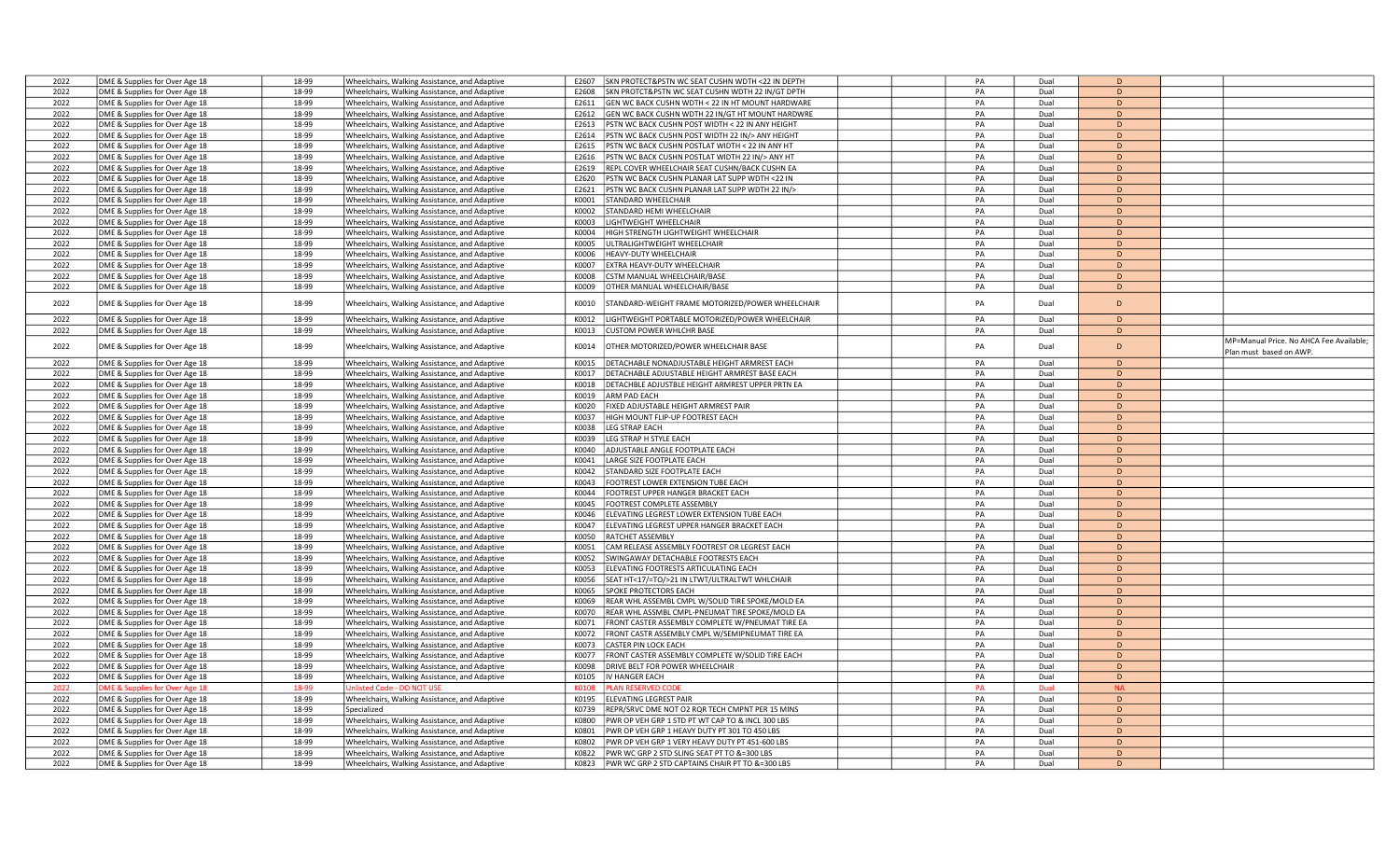|      |                                |       |                                               |       | K0824                                                          |  |     |             | D.             |  |                                         |
|------|--------------------------------|-------|-----------------------------------------------|-------|----------------------------------------------------------------|--|-----|-------------|----------------|--|-----------------------------------------|
| 2022 | DME & Supplies for Over Age 18 | 18-99 | Wheelchairs, Walking Assistance, and Adaptive |       | PWR WC GRP 2 HEVY DUTY SLING SEAT PT 301-450 LBS               |  | PA  | Dual        |                |  |                                         |
| 2022 | DME & Supplies for Over Age 18 | 18-99 | Wheelchairs, Walking Assistance, and Adaptive |       | PWR WC GRP 2 HEVY DUTY CAPT CHAIR PT 301-450 LBS<br>K0825      |  | PA  | Dual        | D              |  |                                         |
| 2022 | DME & Supplies for Over Age 18 | 18-99 | Wheelchairs, Walking Assistance, and Adaptive |       | K0826<br>PWR WC GRP 2 VRY HVY DTY SLNG SEAT PT 451-600 LB      |  | PA  | Dual        | D              |  |                                         |
| 2022 | DME & Supplies for Over Age 18 | 18-99 | Wheelchairs, Walking Assistance, and Adaptive |       | K0827<br>PWR WC GRP 2 VRY HVY DTY CAPT CHR PT 451-600 LBS      |  | PA  | Dual        | D              |  |                                         |
| 2022 | DME & Supplies for Over Age 18 | 18-99 | Wheelchairs, Walking Assistance, and Adaptive |       | CUSTOMIZED DME OTHER THAN WHEELCHAIR<br>K0900                  |  | PA  | Dual        | D              |  | MP=Manual Price. No AHCA Fee Available; |
| 2022 | DME & Supplies for Over Age 18 | 18-99 | Orthotic and Prosthetic                       |       | L0120<br>CERVICAL FLEXIBLE NONADJUSTABLE                       |  | PA  | Dual        | D              |  | Plan must based on AWP.                 |
| 2022 | DME & Supplies for Over Age 18 | 18-99 | Orthotic and Prosthetic                       |       | CERV FLEXIBLE THERMOPLASTIC COLLAR MOLDED PT<br>L0130          |  | PA  | Dual        | D              |  |                                         |
| 2022 | DME & Supplies for Over Age 18 | 18-99 | Orthotic and Prosthetic                       |       | CERVICAL SEMI-RIGID ADJUSTABLE<br>L0140                        |  | PA  | Dual        | $\mathsf{D}$   |  |                                         |
|      |                                |       |                                               |       |                                                                |  |     |             |                |  |                                         |
| 2022 | DME & Supplies for Over Age 18 | 18-99 | <b>Orthotic and Prosthetic</b>                |       | L0150<br>CERVICAL SEMI-RIGID ADJUSTABLE MOLDED CHIN CUP        |  | PA  | Dual        | D              |  |                                         |
| 2022 | DME & Supplies for Over Age 18 | 18-99 | <b>Orthotic and Prosthetic</b>                |       | L0160<br>CERV SEMI-RIGID WIRE FRAME OCCIP/MAND SUPPORT         |  | PA  | Dual        | D              |  |                                         |
| 2022 | DME & Supplies for Over Age 18 | 18-99 | <b>Orthotic and Prosthetic</b>                |       | L0170<br>CERVICAL COLLAR MOLDED TO PATIENT MODEL               |  | PA  | Dual        | D              |  |                                         |
| 2022 | DME & Supplies for Over Age 18 | 18-99 | <b>Orthotic and Prosthetic</b>                |       | L0172<br>CERV COLLAR SEMI-RIGID THERMOPCERV COLLAR SEMI-R      |  | PA  | Dual        | $\mathsf{D}$   |  |                                         |
| 2022 | DME & Supplies for Over Age 18 | 18-99 | <b>Orthotic and Prosthetic</b>                |       | CERV COLLR SEMI-RIGD THERMOPLSTC W/THOR EXT<br>L0174           |  | PA  | Dual        | D              |  |                                         |
| 2022 | DME & Supplies for Over Age 18 | 18-99 | Orthotic and Prosthetic                       |       | L0180<br>CERV MX POST COLLAR OCCIP/MAND SUPPORTS ADJUSTBL      |  | PA  | Dual        | $\mathsf{D}$   |  |                                         |
| 2022 | DME & Supplies for Over Age 18 | 18-99 | <b>Orthotic and Prosthetic</b>                |       | L0190<br>CERV MX POST COLLR OCCIP/MAND SUPP ADJ CERV BARS      |  | PA  | Dual        | D              |  |                                         |
| 2022 | DME & Supplies for Over Age 18 | 18-99 | <b>Orthotic and Prosthetic</b>                | L0200 | CERV MX POST COLLR OCCIP/MAND ADJ CERV&THOR EXT                |  | PA  | Dual        | D              |  |                                         |
| 2022 | DME & Supplies for Over Age 18 | 18-99 | Orthotic and Prosthetic                       |       | L0220<br><b>HORACIC RIB BELT CUSTOM FABRICATED</b>             |  | PA  | Dual        | D              |  |                                         |
| 2022 | DME & Supplies for Over Age 18 | 18-99 | <b>Orthotic and Prosthetic</b>                |       | L0450<br>TLSO FLEX TRNK SUPP UP THOR RGN PRFAB FIT&ADJ         |  | PA  | Dual        | D              |  |                                         |
| 2022 | DME & Supplies for Over Age 18 | 18-99 | <b>Orthotic and Prosthetic</b>                | L0452 | TLSO FLXIBLE PROV TRNK SUPP UP THOR RGN CSTM FAB               |  | PA  | Dual        | D              |  |                                         |
| 2022 |                                | 18-99 | Orthotic and Prosthetic                       |       | L0454<br>TLSO FLEX TRNK SACROCOCCYGEAL JUNC TO T-9 PRFAB       |  | PA  | Dual        | $\mathsf{D}$   |  |                                         |
|      | DME & Supplies for Over Age 18 |       |                                               |       |                                                                |  |     |             |                |  |                                         |
| 2022 | DME & Supplies for Over Age 18 | 18-99 | Orthotic and Prosthetic                       | L0456 | TLSO FLEX TRNK SACROCOCCYGEAL TO SCAP SPN PRFAB                |  | PA  | Dual        | D              |  |                                         |
| 2022 | DME & Supplies for Over Age 18 | 18-99 | Orthotic and Prosthetic                       | L0458 | <b>ILSO TRIPLANAR 2 RIGD SHELL ANT TO XIPHOID PRFAB</b>        |  | PA  | Dual        | D              |  |                                         |
| 2022 | DME & Supplies for Over Age 18 | 18-99 | <b>Orthotic and Prosthetic</b>                |       | L0460<br>TLSO TRIPLANAR 2 SHELL ANT TO STERNL NOTCH PRFAB      |  | PA  | Dual        | D              |  |                                         |
| 2022 | DME & Supplies for Over Age 18 | 18-99 | <b>Orthotic and Prosthetic</b>                | L0462 | TLSO TRIPLANAR 3 SHELL ANT TO STERNL NOTCH PRFAB               |  | PA  | Dual        | D              |  |                                         |
| 2022 | DME & Supplies for Over Age 18 | 18-99 | <b>Orthotic and Prosthetic</b>                |       | L0464<br>TLSO TRIPLANAR 4 SHELL ANT TO STERNL NOTCH PRFAB      |  | PA  | Dual        | D              |  |                                         |
| 2022 | DME & Supplies for Over Age 18 | 18-99 | <b>Orthotic and Prosthetic</b>                |       | TLSO SAGIT RIGD POST FRME&FLEX ANT APRON PRFAB<br>L0466        |  | PA  | Dual        | D              |  |                                         |
| 2022 | DME & Supplies for Over Age 18 | 18-99 | Orthotic and Prosthetic                       | 10468 | TLSO SAGIT-CORONAL POST FRME&ANT APRON PRFAB                   |  | PA  | Dual        | D              |  |                                         |
| 2022 | DME & Supplies for Over Age 18 | 18-99 | <b>Orthotic and Prosthetic</b>                | L0470 | TLSO TRIPLANAR POST FRME&ANT APRON W/STRAP PRFAB               |  | PA  | Dual        | D              |  |                                         |
| 2022 | DME & Supplies for Over Age 18 | 18-99 | <b>Orthotic and Prosthetic</b>                |       | L0472<br>TLSO TRIPLANAR HYPREXT RIGD ANT&LAT FRME PRFAB        |  | PA  | Dual        | D              |  |                                         |
| 2022 | DME & Supplies for Over Age 18 | 18-99 | <b>Orthotic and Prosthetic</b>                |       | L0480<br><b>ILSO TRIPLANAR 1 PIECE W/O INTERFCE LINER CSTM</b> |  | PA  | Dual        | D              |  |                                         |
|      |                                |       |                                               |       |                                                                |  |     |             | D              |  |                                         |
| 2022 | DME & Supplies for Over Age 18 | 18-99 | <b>Orthotic and Prosthetic</b>                | L0482 | TLSO TRIPLANAR 1 PIECE W/INTERFCE LINER CSTM                   |  | PA  | Dual        |                |  |                                         |
| 2022 | DME & Supplies for Over Age 18 | 18-99 | <b>Orthotic and Prosthetic</b>                |       | L0484<br>TLSO TRIPLANAR 2 PIECE W/O INTERFCE LINER CSTM        |  | PA  | Dual        | $\mathsf{D}$   |  |                                         |
| 2022 | DME & Supplies for Over Age 18 | 18-99 | <b>Orthotic and Prosthetic</b>                | L0486 | TLSO TRIPLANAR 2 PIECE W/INTERFCE LINER CSTM                   |  | PA  | Dual        | D              |  |                                         |
| 2022 | DME & Supplies for Over Age 18 | 18-99 | Orthotic and Prosthetic                       | L0488 | TLSO TRIPLANAR 1 PIECE W/INTERFCE LINER PRFAB                  |  | PA  | Dual        | D              |  |                                         |
| 2022 | DME & Supplies for Over Age 18 | 18-99 | Orthotic and Prosthetic                       |       | L0490<br>TLSO SAGIT-CORONAL W/OVRLAP REINFORCED ANT PRFAB      |  | PA  | Dual        | $\mathsf{D}$   |  |                                         |
| 2022 | DME & Supplies for Over Age 18 | 18-99 | <b>Orthotic and Prosthetic</b>                | L0491 | TLSO TWO RIGID PLASTIC SHELLS PREFABRICATED                    |  | PA  | Dual        | D              |  |                                         |
| 2022 | DME & Supplies for Over Age 18 | 18-99 | <b>Orthotic and Prosthetic</b>                | L0621 | SACROILIAC ORTHOSIS FLEXIBLE PREFABRICATED                     |  | PA  | Dual        | D              |  |                                         |
| 2022 | DME & Supplies for Over Age 18 | 18-99 | <b>Orthotic and Prosthetic</b>                |       | L0622<br>SACROILIAC ORTHOSIS FLEXIBLE CUSTOM FABRICATED        |  | PA  | Dual        | D              |  |                                         |
| 2022 | DME & Supplies for Over Age 18 | 18-99 | <b>Orthotic and Prosthetic</b>                | L0623 | SACROILIAC ORTHOS RIGID/SEMI-RIGID PANELS PREFAB               |  | PA  | Dual        | D              |  |                                         |
| 2022 | DME & Supplies for Over Age 18 | 18-99 | <b>Orthotic and Prosthetic</b>                |       | L0624<br>SACROIL ORTHOS W/RIGD/SEMI-RIGD PANELS CSTM FAB       |  | PA  | Dual        | D.             |  |                                         |
| 2022 | DME & Supplies for Over Age 18 | 18-99 | Orthotic and Prosthetic                       |       | L0625<br>UMBAR ORTHOSIS FLEXIBLE PREFABRICATED                 |  | PA  | Dual        | $\mathsf{D}$   |  |                                         |
| 2022 | DME & Supplies for Over Age 18 | 18-99 | Orthotic and Prosthetic                       | L0626 | UMBAR ORTHOS W/RIGID POST PANEL PREFABRICATED                  |  | PA  | Dual        | D              |  |                                         |
| 2022 | DME & Supplies for Over Age 18 | 18-99 | <b>Orthotic and Prosthetic</b>                | L0627 | LUMBAR ORTHOSIS RIGID ANT & POST PANEL PREFAB                  |  | PA  | Dual        | D              |  |                                         |
| 2022 | DME & Supplies for Over Age 18 | 18-99 | Orthotic and Prosthetic                       |       | L0628<br>LUMBAR-SCARAL ORTHOSIS FLEXIBLE PREFABRICATED         |  | PA  | Dual        | D              |  |                                         |
|      |                                | 18-99 |                                               | L0629 |                                                                |  | PXA |             | D              |  |                                         |
| 2022 | DME & Supplies for Over Age 18 |       | <b>Orthotic and Prosthetic</b>                |       | UMBAR-SACRAL ORTHOSIS FLEXIBLE CUSTOM FAB                      |  |     | Dual        |                |  |                                         |
| 2022 | DME & Supplies for Over Age 18 | 18-99 | <b>Orthotic and Prosthetic</b>                | L0630 | LUMB-SACRAL ORTHOSIS W/RIGID POST PANEL PREFAB                 |  | PA  | Dual        | D              |  |                                         |
| 2022 | DME & Supplies for Over Age 18 | 18-99 | Orthotic and Prosthetic                       | L0631 | LUMB-SACRAL ORTHOSIS RIGID ANT/POST PANEL PREFAB               |  | PA  | Dual        | $\mathsf{D}$   |  |                                         |
| 2022 | DME & Supplies for Over Age 18 | 18-99 | Orthotic and Prosthetic                       |       | L0700<br>CTLSO ANT-POSTERIOR-LAT CONTROL MOLDED PT MODEL       |  | PA  | Dual        | D              |  |                                         |
| 2022 | DME & Supplies for Over Age 18 | 18-99 | Orthotic and Prosthetic                       |       | CTLSO ANT-POST-LAT CNTRL MOLD PT-INTRFCE MATL<br>L0710         |  | PA  | Dual        | D              |  |                                         |
| 2022 | DME & Supplies for Over Age 18 | 18-99 | Orthotic and Prosthetic                       |       | L0810<br>HALO PROC CERV HALO INCORPORATED IN JACKET VEST       |  | PA  | Dual        | D              |  |                                         |
| 2022 | DME & Supplies for Over Age 18 | 18-99 | <b>Orthotic and Prosthetic</b>                |       | L0820<br>HALO PROC CERV HALO INC IN PLASTR BDY JACKET          |  | PA  | Dual        | D              |  |                                         |
| 2022 | DME & Supplies for Over Age 18 | 18-99 | <b>Orthotic and Prosthetic</b>                | L0830 | HALO PROC CERV HALO INC IN MLWAKEE TYPE ORTHOSIS               |  | PA  | Dual        | D              |  |                                         |
| 2022 | DME & Supplies for Over Age 18 | 18-99 | <b>Orthotic and Prosthetic</b>                |       | L0859<br>ADD HALO PROC MRI COMPAT SYS RINGS&PINS ANY MATL      |  | PA  | Dual        | D              |  |                                         |
| 2022 | DME & Supplies for Over Age 18 | 18-99 | <b>Orthotic and Prosthetic</b>                |       | L0970<br><b>TLSO CORSET FRONT</b>                              |  | PA  | Dual        | D              |  |                                         |
| 2022 | DME & Supplies for Over Age 18 | 18-99 | Orthotic and Prosthetic                       |       | L0972<br><b>LSO CORSET FRONT</b>                               |  | PA  | Dual        | D              |  |                                         |
| 2022 | DME & Supplies for Over Age 18 | 18-99 | Orthotic and Prosthetic                       |       | L0974<br>TLSO FULL CORSET                                      |  | PA  | Dual        | D              |  |                                         |
| 2022 | DME & Supplies for Over Age 18 | 18-99 | <b>Orthotic and Prosthetic</b>                | L0976 | SO FULL CORSET                                                 |  | PA  | Dual        | D              |  |                                         |
| 2022 | DME & Supplies for Over Age 18 | 18-99 | Orthotic and Prosthetic                       | L0978 | AXILLARY CRUTCH EXTENSION                                      |  | PA  | Dual        | D              |  |                                         |
| 2022 | DME & Supplies for Over Age 18 | 18-99 | <b>Orthotic and Prosthetic</b>                |       | L0980<br>PERONEAL STRAPS PAIR                                  |  | PA  | Dual        | D              |  |                                         |
|      |                                |       |                                               |       |                                                                |  |     |             |                |  |                                         |
| 2022 | DME & Supplies for Over Age 18 | 18-99 | <b>Orthotic and Prosthetic</b>                |       | L0984<br>PROTECTIVE BODY SOCK EACH                             |  | PA  | Dual        | D<br>$N\Delta$ |  |                                         |
| 2022 | DME & Supplies for Over Age 18 | 18-99 | <b>Jnlisted Code - DO NOT US</b>              | 10999 | LAN RESERVED CODE                                              |  | PA  | <b>None</b> |                |  |                                         |
| 2022 | DME & Supplies for Over Age 18 | 18-99 | Orthotic and Prosthetic                       | 11000 | CTLSO INCLUSIVE FURNISHING INIT ORTHOS INCL MDL                |  | PA  | Dual        | $\mathsf{D}$   |  |                                         |
| 2022 | DME & Supplies for Over Age 18 | 18-99 | Orthotic and Prosthetic                       |       | TENSION BASED SCOLIOSIS ORTHOS&ACCESSORY PADS<br>L1005         |  | PA  | Dual        | $\mathsf{D}$   |  |                                         |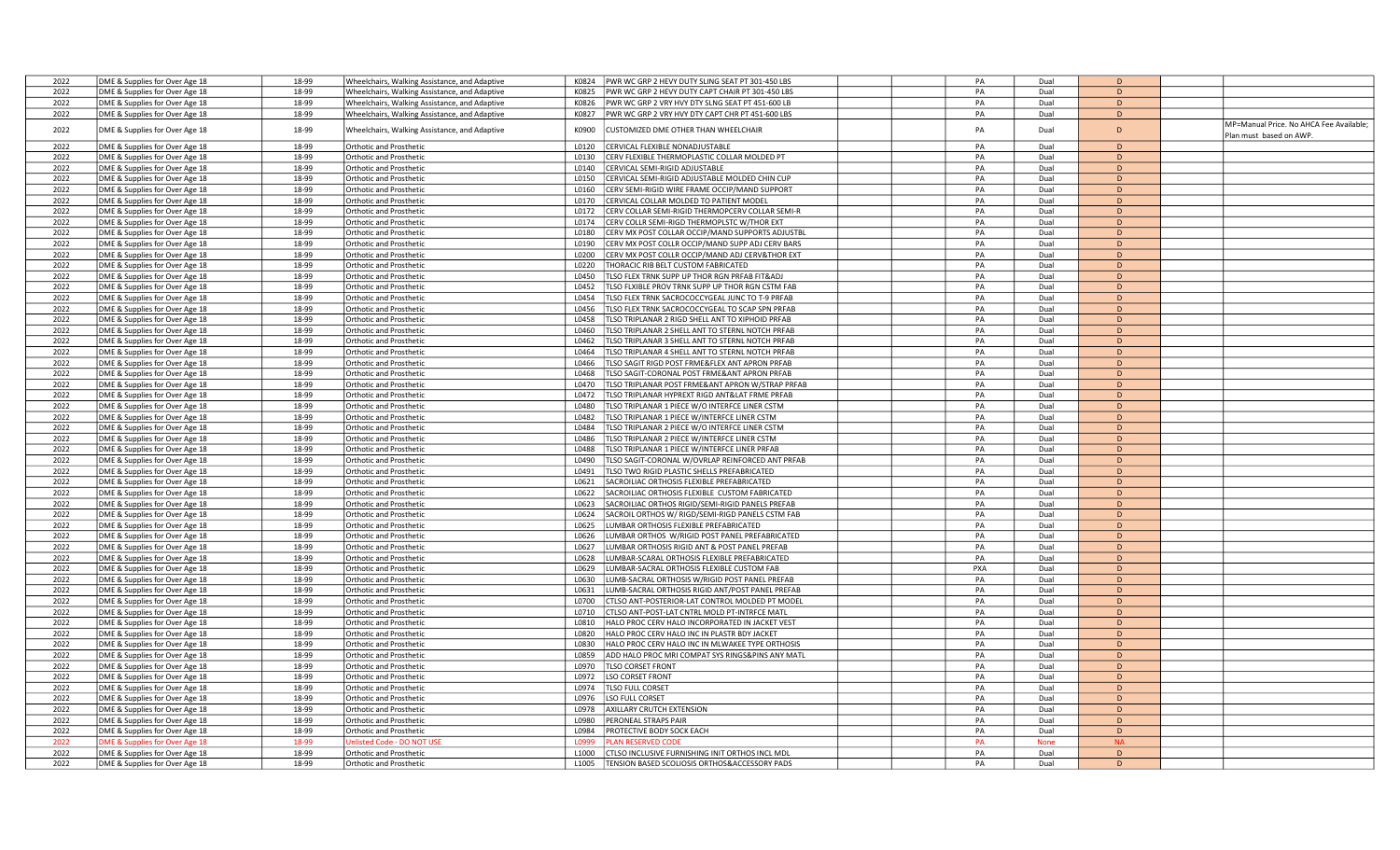| 2022 | DME & Supplies for Over Age 18            | 18-99 | Orthotic and Prosthetic        | ADDITION CTLSO/SCOLIOSIS ORTHOSIS AXILLA SLING<br>L1010               | PA | Dual        | D              |  |
|------|-------------------------------------------|-------|--------------------------------|-----------------------------------------------------------------------|----|-------------|----------------|--|
| 2022 | DME & Supplies for Over Age 18            | 18-99 | Orthotic and Prosthetic        | ADDITION CTLSO/SCOLIOSIS ORTHOSIS KYPHOSIS PAD<br>L <sub>1020</sub>   | PA | Dual        | $\mathsf{C}$   |  |
| 2022 | DME & Supplies for Over Age 18            | 18-99 | Orthotic and Prosthetic        | ADD CTLSO/SCOLIOS ORTHOS KYPHOS PAD FLOATING<br>L1025                 | PA | Dual        | $\mathsf{C}$   |  |
| 2022 | DME & Supplies for Over Age 18            | 18-99 | <b>Orthotic and Prosthetic</b> | ADD CTLSO/SCOLIOSIS ORTHOSIS LUMBAR BOLSTER PAD<br>L1030              | PA | Dual        | $\mathsf{C}$   |  |
| 2022 | DME & Supplies for Over Age 18            | 18-99 | <b>Orthotic and Prosthetic</b> | L1040<br>ADD CTLSO/SCOLIOSIS ORTHOSIS LUMB/LUMB RIB PAD               | PA | Dual        | $\mathsf{C}$   |  |
| 2022 |                                           | 18-99 |                                | L1050                                                                 | PA | Dual        | $\mathsf{C}$   |  |
|      | DME & Supplies for Over Age 18            |       | <b>Orthotic and Prosthetic</b> | ADDITION TO CTLSO/SCOLIOSIS ORTHOSIS STERNAL PAD                      |    |             | $\mathcal{C}$  |  |
| 2022 | DME & Supplies for Over Age 18            | 18-99 | Orthotic and Prosthetic        | ADDITION CTLSO/SCOLIOSIS ORTHOSIS THORACIC PAD<br>L1060               | PA | Dual        |                |  |
| 2022 | DME & Supplies for Over Age 18            | 18-99 | <b>Orthotic and Prosthetic</b> | ADD CTLSO/SCOLIOSIS ORTHOSIS TRAPEZIUS SLING<br>L1070                 | PA | Dual        | $\mathsf{C}$   |  |
| 2022 | DME & Supplies for Over Age 18            | 18-99 | <b>Orthotic and Prosthetic</b> | L1080<br>ADDITION TO CTLSO/SCOLIOSIS ORTHOSIS OUTRIGGER               | PA | Dual        | $\mathsf{C}$   |  |
| 2022 | DME & Supplies for Over Age 18            | 18-99 | Orthotic and Prosthetic        | L1085<br>ADD CTLSO/SCOLIO ORTHO OUTRIG BIL-VERTICL EXT                | PA | Dual        | $\mathsf{C}$   |  |
| 2022 | DME & Supplies for Over Age 18            | 18-99 | <b>Orthotic and Prosthetic</b> | L1090<br>ADDITION CTLSO/SCOLIOSIS ORTHOSIS LUMBAR SLING               | PA | Dual        |                |  |
| 2022 | DME & Supplies for Over Age 18            | 18-99 | <b>Orthotic and Prosthetic</b> | ADD CTLSO/SCOLIOS ORTHOS RING FLNGE PLSTC/LEATHR<br>L1100             | PA | Dual        | C.             |  |
| 2022 | DME & Supplies for Over Age 18            | 18-99 | Orthotic and Prosthetic        | ADD CTLSO/SCOLIOS RING FLNGE MOLD PT MDL<br>L1110                     | PA | Dual        | $\mathcal{C}$  |  |
| 2022 | DME & Supplies for Over Age 18            | 18-99 | <b>Orthotic and Prosthetic</b> | L1120<br>ADDITION CTLSO SCOLIOSIS ORTHOSIS COVER UPRT EA              | PA | Dual        | $\mathsf{C}$   |  |
| 2022 | DME & Supplies for Over Age 18            | 18-99 | Orthotic and Prosthetic        | L1200<br>TLSO INCLUSIVE FURNISHING INITIAL ORTHOSIS ONLY              | PA | Dual        | D              |  |
| 2022 | DME & Supplies for Over Age 18            | 18-99 | Orthotic and Prosthetic        | L1210<br>ADDITION TO TLSO LATERAL THORACIC EXTENSION                  | PA | Dual        | D              |  |
| 2022 | DME & Supplies for Over Age 18            | 18-99 | Orthotic and Prosthetic        | ADDITION TO TLSO ANTERIOR THORACIC EXTENSION<br>L1220                 | PA | Dual        | D              |  |
| 2022 |                                           | 18-99 |                                | L1230<br>ADDITION TO TLSO MILWAUKEE TYPE SUPERSTRUCTURE               | PA | Dual        | D              |  |
|      | DME & Supplies for Over Age 18            |       | <b>Orthotic and Prosthetic</b> |                                                                       |    |             |                |  |
| 2022 | DME & Supplies for Over Age 18            | 18-99 | Orthotic and Prosthetic        | ADDITION TO TLSO LUMBAR DEROTATION PAD<br>L1240                       | PA | Dual        | D              |  |
| 2022 | DME & Supplies for Over Age 18            | 18-99 | <b>Orthotic and Prosthetic</b> | ADDITION TO TLSO ANTERIOR ASIS PAD<br>L1250                           | PA | Dual        | D              |  |
| 2022 | DME & Supplies for Over Age 18            | 18-99 | <b>Orthotic and Prosthetic</b> | L1260<br>ADDITION TLSO ANTERIOR THORACIC DEROTATION PAD               | PA | Dual        | D              |  |
| 2022 | DME & Supplies for Over Age 18            | 18-99 | Orthotic and Prosthetic        | L1270<br>ADDITION TO TLSO ABDOMINAL PAD                               | PA | Dual        | D              |  |
| 2022 | DME & Supplies for Over Age 18            | 18-99 | Orthotic and Prosthetic        | ADDITION TO TLSO RIB GUSSET EACH<br>L1280                             | PA | Dual        | D              |  |
| 2022 | DME & Supplies for Over Age 18            | 18-99 | <b>Orthotic and Prosthetic</b> | ADDITION TO TLSO LATERAL TROCHANTERIC PAD<br>L1290                    | PA | Dual        | D              |  |
| 2022 | DME & Supplies for Over Age 18            | 18-99 | Orthotic and Prosthetic        | OTH SCOLIOSIS PROC BODY JACKET MOLDED PT MODEL<br>L1300               | PA | Dual        | D              |  |
| 2022 | DME & Supplies for Over Age 18            | 18-99 | <b>Orthotic and Prosthetic</b> | L1310<br>OTH SCOLIOSIS PROC POSTOPERATIVE BODY JACKET                 | PA | Dual        | D              |  |
| 2022 | <b>DME &amp; Supplies for Over Age 18</b> | 18-99 | Inlisted Code - DO NOT USI     | L1499<br>LAN RESERVED CODI                                            | PA | <b>None</b> | <b>NA</b>      |  |
| 2022 | DME & Supplies for Over Age 18            | 18-99 | Orthotic and Prosthetic        | L1600<br>HIP ORTHOS ABDUCT-FLX FREJKA W/CVR PRFAB FIT&ADJ             | PA | Dual        | D              |  |
| 2022 | DME & Supplies for Over Age 18            | 18-99 | Orthotic and Prosthetic        | <b>IP ORTHOS ABDUCT-FLX PAVLIK HARN PREFAB FIT&amp;ADJ</b><br>L1620   | PA | Dual        | D              |  |
| 2022 |                                           | 18-99 |                                | L1630<br>HIP ORTHOS ABDUCT CNTRL HIP JNT SEMI-FLEX CSTM               | PA |             | D              |  |
|      | DME & Supplies for Over Age 18            |       | Orthotic and Prosthetic        |                                                                       |    | Dual        |                |  |
| 2022 | DME & Supplies for Over Age 18            | 18-99 | Orthotic and Prosthetic        | HIP ORTHOSIS-PELV BAND/SPRDR BAR THI CUFFS FAB<br>L1640               | PA | Dual        | D              |  |
| 2022 | DME & Supplies for Over Age 18            | 18-99 | Orthotic and Prosthetic        | HIP ORTHOS ABDUCT CNTRL STAT ADJ PRFAB-FIT&ADJ<br>L1650               | PA | Dual        | D              |  |
| 2022 | DME & Supplies for Over Age 18            | 18-99 | <b>Orthotic and Prosthetic</b> | HIP ORTHOS BIL THI CUFF ADLT SZ PRFAB ANY TYPE<br>L1652               | PA | Dual        | D              |  |
| 2022 | DME & Supplies for Over Age 18            | 18-99 | Orthotic and Prosthetic        | L1660<br>HIP ORTHOS ABDUCT CNTRL STAT PLSTC PRFAB-FIT&ADJ             | PA | Dual        | D              |  |
| 2022 | DME & Supplies for Over Age 18            | 18-99 | <b>Orthotic and Prosthetic</b> | L1680<br>HIP ORTHOS DYN PELV CONTROL THIGH CUFF CSTM FAB              | PA | Dual        | D              |  |
| 2022 | DME & Supplies for Over Age 18            | 18-99 | Orthotic and Prosthetic        | L1685<br>HIP ORTHOS ABDCT CNTRL POSTOP HIP ABDCT CSTM                 | PA | Dual        | D              |  |
| 2022 | DME & Supplies for Over Age 18            | 18-99 | Orthotic and Prosthetic        | L1686<br>HIP ORTHOS ABDUCT CNTRL POSTOP HIP PRFAB-FIT&ADJ             | PA | Dual        | D              |  |
| 2022 | DME & Supplies for Over Age 18            | 18-99 | Orthotic and Prosthetic        | COMB BIL LUMBO-SAC HIP FEM ORTHO PRFAB W/FIT&ADJ<br>L <sub>1690</sub> | PA | Dual        | D              |  |
| 2022 | DME & Supplies for Over Age 18            | 18-99 | Orthotic and Prosthetic        | L1700<br>LEGG PERTHES ORTHOSIS TORONTO CUSTOM FABRICATED              | PA | Dual        | D              |  |
| 2022 | DME & Supplies for Over Age 18            | 18-99 | Orthotic and Prosthetic        | <b>EGG PERTHES ORTHOSIS NewINGTON CUSTOM FAB</b><br>L1710             | PA | Dual        | D              |  |
| 2022 | DME & Supplies for Over Age 18            | 18-99 | <b>Orthotic and Prosthetic</b> | EGG PERTHES ORTHOS TRILAT TACHDIJAN CSTM FAB<br>L1720                 | PA | Dual        | D              |  |
| 2022 | DME & Supplies for Over Age 18            | 18-99 | <b>Orthotic and Prosthetic</b> | L1730<br>EGG PERTHES ORTHOSIS-SCOTTISH RITE CUSTOM FAB                | PA | Dual        | D              |  |
| 2022 | DME & Supplies for Over Age 18            | 18-99 | <b>Orthotic and Prosthetic</b> | L1755<br>LEGG PERTHES ORTHOSIS CUSTOM FABRICATED                      | PA | Dual        | D              |  |
|      |                                           |       |                                |                                                                       |    |             |                |  |
| 2022 | DME & Supplies for Over Age 18            | 18-99 | Orthotic and Prosthetic        | KO ELASTIC W/JOINTS PREFAB INCLUDES FITTING&ADJ<br>L1810              | PA | Dual        | D              |  |
| 2022 | DME & Supplies for Over Age 18            | 18-99 | Orthotic and Prosthetic        | KO ELAST W/CONDYLR PADS&JNT PRFAB INCL FIT&ADJ<br>L1820               | PA | Dual        | D              |  |
| 2022 | DME & Supplies for Over Age 18            | 18-99 | Orthotic and Prosthetic        | KO IMMOBLIZR CANVAS LNGTUDNL PRFAB INCL FIT&ADJ<br>L1830              | PA | Dual        | D              |  |
| 2022 | DME & Supplies for Over Age 18            | 18-99 | Orthotic and Prosthetic        | L1832<br>KO ADJ KNEE JNT UNICENT/POLYCNT RIGD PREFAB                  | PA | Dual        | D              |  |
| 2022 | DME & Supplies for Over Age 18            | 18-99 | Orthotic and Prosthetic        | L1834<br>KO WITHOUT KNEE JOINT RIGID CUSTOM FABRICATED                | PA | Dual        | D              |  |
| 2022 | DME & Supplies for Over Age 18            | 18-99 | Orthotic and Prosthetic        | L1836<br>KNEE ORTHOSIS RIGID WITHOUT JOINT PREFABRICATED              | PA | Dual        | $\overline{D}$ |  |
| 2022 | DME & Supplies for Over Age 18            | 18-99 | Orthotic and Prosthetic        | KO DEROTATION MEDIAL-LATERAL ACL CUSTOM FAB<br>L <sub>1840</sub>      | PA | Dual        | D              |  |
| 2022 | DME & Supplies for Over Age 18            | 18-99 | <b>Orthotic and Prosthetic</b> | KNEE ORTHOSIS SINGLE UPRIGHT THIGH & CALF PREFAB<br>L1843             | PA | Dual        | D              |  |
| 2022 | DME & Supplies for Over Age 18            | 18-99 | Orthotic and Prosthetic        | L1844<br>KO 1 UPRT THI&CALF ADJ UNICNT/POLYCNT CSTM FAB               | PA | Dual        | D              |  |
| 2022 | DME & Supplies for Over Age 18            | 18-99 | Orthotic and Prosthetic        | L1845<br>KO DBL UPRT THI&CALF ADJ UNICNT/POLYCNT PREFAB               | PA | Dual        | D              |  |
| 2022 | DME & Supplies for Over Age 18            | 18-99 | Orthotic and Prosthetic        | L1846<br>KO DBL UPRT THI&CALF ADJ UNICNT/POLYCNT CSTM FAB             | PA | Dual        | D              |  |
| 2022 | DME & Supplies for Over Age 18            | 18-99 | Orthotic and Prosthetic        | L1847<br>KO DBL UPRT W/ADJ JNT-INFLAT AIR SUPP CHMB PRFAB             | PA | Dual        | $\overline{D}$ |  |
| 2022 |                                           | 18-99 | Orthotic and Prosthetic        | L1850<br>KO SWEDISH TYPE PREFAB INCLUDES FIT & ADJ                    | PA | Dual        | D              |  |
|      | DME & Supplies for Over Age 18            |       |                                |                                                                       | PA |             | D              |  |
| 2022 | DME & Supplies for Over Age 18            | 18-99 | Orthotic and Prosthetic        | KO MOD SUPRACONDYLR PROSTHETIC SOCKT CSTM FAB<br>L1860                |    | Dual        |                |  |
| 2022 | DME & Supplies for Over Age 18            | 18-99 | Orthotic and Prosthetic        | L1900<br>AFO SPRNG WIRE DORSIFLX ASST CALF BAND CSTM FAB              | PA | Dual        | D              |  |
| 2022 | DME & Supplies for Over Age 18            | 18-99 | Orthotic and Prosthetic        | L1902<br>AFO ANK GAUNTLET PREFAB INCLUDES FIT & ADJ                   | PA | Dual        | D              |  |
| 2022 | DME & Supplies for Over Age 18            | 18-99 | <b>Orthotic and Prosthetic</b> | L1904<br>AFO MOLDED ANKLE GAUNTLET CUSTOM FABRICATED                  | PA | Dual        | D              |  |
| 2022 | DME & Supplies for Over Age 18            | 18-99 | Orthotic and Prosthetic        | L1906<br>AFO MULTILIGUS ANK SUPPORT PREFAB INCL FIT & ADJ             | PA | Dual        | $\overline{D}$ |  |
| 2022 | DME & Supplies for Over Age 18            | 18-99 | Orthotic and Prosthetic        | AFO POST 1 BAR CLASP ATTCH SHOE COUNTER PRFAB<br>L <sub>1910</sub>    | PA | Dual        | D              |  |
| 2022 | DME & Supplies for Over Age 18            | 18-99 | Orthotic and Prosthetic        | AFO SINGLE UPRT W/STATIC/ADJUSTBL STOP CSTM FAB<br>L <sub>1920</sub>  | PA | Dual        | D              |  |
| 2022 | DME & Supplies for Over Age 18            | 18-99 | <b>Orthotic and Prosthetic</b> | L1930<br>ANKLE FOOT ORTHOSIS PLASTIC/OTH MATL PREFAB                  | PA | Dual        | D              |  |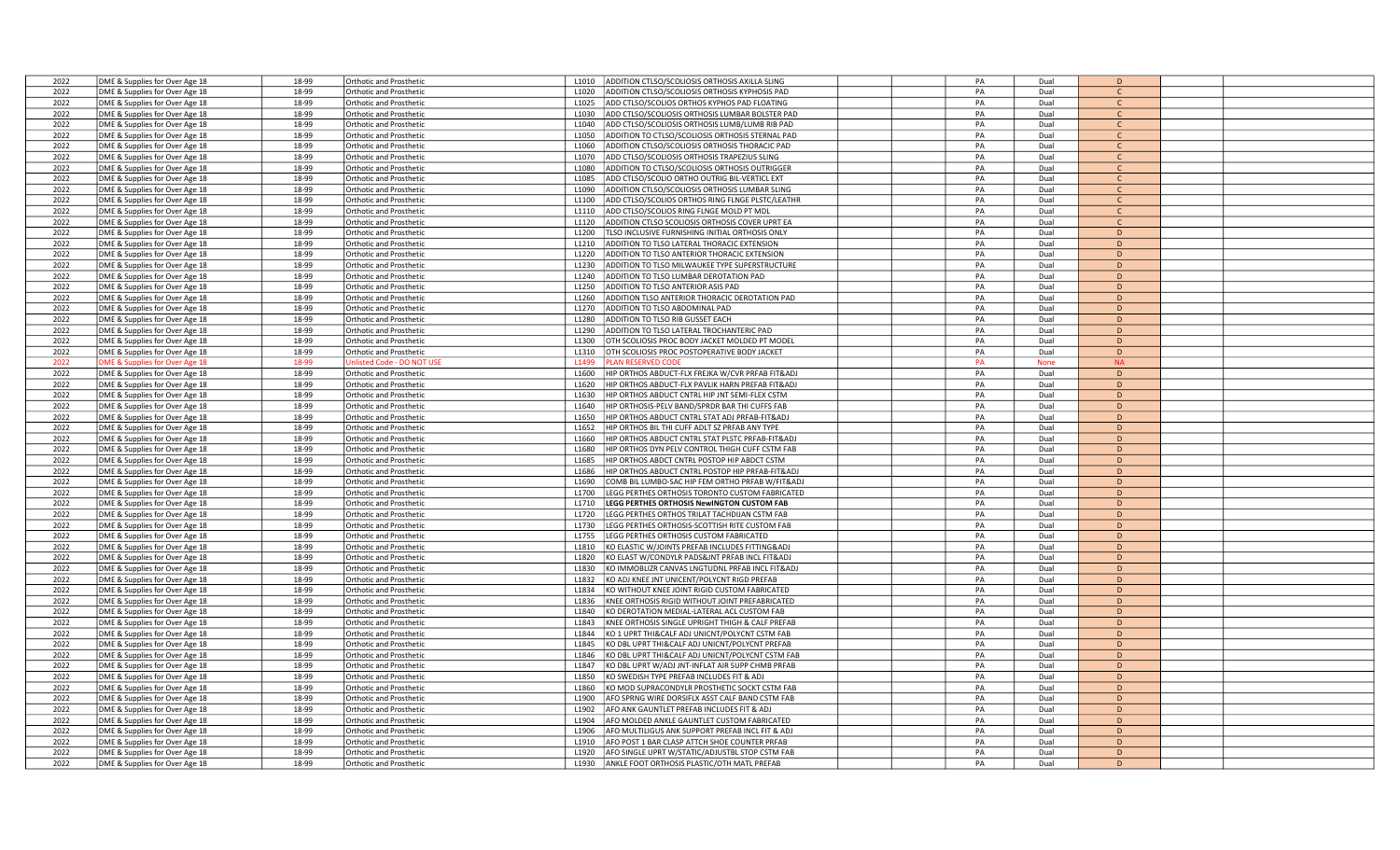|      |                                |       |                                |                   | AFO, RIGID ANTERIOR TIBIAL SECTION, TOTAL CARBON FIBER OR |          |              |              |  |
|------|--------------------------------|-------|--------------------------------|-------------------|-----------------------------------------------------------|----------|--------------|--------------|--|
| 2022 | DME & Supplies for Over Age 18 | 18-99 | Orthotic and Prosthetic        | L1932             | EQUAL MATERIAL, PREFABRICATED, INCLUDES FITTING AND       | PA       | Dual         | D            |  |
|      |                                |       |                                |                   | ADJUSTMENT                                                |          |              |              |  |
| 2022 | DME & Supplies for Over Age 18 | 18-99 | Orthotic and Prosthetic        | L1940             | ANK FT ORTHOSIS PLASTIC/OTH MATERIAL CUSTOM FAB           | PA       | Dual         | D            |  |
| 2022 | DME & Supplies for Over Age 18 | 18-99 | <b>Orthotic and Prosthetic</b> | L1945             | AFO MOLD PT MDL PLSTC RIGD ANT TIBL SECT CSTM             | PA       | Dual         | D            |  |
| 2022 | DME & Supplies for Over Age 18 | 18-99 | Orthotic and Prosthetic        |                   | L1950 ANKLE FOOT ORTHOSIS SPIRAL PLASTIC CUSTOM-FAB       | PA       | Dual         | D            |  |
|      |                                |       |                                |                   |                                                           |          |              |              |  |
|      |                                |       |                                |                   | INKLE FOOT ORTHOSIS, SPIRAL, (INSTITUTE OF REHABILITATIVE |          |              |              |  |
| 2022 | DME & Supplies for Over Age 18 | 18-99 | Orthotic and Prosthetic        | L1951             | MEDICINE TYPE), PLASTIC OR OTHER MATERIAL, PREFABRICATED, | PA       | Dual         | D            |  |
|      |                                |       |                                |                   | INCLUDES FITTING AND ADJUSTMENT                           |          |              |              |  |
|      |                                |       |                                |                   |                                                           |          |              |              |  |
| 2022 | DME & Supplies for Over Age 18 | 18-99 | <b>Orthotic and Prosthetic</b> | L1960             | AFO POSTERIOR SOLID ANK PLASTIC CUSTOM FAB                | PA       | Dual         | D            |  |
| 2022 | DME & Supplies for Over Age 18 | 18-99 | Orthotic and Prosthetic        | L1970             | AFO PLASTIC WITH ANKLE JOINT CUSTOM FABRICATED            | PA       | Dual         | D            |  |
| 2022 | DME & Supplies for Over Age 18 | 18-99 | Orthotic and Prosthetic        | L1980             | AFO 1 UPRT FREE PLANTR DORSIFLX SOLID STIRUP FAB          | PA       | Dual         | D            |  |
| 2022 | DME & Supplies for Over Age 18 | 18-99 | <b>Orthotic and Prosthetic</b> | L1990             | AFO DBL UPRT PLANTR DORSIFLX SOLID STIRUP CSTM            | PA       | Dual         | D            |  |
| 2022 | DME & Supplies for Over Age 18 | 18-99 | Orthotic and Prosthetic        | L2000             | KAFO 1 UPRT FREE KNEE FREE ANK SOLID STIRUP CSTM          | PA       | Dual         | D            |  |
| 2022 | DME & Supplies for Over Age 18 | 18-99 | Orthotic and Prosthetic        | L2010             | KAFO 1 UPRT SOLID STIRUP W/O KNEE JNT CSTM FAB            | PA       | Dual         | D            |  |
| 2022 | DME & Supplies for Over Age 18 | 18-99 | <b>Orthotic and Prosthetic</b> | L2020             | KAFO DBL UPRT SOLID STIRUP THI&CALF CSTM FAB              | PA       | Dual         | D            |  |
| 2022 | DME & Supplies for Over Age 18 | 18-99 | Orthotic and Prosthetic        | L2030             | KAFO DBL UPRT SOLID STIRUP W/O KNEE JNT CSTM              | PA       | Dual         | D            |  |
| 2022 | DME & Supplies for Over Age 18 | 18-99 | Orthotic and Prosthetic        | L2034             | KAFO PLASTIC MED LAT ROTAT CNTRL CSTM FAB                 | PA       | Dual         | D            |  |
| 2022 | DME & Supplies for Over Age 18 | 18-99 | <b>Orthotic and Prosthetic</b> | L2036             | KAFO FULL PLASTIC DOUBLE UPRIGHT CSTM FAB                 | PA       | Dual         | D            |  |
| 2022 | DME & Supplies for Over Age 18 | 18-99 | Orthotic and Prosthetic        | L2037             | KAFO FULL PLASTIC SINGLE UPRIGHT CUSTOM FAB               | PA       | Dual         | D            |  |
| 2022 | DME & Supplies for Over Age 18 | 18-99 | Orthotic and Prosthetic        | L2038             | KAFO FULL PLASTIC MX-AXIS ANKLE CUSTOM FAB                | PA       | Dual         | D            |  |
| 2022 | DME & Supplies for Over Age 18 | 18-99 | <b>Orthotic and Prosthetic</b> | L2040             | HKAFO TORSION CNTRL BIL ROTAT STRAPS CSTM                 | PA       | Dual         | D            |  |
| 2022 | DME & Supplies for Over Age 18 | 18-99 | Orthotic and Prosthetic        | L2050             | HKAFO TORSION CNTRL BIL TORSION CABLES CSTM FAB           | PA       | Dual         | D            |  |
| 2022 | DME & Supplies for Over Age 18 | 18-99 | Orthotic and Prosthetic        | L2060             | HKAFO TORSION CNTRL BIL TORSION BALL BEAR CSTM            | PA       | Dual         | D            |  |
| 2022 | DME & Supplies for Over Age 18 | 18-99 | <b>Orthotic and Prosthetic</b> | L2070             | HKAFO TORSION CNTRL UNI ROTAT STRAPS CSTM FAB             | PA       | Dual         | D            |  |
| 2022 | DME & Supplies for Over Age 18 | 18-99 | Orthotic and Prosthetic        | L2080             | HKAFO TORSION CNTRL UNI TORSION CABLE CSTM FAB            | PA       | Dual         | D            |  |
| 2022 | DME & Supplies for Over Age 18 | 18-99 | Orthotic and Prosthetic        | L2090             | HKAFO UNI TORSION CABLE BALL BEAR CSTM                    | PA       | Dual         | D            |  |
| 2022 | DME & Supplies for Over Age 18 | 18-99 | <b>Orthotic and Prosthetic</b> | L2106             | AFO FX ORTHOS TIB FX CAST THERMOPLSTC CSTM                | PA       | Dual         | $\Gamma$     |  |
| 2022 | DME & Supplies for Over Age 18 | 18-99 | Orthotic and Prosthetic        | L2108             | AFO FX ORTHOSIS TIB FX CAST ORTHOSIS CSTM FAB             | PA       | Dual         | $\mathsf{C}$ |  |
| 2022 | DME & Supplies for Over Age 18 | 18-99 | Orthotic and Prosthetic        | L2112             | AFO FX ORTHO TIB FX ORTHOS SFT PRFAB W/FIT & ADJ          | PA       | Dual         | $\mathsf{C}$ |  |
| 2022 |                                | 18-99 |                                |                   |                                                           | PA       | Dual         | $\mathsf{C}$ |  |
|      | DME & Supplies for Over Age 18 |       | <b>Orthotic and Prosthetic</b> | L2114             | AFO TIBL FX ORTHOS SEMI-RIGD PRFAB W/FIT & ADJ            |          |              |              |  |
| 2022 | DME & Supplies for Over Age 18 | 18-99 | Orthotic and Prosthetic        | L2116             | AFO TIB FX ORTHOS RIGID PRFAB W/FIT & ADJ                 | PA       | Dual         | C            |  |
| 2022 | DME & Supplies for Over Age 18 | 18-99 | Orthotic and Prosthetic        | L2126             | KAFO FEM FX CAST ORTHOS THERMOPLSTC CSTM FAB              | PA       | Dual         | $\mathsf{C}$ |  |
| 2022 | DME & Supplies for Over Age 18 | 18-99 | <b>Orthotic and Prosthetic</b> | L2128             | KAFO FX ORTHOSIS FEM FX CAST ORTHOSIS CSTM FAB            | PA       | Dual         | $\mathsf{C}$ |  |
| 2022 | DME & Supplies for Over Age 18 | 18-99 | Orthotic and Prosthetic        | L2132             | KAFO FEM FX CAST ORTHOS SFT PRFAB W/FIT & ADJ             | PA       | Dual         | $\mathsf{C}$ |  |
| 2022 | DME & Supplies for Over Age 18 | 18-99 | Orthotic and Prosthetic        | L2134             | KAFO FEM FX CAST ORTHOS SEMI-RIGD PRFAB FIT&ADJ           | PA       | Dual         | $\mathsf{C}$ |  |
| 2022 | DME & Supplies for Over Age 18 | 18-99 | <b>Orthotic and Prosthetic</b> | L2136             | KAFO FEM FX CAST ORTHOS RIGD PRFAB W/FIT & ADJ            | PA       | Dual         | $\mathsf{C}$ |  |
| 2022 | DME & Supplies for Over Age 18 | 18-99 | Orthotic and Prosthetic        | L2180             | ADD LW EXTRM FX ORTHOS PLSTC SHOE INSRT ANK JNT           | PA       | Dual         | D            |  |
| 2022 | DME & Supplies for Over Age 18 | 18-99 | Orthotic and Prosthetic        | L2182             | ADD LOW EXTREM FX ORTHOSIS DROP LOCK KNEE JOINT           | PA       | Dual         | D            |  |
| 2022 | DME & Supplies for Over Age 18 | 18-99 | <b>Orthotic and Prosthetic</b> | L2184             | ADD LOW EXTREM FX ORTHOSIS LTD MOTION KNEE JOINT          | PA       | Dual         | D            |  |
| 2022 | DME & Supplies for Over Age 18 | 18-99 | Orthotic and Prosthetic        | L2186             | ADD LW EXT FX ORTH ADJ MOT KNEE JNT LERMAN TYPE           | PA       | Dual         | D            |  |
| 2022 | DME & Supplies for Over Age 18 | 18-99 | Orthotic and Prosthetic        | L2188             | ADD LOW EXTREM FRACTURE ORTHOSIS QUADRILAT BRIM           | PA       | Dual         | D            |  |
| 2022 | DME & Supplies for Over Age 18 | 18-99 | <b>Orthotic and Prosthetic</b> | L <sub>2190</sub> | ADDITION LOW EXTREM FRACTURE ORTHOSIS WAIST BELT          | PA       | Dual         | D            |  |
| 2022 | DME & Supplies for Over Age 18 | 18-99 | Orthotic and Prosthetic        | L2192             | ADD LW EXT ORTH HIP JNT THI FLNGE&PELV BELT               | PA       | Dual         | D            |  |
| 2022 | DME & Supplies for Over Age 18 | 18-99 | Orthotic and Prosthetic        | L2200             | ADDITION LOWER EXTREMITY LTD ANK MOTION EA JOINT          | PA       | Dual         | D            |  |
| 2022 | DME & Supplies for Over Age 18 | 18-99 | <b>Orthotic and Prosthetic</b> | L2210             | ADDITION LOWER EXTREM DORSIFLEX ASSIST EA JOINT           | PA       | Dual         | D            |  |
| 2022 | DME & Supplies for Over Age 18 | 18-99 | Orthotic and Prosthetic        | L2220             | ADD LW EXTRM DORSIFLX&PLANTR ASST/RSIST EA JNT            | PA       | Dual         | D            |  |
| 2022 | DME & Supplies for Over Age 18 | 18-99 | Orthotic and Prosthetic        | L2230             | ADD LW EXTRM SPLIT FLAT CALIPRR STIRRUPS & PLATE          | PA       | Dual         | D            |  |
| 2022 | DME & Supplies for Over Age 18 | 18-99 | <b>Orthotic and Prosthetic</b> | L2240             | ADD LOW EXTREM ROUND CALIPER&PLATE ATTACHMENT             | PA       | Dual         | D            |  |
| 2022 | DME & Supplies for Over Age 18 | 18-99 | Orthotic and Prosthetic        | L2250             | ADD LOW EXTREM FT PLATE MOLD PT MDL STIRUP ATTCH          | PA       | Dual         | D            |  |
| 2022 | DME & Supplies for Over Age 18 | 18-99 | Orthotic and Prosthetic        | L2260             | ADDITION LOWER EXTREM REINFORCED SOLID STIRRUP            | PA       | Dual         | D            |  |
| 2022 | DME & Supplies for Over Age 18 | 18-99 | Orthotic and Prosthetic        | L2265             | ADDITION TO LOWER EXTREMITY LONG TONGUE STIRRUP           | PA       | Dual         | D            |  |
| 2022 | DME & Supplies for Over Age 18 | 18-99 | Orthotic and Prosthetic        | L2270             | ADD LW EXT VARUS/VALGUS CORR STRAP PAD/LINE PAD           | PA       | Dual         | D            |  |
| 2022 | DME & Supplies for Over Age 18 | 18-99 | Orthotic and Prosthetic        | L2275             | ADD LW EXTRM VARUS/VULGUS CORR PLSTC MOD PADD/LN          | PA       | Dual         | $\mathsf{D}$ |  |
| 2022 | DME & Supplies for Over Age 18 | 18-99 | <b>Orthotic and Prosthetic</b> | L2280             | ADDITION TO LOWER EXTREMITY MOLDED INNER BOOT             | PA       | Dual         | D            |  |
| 2022 | DME & Supplies for Over Age 18 | 18-99 | Orthotic and Prosthetic        | L2300             | ADDITION LOW EXTREM ABDUCT BAR JOINTED ADJUSTBLE          | PA       | Dual         | D            |  |
| 2022 | DME & Supplies for Over Age 18 | 18-99 | Orthotic and Prosthetic        | L2310             | ADDITION LOWER EXTREMITY ABDUCTION BAR STRAIGHT           | PA       | Dual         | D            |  |
|      |                                |       |                                |                   |                                                           |          |              | D            |  |
| 2022 | DME & Supplies for Over Age 18 | 18-99 | <b>Orthotic and Prosthetic</b> | L2320             | ADD LOW EXT NONMOLD LACER CSTM FAB ORTHOS ONLY            | PA<br>PA | Dual<br>Dual | D            |  |
| 2022 | DME & Supplies for Over Age 18 | 18-99 | Orthotic and Prosthetic        | L2330             | ADD LOW EXT LACER MOLD PT MDL CSTM ORTHOS ONLY            |          |              |              |  |
| 2022 | DME & Supplies for Over Age 18 | 18-99 | Orthotic and Prosthetic        | L2335             | ADDITION TO LOWER EXTREMITY ANTERIOR SWING BAND           | PA       | Dual         | D            |  |
| 2022 | DME & Supplies for Over Age 18 | 18-99 | <b>Orthotic and Prosthetic</b> | 12340             | ADD LOW EXTREM PRETIBL SHELL MOLDED PT MODEL              | PA       | Dual         | D            |  |
| 2022 | DME & Supplies for Over Age 18 | 18-99 | Orthotic and Prosthetic        | 12350             | ADD LOW EXTREM PROSTHETIC TYPE SOCKT MOLD PT MDL          | PA       | Dual         | D            |  |
| 2022 | DME & Supplies for Over Age 18 | 18-99 | Orthotic and Prosthetic        | L2360             | ADDITION TO LOWER EXTREMITY EXTENDED STEEL SHANK          | PA       | Dual         | D            |  |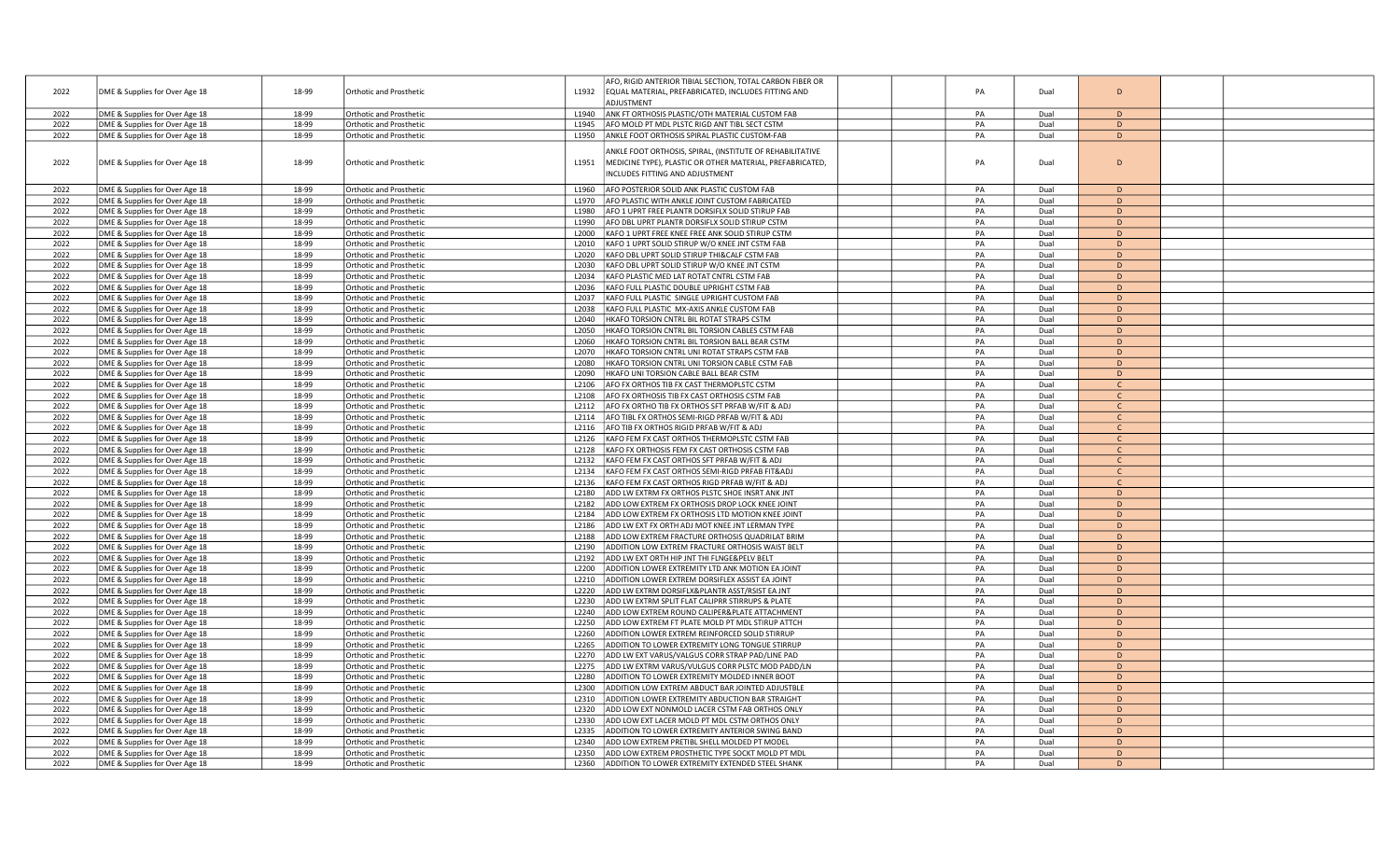| 2022 | DME & Supplies for Over Age 18 | 18-99 | Orthotic and Prosthetic        | ADDITION TO LOWER EXTREMITY PATTEN BOTTOM<br>L2370               | PA | Dual | D              |  |
|------|--------------------------------|-------|--------------------------------|------------------------------------------------------------------|----|------|----------------|--|
| 2022 | DME & Supplies for Over Age 18 | 18-99 | <b>Orthotic and Prosthetic</b> | ADD LW EXT TORSION CNTRL ANK JNT&HALF STIRUP<br>12375            | PA | Dual | D              |  |
| 2022 | DME & Supplies for Over Age 18 | 18-99 | <b>Orthotic and Prosthetic</b> | ADD LW EXT TORSION CNTRL STRAIT KNEE JNT EA JNT<br>12380         | PA | Dual | D              |  |
| 2022 |                                | 18-99 |                                | L2385<br>ADD LOW EXTREM STRAIT KNEE JNT HEVY DUTY EA JNT         | PA |      | D              |  |
|      | DME & Supplies for Over Age 18 |       | <b>Orthotic and Prosthetic</b> |                                                                  |    | Dual |                |  |
| 2022 | DME & Supplies for Over Age 18 | 18-99 | <b>Orthotic and Prosthetic</b> | 12390<br>ADDITION LOWER EXTREM OFFSET KNEE JOINT EA JOINT        | PA | Dual | D              |  |
| 2022 | DME & Supplies for Over Age 18 | 18-99 | <b>Orthotic and Prosthetic</b> | L2395<br>ADD LOW EXTREM OFFSET KNEE JNT HEVY DUTY EA JNT         | PA | Dual | D              |  |
| 2022 | DME & Supplies for Over Age 18 | 18-99 | Orthotic and Prosthetic        | ADDITION LOWER EXTREM ORTHOSIS SUSPENSION SLEEVE<br>L2397        | PA | Dual | D              |  |
| 2022 | DME & Supplies for Over Age 18 | 18-99 | Orthotic and Prosthetic        | ADDITION TO KNEE JOINT DROP LOCK EACH<br>L2405                   | PA | Dual | D              |  |
| 2022 | DME & Supplies for Over Age 18 | 18-99 | Orthotic and Prosthetic        | L2415<br>ADD KNEE LOCK W/INTEGRATED RLSE MECH MATL EA JNT        | PA | Dual | D              |  |
| 2022 | DME & Supplies for Over Age 18 | 18-99 | Orthotic and Prosthetic        | L2425<br>ADD KNEE JNT DISC/DIAL LOCK ADJ KNEE FLX EA JNT         | PA | Dual | D              |  |
| 2022 | DME & Supplies for Over Age 18 | 18-99 | <b>Orthotic and Prosthetic</b> | ADD KNEE JNT RATCHET LOCK KNEE EXT EA JNT<br>L2430               | PA | Dual | D              |  |
| 2022 | DME & Supplies for Over Age 18 | 18-99 | <b>Orthotic and Prosthetic</b> | L2492<br>ADDITION TO KNEE JOINT LIFT LOOP DROP LOCK RING         | PA | Dual | D              |  |
| 2022 |                                | 18-99 |                                | L2500<br>ADD LW EXTRM THI/WT BEAR GLUTL/ISCH WT BEAR RING        | PA | Dual | D              |  |
|      | DME & Supplies for Over Age 18 |       | Orthotic and Prosthetic        |                                                                  |    |      |                |  |
| 2022 | DME & Supplies for Over Age 18 | 18-99 | <b>Orthotic and Prosthetic</b> | ADD LW EXTRM THI/WT BEAR QUADRI-LAT BRIM MOLD PT<br>L2510        | PA | Dual | D              |  |
| 2022 | DME & Supplies for Over Age 18 | 18-99 | <b>Orthotic and Prosthetic</b> | ADD LW EXTRM THI/WT BEAR QUADRI-LAT BRIM CSTM<br>L2520           | PA | Dual | D              |  |
| 2022 | DME & Supplies for Over Age 18 | 18-99 | <b>Orthotic and Prosthetic</b> | L2525<br>ADD LW EXTRM ISCH M-L BRIM MOLD PT MDL                  | PA | Dual | D              |  |
| 2022 | DME & Supplies for Over Age 18 | 18-99 | <b>Orthotic and Prosthetic</b> | L2526<br>ADD LW EXTRM ISCH M-L BRIM CSTM FIT                     | PA | Dual | D              |  |
| 2022 | DME & Supplies for Over Age 18 | 18-99 | <b>Orthotic and Prosthetic</b> | L2530<br>ADD LOW EXTREM THIGH/WEIGHT BEAR LACER NONMOLDED        | PA | Dual | D              |  |
| 2022 | DME & Supplies for Over Age 18 | 18-99 | Orthotic and Prosthetic        | L2540<br>ADD LOW EXTREM THI/WEIGHT BEAR LACER MOLD PT MDL        | PA | Dual | D              |  |
| 2022 | DME & Supplies for Over Age 18 | 18-99 | Orthotic and Prosthetic        | ADD LOW EXTREM THIGH/WEIGHT BEAR HIGH ROLL CUFF<br>L2550         | PA | Dual | D              |  |
| 2022 | DME & Supplies for Over Age 18 | 18-99 | <b>Orthotic and Prosthetic</b> | L2570<br>ADD LW EXT PELV HIP JNT CLEVIS TYPE 2 PSTN JNT          | PA | Dual | D              |  |
| 2022 |                                | 18-99 | Orthotic and Prosthetic        | L2580<br>ADDITION LOWER EXTREM PELV CONTROL PELV SLING           | PA | Dual | D              |  |
|      | DME & Supplies for Over Age 18 |       |                                |                                                                  |    |      |                |  |
| 2022 | DME & Supplies for Over Age 18 | 18-99 | <b>Orthotic and Prosthetic</b> | L2600<br>ADD LW EXT PELV HIP JNT CLEVIS/THRUST BEAR FREE         | PA | Dual | D              |  |
| 2022 | DME & Supplies for Over Age 18 | 18-99 | <b>Orthotic and Prosthetic</b> | ADD LW EXT PELV HIP JNT CLEVIS/THRUST BEAR LOCK<br>L2610         | PA | Dual | D              |  |
| 2022 | DME & Supplies for Over Age 18 | 18-99 | Orthotic and Prosthetic        | L2620<br>ADD LOW EXTREM PELV CNTRL HIP JOINT HEVY-DUTY EA        | PA | Dual | D              |  |
| 2022 | DME & Supplies for Over Age 18 | 18-99 | Orthotic and Prosthetic        | ADD LOW EXTRM PELV CNTRL HIP JNT ADJUSTBL FLX EA<br>12622        | PA | Dual | D              |  |
| 2022 | DME & Supplies for Over Age 18 | 18-99 | <b>Orthotic and Prosthetic</b> | L2624<br>ADD LW EXTRM PELV HIP JNT ADJ FLX EXT ABDUCT EA         | PA | Dual | D              |  |
| 2022 | DME & Supplies for Over Age 18 | 18-99 | <b>Orthotic and Prosthetic</b> | L2627<br>ADD LW EXT PELV PLSTC MOLD PT MDL HIP JNT&CABLES        | PA | Dual | D              |  |
| 2022 | DME & Supplies for Over Age 18 | 18-99 | <b>Orthotic and Prosthetic</b> | L2628<br>ADD LW EXT PELV METL FRME RECIP HIP JNT&CABLES          | PA | Dual | D              |  |
| 2022 | DME & Supplies for Over Age 18 | 18-99 | Orthotic and Prosthetic        | L2630<br>ADD LOW EXTREM PELVIC CONTROL BAND & BELT UNI           | PA | Dual | D              |  |
|      |                                |       |                                | L2640<br>ADDITION LOW EXTREM PELV CONTROL BAND & BELT BIL        | PA | Dual | D              |  |
| 2022 | DME & Supplies for Over Age 18 | 18-99 | Orthotic and Prosthetic        |                                                                  |    |      |                |  |
| 2022 | DME & Supplies for Over Age 18 | 18-99 | <b>Orthotic and Prosthetic</b> | ADD LOW EXTREM PELV&THOR CONTROL GLUTEAL PAD EA<br>L2650         | PA | Dual | D              |  |
| 2022 | DME & Supplies for Over Age 18 | 18-99 | <b>Orthotic and Prosthetic</b> | L2660<br>ADDITION LOWER EXTREM THOR CONTROL THOR BAND            | PA | Dual | D              |  |
| 2022 | DME & Supplies for Over Age 18 | 18-99 | <b>Orthotic and Prosthetic</b> | ADD LOW EXTREM THOR CONTROL PARASPINAL UPRIGHTS<br>L2670         | PA | Dual | D              |  |
| 2022 | DME & Supplies for Over Age 18 | 18-99 | <b>Orthotic and Prosthetic</b> | L2680<br>ADD LOW EXTREM THOR CNTRL LAT SUPPORT UPRIGHTS          | PA | Dual | D              |  |
| 2022 | DME & Supplies for Over Age 18 | 18-99 | <b>Orthotic and Prosthetic</b> | L2750<br>ADD LOW EXTREM ORTHOSIS PLATING CHROME/NICKL-BAR        | PA | Dual | D              |  |
| 2022 | DME & Supplies for Over Age 18 | 18-99 | <b>Orthotic and Prosthetic</b> | L2755<br>ADD LOW EXT ORTHOS HYBRID COMPOS PER SEG CSTM           | PA | Dual | D              |  |
| 2022 | DME & Supplies for Over Age 18 | 18-99 | <b>Orthotic and Prosthetic</b> | ADDITION LOW EXTREM ORTHOSIS EXT PER EXT PER BAR<br>L2760        | PA | Dual | D              |  |
| 2022 | DME & Supplies for Over Age 18 | 18-99 | <b>Orthotic and Prosthetic</b> | ORTHOTIC SIDE BAR DISCONNECT DEVICE PER BAR<br>L2768             | PA | Dual | D              |  |
| 2022 | DME & Supplies for Over Age 18 | 18-99 | <b>Orthotic and Prosthetic</b> | L2780<br>ADD LOW EXTREM ORTHOSIS NONCORROSIVE FINISH BAR         | PA | Dual | D              |  |
| 2022 |                                | 18-99 |                                |                                                                  | PA |      |                |  |
|      | DME & Supplies for Over Age 18 |       | <b>Orthotic and Prosthetic</b> | L2785<br>ADDITION LOW EXTREM ORTHOSIS DROP LOCK RETAIN EA        |    | Dual | D              |  |
| 2022 | DME & Supplies for Over Age 18 | 18-99 | <b>Orthotic and Prosthetic</b> | ADD LOW EXTREM ORTHOSIS KNEE CNTRL FULL KNEECAP<br>L2795         | PA | Dual | D              |  |
| 2022 | DME & Supplies for Over Age 18 | 18-99 | <b>Orthotic and Prosthetic</b> | L2800<br>ADD LOW EXT ORTHOS KNEE CNTRL KNEE CAP CSTM ONLY        | PA | Dual | D              |  |
| 2022 | DME & Supplies for Over Age 18 | 18-99 | <b>Orthotic and Prosthetic</b> | ADD LOW EXTREM ORTHOSIS KNEE CONTROL CONDYLR PAD<br>L2810        | PA | Dual | D              |  |
| 2022 | DME & Supplies for Over Age 18 | 18-99 | <b>Orthotic and Prosthetic</b> | ADD LW EXT ORTH SFT INTERFCE MOLD BELW KNEE<br>L2820             | PA | Dual | D              |  |
| 2022 | DME & Supplies for Over Age 18 | 18-99 | <b>Orthotic and Prosthetic</b> | L <sub>2830</sub><br>ADD LW EXT ORTH SFT INTERFCE MOLD ABVE KNEE | PA | Dual | $\overline{D}$ |  |
| 2022 | DME & Supplies for Over Age 18 | 18-99 | <b>Orthotic and Prosthetic</b> | ADD LOW EXTREM ORTHOS TIB LENGTH SOCK FX/= EA<br>L2840           | PA | Dual | D              |  |
| 2022 | DME & Supplies for Over Age 18 | 18-99 | <b>Orthotic and Prosthetic</b> | L2850<br>ADD LOW EXTREM ORTHOS FEM LENGTH SOCK FX/EQUL EA        | PA | Dual | D              |  |
| 2022 | DME & Supplies for Over Age 18 | 18-99 | Inlisted Code - DO NOT U       | <b>LAN RESERVED CODE</b><br>12999                                | PA | None | <b>NA</b>      |  |
| 2022 | DME & Supplies for Over Age 18 | 18-99 | <b>Orthotic and Prosthetic</b> | L3000<br>FT INSRT MOLD PT MDL UCB TYPE BERKLY SHELL EA           | PA | Dual | D              |  |
|      |                                |       |                                |                                                                  | PA |      | D              |  |
| 2022 | DME & Supplies for Over Age 18 | 18-99 | <b>Orthotic and Prosthetic</b> | FOOT INSERT REMOVABLE MOLDED PT MODEL SPENCO EA<br>L3001         |    | Dual |                |  |
| 2022 | DME & Supplies for Over Age 18 | 18-99 | <b>Orthotic and Prosthetic</b> | L3002<br>FOOT INSRT REMV MOLDED PT MDL PLASTAZOTE/EQUL EA        | PA | Dual | D              |  |
| 2022 | DME & Supplies for Over Age 18 | 18-99 | <b>Orthotic and Prosthetic</b> | L3010<br>FT INSRT REMV MOLD PT MDL LNGTUDNL ARCH SUPP EA         | PA | Dual | D              |  |
| 2022 | DME & Supplies for Over Age 18 | 18-99 | <b>Orthotic and Prosthetic</b> | L3020<br>OOT INSRT REMV MOLD PT MDL LNGTUDNL/MT SUPP EA          | PA | Dual | D              |  |
| 2022 | DME & Supplies for Over Age 18 | 18-99 | <b>Orthotic and Prosthetic</b> | L3030<br>OOT INSERT REMOVABLE FORMED PATIENT FOOT EACH           | PA | Dual | D              |  |
| 2022 | DME & Supplies for Over Age 18 | 18-99 | <b>Orthotic and Prosthetic</b> | FOOT ARCH SUPPORT REMV PREMOLDED LONGTUDNL EA<br>L3040           | PA | Dual | D              |  |
| 2022 | DME & Supplies for Over Age 18 | 18-99 | <b>Orthotic and Prosthetic</b> | L3050<br>FOOT ARCH SUPPORT REMOVABLE PREMOLDED MT EA             | PA | Dual | D              |  |
|      |                                |       |                                |                                                                  |    |      |                |  |
| 2022 | DME & Supplies for Over Age 18 | 18-99 | <b>Orthotic and Prosthetic</b> | L3060<br>FOOT ARCH SUPPORT REMV PREMOLDED LONGTUDNL/MT EA        | PA | Dual | D              |  |
| 2022 | DME & Supplies for Over Age 18 | 18-99 | <b>Orthotic and Prosthetic</b> | L3070<br>FOOT ARCH SUPPORT NONREMV ATTCH SHOE LNGTUDNL EA        | PA | Dual | D              |  |
|      |                                |       |                                |                                                                  |    |      | D              |  |
| 2022 | DME & Supplies for Over Age 18 | 18-99 | <b>Orthotic and Prosthetic</b> | L3080<br>FOOT ARCH SUPPORT NONREMOVABLE ATTCH SHOE MT EA         | PA | Dual |                |  |
| 2022 | DME & Supplies for Over Age 18 | 18-99 | <b>Orthotic and Prosthetic</b> | L3100<br>HALLUS-VALGUS NIGHT DYNAMIC SPLINT                      | PA | Dual | D              |  |
| 2022 | DME & Supplies for Over Age 18 | 18-99 | <b>Orthotic and Prosthetic</b> | FOOT ABDUCTION ROTATION BAR INCLUDING SHOES<br>L3140             | PA | Dual | D              |  |
| 2022 | DME & Supplies for Over Age 18 | 18-99 | Orthotic and Prosthetic        | FOOT ABDUCTION ROTATION BAR WITHOUT SHOES<br>L3150               | PA | Dual | D              |  |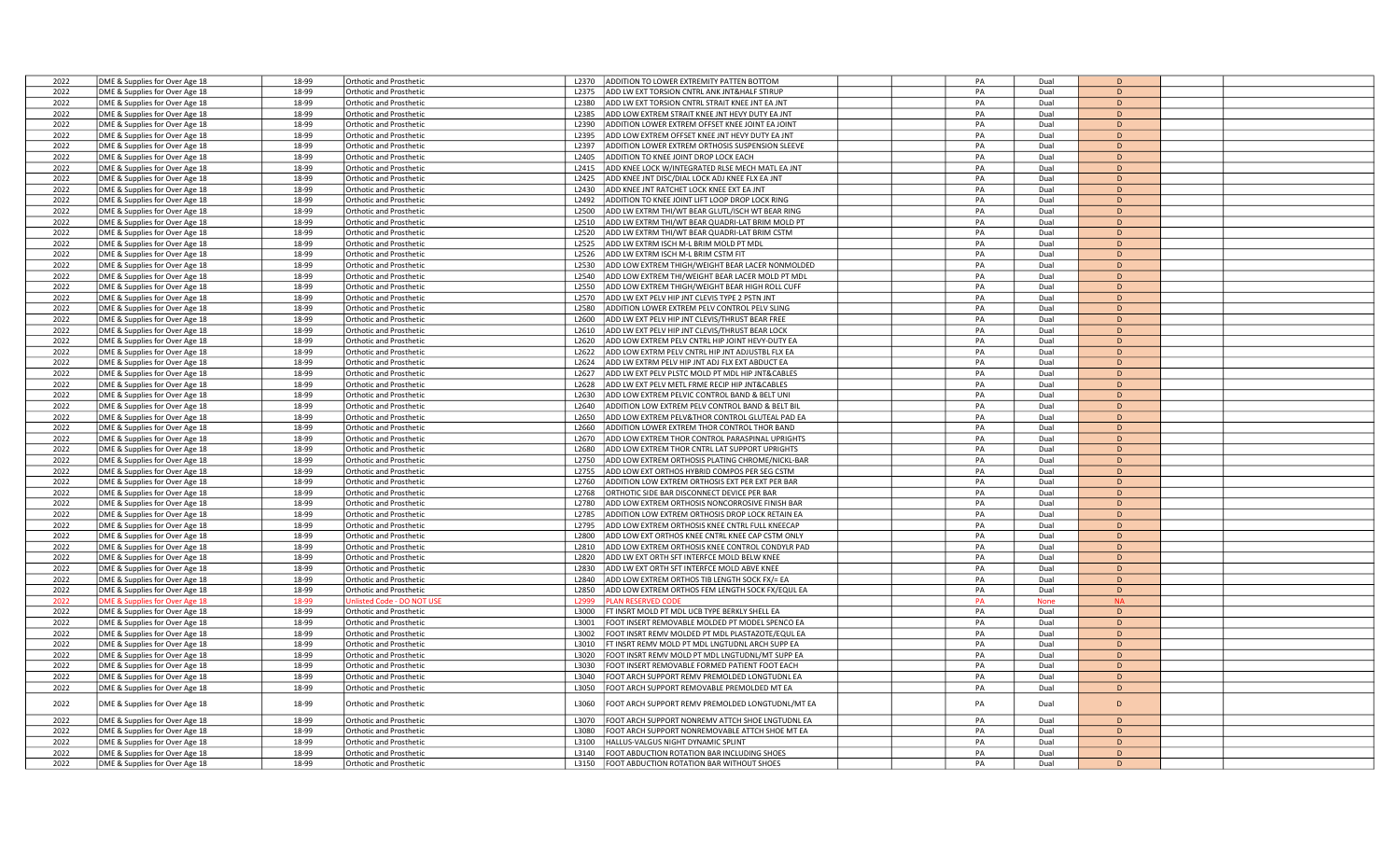| 2022 | DME & Supplies for Over Age 18                                   | 18-99 | <b>Orthotic and Prosthetic</b>                            | L3170 | FOOT PLASTIC SILICONE/EQUAL HEEL STABILIZER EACH                                              | PA  | Dual         | $\sqrt{2}$   |                                                                   |
|------|------------------------------------------------------------------|-------|-----------------------------------------------------------|-------|-----------------------------------------------------------------------------------------------|-----|--------------|--------------|-------------------------------------------------------------------|
| 2022 | DME & Supplies for Over Age 18                                   | 18-99 | Orthotic and Prosthetic                                   | L3215 | ORTHOPEDIC FOOTWEAR LADIES SHOE OXFORD EACH                                                   | PA  | Dual         | D            |                                                                   |
| 2022 | DME & Supplies for Over Age 18                                   | 18-99 | <b>Orthotic and Prosthetic</b>                            | L3216 | ORTHOPEDIC FOOTWEAR LADIES SHOE DEPTH INLAY EACH                                              | PA  | Dual         | D            |                                                                   |
| 2022 | DME & Supplies for Over Age 18                                   | 18-99 | <b>Orthotic and Prosthetic</b>                            | L3217 | ORTHOPED FTWEAR LADIES SHOE HITOP DEPTH INLAY EA                                              | PA  | Dual         | D            |                                                                   |
| 2022 | DME & Supplies for Over Age 18                                   | 18-99 | <b>Orthotic and Prosthetic</b>                            | L3219 | ORTHOPEDIC FOOTWEAR MENS SHOE OXFORD EACH                                                     | PA  | Dual         | D            |                                                                   |
| 2022 | DME & Supplies for Over Age 18                                   | 18-99 | <b>Orthotic and Prosthetic</b>                            | L3221 | IRTHOPEDIC FOOTWEAR MENS SHOE DEPTH INLAY EACH                                                | PA  | Dual         | D            |                                                                   |
| 2022 | DME & Supplies for Over Age 18                                   | 18-99 | <b>Orthotic and Prosthetic</b>                            | L3222 | ORTHOPED FOOTWEAR MENS SHOE HITOP DEPTH INLAY EA                                              | PA  | Dual         | D.           |                                                                   |
| 2022 | DME & Supplies for Over Age 18                                   | 18-99 | <b>Orthotic and Prosthetic</b>                            | L3230 | ORTHOPEDIC FOOTWEAR CUSTOM SHOE DEPTH INLAY EACH                                              | PA  | Dual         | D            |                                                                   |
| 2022 | DME & Supplies for Over Age 18                                   | 18-99 | Orthotic and Prosthetic                                   | L3251 | OOT SHOE MOLDED PATIENT MODEL SILICONE SHOE EA                                                | PA  | Dual         | D            |                                                                   |
| 2022 |                                                                  | 18-99 |                                                           | L3253 | OOT MOLDED SHOE PLASTAZOTE CUSTOM FITTED EACH                                                 | PA  | Dual         | D            |                                                                   |
|      | DME & Supplies for Over Age 18                                   |       | <b>Orthotic and Prosthetic</b>                            |       |                                                                                               |     |              |              |                                                                   |
| 2022 | DME & Supplies for Over Age 18                                   | 18-99 | <b>Orthotic and Prosthetic</b>                            | L3254 | NONSTANDARD SIZE OR WIDTH                                                                     | PA  | Dual         | D            |                                                                   |
| 2022 | DME & Supplies for Over Age 18                                   | 18-99 | <b>Orthotic and Prosthetic</b>                            | L3255 | NONSTANDARD SIZE OR LENGTH                                                                    | PA  | Dual         | D            |                                                                   |
| 2022 | DME & Supplies for Over Age 18                                   | 18-99 | <b>Orthotic and Prosthetic</b>                            | L3257 | ORTHOPEDIC FOOTWEAR ADDITIONAL CHARGE SPLIT SIZE                                              | PA  | Dual         | D            | MP=Manual Price. No AHCA Fee Available;<br>Plan must based on AWP |
| 2022 | DME & Supplies for Over Age 18                                   | 18-99 | Orthotic and Prosthetic                                   | L3300 | IFT ELEVATION HEEL TAPERED METATARSALS PER INCH                                               | PA  | Dual         | D            |                                                                   |
| 2022 | DME & Supplies for Over Age 18                                   | 18-99 | <b>Orthotic and Prosthetic</b>                            | L3310 | IFT ELEVATION HEEL AND SOLE NEOPRENE PER INCH                                                 | PA  | Dual         | D            |                                                                   |
| 2022 | DME & Supplies for Over Age 18                                   | 18-99 | <b>Orthotic and Prosthetic</b>                            | L3320 | IFT ELEVATION HEEL AND SOLE CORK PER INCH                                                     | PA  | Dual         | D            |                                                                   |
| 2022 | DME & Supplies for Over Age 18                                   | 18-99 | <b>Orthotic and Prosthetic</b>                            | L3330 | IFT ELEVATION METAL EXTENSION                                                                 | PA  | Dual         | D            |                                                                   |
| 2022 | DME & Supplies for Over Age 18                                   | 18-99 | <b>Orthotic and Prosthetic</b>                            | L3332 | IFT ELEV INSIDE SHOE TAPERED UP ONE-HALF INCH                                                 | PA  | Dual         | D            |                                                                   |
| 2022 | DME & Supplies for Over Age 18                                   | 18-99 | <b>Orthotic and Prosthetic</b>                            | L3334 | IFT ELEVATION HEEL PER INCH                                                                   | PA  | Dual         | D            |                                                                   |
| 2022 | DME & Supplies for Over Age 18                                   | 18-99 | <b>Orthotic and Prosthetic</b>                            | L3340 | HEEL WEDGE SACH                                                                               | PA  | Dual         | D            |                                                                   |
| 2022 | DME & Supplies for Over Age 18                                   | 18-99 | <b>Orthotic and Prosthetic</b>                            | L3350 | <b>HEEL WEDGE</b>                                                                             | PA  | Dual         | D            |                                                                   |
| 2022 |                                                                  | 18-99 | <b>Orthotic and Prosthetic</b>                            | L3360 | SOLE WEDGE OUTSIDE SOLE                                                                       | PA  | Dual         | D            |                                                                   |
| 2022 | DME & Supplies for Over Age 18                                   |       |                                                           |       |                                                                                               |     |              |              |                                                                   |
|      | DME & Supplies for Over Age 18                                   | 18-99 | Orthotic and Prosthetic                                   | L3370 | SOLE WEDGE BETWEEN SOLE                                                                       | PA  | Dual         | D<br>D.      |                                                                   |
| 2022 | DME & Supplies for Over Age 18                                   | 18-99 | <b>Orthotic and Prosthetic</b>                            | L3380 | LUBFOOT WEDGE                                                                                 | PA  | Dual         |              |                                                                   |
| 2022 | DME & Supplies for Over Age 18                                   | 18-99 | <b>Orthotic and Prosthetic</b>                            | L3390 | <b>OUTFLARE WEDGE</b>                                                                         | PA  | Dual         | D            |                                                                   |
| 2022 | DME & Supplies for Over Age 18                                   | 18-99 | <b>Orthotic and Prosthetic</b>                            | L3400 | METATARSAL BAR WEDGE ROCKER                                                                   | PA  | Dual         | D            |                                                                   |
| 2022 | DME & Supplies for Over Age 18                                   | 18-99 | <b>Orthotic and Prosthetic</b>                            | L3410 | METATARSAL BAR WEDGE BETWEEN SOLE                                                             | PA  | Dual         | D            |                                                                   |
| 2022 | DME & Supplies for Over Age 18                                   | 18-99 | Orthotic and Prosthetic                                   | 13420 | ULL SOLE AND HEEL WEDGE BETWEEN SOLE                                                          | PA  | Dual         | D            |                                                                   |
| 2022 | DME & Supplies for Over Age 18                                   | 18-99 | Orthotic and Prosthetic                                   | L3430 | HEEL COUNTER PLASTIC REINFORCED                                                               | PA  | Dual         | D            |                                                                   |
| 2022 | DME & Supplies for Over Age 18                                   | 18-99 | <b>Orthotic and Prosthetic</b>                            | L3440 | HEEL COUNTER LEATHER REINFORCED                                                               | PA  | Dual         | D            |                                                                   |
| 2022 | DME & Supplies for Over Age 18                                   | 18-99 | <b>Orthotic and Prosthetic</b>                            | L3450 | HEEL SACH CUSHION TYPE                                                                        | PA  | Dual         | D            |                                                                   |
| 2022 | DME & Supplies for Over Age 18                                   | 18-99 | <b>Orthotic and Prosthetic</b>                            | L3460 | <b>HEEL New RUBBER STANDARD</b>                                                               | PA  | Dual         | D            |                                                                   |
| 2022 | DME & Supplies for Over Age 18                                   | 18-99 | <b>Orthotic and Prosthetic</b>                            | L3465 | HEEL THOMAS WITH WEDGE                                                                        | PA  | Dual         | D            |                                                                   |
| 2022 | DME & Supplies for Over Age 18                                   | 18-99 | <b>Orthotic and Prosthetic</b>                            | L3470 | <b>IEEL THOMAS EXTENDED TO BALL</b>                                                           | PA  | Dual         | $\mathsf{D}$ |                                                                   |
| 2022 | DME & Supplies for Over Age 18                                   | 18-99 | <b>Orthotic and Prosthetic</b>                            | L3480 | HEEL PAD AND DEPRESSION FOR SPUR                                                              | PA  | Dual         | D            |                                                                   |
| 2022 | DME & Supplies for Over Age 18                                   | 18-99 | <b>Orthotic and Prosthetic</b>                            | L3570 | ORTHOPEDIC SHOE ADDITION SPECIAL EXT INSTEP                                                   | PA  | Dual         | D.           |                                                                   |
| 2022 | DME & Supplies for Over Age 18                                   | 18-99 | <b>Orthotic and Prosthetic</b>                            | L3580 | ORTHOPED SHOE ADD CONVERT INSTEP VELCRO CLOS                                                  | PA  | Dual         | D            |                                                                   |
| 2022 | DME & Supplies for Over Age 18                                   | 18-99 | <b>Orthotic and Prosthetic</b>                            | L3590 | ORTHO SHOE ADD CONVRT FIRM COUNTER SFT COUNTER                                                | PA  | Dual         | D            |                                                                   |
| 2022 | DME & Supplies for Over Age 18                                   | 18-99 | <b>Orthotic and Prosthetic</b>                            | L3595 | <b>IRTHOPEDIC SHOE ADDITION MARCH BAR</b>                                                     | PA  | Dual         | D.           |                                                                   |
| 2022 | DME & Supplies for Over Age 18                                   | 18-99 | <b>Orthotic and Prosthetic</b>                            | L3600 | RNSF ORTHOS SHOE TO SHOE CALIPR PLAT XST                                                      | PA  | Dual         | D            |                                                                   |
| 2022 | DME & Supplies for Over Age 18                                   | 18-99 | <b>Orthotic and Prosthetic</b>                            | L3610 | <b>TRNSF ORTHOS SHOE TO SHOE CALIPR PLAT New</b>                                              | PA  | Dual         | D            |                                                                   |
| 2022 | DME & Supplies for Over Age 18                                   | 18-99 | <b>Orthotic and Prosthetic</b>                            | L3620 | RNSF ORTHOS SHOE TO SHOE SOLID STIRUP XST                                                     | PA  | Dual         | D            |                                                                   |
| 2022 | DME & Supplies for Over Age 18                                   | 18-99 | Orthotic and Prosthetic                                   | L3630 | RNSF ORTHOS SHOE TO SHOE SOLID STIRUP New                                                     | PA  | Dual         | D            |                                                                   |
| 2022 | DME & Supplies for Over Age 18                                   | 18-99 | <b>Orthotic and Prosthetic</b>                            | L3640 | RNSF ORTHOS SHOE TO SHOE DENNIS BROWNE SPLNT                                                  | PA  | Dual         | D            |                                                                   |
| 2022 | DME & Supplies for Over Age 18                                   | 18-99 | Orthotic and Prosthetic                                   | L3649 | ORTHOPED SHOE MODIFICATION ADDITION/TRANSFER NOS                                              | PA  | Dual         | D            | MP=Manual Price. No AHCA Fee Available;                           |
| 2022 | DME & Supplies for Over Age 18                                   | 18-99 | Orthotic and Prosthetic                                   | L3650 | SO FIGURE 8 DESN ABDUCT RESTRNER PRFAB W/FIT&ADJ                                              | PA  | Dual         | D            | Plan must based on AWP                                            |
| 2022 |                                                                  | 18-99 |                                                           | L3660 | O FIG 8 DESN ABDUCT RESTRNER CANVAS&WEB PRFAB                                                 | PA  |              | D            |                                                                   |
| 2022 | DME & Supplies for Over Age 18<br>DME & Supplies for Over Age 18 | 18-99 | <b>Orthotic and Prosthetic</b><br>Orthotic and Prosthetic | L3670 | SO ACROMIO/CLAVICULAR PREFAB INCLUDES FIT&ADJ                                                 | PA  | Dual<br>Dual | D            |                                                                   |
| 2022 | DME & Supplies for Over Age 18                                   | 18-99 | Orthotic and Prosthetic                                   | L3675 | SO VEST ABDUCT RESTRNER CANVAS WEB TYPE/=PRFAB                                                | PA  | Dual         | D            |                                                                   |
| 2022 |                                                                  | 18-99 |                                                           | L3677 | HLDR ORTHOS HARD PLSTC SHLDR STABILIZER PRE-FAB                                               | PA  |              | D            |                                                                   |
|      | DME & Supplies for Over Age 18                                   |       | <b>Orthotic and Prosthetic</b>                            |       |                                                                                               |     | Dual         |              |                                                                   |
| 2022 | DME & Supplies for Over Age 18                                   | 18-99 | <b>Orthotic and Prosthetic</b>                            | L3710 | EO ELASTIC W/METAL JOINTS PREFAB INCL FIT&ADJ                                                 | PA  | Dual         | D            |                                                                   |
| 2022 | DME & Supplies for Over Age 18                                   | 18-99 | <b>Orthotic and Prosthetic</b>                            | L3720 | O DBL UPRT W/FORARM/ARM CUFF FREE MOT CSTM FAB                                                | PA  | Dual         | D<br>D.      |                                                                   |
| 2022 | DME & Supplies for Over Age 18                                   | 18-99 | <b>Orthotic and Prosthetic</b>                            | L3730 | O DBL UPRT W/CUFF EXT/FLX ASST CSTM FAB                                                       | PA  | Dual         |              |                                                                   |
| 2022 | DME & Supplies for Over Age 18                                   | 18-99 | Orthotic and Prosthetic                                   | L3740 | O DBL UPRT W/CUFF ADJ LOCK W/ACTV CNTRL CSTM                                                  | PA  | Dual         | D            |                                                                   |
| 2022 | DME & Supplies for Over Age 18                                   | 18-99 | <b>Orthotic and Prosthetic</b>                            | L3760 | LEB ORTH W/ADJ LOCK JNT PRFAB W/FIT&ADJ TYPE                                                  | PXA | Dual         | D            |                                                                   |
| 2022 | DME & Supplies for Over Age 18                                   | 18-99 | Orthotic and Prosthetic                                   | L3761 | LBOW ORTHOSIS (EO), WITH ADJUSTABLE POSITION LOCKING<br>OINT(S), PREFABRICATED, OFF-THE-SHELF | PA  | Dual         | D            |                                                                   |
| 2022 | DME & Supplies for Over Age 18                                   | 18-99 | Orthotic and Prosthetic                                   | L3762 | LB ORTHOS RIGD W/O JNT W/SFT INTRFCE MATL PRFAB                                               | PA  | Dual         | D            |                                                                   |
| 2022 | DME & Supplies for Over Age 18                                   | 18-99 | <b>Orthotic and Prosthetic</b>                            | L3763 | WHO RIGID W/O JOINTS CUSTOM FABRICATED                                                        | PA  | Dual         | D            |                                                                   |
| 2022 | DME & Supplies for Over Age 18                                   | 18-99 | <b>Orthotic and Prosthetic</b>                            | 13764 | WHO INCL 1/MORE NONTORSION JOINTS CSTM FAB                                                    | PA  | Dual         | $\mathsf{D}$ |                                                                   |
| 2022 | DME & Supplies for Over Age 18                                   | 18-99 | <b>Orthotic and Prosthetic</b>                            | 13808 | WRIST HAND FINGER ORTHOSIS RIGID W/O JNT; CUSTOM                                              | PA  | Dual         | D            |                                                                   |
| 2022 | DME & Supplies for Over Age 18                                   | 18-99 | <b>Orthotic and Prosthetic</b>                            | L3900 | WHFO DYN FLEXOR HINGE WRST/FNGR DRIVEN CSTM FAB                                               | PA  | Dual         | $\mathsf{D}$ |                                                                   |
|      |                                                                  |       |                                                           |       |                                                                                               |     |              |              |                                                                   |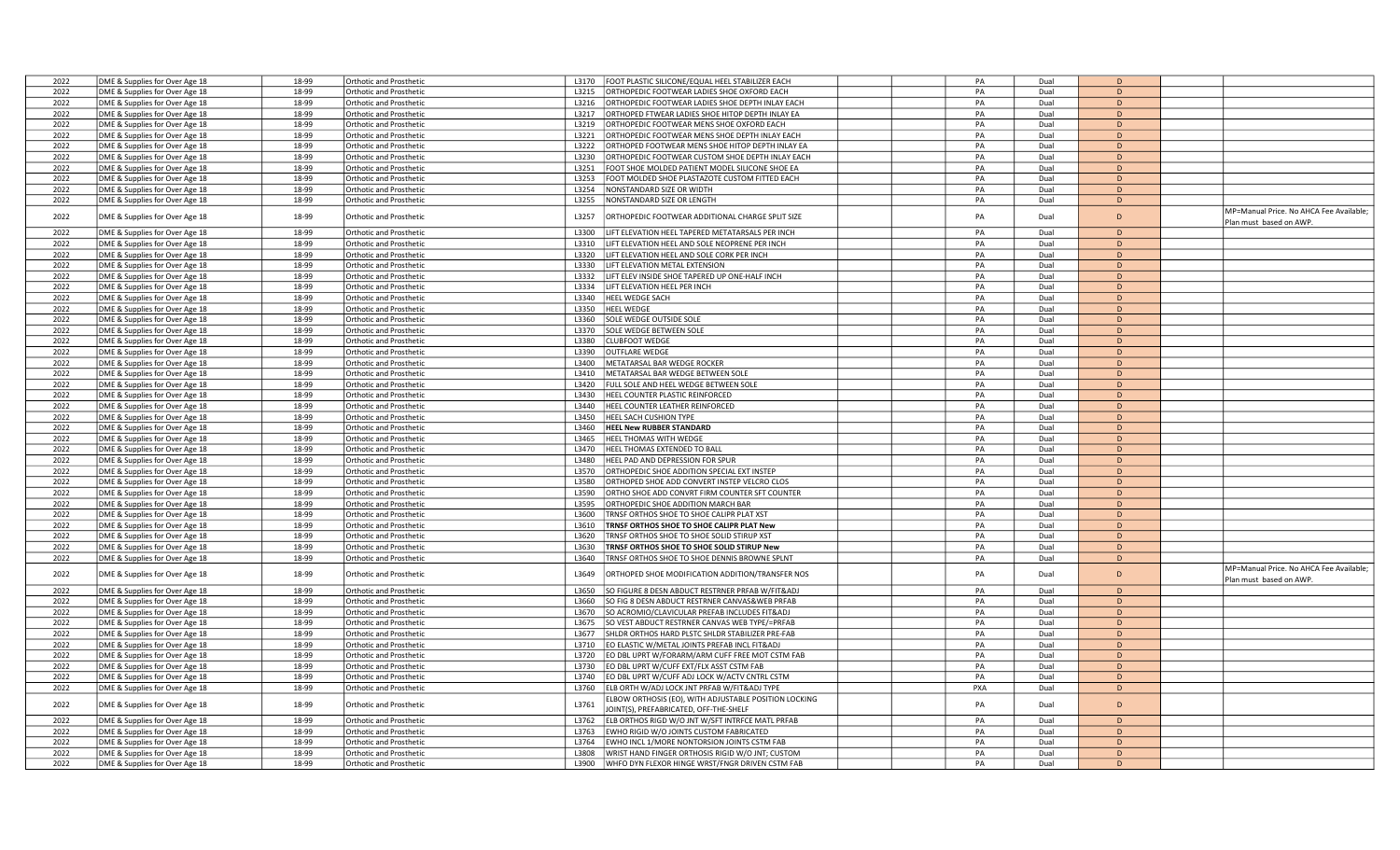| 2022         | DME & Supplies for Over Age 18                                   | 18-99          | <b>Orthotic and Prosthetic</b>                     | WHFO DYN FLEXOR HINGE CABLE DRIVEN CSTM FAB<br>L3901                                             | PA       | Dual         | D                 |                                         |
|--------------|------------------------------------------------------------------|----------------|----------------------------------------------------|--------------------------------------------------------------------------------------------------|----------|--------------|-------------------|-----------------------------------------|
| 2022         | DME & Supplies for Over Age 18                                   | 18-99          | <b>Orthotic and Prosthetic</b>                     | L3904<br>WHFO EXTERNAL POWERED ELECTRIC CUSTOM FABRICATED                                        | PA       | Dual         | D                 |                                         |
| 2022         | DME & Supplies for Over Age 18                                   | 18-99          | <b>Orthotic and Prosthetic</b>                     | L3906<br>WHO W/O JNT MAY INCL SFT INTRFCE STRAPS CSTM FAB                                        | PA       | Dual         | D                 |                                         |
| 2022         | DME & Supplies for Over Age 18                                   | 18-99          | Orthotic and Prosthetic                            | WHO EXT CNTRL COCK-UP NONMOLD PRFAB W/FIT&ADJ<br>L3908                                           | PA       | Dual         | D                 |                                         |
|              |                                                                  |                |                                                    |                                                                                                  |          |              |                   |                                         |
| 2022         | DME & Supplies for Over Age 18                                   | 18-99          | <b>Orthotic and Prosthetic</b>                     | HFO FLX GLOV W/ELAST FNGR CNTRL PRFAB W/FIT&ADJ<br>L3912                                         | PA       | Dual         | D                 |                                         |
| 2022         | DME & Supplies for Over Age 18                                   | 18-99          | <b>Orthotic and Prosthetic</b>                     | L3923<br>HFO W/O JNT MAY INCL SFT INTERFCE STRAPS PRFAB                                          | PXA      | Dual         | $\mathsf{D}$      |                                         |
| 2022         | DME & Supplies for Over Age 18                                   | 18-99          | <b>Orthotic and Prosthetic</b>                     | FO PIP/DIP NONTORSION JOINT/SPRING PREFABRICATED<br>L3925                                        | PA       | Dual         | D                 |                                         |
| 2022         | DME & Supplies for Over Age 18                                   | 18-99          | <b>Orthotic and Prosthetic</b>                     | L3929<br>HFO PREFABRICATED INCL FITTING AND ADJUSTMENT                                           | PA       | Dual         | D                 |                                         |
| 2022         | DME & Supplies for Over Age 18                                   | 18-99          | <b>Orthotic and Prosthetic</b>                     | L3931<br>WHFO PREFABRICATED INCL FITTING & ADJUSTMENT                                            | PA       | Dual         | D                 |                                         |
| 2022         |                                                                  | 18-99          |                                                    | SEWHO ABDUCT PSTN AIRPLANE DESN PREFAB W/FIT&ADJ                                                 | PA       |              | D                 |                                         |
|              | DME & Supplies for Over Age 18                                   |                | <b>Orthotic and Prosthetic</b>                     | L3960                                                                                            |          | Dual         |                   |                                         |
| 2022         | DME & Supplies for Over Age 18                                   | 18-99          | <b>Orthotic and Prosthetic</b>                     | L3962<br>SEWHO ABDUCT PSTN ERBS PALS DESN PRFAB W/FIT&ADJ                                        | PA       | Dual         | $\mathsf{D}$      |                                         |
| 2022         | DME & Supplies for Over Age 18                                   | 18-99          | <b>Orthotic and Prosthetic</b>                     | L3980<br>JP EXTREM FX ORTHOSIS HUM PREFABR INCL FIT&ADJ                                          | PA       | Dual         | D                 |                                         |
| 2022         | DME & Supplies for Over Age 18                                   | 18-99          | <b>Orthotic and Prosthetic</b>                     | UP EXTRM FX ORTHOS RADUS/ULNAR PREFAB W/FIT&ADJ<br>L3982                                         | PA       | Dual         | D                 |                                         |
| 2022         | DME & Supplies for Over Age 18                                   | 18-99          | <b>Orthotic and Prosthetic</b>                     | L3984<br>UP EXTREM FX ORTHOSIS WRST PREFAB INCL FIT&ADJ                                          | PA       | Dual         | D                 |                                         |
| 2022         | DME & Supplies for Over Age 18                                   | 18-99          | <b>Orthotic and Prosthetic</b>                     | L3995<br>ADD UPPER EXTREM ORTHOSIS SOCK FRACTURE/EQUAL EA                                        | PA       | Dual         | D                 |                                         |
|              |                                                                  |                |                                                    |                                                                                                  |          |              |                   |                                         |
| 2022         | DME & Supplies for Over Age 18                                   | 18-99          | nlisted Code - DO NOT US                           | <b>LAN RESERVED COD</b><br>L3999                                                                 | PA       | <b>None</b>  | <b>NA</b>         |                                         |
| 2022         | DME & Supplies for Over Age 18                                   | 18-99          | <b>Orthotic and Prosthetic</b>                     | L4000<br>REPLACE GIRDLE FOR SPINAL ORTHOSIS                                                      | PA       | Dual         | D                 |                                         |
| 2022         | DME & Supplies for Over Age 18                                   | 18-99          | <b>Orthotic and Prosthetic</b>                     | L4010<br>REPLACE TRILATERAL SOCKET BRIM                                                          | PA       | Dual         | D                 |                                         |
| 2022         | DME & Supplies for Over Age 18                                   | 18-99          | <b>Orthotic and Prosthetic</b>                     | REPLACE QUADRILAT SOCKET BRIM MOLDED PT MODEL<br>L4020                                           | PA       | Dual         | D                 |                                         |
| 2022         | DME & Supplies for Over Age 18                                   | 18-99          | <b>Orthotic and Prosthetic</b>                     | L4030<br>REPLACE QUADRILATERAL SOCKET BRIM CUSTOM FITTED                                         | PA       | Dual         | D                 |                                         |
|              |                                                                  |                |                                                    | L4040                                                                                            | PA       |              | D                 |                                         |
| 2022         | DME & Supplies for Over Age 18                                   | 18-99          | <b>Orthotic and Prosthetic</b>                     | REPLACE MOLDED THI LACER CSTM FAB ORTHOSIS ONLY                                                  |          | Dual         |                   |                                         |
| 2022         | DME & Supplies for Over Age 18                                   | 18-99          | <b>Orthotic and Prosthetic</b>                     | L4045<br>REPLACE NONMOLD THI LACER CSTM FAB ORTHOSIS ONLY                                        | PA       | Dual         | D                 |                                         |
| 2022         | DME & Supplies for Over Age 18                                   | 18-99          | <b>Orthotic and Prosthetic</b>                     | L4050<br>REPLACE MOLDED CALF LACER CSTM FAB ORTHOSIS ONLY                                        | PA       | Dual         | D                 |                                         |
| 2022         | DME & Supplies for Over Age 18                                   | 18-99          | <b>Orthotic and Prosthetic</b>                     | REPLACE NONMOLD CALF LACER CSTM FAB ORTHOS ONLY<br>L4055                                         | PA       | Dual         | D                 |                                         |
| 2022         | DME & Supplies for Over Age 18                                   | 18-99          | <b>Orthotic and Prosthetic</b>                     | REPLACE HIGH ROLL CUFF<br>L4060                                                                  | PA       | Dual         | $\bullet$         |                                         |
| 2022         | DME & Supplies for Over Age 18                                   | 18-99          | Orthotic and Prosthetic                            | L4070<br>REPLACE PROXIMAL AND DISTAL UPRIGHT FOR KAFO                                            | PA       | Dual         | D                 |                                         |
| 2022         |                                                                  | 18-99          |                                                    |                                                                                                  | PA       |              |                   |                                         |
|              | DME & Supplies for Over Age 18                                   |                | Orthotic and Prosthetic                            | L4080<br>REPLACE METAL BANDS KAFO PROXIMAL THIGH                                                 |          | Dual         | D                 |                                         |
| 2022         | DME & Supplies for Over Age 18                                   | 18-99          | <b>Orthotic and Prosthetic</b>                     | REPLACE METAL BANDS KAFO-AFO CALF/DISTAL THIGH<br>L4090                                          | PA       | Dual         | D                 |                                         |
| 2022         | DME & Supplies for Over Age 18                                   | 18-99          | <b>Orthotic and Prosthetic</b>                     | L4100<br>REPLACE LEATHER CUFF KAFO PROXIMAL THIGH                                                | PA       | Dual         | D                 |                                         |
| 2022         | DME & Supplies for Over Age 18                                   | 18-99          | <b>Orthotic and Prosthetic</b>                     | L4110<br>REPLACE LEATHER CUFF KAFO-AFO CALF/DISTAL THIGH                                         | PA       | Dual         | D                 |                                         |
| 2022         | DME & Supplies for Over Age 18                                   | 18-99          | <b>Orthotic and Prosthetic</b>                     | REPLACE PRETIBIAL SHELL<br>L4130                                                                 | PA       | Dual         | D                 |                                         |
| 2022         | DME & Supplies for Over Age 18                                   | 18-99          | <b>Orthotic and Prosthetic</b>                     | L4205<br>REPAIR ORTHOTIC DEVC LABOR COMPONENT PER 15 MIN                                         | PA       | Dual         | D                 |                                         |
|              |                                                                  |                |                                                    |                                                                                                  |          |              |                   |                                         |
|              |                                                                  |                |                                                    |                                                                                                  |          |              |                   |                                         |
|              |                                                                  |                |                                                    |                                                                                                  |          |              | D                 | MP=Manual Price. No AHCA Fee Available; |
| 2022         | DME & Supplies for Over Age 18                                   | 18-99          | <b>Orthotic and Prosthetic</b>                     | L4210<br>REPAIR ORTHOTIC DEVC REPAIR/REPLACE MINOR PARTS                                         | PA       | Dual         |                   | Plan must based on AWP.                 |
| 2022         | DME & Supplies for Over Age 18                                   | 18-99          | <b>Orthotic and Prosthetic</b>                     | L4350<br>ANKLE CNTRL ORTHOSIS STIRRUP RIGID PRFAB FIT&ADJ                                        | PA       | Dual         | D                 |                                         |
|              |                                                                  |                |                                                    |                                                                                                  |          |              |                   |                                         |
| 2022         | DME & Supplies for Over Age 18                                   | 18-99          | Orthotic and Prosthetic                            | L4360<br>WALKING BOOT PNEUMATC W/WO JNTS PREFAB W/FIT&ADJ                                        | PA       | Dual         | $\overline{D}$    |                                         |
|              |                                                                  |                |                                                    |                                                                                                  |          |              |                   |                                         |
| 2022         | DME & Supplies for Over Age 18                                   | 18-99          | <b>Orthotic and Prosthetic</b>                     | L4370<br>PNEUMATIC FULL LEG SPLINT PREFAB INCL FIT&ADJ                                           | PA       | Dual         | D                 |                                         |
| 2022         | DME & Supplies for Over Age 18                                   | 18-99          | <b>Orthotic and Prosthetic</b>                     | L4386<br>WALKING BOOT NON-PNEUMATC PREFAB W/FIT&ADJ                                              | PA       | Dual         | D                 |                                         |
| 2022         | DME & Supplies for Over Age 18                                   | 18-99          | <b>Orthotic and Prosthetic</b>                     | REPLACEMENT SOFT INTERFACE MATERIAL STATIC AFO<br>L4392                                          | PA       | Dual         | D                 |                                         |
| 2022         | DME & Supplies for Over Age 18                                   | 18-99          | <b>Orthotic and Prosthetic</b>                     | REPLACE SOFT INTERFACE MATERIAL FOOT DROP SPLINT<br>L4394                                        | PA       | Dual         | D                 |                                         |
|              |                                                                  | 18-99          |                                                    | L4396                                                                                            | PA       | Dual         | D                 |                                         |
| 2022         | DME & Supplies for Over Age 18                                   |                | <b>Orthotic and Prosthetic</b>                     | STAT ANK FT ORTHOS W/SFT INTERFCE MATL ADJ FIT                                                   |          |              |                   |                                         |
| 2022         | DME & Supplies for Over Age 18                                   | 18-99          | <b>Orthotic and Prosthetic</b>                     | FT DROP SPLNT RECUMBNT PSTN DEVC PRFAB W/FIT&ADJ<br>L4398                                        | PA       | Dual         | D                 |                                         |
| 2022         | DME & Supplies for Over Age 18                                   | 18-99          | <b>Orthotic and Prosthetic</b>                     | L5000<br>PART FT SHOE INSERT W/LONGTUDNL ARCH TOE FILLER                                         | PA       | Dual         | D                 |                                         |
| 2022         | DME & Supplies for Over Age 18                                   | 18-99          | Orthotic and Prosthetic                            | PARTIAL FT MOLDED SOCKET ANK HEIGHT W/TOE FILLER<br>L5010                                        | PA       | Dual         | D                 |                                         |
| 2022         | DME & Supplies for Over Age 18                                   | 18-99          | <b>Orthotic and Prosthetic</b>                     | L5020<br>PART FT MOLDED SOCKET TIB TUBERCLE HT W/TOE FIL                                         | PA       | Dual         | D                 |                                         |
| 2022         | DME & Supplies for Over Age 18                                   | 18-99          | <b>Orthotic and Prosthetic</b>                     | L5050<br>ANKLE SYMES MOLDED SOCKET SACH FOOT                                                     | PA       | Dual         | D                 |                                         |
| 2022         |                                                                  | 18-99          | <b>Orthotic and Prosthetic</b>                     | ANK SYMES METL FRME MOLD LEATHR SOCKT ARTIC ANK<br>L5060                                         | PA       | Dual         | D                 |                                         |
|              | DME & Supplies for Over Age 18                                   |                |                                                    |                                                                                                  |          |              |                   |                                         |
| 2022         | DME & Supplies for Over Age 18                                   | 18-99          | <b>Orthotic and Prosthetic</b>                     | BELOW KNEE MOLDED SOCKET SHIN SACH FOOT<br>L5100                                                 | PA       | Dual         | D                 |                                         |
| 2022         | DME & Supplies for Over Age 18                                   | 18-99          | <b>Orthotic and Prosthetic</b>                     | BELOW KNEE PLSTC SOCKT JNT&THIGH LACER SACH FOOT<br>L5105                                        | PA       | Dual         | D                 |                                         |
| 2022         | DME & Supplies for Over Age 18                                   | 18-99          | Orthotic and Prosthetic                            | KNEE DISRTC MOLD SOCKT EXT KNEE JNT SHIN SACH FT<br>L5150                                        | PA       | Dual         | D                 |                                         |
| 2022         | DME & Supplies for Over Age 18                                   | 18-99          | <b>Orthotic and Prosthetic</b>                     | <b>(NEE DISARTIC MOLD SOCKT BENT KNEE EXT KNEE JNT</b><br>L5160                                  | PA       | Dual         | D                 |                                         |
| 2022         | DME & Supplies for Over Age 18                                   | 18-99          | <b>Orthotic and Prosthetic</b>                     | L5200<br>ABVE KNEE MOLD SOCKT 1 AXIS CONSTANT FRICTION                                           | PA       | Dual         | D                 |                                         |
| 2022         |                                                                  | 18-99          | <b>Orthotic and Prosthetic</b>                     | L5210<br>ABVE KNEE SHRT PROSTH NO KNEE JNT NO ANK JNT EA                                         | PA       | Dual         | D                 |                                         |
|              | DME & Supplies for Over Age 18                                   |                |                                                    |                                                                                                  |          |              | D.                |                                         |
| 2022         | DME & Supplies for Over Age 18                                   | 18-99          | <b>Orthotic and Prosthetic</b>                     | ABVE KNEE SHRT PROSTH W/ARTIC ANK/FOOT DYN<br>L5220                                              | PA       | Dual         |                   |                                         |
| 2022         | DME & Supplies for Over Age 18                                   | 18-99          | <b>Orthotic and Prosthetic</b>                     | L5230<br>ABVE KNEE PROX FEM FOCAL DEFIC SACH FOOT                                                | PA       | Dual         | D                 |                                         |
| 2022         | DME & Supplies for Over Age 18                                   | 18-99          | Orthotic and Prosthetic                            | L5250<br>HIP DISARTIC CANADIAN TYPE; MOLD SOCKT HIP JNT                                          | PA       | Dual         | D                 |                                         |
| 2022         | DME & Supplies for Over Age 18                                   | 18-99          | <b>Orthotic and Prosthetic</b>                     | L5280<br>HEMIPELVECT CANADIAN TYPE; MOLD SOCKT HIP JNT                                           | PA       | Dual         | D                 |                                         |
| 2022         | DME & Supplies for Over Age 18                                   | 18-99          | <b>Orthotic and Prosthetic</b>                     | L5301<br>BELW KNEE MOLD SOCKT SHIN SACH FT ENDOSKEL SYS                                          | PA       | Dual         | D                 |                                         |
| 2022         | DME & Supplies for Over Age 18                                   | 18-99          | Orthotic and Prosthetic                            | L5312<br>KNEE DISARTIC MOLD SOCKET 1 AXIS KNEE SACH FOOT                                         | PA       | Dual         | D                 |                                         |
|              |                                                                  |                |                                                    |                                                                                                  |          |              | $\mathsf{D}$      |                                         |
| 2022         | DME & Supplies for Over Age 18                                   | 18-99          | <b>Orthotic and Prosthetic</b>                     | ABOVE KNEE OPEN END SACH FT ENDO SYS 1 AXIS KNEE<br>L5321                                        | PA       | Dual         |                   |                                         |
| 2022         | DME & Supplies for Over Age 18                                   | 18-99          | Orthotic and Prosthetic                            | JOINT SINGLE AXIS KNEE SACH FOOT<br>L5331                                                        | PA       | Dual         | D                 |                                         |
| 2022<br>2022 | DME & Supplies for Over Age 18<br>DME & Supplies for Over Age 18 | 18-99<br>18-99 | Orthotic and Prosthetic<br>Orthotic and Prosthetic | L5341<br>SINGLE AXIS KNEE SACH FOOT<br>IMMED POSTSURG/ERLY FIT APPLY RIGD DRESS W/1 CHG<br>L5400 | PA<br>PA | Dual<br>Dual | D<br>$\mathsf{D}$ |                                         |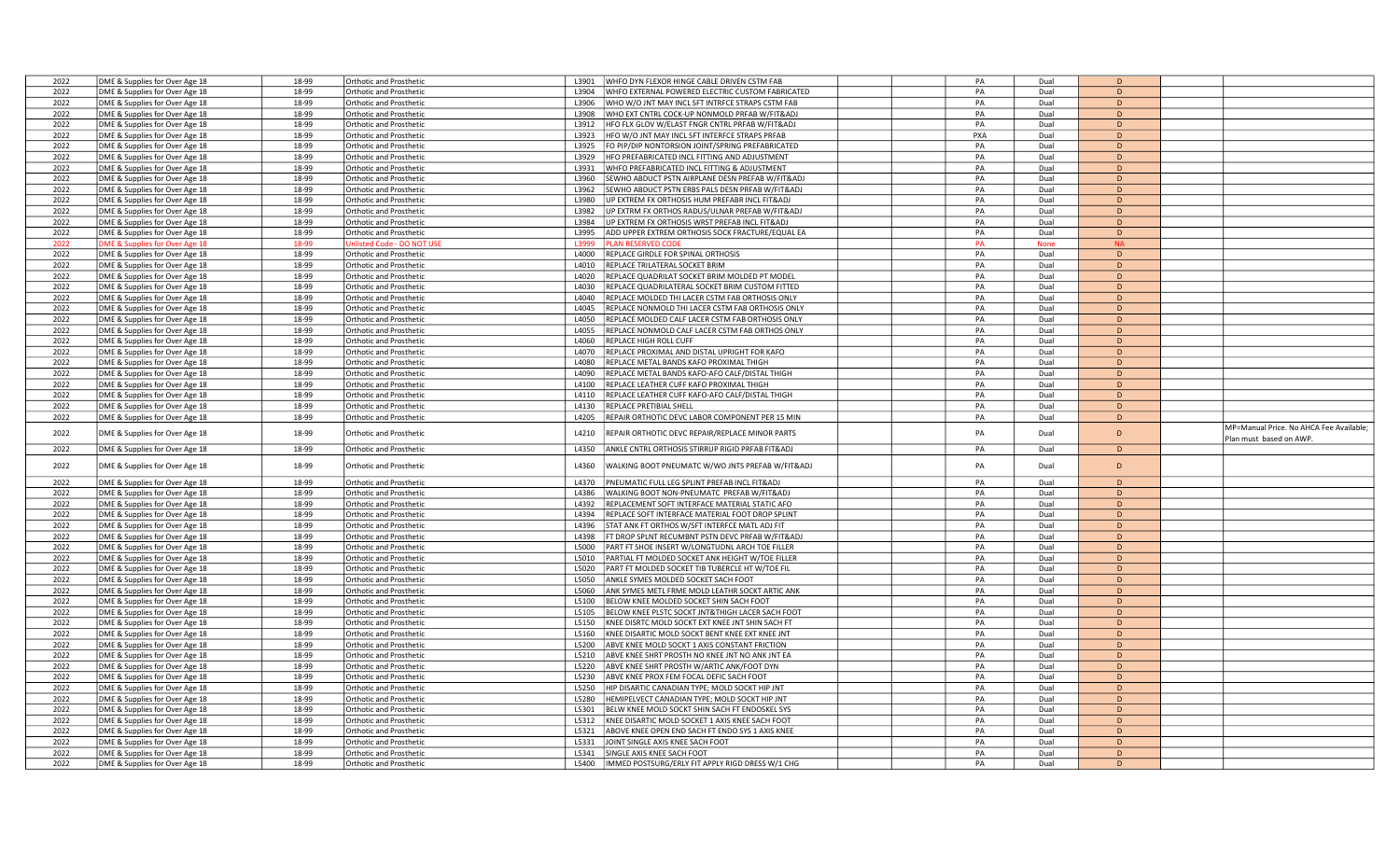| PA<br>2022<br>DME & Supplies for Over Age 18<br>18-99<br>IMMED POSTSURG APPL RIGD DRESS W/EA ADD CAST CHG<br>Dual<br>Orthotic and Prosthetic<br>L5410<br>D<br>2022<br>DME & Supplies for Over Age 18<br>18-99<br><b>Orthotic and Prosthetic</b><br>L5420<br>IMMED POSTSURG INIT RIGD DRESS 1 CHG AK/KNEE<br>PA<br>Dual<br>D<br>2022<br>DME & Supplies for Over Age 18<br>18-99<br>Orthotic and Prosthetic<br>L5430<br>IMMED POSTSURG INIT RIGD DRSG AK EA ADD CAST CHG<br>PA<br>Dual<br>D<br>PA<br>D<br>2022<br>DME & Supplies for Over Age 18<br>18-99<br>L5450<br>IMMED POSTSURG APPLIC NONWT BEAR RIGD BELW KNEE<br>Dual<br>Orthotic and Prosthetic<br>2022<br>18-99<br>L5460<br>IMMED POSTSURG APPLIC NONWT BEAR RIGD ABVE KNEE<br>PA<br>D<br>DME & Supplies for Over Age 18<br><b>Orthotic and Prosthetic</b><br>Dual<br>2022<br>DME & Supplies for Over Age 18<br>18-99<br>PREP BK PTB SCKT NON-ALIGN THERMOPLSTC/=MOLD MDI<br>PA<br><b>Orthotic and Prosthetic</b><br>L5530<br>Dual<br>$\overline{D}$<br>2022<br>18-99<br>PREP BELW KNEE PTB NON-ALIGN PRFAB ADJ OPN END<br>PA<br>DME & Supplies for Over Age 18<br><b>Orthotic and Prosthetic</b><br>L5535<br>Dual<br>D<br>2022<br>18-99<br><b>Orthotic and Prosthetic</b><br>L5540<br>PREP BK PTB SCKT NON-ALIGN LAMNATD SCKT MOLD MDL<br>PA<br>Dual<br>D<br>DME & Supplies for Over Age 18<br>2022<br>DME & Supplies for Over Age 18<br>18-99<br>PREP AK-DISRTC ISCH LEVL PLASTER SOCKET MOLD MDL<br>PA<br>D<br>Orthotic and Prosthetic<br>L5560<br>Dual<br>2022<br>18-99<br>PA<br>Dual<br>D<br>DME & Supplies for Over Age 18<br><b>Orthotic and Prosthetic</b><br>L5580<br>PREP AK DISARTIC NON-ALIGN THERMOPLSTC/=MOLD MDL<br>2022<br>18-99<br>PA<br>DME & Supplies for Over Age 18<br>L5585<br>PREP AK-DISARTC NON-ALIGN PRFAB ADJ OPN END SCKT<br>Dual<br>D<br>Orthotic and Prosthetic<br>2022<br>DME & Supplies for Over Age 18<br>18-99<br><b>Orthotic and Prosthetic</b><br>L5590<br>PREP AK-DISARTIC NON-ALIGN LAMINATED SCKT MOLD<br>PA<br>Dual<br>D<br>2022<br>18-99<br>PREP HIP DISARTIC-HEMIPELVECT THERMOPLSTC/=MOLD<br>PA<br>Dual<br>D<br>DME & Supplies for Over Age 18<br>Orthotic and Prosthetic<br>L5595<br>2022<br>18-99<br>PREP HIP DISARTIC-HEMIPELVECT LAMINATD SCKT MOLD<br>PA<br>Dual<br>D<br>DME & Supplies for Over Age 18<br><b>Orthotic and Prosthetic</b><br><b>L5600</b><br>2022<br>DME & Supplies for Over Age 18<br>18-99<br>Orthotic and Prosthetic<br>L5610<br>ADD LW EXTRM ENDO SYS ABVE KNEE HYDRACADENCE SYS<br>PA<br>Dual<br>D<br>2022<br>DME & Supplies for Over Age 18<br>18-99<br>ADD LW EXTRM ENDO AK-DISRTC 4-BAR LINK W/FRICT<br>PA<br>D<br>Orthotic and Prosthetic<br>L5611<br>Dual<br>2022<br>DME & Supplies for Over Age 18<br>18-99<br><b>Orthotic and Prosthetic</b><br>L5613<br>ADD LW EXTRM ENDO AK-DISARTIC 4-BAR W/HYDRAULIC<br>PA<br>Dual<br>D<br>2022<br>DME & Supplies for Over Age 18<br>18-99<br><b>Orthotic and Prosthetic</b><br>L5616<br>ADD LW EXTRM ENDO AK UNIVERSAL MXPLX SYS FRICT<br>PA<br>Dual<br>D<br>2022<br>18-99<br>ADD LW EXTRM QUICK CHG SLF-ALIGN U AK/BK EA<br>PA<br>Dual<br>D<br>DME & Supplies for Over Age 18<br>Orthotic and Prosthetic<br>L5617<br>2022<br>18-99<br>ADDITION TO LOWER EXTREMITY TEST SOCKET SYMES<br>PA<br>Dual<br>D<br>DME & Supplies for Over Age 18<br><b>Orthotic and Prosthetic</b><br>L5618<br>2022<br>DME & Supplies for Over Age 18<br>18-99<br>ADDITION LOWER EXTREMITY TEST SOCKET BELOW KNEE<br>PA<br>D<br><b>Drthotic and Prosthetic</b><br>L5620<br>Dual<br>2022<br>18-99<br>ADDITION LOWER EXTREM TEST SOCKET KNEE DISARTIC<br>PA<br>Dual<br>D<br>DME & Supplies for Over Age 18<br>L5622<br>Orthotic and Prosthetic<br>2022<br>DME & Supplies for Over Age 18<br>18-99<br><b>Orthotic and Prosthetic</b><br>L5624<br>ADDITION LOWER EXTREMITY TEST SOCKET ABOVE KNEE<br>PA<br>Dual<br>D<br>2022<br>DME & Supplies for Over Age 18<br>18-99<br><b>Orthotic and Prosthetic</b><br>L5626<br>ADDITION LOWER EXTREM TEST SOCKET HIP DISARTIC<br>PA<br>Dual<br>D<br>2022<br>DME & Supplies for Over Age 18<br>18-99<br>ADDITION LOWER EXTREM TEST SOCKET HEMIPELVECTOMY<br>PA<br>Dual<br>D<br>Orthotic and Prosthetic<br>L5628<br>2022<br>18-99<br><b>Orthotic and Prosthetic</b><br>L5629<br>ADDITION LOWER EXTREM BELOW KNEE ACRYLIC SOCKET<br>PA<br>Dual<br>D<br>DME & Supplies for Over Age 18<br>2022<br>DME & Supplies for Over Age 18<br>18-99<br><b>Orthotic and Prosthetic</b><br>L5630<br>ADD LOW EXTREM SYMES TYPE EXPANDABLE WALL SOCKT<br>PA<br>Dual<br>D<br>2022<br>PA<br>DME & Supplies for Over Age 18<br>18-99<br>ADD LW EXT ABVE KNEE/KNEE DISARTIC ACRYLC SOCKT<br>Dual<br>D<br><b>Orthotic and Prosthetic</b><br>L5631<br>2022<br>DME & Supplies for Over Age 18<br>18-99<br><b>Orthotic and Prosthetic</b><br>L5632<br>ADD LOW EXTREM SYMES TYPE PTB BRIM DESIGN SOCKT<br>PA<br>Dual<br>D<br>2022<br>DME & Supplies for Over Age 18<br>18-99<br>L5634<br>ADD LOW EXTREM SYMES TYPE POST OPENING SOCKT<br>PA<br>Dual<br>D<br>Orthotic and Prosthetic<br>18-99<br>ADDITION LOW EXTREM SYMES TYPE MED OPENING SOCKT<br>PA<br>2022<br>DME & Supplies for Over Age 18<br>Dual<br>D<br>Orthotic and Prosthetic<br>L5636<br>2022<br>DME & Supplies for Over Age 18<br>18-99<br><b>Orthotic and Prosthetic</b><br>L5637<br>ADDITION LOWER EXTREMITY BELOW KNEE TOTAL CNTC<br>PA<br>Dual<br>D<br>2022<br>DME & Supplies for Over Age 18<br>18-99<br>Orthotic and Prosthetic<br>L5638<br>ADDITION LOWER EXTREM BELOW KNEE LEATHER SOCKET<br>PA<br>Dual<br>D<br>2022<br>18-99<br>ADDITION LOWER EXTREMITY BELOW KNEE WOOD SOCKET<br>PA<br>$\mathsf D$<br>DME & Supplies for Over Age 18<br>Orthotic and Prosthetic<br>L5639<br>Dual<br>2022<br>DME & Supplies for Over Age 18<br>18-99<br><b>Orthotic and Prosthetic</b><br>L5640<br>ADDITION LOWER EXTREM KNEE DISARTIC LEATHR SOCKT<br>PA<br>Dual<br>D<br>2022<br>DME & Supplies for Over Age 18<br>18-99<br>ADDITION LOWER EXTREM ABOVE KNEE LEATHER SOCKET<br>PA<br>D<br>Orthotic and Prosthetic<br>L5642<br>Dual<br>PA<br>2022<br>DME & Supplies for Over Age 18<br>18-99<br>ADD LW EXT HIP DISARTIC FLX INNR SOCKT EXT FRAME<br>Dual<br>D<br><b>Orthotic and Prosthetic</b><br>L5643<br>2022<br>DME & Supplies for Over Age 18<br>18-99<br><b>Orthotic and Prosthetic</b><br>L5644<br>ADDITION LOWER EXTREMITY ABOVE KNEE WOOD SOCKET<br>PA<br>Dual<br>D<br>2022<br>DME & Supplies for Over Age 18<br>18-99<br>Orthotic and Prosthetic<br>L5645<br>ADD LW EXT BELW KNEE FLXIBLE INNR SOCKT EXT FRME<br>PA<br>Dual<br>D<br>2022<br>18-99<br>PA<br>Dual<br>$\mathsf D$<br>DME & Supplies for Over Age 18<br><b>Orthotic and Prosthetic</b><br>L5646<br>ADD LOW EXT BELOW KNEE AIR FL GEL/= CUSHN SOCKT<br>2022<br>18-99<br>ADDITION LOWER EXTREM BELOW KNEE SUCTION SOCKET<br>PA<br>D<br>DME & Supplies for Over Age 18<br>Orthotic and Prosthetic<br>L5647<br>Dual<br>2022<br>DME & Supplies for Over Age 18<br>18-99<br><b>Orthotic and Prosthetic</b><br>L5648<br>ADD LOW EXT ABOVE KNEE AIR FL GEL/= CUSHN SOCKT<br>PA<br>Dual<br>D<br>ADD LW EXT ISCHIAL CONTAINMENT/NARROW M-L SOCKET<br>2022<br>DME & Supplies for Over Age 18<br>18-99<br>PA<br>Dual<br>D<br><b>Orthotic and Prosthetic</b><br>L5649<br>PA<br>2022<br>DME & Supplies for Over Age 18<br>18-99<br><b>Orthotic and Prosthetic</b><br>L5650<br>ADD LW EXT TOTAL CONTACT ABVE KNEE/KNEE DISARTC<br>Dual<br>D<br>2022<br>DME & Supplies for Over Age 18<br>18-99<br>Orthotic and Prosthetic<br>L5651<br>ADD LW EXT ABVE KNEE FLXIBLE INNR SOCKT EXT FRME<br>PA<br>Dual<br>D<br>2022<br>18-99<br>PA<br>D<br>DME & Supplies for Over Age 18<br>L5652<br>ADD LW EXT SUCTN SUSP ABVE KNEE/KNEE DISARTIC<br>Dual<br>Orthotic and Prosthetic<br>2022<br>DME & Supplies for Over Age 18<br>18-99<br><b>Orthotic and Prosthetic</b><br>L5653<br>ADD LOW EXTREM KNEE DISARTIC XPNDABLE WALL SOCKT<br>PA<br>Dual<br>D<br>2022<br>DME & Supplies for Over Age 18<br>18-99<br><b>Orthotic and Prosthetic</b><br>L5654<br>ADDITION TO LOWER EXTREMITY SOCKET INSERT SYMES<br>PA<br>Dual<br>D<br>2022<br>DME & Supplies for Over Age 18<br>18-99<br>ADDITION LOWER EXTREM SOCKET INSERT BELOW KNEE<br>PA<br>Dual<br>D<br>Orthotic and Prosthetic<br>L5655<br>2022<br>18-99<br>L5656<br>ADDITION LOWER EXTREM SOCKT INSERT KNEE DISARTIC<br>PA<br>Dual<br>D<br>DME & Supplies for Over Age 18<br>Orthotic and Prosthetic<br>2022<br>DME & Supplies for Over Age 18<br>18-99<br>Orthotic and Prosthetic<br>L5658<br>ADDITION LOWER EXTREM SOCKET INSERT ABOVE KNEE<br>PA<br>Dual<br>D<br>2022<br>DME & Supplies for Over Age 18<br>18-99<br>L5661<br>ADD LOW EXTREM SOCKT INSERT MULTIDUROMETER SYMES<br>PA<br>Dual<br>D<br>Orthotic and Prosthetic<br>2022<br>18-99<br>PA<br>D<br>DME & Supplies for Over Age 18<br><b>Orthotic and Prosthetic</b><br>L5665<br>ADD LW EXTRM SOCKT INSRT MXIDUROMETER BELW KNEE<br>Dual<br>2022<br>DME & Supplies for Over Age 18<br>18-99<br><b>Orthotic and Prosthetic</b><br>L5666<br>ADDITION LOWER EXTREM BELOW KNEE CUFF SUSPENSION<br>PA<br>Dual<br>D<br>2022<br>18-99<br>ADDITION LOW EXTREM BELOW KNEE MOLDED DIST CUSHN<br>PA<br>D<br>DME & Supplies for Over Age 18<br>Orthotic and Prosthetic<br>L5668<br>Dual<br>2022<br>DME & Supplies for Over Age 18<br>18-99<br><b>Orthotic and Prosthetic</b><br>L5670<br>ADD LOW EXTREM BELW KNEE MOLD SUPRACONDYLR SUSP<br>PA<br>Dual<br>D<br>2022<br>18-99<br>PA<br>D<br>DME & Supplies for Over Age 18<br>Orthotic and Prosthetic<br>L5671<br>ADD LW EXTRM BELW/ABVE KNEE SUSP LOCK MECH<br>Dual<br>2022<br>18-99<br>PA<br>D<br>DME & Supplies for Over Age 18<br>L5672<br>ADD LOW EXTREM BELOW KNEE REMV MED BRIM SUSP<br>Dual<br>Orthotic and Prosthetic<br>2022<br>DME & Supplies for Over Age 18<br>18-99<br><b>Orthotic and Prosthetic</b><br>L5673<br>ADD LW EXT CSTM MOLD/PRFAB FOR USE W/LOCK MECH<br>PA<br>Dual<br>D<br>2022<br>DME & Supplies for Over Age 18<br>18-99<br><b>Orthotic and Prosthetic</b><br>L5676<br>ADD LOW EXTREM BELW KNEE KNEE JNT 1 AXIS PAIR<br>PA<br>Dual<br>D<br>ADD LOW EXTREM BELW KNEE KNEE JNT POLYCNTRC PAIR<br>PA<br>2022<br>DME & Supplies for Over Age 18<br>18-99<br><b>Orthotic and Prosthetic</b><br>L5677<br>Dual<br>D<br>2022<br>18-99<br>ADDITION LOW EXTREM BELOW KNEE JOINT COVERS PAIR<br>PA<br>DME & Supplies for Over Age 18<br>Orthotic and Prosthetic<br>L5678<br>Dual<br>D<br>2022<br>18-99<br>ADD LW EXT BK/AK CSTM MOLD/PRFAB NOT W/LOCK MECH<br>PA<br>DME & Supplies for Over Age 18<br>Orthotic and Prosthetic<br>L5679<br>Dual<br>D<br>$\Gamma$ |      |                                |       |                         |                                                          |    |      |  |
|------------------------------------------------------------------------------------------------------------------------------------------------------------------------------------------------------------------------------------------------------------------------------------------------------------------------------------------------------------------------------------------------------------------------------------------------------------------------------------------------------------------------------------------------------------------------------------------------------------------------------------------------------------------------------------------------------------------------------------------------------------------------------------------------------------------------------------------------------------------------------------------------------------------------------------------------------------------------------------------------------------------------------------------------------------------------------------------------------------------------------------------------------------------------------------------------------------------------------------------------------------------------------------------------------------------------------------------------------------------------------------------------------------------------------------------------------------------------------------------------------------------------------------------------------------------------------------------------------------------------------------------------------------------------------------------------------------------------------------------------------------------------------------------------------------------------------------------------------------------------------------------------------------------------------------------------------------------------------------------------------------------------------------------------------------------------------------------------------------------------------------------------------------------------------------------------------------------------------------------------------------------------------------------------------------------------------------------------------------------------------------------------------------------------------------------------------------------------------------------------------------------------------------------------------------------------------------------------------------------------------------------------------------------------------------------------------------------------------------------------------------------------------------------------------------------------------------------------------------------------------------------------------------------------------------------------------------------------------------------------------------------------------------------------------------------------------------------------------------------------------------------------------------------------------------------------------------------------------------------------------------------------------------------------------------------------------------------------------------------------------------------------------------------------------------------------------------------------------------------------------------------------------------------------------------------------------------------------------------------------------------------------------------------------------------------------------------------------------------------------------------------------------------------------------------------------------------------------------------------------------------------------------------------------------------------------------------------------------------------------------------------------------------------------------------------------------------------------------------------------------------------------------------------------------------------------------------------------------------------------------------------------------------------------------------------------------------------------------------------------------------------------------------------------------------------------------------------------------------------------------------------------------------------------------------------------------------------------------------------------------------------------------------------------------------------------------------------------------------------------------------------------------------------------------------------------------------------------------------------------------------------------------------------------------------------------------------------------------------------------------------------------------------------------------------------------------------------------------------------------------------------------------------------------------------------------------------------------------------------------------------------------------------------------------------------------------------------------------------------------------------------------------------------------------------------------------------------------------------------------------------------------------------------------------------------------------------------------------------------------------------------------------------------------------------------------------------------------------------------------------------------------------------------------------------------------------------------------------------------------------------------------------------------------------------------------------------------------------------------------------------------------------------------------------------------------------------------------------------------------------------------------------------------------------------------------------------------------------------------------------------------------------------------------------------------------------------------------------------------------------------------------------------------------------------------------------------------------------------------------------------------------------------------------------------------------------------------------------------------------------------------------------------------------------------------------------------------------------------------------------------------------------------------------------------------------------------------------------------------------------------------------------------------------------------------------------------------------------------------------------------------------------------------------------------------------------------------------------------------------------------------------------------------------------------------------------------------------------------------------------------------------------------------------------------------------------------------------------------------------------------------------------------------------------------------------------------------------------------------------------------------------------------------------------------------------------------------------------------------------------------------------------------------------------------------------------------------------------------------------------------------------------------------------------------------------------------------------------------------------------------------------------------------------------------------------------------------------------------------------------------------------------------------------------------------------------------------------------------------------------------------------------------------------------------------------------------------------------------------------------------------------------------------------------------------------------------------------------------------------------------------------------------------------------------------------------------------------------------------------------------------------------------------------------------------------------------------------------------------------------------------------------------------------------------------------------------------------------------------------------------------------------------------------------------------------------------------------------------------------------------------------------------------------------------------------------------------------------------------------------------------------------------------------------------------------------------------------------------------------------------------------------------------------------------------------------------------------------------------------------------------------------------------------------------------------------------------------------------------------------------------------------------------------------------------------------------------------------------------------------------------------------------------------------------------------------------------------------------------------------------------------------------------------------------------------------------------------------------------------------------------------------------------------------------------------------------------------------------------------------------------------------------------------------------------------------------------------------------------------------------------------------------------------------------------------------------------------------------------------------------------------------------------------------------------------------------------------------------------------------------------------------------------------------------------------------------------------------------------------------------------------------------------------------------------------------------------------------------------------------------------------------------------------------------------------------------------|------|--------------------------------|-------|-------------------------|----------------------------------------------------------|----|------|--|
|                                                                                                                                                                                                                                                                                                                                                                                                                                                                                                                                                                                                                                                                                                                                                                                                                                                                                                                                                                                                                                                                                                                                                                                                                                                                                                                                                                                                                                                                                                                                                                                                                                                                                                                                                                                                                                                                                                                                                                                                                                                                                                                                                                                                                                                                                                                                                                                                                                                                                                                                                                                                                                                                                                                                                                                                                                                                                                                                                                                                                                                                                                                                                                                                                                                                                                                                                                                                                                                                                                                                                                                                                                                                                                                                                                                                                                                                                                                                                                                                                                                                                                                                                                                                                                                                                                                                                                                                                                                                                                                                                                                                                                                                                                                                                                                                                                                                                                                                                                                                                                                                                                                                                                                                                                                                                                                                                                                                                                                                                                                                                                                                                                                                                                                                                                                                                                                                                                                                                                                                                                                                                                                                                                                                                                                                                                                                                                                                                                                                                                                                                                                                                                                                                                                                                                                                                                                                                                                                                                                                                                                                                                                                                                                                                                                                                                                                                                                                                                                                                                                                                                                                                                                                                                                                                                                                                                                                                                                                                                                                                                                                                                                                                                                                                                                                                                                                                                                                                                                                                                                                                                                                                                                                                                                                                                                                                                                                                                                                                                                                                                                                                                                                                                                                                                                                                                                                                                                                                                                                                                                                                                                                                                                                                                                                                                                                                                                                                                                                                                                                                                                                                                                                                                                                                                                                                                                                                                                                                                                                                                                                                                                          |      |                                |       |                         |                                                          |    |      |  |
|                                                                                                                                                                                                                                                                                                                                                                                                                                                                                                                                                                                                                                                                                                                                                                                                                                                                                                                                                                                                                                                                                                                                                                                                                                                                                                                                                                                                                                                                                                                                                                                                                                                                                                                                                                                                                                                                                                                                                                                                                                                                                                                                                                                                                                                                                                                                                                                                                                                                                                                                                                                                                                                                                                                                                                                                                                                                                                                                                                                                                                                                                                                                                                                                                                                                                                                                                                                                                                                                                                                                                                                                                                                                                                                                                                                                                                                                                                                                                                                                                                                                                                                                                                                                                                                                                                                                                                                                                                                                                                                                                                                                                                                                                                                                                                                                                                                                                                                                                                                                                                                                                                                                                                                                                                                                                                                                                                                                                                                                                                                                                                                                                                                                                                                                                                                                                                                                                                                                                                                                                                                                                                                                                                                                                                                                                                                                                                                                                                                                                                                                                                                                                                                                                                                                                                                                                                                                                                                                                                                                                                                                                                                                                                                                                                                                                                                                                                                                                                                                                                                                                                                                                                                                                                                                                                                                                                                                                                                                                                                                                                                                                                                                                                                                                                                                                                                                                                                                                                                                                                                                                                                                                                                                                                                                                                                                                                                                                                                                                                                                                                                                                                                                                                                                                                                                                                                                                                                                                                                                                                                                                                                                                                                                                                                                                                                                                                                                                                                                                                                                                                                                                                                                                                                                                                                                                                                                                                                                                                                                                                                                                                                          |      |                                |       |                         |                                                          |    |      |  |
|                                                                                                                                                                                                                                                                                                                                                                                                                                                                                                                                                                                                                                                                                                                                                                                                                                                                                                                                                                                                                                                                                                                                                                                                                                                                                                                                                                                                                                                                                                                                                                                                                                                                                                                                                                                                                                                                                                                                                                                                                                                                                                                                                                                                                                                                                                                                                                                                                                                                                                                                                                                                                                                                                                                                                                                                                                                                                                                                                                                                                                                                                                                                                                                                                                                                                                                                                                                                                                                                                                                                                                                                                                                                                                                                                                                                                                                                                                                                                                                                                                                                                                                                                                                                                                                                                                                                                                                                                                                                                                                                                                                                                                                                                                                                                                                                                                                                                                                                                                                                                                                                                                                                                                                                                                                                                                                                                                                                                                                                                                                                                                                                                                                                                                                                                                                                                                                                                                                                                                                                                                                                                                                                                                                                                                                                                                                                                                                                                                                                                                                                                                                                                                                                                                                                                                                                                                                                                                                                                                                                                                                                                                                                                                                                                                                                                                                                                                                                                                                                                                                                                                                                                                                                                                                                                                                                                                                                                                                                                                                                                                                                                                                                                                                                                                                                                                                                                                                                                                                                                                                                                                                                                                                                                                                                                                                                                                                                                                                                                                                                                                                                                                                                                                                                                                                                                                                                                                                                                                                                                                                                                                                                                                                                                                                                                                                                                                                                                                                                                                                                                                                                                                                                                                                                                                                                                                                                                                                                                                                                                                                                                                                          |      |                                |       |                         |                                                          |    |      |  |
|                                                                                                                                                                                                                                                                                                                                                                                                                                                                                                                                                                                                                                                                                                                                                                                                                                                                                                                                                                                                                                                                                                                                                                                                                                                                                                                                                                                                                                                                                                                                                                                                                                                                                                                                                                                                                                                                                                                                                                                                                                                                                                                                                                                                                                                                                                                                                                                                                                                                                                                                                                                                                                                                                                                                                                                                                                                                                                                                                                                                                                                                                                                                                                                                                                                                                                                                                                                                                                                                                                                                                                                                                                                                                                                                                                                                                                                                                                                                                                                                                                                                                                                                                                                                                                                                                                                                                                                                                                                                                                                                                                                                                                                                                                                                                                                                                                                                                                                                                                                                                                                                                                                                                                                                                                                                                                                                                                                                                                                                                                                                                                                                                                                                                                                                                                                                                                                                                                                                                                                                                                                                                                                                                                                                                                                                                                                                                                                                                                                                                                                                                                                                                                                                                                                                                                                                                                                                                                                                                                                                                                                                                                                                                                                                                                                                                                                                                                                                                                                                                                                                                                                                                                                                                                                                                                                                                                                                                                                                                                                                                                                                                                                                                                                                                                                                                                                                                                                                                                                                                                                                                                                                                                                                                                                                                                                                                                                                                                                                                                                                                                                                                                                                                                                                                                                                                                                                                                                                                                                                                                                                                                                                                                                                                                                                                                                                                                                                                                                                                                                                                                                                                                                                                                                                                                                                                                                                                                                                                                                                                                                                                                                          |      |                                |       |                         |                                                          |    |      |  |
|                                                                                                                                                                                                                                                                                                                                                                                                                                                                                                                                                                                                                                                                                                                                                                                                                                                                                                                                                                                                                                                                                                                                                                                                                                                                                                                                                                                                                                                                                                                                                                                                                                                                                                                                                                                                                                                                                                                                                                                                                                                                                                                                                                                                                                                                                                                                                                                                                                                                                                                                                                                                                                                                                                                                                                                                                                                                                                                                                                                                                                                                                                                                                                                                                                                                                                                                                                                                                                                                                                                                                                                                                                                                                                                                                                                                                                                                                                                                                                                                                                                                                                                                                                                                                                                                                                                                                                                                                                                                                                                                                                                                                                                                                                                                                                                                                                                                                                                                                                                                                                                                                                                                                                                                                                                                                                                                                                                                                                                                                                                                                                                                                                                                                                                                                                                                                                                                                                                                                                                                                                                                                                                                                                                                                                                                                                                                                                                                                                                                                                                                                                                                                                                                                                                                                                                                                                                                                                                                                                                                                                                                                                                                                                                                                                                                                                                                                                                                                                                                                                                                                                                                                                                                                                                                                                                                                                                                                                                                                                                                                                                                                                                                                                                                                                                                                                                                                                                                                                                                                                                                                                                                                                                                                                                                                                                                                                                                                                                                                                                                                                                                                                                                                                                                                                                                                                                                                                                                                                                                                                                                                                                                                                                                                                                                                                                                                                                                                                                                                                                                                                                                                                                                                                                                                                                                                                                                                                                                                                                                                                                                                                                          |      |                                |       |                         |                                                          |    |      |  |
|                                                                                                                                                                                                                                                                                                                                                                                                                                                                                                                                                                                                                                                                                                                                                                                                                                                                                                                                                                                                                                                                                                                                                                                                                                                                                                                                                                                                                                                                                                                                                                                                                                                                                                                                                                                                                                                                                                                                                                                                                                                                                                                                                                                                                                                                                                                                                                                                                                                                                                                                                                                                                                                                                                                                                                                                                                                                                                                                                                                                                                                                                                                                                                                                                                                                                                                                                                                                                                                                                                                                                                                                                                                                                                                                                                                                                                                                                                                                                                                                                                                                                                                                                                                                                                                                                                                                                                                                                                                                                                                                                                                                                                                                                                                                                                                                                                                                                                                                                                                                                                                                                                                                                                                                                                                                                                                                                                                                                                                                                                                                                                                                                                                                                                                                                                                                                                                                                                                                                                                                                                                                                                                                                                                                                                                                                                                                                                                                                                                                                                                                                                                                                                                                                                                                                                                                                                                                                                                                                                                                                                                                                                                                                                                                                                                                                                                                                                                                                                                                                                                                                                                                                                                                                                                                                                                                                                                                                                                                                                                                                                                                                                                                                                                                                                                                                                                                                                                                                                                                                                                                                                                                                                                                                                                                                                                                                                                                                                                                                                                                                                                                                                                                                                                                                                                                                                                                                                                                                                                                                                                                                                                                                                                                                                                                                                                                                                                                                                                                                                                                                                                                                                                                                                                                                                                                                                                                                                                                                                                                                                                                                                                          |      |                                |       |                         |                                                          |    |      |  |
|                                                                                                                                                                                                                                                                                                                                                                                                                                                                                                                                                                                                                                                                                                                                                                                                                                                                                                                                                                                                                                                                                                                                                                                                                                                                                                                                                                                                                                                                                                                                                                                                                                                                                                                                                                                                                                                                                                                                                                                                                                                                                                                                                                                                                                                                                                                                                                                                                                                                                                                                                                                                                                                                                                                                                                                                                                                                                                                                                                                                                                                                                                                                                                                                                                                                                                                                                                                                                                                                                                                                                                                                                                                                                                                                                                                                                                                                                                                                                                                                                                                                                                                                                                                                                                                                                                                                                                                                                                                                                                                                                                                                                                                                                                                                                                                                                                                                                                                                                                                                                                                                                                                                                                                                                                                                                                                                                                                                                                                                                                                                                                                                                                                                                                                                                                                                                                                                                                                                                                                                                                                                                                                                                                                                                                                                                                                                                                                                                                                                                                                                                                                                                                                                                                                                                                                                                                                                                                                                                                                                                                                                                                                                                                                                                                                                                                                                                                                                                                                                                                                                                                                                                                                                                                                                                                                                                                                                                                                                                                                                                                                                                                                                                                                                                                                                                                                                                                                                                                                                                                                                                                                                                                                                                                                                                                                                                                                                                                                                                                                                                                                                                                                                                                                                                                                                                                                                                                                                                                                                                                                                                                                                                                                                                                                                                                                                                                                                                                                                                                                                                                                                                                                                                                                                                                                                                                                                                                                                                                                                                                                                                                                          |      |                                |       |                         |                                                          |    |      |  |
|                                                                                                                                                                                                                                                                                                                                                                                                                                                                                                                                                                                                                                                                                                                                                                                                                                                                                                                                                                                                                                                                                                                                                                                                                                                                                                                                                                                                                                                                                                                                                                                                                                                                                                                                                                                                                                                                                                                                                                                                                                                                                                                                                                                                                                                                                                                                                                                                                                                                                                                                                                                                                                                                                                                                                                                                                                                                                                                                                                                                                                                                                                                                                                                                                                                                                                                                                                                                                                                                                                                                                                                                                                                                                                                                                                                                                                                                                                                                                                                                                                                                                                                                                                                                                                                                                                                                                                                                                                                                                                                                                                                                                                                                                                                                                                                                                                                                                                                                                                                                                                                                                                                                                                                                                                                                                                                                                                                                                                                                                                                                                                                                                                                                                                                                                                                                                                                                                                                                                                                                                                                                                                                                                                                                                                                                                                                                                                                                                                                                                                                                                                                                                                                                                                                                                                                                                                                                                                                                                                                                                                                                                                                                                                                                                                                                                                                                                                                                                                                                                                                                                                                                                                                                                                                                                                                                                                                                                                                                                                                                                                                                                                                                                                                                                                                                                                                                                                                                                                                                                                                                                                                                                                                                                                                                                                                                                                                                                                                                                                                                                                                                                                                                                                                                                                                                                                                                                                                                                                                                                                                                                                                                                                                                                                                                                                                                                                                                                                                                                                                                                                                                                                                                                                                                                                                                                                                                                                                                                                                                                                                                                                                          |      |                                |       |                         |                                                          |    |      |  |
|                                                                                                                                                                                                                                                                                                                                                                                                                                                                                                                                                                                                                                                                                                                                                                                                                                                                                                                                                                                                                                                                                                                                                                                                                                                                                                                                                                                                                                                                                                                                                                                                                                                                                                                                                                                                                                                                                                                                                                                                                                                                                                                                                                                                                                                                                                                                                                                                                                                                                                                                                                                                                                                                                                                                                                                                                                                                                                                                                                                                                                                                                                                                                                                                                                                                                                                                                                                                                                                                                                                                                                                                                                                                                                                                                                                                                                                                                                                                                                                                                                                                                                                                                                                                                                                                                                                                                                                                                                                                                                                                                                                                                                                                                                                                                                                                                                                                                                                                                                                                                                                                                                                                                                                                                                                                                                                                                                                                                                                                                                                                                                                                                                                                                                                                                                                                                                                                                                                                                                                                                                                                                                                                                                                                                                                                                                                                                                                                                                                                                                                                                                                                                                                                                                                                                                                                                                                                                                                                                                                                                                                                                                                                                                                                                                                                                                                                                                                                                                                                                                                                                                                                                                                                                                                                                                                                                                                                                                                                                                                                                                                                                                                                                                                                                                                                                                                                                                                                                                                                                                                                                                                                                                                                                                                                                                                                                                                                                                                                                                                                                                                                                                                                                                                                                                                                                                                                                                                                                                                                                                                                                                                                                                                                                                                                                                                                                                                                                                                                                                                                                                                                                                                                                                                                                                                                                                                                                                                                                                                                                                                                                                                          |      |                                |       |                         |                                                          |    |      |  |
|                                                                                                                                                                                                                                                                                                                                                                                                                                                                                                                                                                                                                                                                                                                                                                                                                                                                                                                                                                                                                                                                                                                                                                                                                                                                                                                                                                                                                                                                                                                                                                                                                                                                                                                                                                                                                                                                                                                                                                                                                                                                                                                                                                                                                                                                                                                                                                                                                                                                                                                                                                                                                                                                                                                                                                                                                                                                                                                                                                                                                                                                                                                                                                                                                                                                                                                                                                                                                                                                                                                                                                                                                                                                                                                                                                                                                                                                                                                                                                                                                                                                                                                                                                                                                                                                                                                                                                                                                                                                                                                                                                                                                                                                                                                                                                                                                                                                                                                                                                                                                                                                                                                                                                                                                                                                                                                                                                                                                                                                                                                                                                                                                                                                                                                                                                                                                                                                                                                                                                                                                                                                                                                                                                                                                                                                                                                                                                                                                                                                                                                                                                                                                                                                                                                                                                                                                                                                                                                                                                                                                                                                                                                                                                                                                                                                                                                                                                                                                                                                                                                                                                                                                                                                                                                                                                                                                                                                                                                                                                                                                                                                                                                                                                                                                                                                                                                                                                                                                                                                                                                                                                                                                                                                                                                                                                                                                                                                                                                                                                                                                                                                                                                                                                                                                                                                                                                                                                                                                                                                                                                                                                                                                                                                                                                                                                                                                                                                                                                                                                                                                                                                                                                                                                                                                                                                                                                                                                                                                                                                                                                                                                                          |      |                                |       |                         |                                                          |    |      |  |
|                                                                                                                                                                                                                                                                                                                                                                                                                                                                                                                                                                                                                                                                                                                                                                                                                                                                                                                                                                                                                                                                                                                                                                                                                                                                                                                                                                                                                                                                                                                                                                                                                                                                                                                                                                                                                                                                                                                                                                                                                                                                                                                                                                                                                                                                                                                                                                                                                                                                                                                                                                                                                                                                                                                                                                                                                                                                                                                                                                                                                                                                                                                                                                                                                                                                                                                                                                                                                                                                                                                                                                                                                                                                                                                                                                                                                                                                                                                                                                                                                                                                                                                                                                                                                                                                                                                                                                                                                                                                                                                                                                                                                                                                                                                                                                                                                                                                                                                                                                                                                                                                                                                                                                                                                                                                                                                                                                                                                                                                                                                                                                                                                                                                                                                                                                                                                                                                                                                                                                                                                                                                                                                                                                                                                                                                                                                                                                                                                                                                                                                                                                                                                                                                                                                                                                                                                                                                                                                                                                                                                                                                                                                                                                                                                                                                                                                                                                                                                                                                                                                                                                                                                                                                                                                                                                                                                                                                                                                                                                                                                                                                                                                                                                                                                                                                                                                                                                                                                                                                                                                                                                                                                                                                                                                                                                                                                                                                                                                                                                                                                                                                                                                                                                                                                                                                                                                                                                                                                                                                                                                                                                                                                                                                                                                                                                                                                                                                                                                                                                                                                                                                                                                                                                                                                                                                                                                                                                                                                                                                                                                                                                                          |      |                                |       |                         |                                                          |    |      |  |
|                                                                                                                                                                                                                                                                                                                                                                                                                                                                                                                                                                                                                                                                                                                                                                                                                                                                                                                                                                                                                                                                                                                                                                                                                                                                                                                                                                                                                                                                                                                                                                                                                                                                                                                                                                                                                                                                                                                                                                                                                                                                                                                                                                                                                                                                                                                                                                                                                                                                                                                                                                                                                                                                                                                                                                                                                                                                                                                                                                                                                                                                                                                                                                                                                                                                                                                                                                                                                                                                                                                                                                                                                                                                                                                                                                                                                                                                                                                                                                                                                                                                                                                                                                                                                                                                                                                                                                                                                                                                                                                                                                                                                                                                                                                                                                                                                                                                                                                                                                                                                                                                                                                                                                                                                                                                                                                                                                                                                                                                                                                                                                                                                                                                                                                                                                                                                                                                                                                                                                                                                                                                                                                                                                                                                                                                                                                                                                                                                                                                                                                                                                                                                                                                                                                                                                                                                                                                                                                                                                                                                                                                                                                                                                                                                                                                                                                                                                                                                                                                                                                                                                                                                                                                                                                                                                                                                                                                                                                                                                                                                                                                                                                                                                                                                                                                                                                                                                                                                                                                                                                                                                                                                                                                                                                                                                                                                                                                                                                                                                                                                                                                                                                                                                                                                                                                                                                                                                                                                                                                                                                                                                                                                                                                                                                                                                                                                                                                                                                                                                                                                                                                                                                                                                                                                                                                                                                                                                                                                                                                                                                                                                                          |      |                                |       |                         |                                                          |    |      |  |
|                                                                                                                                                                                                                                                                                                                                                                                                                                                                                                                                                                                                                                                                                                                                                                                                                                                                                                                                                                                                                                                                                                                                                                                                                                                                                                                                                                                                                                                                                                                                                                                                                                                                                                                                                                                                                                                                                                                                                                                                                                                                                                                                                                                                                                                                                                                                                                                                                                                                                                                                                                                                                                                                                                                                                                                                                                                                                                                                                                                                                                                                                                                                                                                                                                                                                                                                                                                                                                                                                                                                                                                                                                                                                                                                                                                                                                                                                                                                                                                                                                                                                                                                                                                                                                                                                                                                                                                                                                                                                                                                                                                                                                                                                                                                                                                                                                                                                                                                                                                                                                                                                                                                                                                                                                                                                                                                                                                                                                                                                                                                                                                                                                                                                                                                                                                                                                                                                                                                                                                                                                                                                                                                                                                                                                                                                                                                                                                                                                                                                                                                                                                                                                                                                                                                                                                                                                                                                                                                                                                                                                                                                                                                                                                                                                                                                                                                                                                                                                                                                                                                                                                                                                                                                                                                                                                                                                                                                                                                                                                                                                                                                                                                                                                                                                                                                                                                                                                                                                                                                                                                                                                                                                                                                                                                                                                                                                                                                                                                                                                                                                                                                                                                                                                                                                                                                                                                                                                                                                                                                                                                                                                                                                                                                                                                                                                                                                                                                                                                                                                                                                                                                                                                                                                                                                                                                                                                                                                                                                                                                                                                                                                          |      |                                |       |                         |                                                          |    |      |  |
|                                                                                                                                                                                                                                                                                                                                                                                                                                                                                                                                                                                                                                                                                                                                                                                                                                                                                                                                                                                                                                                                                                                                                                                                                                                                                                                                                                                                                                                                                                                                                                                                                                                                                                                                                                                                                                                                                                                                                                                                                                                                                                                                                                                                                                                                                                                                                                                                                                                                                                                                                                                                                                                                                                                                                                                                                                                                                                                                                                                                                                                                                                                                                                                                                                                                                                                                                                                                                                                                                                                                                                                                                                                                                                                                                                                                                                                                                                                                                                                                                                                                                                                                                                                                                                                                                                                                                                                                                                                                                                                                                                                                                                                                                                                                                                                                                                                                                                                                                                                                                                                                                                                                                                                                                                                                                                                                                                                                                                                                                                                                                                                                                                                                                                                                                                                                                                                                                                                                                                                                                                                                                                                                                                                                                                                                                                                                                                                                                                                                                                                                                                                                                                                                                                                                                                                                                                                                                                                                                                                                                                                                                                                                                                                                                                                                                                                                                                                                                                                                                                                                                                                                                                                                                                                                                                                                                                                                                                                                                                                                                                                                                                                                                                                                                                                                                                                                                                                                                                                                                                                                                                                                                                                                                                                                                                                                                                                                                                                                                                                                                                                                                                                                                                                                                                                                                                                                                                                                                                                                                                                                                                                                                                                                                                                                                                                                                                                                                                                                                                                                                                                                                                                                                                                                                                                                                                                                                                                                                                                                                                                                                                                          |      |                                |       |                         |                                                          |    |      |  |
|                                                                                                                                                                                                                                                                                                                                                                                                                                                                                                                                                                                                                                                                                                                                                                                                                                                                                                                                                                                                                                                                                                                                                                                                                                                                                                                                                                                                                                                                                                                                                                                                                                                                                                                                                                                                                                                                                                                                                                                                                                                                                                                                                                                                                                                                                                                                                                                                                                                                                                                                                                                                                                                                                                                                                                                                                                                                                                                                                                                                                                                                                                                                                                                                                                                                                                                                                                                                                                                                                                                                                                                                                                                                                                                                                                                                                                                                                                                                                                                                                                                                                                                                                                                                                                                                                                                                                                                                                                                                                                                                                                                                                                                                                                                                                                                                                                                                                                                                                                                                                                                                                                                                                                                                                                                                                                                                                                                                                                                                                                                                                                                                                                                                                                                                                                                                                                                                                                                                                                                                                                                                                                                                                                                                                                                                                                                                                                                                                                                                                                                                                                                                                                                                                                                                                                                                                                                                                                                                                                                                                                                                                                                                                                                                                                                                                                                                                                                                                                                                                                                                                                                                                                                                                                                                                                                                                                                                                                                                                                                                                                                                                                                                                                                                                                                                                                                                                                                                                                                                                                                                                                                                                                                                                                                                                                                                                                                                                                                                                                                                                                                                                                                                                                                                                                                                                                                                                                                                                                                                                                                                                                                                                                                                                                                                                                                                                                                                                                                                                                                                                                                                                                                                                                                                                                                                                                                                                                                                                                                                                                                                                                                          |      |                                |       |                         |                                                          |    |      |  |
|                                                                                                                                                                                                                                                                                                                                                                                                                                                                                                                                                                                                                                                                                                                                                                                                                                                                                                                                                                                                                                                                                                                                                                                                                                                                                                                                                                                                                                                                                                                                                                                                                                                                                                                                                                                                                                                                                                                                                                                                                                                                                                                                                                                                                                                                                                                                                                                                                                                                                                                                                                                                                                                                                                                                                                                                                                                                                                                                                                                                                                                                                                                                                                                                                                                                                                                                                                                                                                                                                                                                                                                                                                                                                                                                                                                                                                                                                                                                                                                                                                                                                                                                                                                                                                                                                                                                                                                                                                                                                                                                                                                                                                                                                                                                                                                                                                                                                                                                                                                                                                                                                                                                                                                                                                                                                                                                                                                                                                                                                                                                                                                                                                                                                                                                                                                                                                                                                                                                                                                                                                                                                                                                                                                                                                                                                                                                                                                                                                                                                                                                                                                                                                                                                                                                                                                                                                                                                                                                                                                                                                                                                                                                                                                                                                                                                                                                                                                                                                                                                                                                                                                                                                                                                                                                                                                                                                                                                                                                                                                                                                                                                                                                                                                                                                                                                                                                                                                                                                                                                                                                                                                                                                                                                                                                                                                                                                                                                                                                                                                                                                                                                                                                                                                                                                                                                                                                                                                                                                                                                                                                                                                                                                                                                                                                                                                                                                                                                                                                                                                                                                                                                                                                                                                                                                                                                                                                                                                                                                                                                                                                                                                          |      |                                |       |                         |                                                          |    |      |  |
|                                                                                                                                                                                                                                                                                                                                                                                                                                                                                                                                                                                                                                                                                                                                                                                                                                                                                                                                                                                                                                                                                                                                                                                                                                                                                                                                                                                                                                                                                                                                                                                                                                                                                                                                                                                                                                                                                                                                                                                                                                                                                                                                                                                                                                                                                                                                                                                                                                                                                                                                                                                                                                                                                                                                                                                                                                                                                                                                                                                                                                                                                                                                                                                                                                                                                                                                                                                                                                                                                                                                                                                                                                                                                                                                                                                                                                                                                                                                                                                                                                                                                                                                                                                                                                                                                                                                                                                                                                                                                                                                                                                                                                                                                                                                                                                                                                                                                                                                                                                                                                                                                                                                                                                                                                                                                                                                                                                                                                                                                                                                                                                                                                                                                                                                                                                                                                                                                                                                                                                                                                                                                                                                                                                                                                                                                                                                                                                                                                                                                                                                                                                                                                                                                                                                                                                                                                                                                                                                                                                                                                                                                                                                                                                                                                                                                                                                                                                                                                                                                                                                                                                                                                                                                                                                                                                                                                                                                                                                                                                                                                                                                                                                                                                                                                                                                                                                                                                                                                                                                                                                                                                                                                                                                                                                                                                                                                                                                                                                                                                                                                                                                                                                                                                                                                                                                                                                                                                                                                                                                                                                                                                                                                                                                                                                                                                                                                                                                                                                                                                                                                                                                                                                                                                                                                                                                                                                                                                                                                                                                                                                                                                          |      |                                |       |                         |                                                          |    |      |  |
|                                                                                                                                                                                                                                                                                                                                                                                                                                                                                                                                                                                                                                                                                                                                                                                                                                                                                                                                                                                                                                                                                                                                                                                                                                                                                                                                                                                                                                                                                                                                                                                                                                                                                                                                                                                                                                                                                                                                                                                                                                                                                                                                                                                                                                                                                                                                                                                                                                                                                                                                                                                                                                                                                                                                                                                                                                                                                                                                                                                                                                                                                                                                                                                                                                                                                                                                                                                                                                                                                                                                                                                                                                                                                                                                                                                                                                                                                                                                                                                                                                                                                                                                                                                                                                                                                                                                                                                                                                                                                                                                                                                                                                                                                                                                                                                                                                                                                                                                                                                                                                                                                                                                                                                                                                                                                                                                                                                                                                                                                                                                                                                                                                                                                                                                                                                                                                                                                                                                                                                                                                                                                                                                                                                                                                                                                                                                                                                                                                                                                                                                                                                                                                                                                                                                                                                                                                                                                                                                                                                                                                                                                                                                                                                                                                                                                                                                                                                                                                                                                                                                                                                                                                                                                                                                                                                                                                                                                                                                                                                                                                                                                                                                                                                                                                                                                                                                                                                                                                                                                                                                                                                                                                                                                                                                                                                                                                                                                                                                                                                                                                                                                                                                                                                                                                                                                                                                                                                                                                                                                                                                                                                                                                                                                                                                                                                                                                                                                                                                                                                                                                                                                                                                                                                                                                                                                                                                                                                                                                                                                                                                                                                          |      |                                |       |                         |                                                          |    |      |  |
|                                                                                                                                                                                                                                                                                                                                                                                                                                                                                                                                                                                                                                                                                                                                                                                                                                                                                                                                                                                                                                                                                                                                                                                                                                                                                                                                                                                                                                                                                                                                                                                                                                                                                                                                                                                                                                                                                                                                                                                                                                                                                                                                                                                                                                                                                                                                                                                                                                                                                                                                                                                                                                                                                                                                                                                                                                                                                                                                                                                                                                                                                                                                                                                                                                                                                                                                                                                                                                                                                                                                                                                                                                                                                                                                                                                                                                                                                                                                                                                                                                                                                                                                                                                                                                                                                                                                                                                                                                                                                                                                                                                                                                                                                                                                                                                                                                                                                                                                                                                                                                                                                                                                                                                                                                                                                                                                                                                                                                                                                                                                                                                                                                                                                                                                                                                                                                                                                                                                                                                                                                                                                                                                                                                                                                                                                                                                                                                                                                                                                                                                                                                                                                                                                                                                                                                                                                                                                                                                                                                                                                                                                                                                                                                                                                                                                                                                                                                                                                                                                                                                                                                                                                                                                                                                                                                                                                                                                                                                                                                                                                                                                                                                                                                                                                                                                                                                                                                                                                                                                                                                                                                                                                                                                                                                                                                                                                                                                                                                                                                                                                                                                                                                                                                                                                                                                                                                                                                                                                                                                                                                                                                                                                                                                                                                                                                                                                                                                                                                                                                                                                                                                                                                                                                                                                                                                                                                                                                                                                                                                                                                                                                          |      |                                |       |                         |                                                          |    |      |  |
|                                                                                                                                                                                                                                                                                                                                                                                                                                                                                                                                                                                                                                                                                                                                                                                                                                                                                                                                                                                                                                                                                                                                                                                                                                                                                                                                                                                                                                                                                                                                                                                                                                                                                                                                                                                                                                                                                                                                                                                                                                                                                                                                                                                                                                                                                                                                                                                                                                                                                                                                                                                                                                                                                                                                                                                                                                                                                                                                                                                                                                                                                                                                                                                                                                                                                                                                                                                                                                                                                                                                                                                                                                                                                                                                                                                                                                                                                                                                                                                                                                                                                                                                                                                                                                                                                                                                                                                                                                                                                                                                                                                                                                                                                                                                                                                                                                                                                                                                                                                                                                                                                                                                                                                                                                                                                                                                                                                                                                                                                                                                                                                                                                                                                                                                                                                                                                                                                                                                                                                                                                                                                                                                                                                                                                                                                                                                                                                                                                                                                                                                                                                                                                                                                                                                                                                                                                                                                                                                                                                                                                                                                                                                                                                                                                                                                                                                                                                                                                                                                                                                                                                                                                                                                                                                                                                                                                                                                                                                                                                                                                                                                                                                                                                                                                                                                                                                                                                                                                                                                                                                                                                                                                                                                                                                                                                                                                                                                                                                                                                                                                                                                                                                                                                                                                                                                                                                                                                                                                                                                                                                                                                                                                                                                                                                                                                                                                                                                                                                                                                                                                                                                                                                                                                                                                                                                                                                                                                                                                                                                                                                                                                          |      |                                |       |                         |                                                          |    |      |  |
|                                                                                                                                                                                                                                                                                                                                                                                                                                                                                                                                                                                                                                                                                                                                                                                                                                                                                                                                                                                                                                                                                                                                                                                                                                                                                                                                                                                                                                                                                                                                                                                                                                                                                                                                                                                                                                                                                                                                                                                                                                                                                                                                                                                                                                                                                                                                                                                                                                                                                                                                                                                                                                                                                                                                                                                                                                                                                                                                                                                                                                                                                                                                                                                                                                                                                                                                                                                                                                                                                                                                                                                                                                                                                                                                                                                                                                                                                                                                                                                                                                                                                                                                                                                                                                                                                                                                                                                                                                                                                                                                                                                                                                                                                                                                                                                                                                                                                                                                                                                                                                                                                                                                                                                                                                                                                                                                                                                                                                                                                                                                                                                                                                                                                                                                                                                                                                                                                                                                                                                                                                                                                                                                                                                                                                                                                                                                                                                                                                                                                                                                                                                                                                                                                                                                                                                                                                                                                                                                                                                                                                                                                                                                                                                                                                                                                                                                                                                                                                                                                                                                                                                                                                                                                                                                                                                                                                                                                                                                                                                                                                                                                                                                                                                                                                                                                                                                                                                                                                                                                                                                                                                                                                                                                                                                                                                                                                                                                                                                                                                                                                                                                                                                                                                                                                                                                                                                                                                                                                                                                                                                                                                                                                                                                                                                                                                                                                                                                                                                                                                                                                                                                                                                                                                                                                                                                                                                                                                                                                                                                                                                                                                          |      |                                |       |                         |                                                          |    |      |  |
|                                                                                                                                                                                                                                                                                                                                                                                                                                                                                                                                                                                                                                                                                                                                                                                                                                                                                                                                                                                                                                                                                                                                                                                                                                                                                                                                                                                                                                                                                                                                                                                                                                                                                                                                                                                                                                                                                                                                                                                                                                                                                                                                                                                                                                                                                                                                                                                                                                                                                                                                                                                                                                                                                                                                                                                                                                                                                                                                                                                                                                                                                                                                                                                                                                                                                                                                                                                                                                                                                                                                                                                                                                                                                                                                                                                                                                                                                                                                                                                                                                                                                                                                                                                                                                                                                                                                                                                                                                                                                                                                                                                                                                                                                                                                                                                                                                                                                                                                                                                                                                                                                                                                                                                                                                                                                                                                                                                                                                                                                                                                                                                                                                                                                                                                                                                                                                                                                                                                                                                                                                                                                                                                                                                                                                                                                                                                                                                                                                                                                                                                                                                                                                                                                                                                                                                                                                                                                                                                                                                                                                                                                                                                                                                                                                                                                                                                                                                                                                                                                                                                                                                                                                                                                                                                                                                                                                                                                                                                                                                                                                                                                                                                                                                                                                                                                                                                                                                                                                                                                                                                                                                                                                                                                                                                                                                                                                                                                                                                                                                                                                                                                                                                                                                                                                                                                                                                                                                                                                                                                                                                                                                                                                                                                                                                                                                                                                                                                                                                                                                                                                                                                                                                                                                                                                                                                                                                                                                                                                                                                                                                                                                          |      |                                |       |                         |                                                          |    |      |  |
|                                                                                                                                                                                                                                                                                                                                                                                                                                                                                                                                                                                                                                                                                                                                                                                                                                                                                                                                                                                                                                                                                                                                                                                                                                                                                                                                                                                                                                                                                                                                                                                                                                                                                                                                                                                                                                                                                                                                                                                                                                                                                                                                                                                                                                                                                                                                                                                                                                                                                                                                                                                                                                                                                                                                                                                                                                                                                                                                                                                                                                                                                                                                                                                                                                                                                                                                                                                                                                                                                                                                                                                                                                                                                                                                                                                                                                                                                                                                                                                                                                                                                                                                                                                                                                                                                                                                                                                                                                                                                                                                                                                                                                                                                                                                                                                                                                                                                                                                                                                                                                                                                                                                                                                                                                                                                                                                                                                                                                                                                                                                                                                                                                                                                                                                                                                                                                                                                                                                                                                                                                                                                                                                                                                                                                                                                                                                                                                                                                                                                                                                                                                                                                                                                                                                                                                                                                                                                                                                                                                                                                                                                                                                                                                                                                                                                                                                                                                                                                                                                                                                                                                                                                                                                                                                                                                                                                                                                                                                                                                                                                                                                                                                                                                                                                                                                                                                                                                                                                                                                                                                                                                                                                                                                                                                                                                                                                                                                                                                                                                                                                                                                                                                                                                                                                                                                                                                                                                                                                                                                                                                                                                                                                                                                                                                                                                                                                                                                                                                                                                                                                                                                                                                                                                                                                                                                                                                                                                                                                                                                                                                                                                          |      |                                |       |                         |                                                          |    |      |  |
|                                                                                                                                                                                                                                                                                                                                                                                                                                                                                                                                                                                                                                                                                                                                                                                                                                                                                                                                                                                                                                                                                                                                                                                                                                                                                                                                                                                                                                                                                                                                                                                                                                                                                                                                                                                                                                                                                                                                                                                                                                                                                                                                                                                                                                                                                                                                                                                                                                                                                                                                                                                                                                                                                                                                                                                                                                                                                                                                                                                                                                                                                                                                                                                                                                                                                                                                                                                                                                                                                                                                                                                                                                                                                                                                                                                                                                                                                                                                                                                                                                                                                                                                                                                                                                                                                                                                                                                                                                                                                                                                                                                                                                                                                                                                                                                                                                                                                                                                                                                                                                                                                                                                                                                                                                                                                                                                                                                                                                                                                                                                                                                                                                                                                                                                                                                                                                                                                                                                                                                                                                                                                                                                                                                                                                                                                                                                                                                                                                                                                                                                                                                                                                                                                                                                                                                                                                                                                                                                                                                                                                                                                                                                                                                                                                                                                                                                                                                                                                                                                                                                                                                                                                                                                                                                                                                                                                                                                                                                                                                                                                                                                                                                                                                                                                                                                                                                                                                                                                                                                                                                                                                                                                                                                                                                                                                                                                                                                                                                                                                                                                                                                                                                                                                                                                                                                                                                                                                                                                                                                                                                                                                                                                                                                                                                                                                                                                                                                                                                                                                                                                                                                                                                                                                                                                                                                                                                                                                                                                                                                                                                                                                          |      |                                |       |                         |                                                          |    |      |  |
|                                                                                                                                                                                                                                                                                                                                                                                                                                                                                                                                                                                                                                                                                                                                                                                                                                                                                                                                                                                                                                                                                                                                                                                                                                                                                                                                                                                                                                                                                                                                                                                                                                                                                                                                                                                                                                                                                                                                                                                                                                                                                                                                                                                                                                                                                                                                                                                                                                                                                                                                                                                                                                                                                                                                                                                                                                                                                                                                                                                                                                                                                                                                                                                                                                                                                                                                                                                                                                                                                                                                                                                                                                                                                                                                                                                                                                                                                                                                                                                                                                                                                                                                                                                                                                                                                                                                                                                                                                                                                                                                                                                                                                                                                                                                                                                                                                                                                                                                                                                                                                                                                                                                                                                                                                                                                                                                                                                                                                                                                                                                                                                                                                                                                                                                                                                                                                                                                                                                                                                                                                                                                                                                                                                                                                                                                                                                                                                                                                                                                                                                                                                                                                                                                                                                                                                                                                                                                                                                                                                                                                                                                                                                                                                                                                                                                                                                                                                                                                                                                                                                                                                                                                                                                                                                                                                                                                                                                                                                                                                                                                                                                                                                                                                                                                                                                                                                                                                                                                                                                                                                                                                                                                                                                                                                                                                                                                                                                                                                                                                                                                                                                                                                                                                                                                                                                                                                                                                                                                                                                                                                                                                                                                                                                                                                                                                                                                                                                                                                                                                                                                                                                                                                                                                                                                                                                                                                                                                                                                                                                                                                                                                          |      |                                |       |                         |                                                          |    |      |  |
|                                                                                                                                                                                                                                                                                                                                                                                                                                                                                                                                                                                                                                                                                                                                                                                                                                                                                                                                                                                                                                                                                                                                                                                                                                                                                                                                                                                                                                                                                                                                                                                                                                                                                                                                                                                                                                                                                                                                                                                                                                                                                                                                                                                                                                                                                                                                                                                                                                                                                                                                                                                                                                                                                                                                                                                                                                                                                                                                                                                                                                                                                                                                                                                                                                                                                                                                                                                                                                                                                                                                                                                                                                                                                                                                                                                                                                                                                                                                                                                                                                                                                                                                                                                                                                                                                                                                                                                                                                                                                                                                                                                                                                                                                                                                                                                                                                                                                                                                                                                                                                                                                                                                                                                                                                                                                                                                                                                                                                                                                                                                                                                                                                                                                                                                                                                                                                                                                                                                                                                                                                                                                                                                                                                                                                                                                                                                                                                                                                                                                                                                                                                                                                                                                                                                                                                                                                                                                                                                                                                                                                                                                                                                                                                                                                                                                                                                                                                                                                                                                                                                                                                                                                                                                                                                                                                                                                                                                                                                                                                                                                                                                                                                                                                                                                                                                                                                                                                                                                                                                                                                                                                                                                                                                                                                                                                                                                                                                                                                                                                                                                                                                                                                                                                                                                                                                                                                                                                                                                                                                                                                                                                                                                                                                                                                                                                                                                                                                                                                                                                                                                                                                                                                                                                                                                                                                                                                                                                                                                                                                                                                                                                          |      |                                |       |                         |                                                          |    |      |  |
|                                                                                                                                                                                                                                                                                                                                                                                                                                                                                                                                                                                                                                                                                                                                                                                                                                                                                                                                                                                                                                                                                                                                                                                                                                                                                                                                                                                                                                                                                                                                                                                                                                                                                                                                                                                                                                                                                                                                                                                                                                                                                                                                                                                                                                                                                                                                                                                                                                                                                                                                                                                                                                                                                                                                                                                                                                                                                                                                                                                                                                                                                                                                                                                                                                                                                                                                                                                                                                                                                                                                                                                                                                                                                                                                                                                                                                                                                                                                                                                                                                                                                                                                                                                                                                                                                                                                                                                                                                                                                                                                                                                                                                                                                                                                                                                                                                                                                                                                                                                                                                                                                                                                                                                                                                                                                                                                                                                                                                                                                                                                                                                                                                                                                                                                                                                                                                                                                                                                                                                                                                                                                                                                                                                                                                                                                                                                                                                                                                                                                                                                                                                                                                                                                                                                                                                                                                                                                                                                                                                                                                                                                                                                                                                                                                                                                                                                                                                                                                                                                                                                                                                                                                                                                                                                                                                                                                                                                                                                                                                                                                                                                                                                                                                                                                                                                                                                                                                                                                                                                                                                                                                                                                                                                                                                                                                                                                                                                                                                                                                                                                                                                                                                                                                                                                                                                                                                                                                                                                                                                                                                                                                                                                                                                                                                                                                                                                                                                                                                                                                                                                                                                                                                                                                                                                                                                                                                                                                                                                                                                                                                                                                          |      |                                |       |                         |                                                          |    |      |  |
|                                                                                                                                                                                                                                                                                                                                                                                                                                                                                                                                                                                                                                                                                                                                                                                                                                                                                                                                                                                                                                                                                                                                                                                                                                                                                                                                                                                                                                                                                                                                                                                                                                                                                                                                                                                                                                                                                                                                                                                                                                                                                                                                                                                                                                                                                                                                                                                                                                                                                                                                                                                                                                                                                                                                                                                                                                                                                                                                                                                                                                                                                                                                                                                                                                                                                                                                                                                                                                                                                                                                                                                                                                                                                                                                                                                                                                                                                                                                                                                                                                                                                                                                                                                                                                                                                                                                                                                                                                                                                                                                                                                                                                                                                                                                                                                                                                                                                                                                                                                                                                                                                                                                                                                                                                                                                                                                                                                                                                                                                                                                                                                                                                                                                                                                                                                                                                                                                                                                                                                                                                                                                                                                                                                                                                                                                                                                                                                                                                                                                                                                                                                                                                                                                                                                                                                                                                                                                                                                                                                                                                                                                                                                                                                                                                                                                                                                                                                                                                                                                                                                                                                                                                                                                                                                                                                                                                                                                                                                                                                                                                                                                                                                                                                                                                                                                                                                                                                                                                                                                                                                                                                                                                                                                                                                                                                                                                                                                                                                                                                                                                                                                                                                                                                                                                                                                                                                                                                                                                                                                                                                                                                                                                                                                                                                                                                                                                                                                                                                                                                                                                                                                                                                                                                                                                                                                                                                                                                                                                                                                                                                                                                          |      |                                |       |                         |                                                          |    |      |  |
|                                                                                                                                                                                                                                                                                                                                                                                                                                                                                                                                                                                                                                                                                                                                                                                                                                                                                                                                                                                                                                                                                                                                                                                                                                                                                                                                                                                                                                                                                                                                                                                                                                                                                                                                                                                                                                                                                                                                                                                                                                                                                                                                                                                                                                                                                                                                                                                                                                                                                                                                                                                                                                                                                                                                                                                                                                                                                                                                                                                                                                                                                                                                                                                                                                                                                                                                                                                                                                                                                                                                                                                                                                                                                                                                                                                                                                                                                                                                                                                                                                                                                                                                                                                                                                                                                                                                                                                                                                                                                                                                                                                                                                                                                                                                                                                                                                                                                                                                                                                                                                                                                                                                                                                                                                                                                                                                                                                                                                                                                                                                                                                                                                                                                                                                                                                                                                                                                                                                                                                                                                                                                                                                                                                                                                                                                                                                                                                                                                                                                                                                                                                                                                                                                                                                                                                                                                                                                                                                                                                                                                                                                                                                                                                                                                                                                                                                                                                                                                                                                                                                                                                                                                                                                                                                                                                                                                                                                                                                                                                                                                                                                                                                                                                                                                                                                                                                                                                                                                                                                                                                                                                                                                                                                                                                                                                                                                                                                                                                                                                                                                                                                                                                                                                                                                                                                                                                                                                                                                                                                                                                                                                                                                                                                                                                                                                                                                                                                                                                                                                                                                                                                                                                                                                                                                                                                                                                                                                                                                                                                                                                                                                          |      |                                |       |                         |                                                          |    |      |  |
|                                                                                                                                                                                                                                                                                                                                                                                                                                                                                                                                                                                                                                                                                                                                                                                                                                                                                                                                                                                                                                                                                                                                                                                                                                                                                                                                                                                                                                                                                                                                                                                                                                                                                                                                                                                                                                                                                                                                                                                                                                                                                                                                                                                                                                                                                                                                                                                                                                                                                                                                                                                                                                                                                                                                                                                                                                                                                                                                                                                                                                                                                                                                                                                                                                                                                                                                                                                                                                                                                                                                                                                                                                                                                                                                                                                                                                                                                                                                                                                                                                                                                                                                                                                                                                                                                                                                                                                                                                                                                                                                                                                                                                                                                                                                                                                                                                                                                                                                                                                                                                                                                                                                                                                                                                                                                                                                                                                                                                                                                                                                                                                                                                                                                                                                                                                                                                                                                                                                                                                                                                                                                                                                                                                                                                                                                                                                                                                                                                                                                                                                                                                                                                                                                                                                                                                                                                                                                                                                                                                                                                                                                                                                                                                                                                                                                                                                                                                                                                                                                                                                                                                                                                                                                                                                                                                                                                                                                                                                                                                                                                                                                                                                                                                                                                                                                                                                                                                                                                                                                                                                                                                                                                                                                                                                                                                                                                                                                                                                                                                                                                                                                                                                                                                                                                                                                                                                                                                                                                                                                                                                                                                                                                                                                                                                                                                                                                                                                                                                                                                                                                                                                                                                                                                                                                                                                                                                                                                                                                                                                                                                                                                          |      |                                |       |                         |                                                          |    |      |  |
|                                                                                                                                                                                                                                                                                                                                                                                                                                                                                                                                                                                                                                                                                                                                                                                                                                                                                                                                                                                                                                                                                                                                                                                                                                                                                                                                                                                                                                                                                                                                                                                                                                                                                                                                                                                                                                                                                                                                                                                                                                                                                                                                                                                                                                                                                                                                                                                                                                                                                                                                                                                                                                                                                                                                                                                                                                                                                                                                                                                                                                                                                                                                                                                                                                                                                                                                                                                                                                                                                                                                                                                                                                                                                                                                                                                                                                                                                                                                                                                                                                                                                                                                                                                                                                                                                                                                                                                                                                                                                                                                                                                                                                                                                                                                                                                                                                                                                                                                                                                                                                                                                                                                                                                                                                                                                                                                                                                                                                                                                                                                                                                                                                                                                                                                                                                                                                                                                                                                                                                                                                                                                                                                                                                                                                                                                                                                                                                                                                                                                                                                                                                                                                                                                                                                                                                                                                                                                                                                                                                                                                                                                                                                                                                                                                                                                                                                                                                                                                                                                                                                                                                                                                                                                                                                                                                                                                                                                                                                                                                                                                                                                                                                                                                                                                                                                                                                                                                                                                                                                                                                                                                                                                                                                                                                                                                                                                                                                                                                                                                                                                                                                                                                                                                                                                                                                                                                                                                                                                                                                                                                                                                                                                                                                                                                                                                                                                                                                                                                                                                                                                                                                                                                                                                                                                                                                                                                                                                                                                                                                                                                                                                          |      |                                |       |                         |                                                          |    |      |  |
|                                                                                                                                                                                                                                                                                                                                                                                                                                                                                                                                                                                                                                                                                                                                                                                                                                                                                                                                                                                                                                                                                                                                                                                                                                                                                                                                                                                                                                                                                                                                                                                                                                                                                                                                                                                                                                                                                                                                                                                                                                                                                                                                                                                                                                                                                                                                                                                                                                                                                                                                                                                                                                                                                                                                                                                                                                                                                                                                                                                                                                                                                                                                                                                                                                                                                                                                                                                                                                                                                                                                                                                                                                                                                                                                                                                                                                                                                                                                                                                                                                                                                                                                                                                                                                                                                                                                                                                                                                                                                                                                                                                                                                                                                                                                                                                                                                                                                                                                                                                                                                                                                                                                                                                                                                                                                                                                                                                                                                                                                                                                                                                                                                                                                                                                                                                                                                                                                                                                                                                                                                                                                                                                                                                                                                                                                                                                                                                                                                                                                                                                                                                                                                                                                                                                                                                                                                                                                                                                                                                                                                                                                                                                                                                                                                                                                                                                                                                                                                                                                                                                                                                                                                                                                                                                                                                                                                                                                                                                                                                                                                                                                                                                                                                                                                                                                                                                                                                                                                                                                                                                                                                                                                                                                                                                                                                                                                                                                                                                                                                                                                                                                                                                                                                                                                                                                                                                                                                                                                                                                                                                                                                                                                                                                                                                                                                                                                                                                                                                                                                                                                                                                                                                                                                                                                                                                                                                                                                                                                                                                                                                                                                          |      |                                |       |                         |                                                          |    |      |  |
|                                                                                                                                                                                                                                                                                                                                                                                                                                                                                                                                                                                                                                                                                                                                                                                                                                                                                                                                                                                                                                                                                                                                                                                                                                                                                                                                                                                                                                                                                                                                                                                                                                                                                                                                                                                                                                                                                                                                                                                                                                                                                                                                                                                                                                                                                                                                                                                                                                                                                                                                                                                                                                                                                                                                                                                                                                                                                                                                                                                                                                                                                                                                                                                                                                                                                                                                                                                                                                                                                                                                                                                                                                                                                                                                                                                                                                                                                                                                                                                                                                                                                                                                                                                                                                                                                                                                                                                                                                                                                                                                                                                                                                                                                                                                                                                                                                                                                                                                                                                                                                                                                                                                                                                                                                                                                                                                                                                                                                                                                                                                                                                                                                                                                                                                                                                                                                                                                                                                                                                                                                                                                                                                                                                                                                                                                                                                                                                                                                                                                                                                                                                                                                                                                                                                                                                                                                                                                                                                                                                                                                                                                                                                                                                                                                                                                                                                                                                                                                                                                                                                                                                                                                                                                                                                                                                                                                                                                                                                                                                                                                                                                                                                                                                                                                                                                                                                                                                                                                                                                                                                                                                                                                                                                                                                                                                                                                                                                                                                                                                                                                                                                                                                                                                                                                                                                                                                                                                                                                                                                                                                                                                                                                                                                                                                                                                                                                                                                                                                                                                                                                                                                                                                                                                                                                                                                                                                                                                                                                                                                                                                                                                          |      |                                |       |                         |                                                          |    |      |  |
|                                                                                                                                                                                                                                                                                                                                                                                                                                                                                                                                                                                                                                                                                                                                                                                                                                                                                                                                                                                                                                                                                                                                                                                                                                                                                                                                                                                                                                                                                                                                                                                                                                                                                                                                                                                                                                                                                                                                                                                                                                                                                                                                                                                                                                                                                                                                                                                                                                                                                                                                                                                                                                                                                                                                                                                                                                                                                                                                                                                                                                                                                                                                                                                                                                                                                                                                                                                                                                                                                                                                                                                                                                                                                                                                                                                                                                                                                                                                                                                                                                                                                                                                                                                                                                                                                                                                                                                                                                                                                                                                                                                                                                                                                                                                                                                                                                                                                                                                                                                                                                                                                                                                                                                                                                                                                                                                                                                                                                                                                                                                                                                                                                                                                                                                                                                                                                                                                                                                                                                                                                                                                                                                                                                                                                                                                                                                                                                                                                                                                                                                                                                                                                                                                                                                                                                                                                                                                                                                                                                                                                                                                                                                                                                                                                                                                                                                                                                                                                                                                                                                                                                                                                                                                                                                                                                                                                                                                                                                                                                                                                                                                                                                                                                                                                                                                                                                                                                                                                                                                                                                                                                                                                                                                                                                                                                                                                                                                                                                                                                                                                                                                                                                                                                                                                                                                                                                                                                                                                                                                                                                                                                                                                                                                                                                                                                                                                                                                                                                                                                                                                                                                                                                                                                                                                                                                                                                                                                                                                                                                                                                                                                          |      |                                |       |                         |                                                          |    |      |  |
|                                                                                                                                                                                                                                                                                                                                                                                                                                                                                                                                                                                                                                                                                                                                                                                                                                                                                                                                                                                                                                                                                                                                                                                                                                                                                                                                                                                                                                                                                                                                                                                                                                                                                                                                                                                                                                                                                                                                                                                                                                                                                                                                                                                                                                                                                                                                                                                                                                                                                                                                                                                                                                                                                                                                                                                                                                                                                                                                                                                                                                                                                                                                                                                                                                                                                                                                                                                                                                                                                                                                                                                                                                                                                                                                                                                                                                                                                                                                                                                                                                                                                                                                                                                                                                                                                                                                                                                                                                                                                                                                                                                                                                                                                                                                                                                                                                                                                                                                                                                                                                                                                                                                                                                                                                                                                                                                                                                                                                                                                                                                                                                                                                                                                                                                                                                                                                                                                                                                                                                                                                                                                                                                                                                                                                                                                                                                                                                                                                                                                                                                                                                                                                                                                                                                                                                                                                                                                                                                                                                                                                                                                                                                                                                                                                                                                                                                                                                                                                                                                                                                                                                                                                                                                                                                                                                                                                                                                                                                                                                                                                                                                                                                                                                                                                                                                                                                                                                                                                                                                                                                                                                                                                                                                                                                                                                                                                                                                                                                                                                                                                                                                                                                                                                                                                                                                                                                                                                                                                                                                                                                                                                                                                                                                                                                                                                                                                                                                                                                                                                                                                                                                                                                                                                                                                                                                                                                                                                                                                                                                                                                                                                          |      |                                |       |                         |                                                          |    |      |  |
|                                                                                                                                                                                                                                                                                                                                                                                                                                                                                                                                                                                                                                                                                                                                                                                                                                                                                                                                                                                                                                                                                                                                                                                                                                                                                                                                                                                                                                                                                                                                                                                                                                                                                                                                                                                                                                                                                                                                                                                                                                                                                                                                                                                                                                                                                                                                                                                                                                                                                                                                                                                                                                                                                                                                                                                                                                                                                                                                                                                                                                                                                                                                                                                                                                                                                                                                                                                                                                                                                                                                                                                                                                                                                                                                                                                                                                                                                                                                                                                                                                                                                                                                                                                                                                                                                                                                                                                                                                                                                                                                                                                                                                                                                                                                                                                                                                                                                                                                                                                                                                                                                                                                                                                                                                                                                                                                                                                                                                                                                                                                                                                                                                                                                                                                                                                                                                                                                                                                                                                                                                                                                                                                                                                                                                                                                                                                                                                                                                                                                                                                                                                                                                                                                                                                                                                                                                                                                                                                                                                                                                                                                                                                                                                                                                                                                                                                                                                                                                                                                                                                                                                                                                                                                                                                                                                                                                                                                                                                                                                                                                                                                                                                                                                                                                                                                                                                                                                                                                                                                                                                                                                                                                                                                                                                                                                                                                                                                                                                                                                                                                                                                                                                                                                                                                                                                                                                                                                                                                                                                                                                                                                                                                                                                                                                                                                                                                                                                                                                                                                                                                                                                                                                                                                                                                                                                                                                                                                                                                                                                                                                                                                          |      |                                |       |                         |                                                          |    |      |  |
|                                                                                                                                                                                                                                                                                                                                                                                                                                                                                                                                                                                                                                                                                                                                                                                                                                                                                                                                                                                                                                                                                                                                                                                                                                                                                                                                                                                                                                                                                                                                                                                                                                                                                                                                                                                                                                                                                                                                                                                                                                                                                                                                                                                                                                                                                                                                                                                                                                                                                                                                                                                                                                                                                                                                                                                                                                                                                                                                                                                                                                                                                                                                                                                                                                                                                                                                                                                                                                                                                                                                                                                                                                                                                                                                                                                                                                                                                                                                                                                                                                                                                                                                                                                                                                                                                                                                                                                                                                                                                                                                                                                                                                                                                                                                                                                                                                                                                                                                                                                                                                                                                                                                                                                                                                                                                                                                                                                                                                                                                                                                                                                                                                                                                                                                                                                                                                                                                                                                                                                                                                                                                                                                                                                                                                                                                                                                                                                                                                                                                                                                                                                                                                                                                                                                                                                                                                                                                                                                                                                                                                                                                                                                                                                                                                                                                                                                                                                                                                                                                                                                                                                                                                                                                                                                                                                                                                                                                                                                                                                                                                                                                                                                                                                                                                                                                                                                                                                                                                                                                                                                                                                                                                                                                                                                                                                                                                                                                                                                                                                                                                                                                                                                                                                                                                                                                                                                                                                                                                                                                                                                                                                                                                                                                                                                                                                                                                                                                                                                                                                                                                                                                                                                                                                                                                                                                                                                                                                                                                                                                                                                                                                          |      |                                |       |                         |                                                          |    |      |  |
|                                                                                                                                                                                                                                                                                                                                                                                                                                                                                                                                                                                                                                                                                                                                                                                                                                                                                                                                                                                                                                                                                                                                                                                                                                                                                                                                                                                                                                                                                                                                                                                                                                                                                                                                                                                                                                                                                                                                                                                                                                                                                                                                                                                                                                                                                                                                                                                                                                                                                                                                                                                                                                                                                                                                                                                                                                                                                                                                                                                                                                                                                                                                                                                                                                                                                                                                                                                                                                                                                                                                                                                                                                                                                                                                                                                                                                                                                                                                                                                                                                                                                                                                                                                                                                                                                                                                                                                                                                                                                                                                                                                                                                                                                                                                                                                                                                                                                                                                                                                                                                                                                                                                                                                                                                                                                                                                                                                                                                                                                                                                                                                                                                                                                                                                                                                                                                                                                                                                                                                                                                                                                                                                                                                                                                                                                                                                                                                                                                                                                                                                                                                                                                                                                                                                                                                                                                                                                                                                                                                                                                                                                                                                                                                                                                                                                                                                                                                                                                                                                                                                                                                                                                                                                                                                                                                                                                                                                                                                                                                                                                                                                                                                                                                                                                                                                                                                                                                                                                                                                                                                                                                                                                                                                                                                                                                                                                                                                                                                                                                                                                                                                                                                                                                                                                                                                                                                                                                                                                                                                                                                                                                                                                                                                                                                                                                                                                                                                                                                                                                                                                                                                                                                                                                                                                                                                                                                                                                                                                                                                                                                                                                          |      |                                |       |                         |                                                          |    |      |  |
|                                                                                                                                                                                                                                                                                                                                                                                                                                                                                                                                                                                                                                                                                                                                                                                                                                                                                                                                                                                                                                                                                                                                                                                                                                                                                                                                                                                                                                                                                                                                                                                                                                                                                                                                                                                                                                                                                                                                                                                                                                                                                                                                                                                                                                                                                                                                                                                                                                                                                                                                                                                                                                                                                                                                                                                                                                                                                                                                                                                                                                                                                                                                                                                                                                                                                                                                                                                                                                                                                                                                                                                                                                                                                                                                                                                                                                                                                                                                                                                                                                                                                                                                                                                                                                                                                                                                                                                                                                                                                                                                                                                                                                                                                                                                                                                                                                                                                                                                                                                                                                                                                                                                                                                                                                                                                                                                                                                                                                                                                                                                                                                                                                                                                                                                                                                                                                                                                                                                                                                                                                                                                                                                                                                                                                                                                                                                                                                                                                                                                                                                                                                                                                                                                                                                                                                                                                                                                                                                                                                                                                                                                                                                                                                                                                                                                                                                                                                                                                                                                                                                                                                                                                                                                                                                                                                                                                                                                                                                                                                                                                                                                                                                                                                                                                                                                                                                                                                                                                                                                                                                                                                                                                                                                                                                                                                                                                                                                                                                                                                                                                                                                                                                                                                                                                                                                                                                                                                                                                                                                                                                                                                                                                                                                                                                                                                                                                                                                                                                                                                                                                                                                                                                                                                                                                                                                                                                                                                                                                                                                                                                                                                          |      |                                |       |                         |                                                          |    |      |  |
|                                                                                                                                                                                                                                                                                                                                                                                                                                                                                                                                                                                                                                                                                                                                                                                                                                                                                                                                                                                                                                                                                                                                                                                                                                                                                                                                                                                                                                                                                                                                                                                                                                                                                                                                                                                                                                                                                                                                                                                                                                                                                                                                                                                                                                                                                                                                                                                                                                                                                                                                                                                                                                                                                                                                                                                                                                                                                                                                                                                                                                                                                                                                                                                                                                                                                                                                                                                                                                                                                                                                                                                                                                                                                                                                                                                                                                                                                                                                                                                                                                                                                                                                                                                                                                                                                                                                                                                                                                                                                                                                                                                                                                                                                                                                                                                                                                                                                                                                                                                                                                                                                                                                                                                                                                                                                                                                                                                                                                                                                                                                                                                                                                                                                                                                                                                                                                                                                                                                                                                                                                                                                                                                                                                                                                                                                                                                                                                                                                                                                                                                                                                                                                                                                                                                                                                                                                                                                                                                                                                                                                                                                                                                                                                                                                                                                                                                                                                                                                                                                                                                                                                                                                                                                                                                                                                                                                                                                                                                                                                                                                                                                                                                                                                                                                                                                                                                                                                                                                                                                                                                                                                                                                                                                                                                                                                                                                                                                                                                                                                                                                                                                                                                                                                                                                                                                                                                                                                                                                                                                                                                                                                                                                                                                                                                                                                                                                                                                                                                                                                                                                                                                                                                                                                                                                                                                                                                                                                                                                                                                                                                                                                          |      |                                |       |                         |                                                          |    |      |  |
|                                                                                                                                                                                                                                                                                                                                                                                                                                                                                                                                                                                                                                                                                                                                                                                                                                                                                                                                                                                                                                                                                                                                                                                                                                                                                                                                                                                                                                                                                                                                                                                                                                                                                                                                                                                                                                                                                                                                                                                                                                                                                                                                                                                                                                                                                                                                                                                                                                                                                                                                                                                                                                                                                                                                                                                                                                                                                                                                                                                                                                                                                                                                                                                                                                                                                                                                                                                                                                                                                                                                                                                                                                                                                                                                                                                                                                                                                                                                                                                                                                                                                                                                                                                                                                                                                                                                                                                                                                                                                                                                                                                                                                                                                                                                                                                                                                                                                                                                                                                                                                                                                                                                                                                                                                                                                                                                                                                                                                                                                                                                                                                                                                                                                                                                                                                                                                                                                                                                                                                                                                                                                                                                                                                                                                                                                                                                                                                                                                                                                                                                                                                                                                                                                                                                                                                                                                                                                                                                                                                                                                                                                                                                                                                                                                                                                                                                                                                                                                                                                                                                                                                                                                                                                                                                                                                                                                                                                                                                                                                                                                                                                                                                                                                                                                                                                                                                                                                                                                                                                                                                                                                                                                                                                                                                                                                                                                                                                                                                                                                                                                                                                                                                                                                                                                                                                                                                                                                                                                                                                                                                                                                                                                                                                                                                                                                                                                                                                                                                                                                                                                                                                                                                                                                                                                                                                                                                                                                                                                                                                                                                                                                          |      |                                |       |                         |                                                          |    |      |  |
|                                                                                                                                                                                                                                                                                                                                                                                                                                                                                                                                                                                                                                                                                                                                                                                                                                                                                                                                                                                                                                                                                                                                                                                                                                                                                                                                                                                                                                                                                                                                                                                                                                                                                                                                                                                                                                                                                                                                                                                                                                                                                                                                                                                                                                                                                                                                                                                                                                                                                                                                                                                                                                                                                                                                                                                                                                                                                                                                                                                                                                                                                                                                                                                                                                                                                                                                                                                                                                                                                                                                                                                                                                                                                                                                                                                                                                                                                                                                                                                                                                                                                                                                                                                                                                                                                                                                                                                                                                                                                                                                                                                                                                                                                                                                                                                                                                                                                                                                                                                                                                                                                                                                                                                                                                                                                                                                                                                                                                                                                                                                                                                                                                                                                                                                                                                                                                                                                                                                                                                                                                                                                                                                                                                                                                                                                                                                                                                                                                                                                                                                                                                                                                                                                                                                                                                                                                                                                                                                                                                                                                                                                                                                                                                                                                                                                                                                                                                                                                                                                                                                                                                                                                                                                                                                                                                                                                                                                                                                                                                                                                                                                                                                                                                                                                                                                                                                                                                                                                                                                                                                                                                                                                                                                                                                                                                                                                                                                                                                                                                                                                                                                                                                                                                                                                                                                                                                                                                                                                                                                                                                                                                                                                                                                                                                                                                                                                                                                                                                                                                                                                                                                                                                                                                                                                                                                                                                                                                                                                                                                                                                                                                          |      |                                |       |                         |                                                          |    |      |  |
|                                                                                                                                                                                                                                                                                                                                                                                                                                                                                                                                                                                                                                                                                                                                                                                                                                                                                                                                                                                                                                                                                                                                                                                                                                                                                                                                                                                                                                                                                                                                                                                                                                                                                                                                                                                                                                                                                                                                                                                                                                                                                                                                                                                                                                                                                                                                                                                                                                                                                                                                                                                                                                                                                                                                                                                                                                                                                                                                                                                                                                                                                                                                                                                                                                                                                                                                                                                                                                                                                                                                                                                                                                                                                                                                                                                                                                                                                                                                                                                                                                                                                                                                                                                                                                                                                                                                                                                                                                                                                                                                                                                                                                                                                                                                                                                                                                                                                                                                                                                                                                                                                                                                                                                                                                                                                                                                                                                                                                                                                                                                                                                                                                                                                                                                                                                                                                                                                                                                                                                                                                                                                                                                                                                                                                                                                                                                                                                                                                                                                                                                                                                                                                                                                                                                                                                                                                                                                                                                                                                                                                                                                                                                                                                                                                                                                                                                                                                                                                                                                                                                                                                                                                                                                                                                                                                                                                                                                                                                                                                                                                                                                                                                                                                                                                                                                                                                                                                                                                                                                                                                                                                                                                                                                                                                                                                                                                                                                                                                                                                                                                                                                                                                                                                                                                                                                                                                                                                                                                                                                                                                                                                                                                                                                                                                                                                                                                                                                                                                                                                                                                                                                                                                                                                                                                                                                                                                                                                                                                                                                                                                                                                          |      |                                |       |                         |                                                          |    |      |  |
|                                                                                                                                                                                                                                                                                                                                                                                                                                                                                                                                                                                                                                                                                                                                                                                                                                                                                                                                                                                                                                                                                                                                                                                                                                                                                                                                                                                                                                                                                                                                                                                                                                                                                                                                                                                                                                                                                                                                                                                                                                                                                                                                                                                                                                                                                                                                                                                                                                                                                                                                                                                                                                                                                                                                                                                                                                                                                                                                                                                                                                                                                                                                                                                                                                                                                                                                                                                                                                                                                                                                                                                                                                                                                                                                                                                                                                                                                                                                                                                                                                                                                                                                                                                                                                                                                                                                                                                                                                                                                                                                                                                                                                                                                                                                                                                                                                                                                                                                                                                                                                                                                                                                                                                                                                                                                                                                                                                                                                                                                                                                                                                                                                                                                                                                                                                                                                                                                                                                                                                                                                                                                                                                                                                                                                                                                                                                                                                                                                                                                                                                                                                                                                                                                                                                                                                                                                                                                                                                                                                                                                                                                                                                                                                                                                                                                                                                                                                                                                                                                                                                                                                                                                                                                                                                                                                                                                                                                                                                                                                                                                                                                                                                                                                                                                                                                                                                                                                                                                                                                                                                                                                                                                                                                                                                                                                                                                                                                                                                                                                                                                                                                                                                                                                                                                                                                                                                                                                                                                                                                                                                                                                                                                                                                                                                                                                                                                                                                                                                                                                                                                                                                                                                                                                                                                                                                                                                                                                                                                                                                                                                                                                          |      |                                |       |                         |                                                          |    |      |  |
|                                                                                                                                                                                                                                                                                                                                                                                                                                                                                                                                                                                                                                                                                                                                                                                                                                                                                                                                                                                                                                                                                                                                                                                                                                                                                                                                                                                                                                                                                                                                                                                                                                                                                                                                                                                                                                                                                                                                                                                                                                                                                                                                                                                                                                                                                                                                                                                                                                                                                                                                                                                                                                                                                                                                                                                                                                                                                                                                                                                                                                                                                                                                                                                                                                                                                                                                                                                                                                                                                                                                                                                                                                                                                                                                                                                                                                                                                                                                                                                                                                                                                                                                                                                                                                                                                                                                                                                                                                                                                                                                                                                                                                                                                                                                                                                                                                                                                                                                                                                                                                                                                                                                                                                                                                                                                                                                                                                                                                                                                                                                                                                                                                                                                                                                                                                                                                                                                                                                                                                                                                                                                                                                                                                                                                                                                                                                                                                                                                                                                                                                                                                                                                                                                                                                                                                                                                                                                                                                                                                                                                                                                                                                                                                                                                                                                                                                                                                                                                                                                                                                                                                                                                                                                                                                                                                                                                                                                                                                                                                                                                                                                                                                                                                                                                                                                                                                                                                                                                                                                                                                                                                                                                                                                                                                                                                                                                                                                                                                                                                                                                                                                                                                                                                                                                                                                                                                                                                                                                                                                                                                                                                                                                                                                                                                                                                                                                                                                                                                                                                                                                                                                                                                                                                                                                                                                                                                                                                                                                                                                                                                                                                          |      |                                |       |                         |                                                          |    |      |  |
|                                                                                                                                                                                                                                                                                                                                                                                                                                                                                                                                                                                                                                                                                                                                                                                                                                                                                                                                                                                                                                                                                                                                                                                                                                                                                                                                                                                                                                                                                                                                                                                                                                                                                                                                                                                                                                                                                                                                                                                                                                                                                                                                                                                                                                                                                                                                                                                                                                                                                                                                                                                                                                                                                                                                                                                                                                                                                                                                                                                                                                                                                                                                                                                                                                                                                                                                                                                                                                                                                                                                                                                                                                                                                                                                                                                                                                                                                                                                                                                                                                                                                                                                                                                                                                                                                                                                                                                                                                                                                                                                                                                                                                                                                                                                                                                                                                                                                                                                                                                                                                                                                                                                                                                                                                                                                                                                                                                                                                                                                                                                                                                                                                                                                                                                                                                                                                                                                                                                                                                                                                                                                                                                                                                                                                                                                                                                                                                                                                                                                                                                                                                                                                                                                                                                                                                                                                                                                                                                                                                                                                                                                                                                                                                                                                                                                                                                                                                                                                                                                                                                                                                                                                                                                                                                                                                                                                                                                                                                                                                                                                                                                                                                                                                                                                                                                                                                                                                                                                                                                                                                                                                                                                                                                                                                                                                                                                                                                                                                                                                                                                                                                                                                                                                                                                                                                                                                                                                                                                                                                                                                                                                                                                                                                                                                                                                                                                                                                                                                                                                                                                                                                                                                                                                                                                                                                                                                                                                                                                                                                                                                                                                          |      |                                |       |                         |                                                          |    |      |  |
|                                                                                                                                                                                                                                                                                                                                                                                                                                                                                                                                                                                                                                                                                                                                                                                                                                                                                                                                                                                                                                                                                                                                                                                                                                                                                                                                                                                                                                                                                                                                                                                                                                                                                                                                                                                                                                                                                                                                                                                                                                                                                                                                                                                                                                                                                                                                                                                                                                                                                                                                                                                                                                                                                                                                                                                                                                                                                                                                                                                                                                                                                                                                                                                                                                                                                                                                                                                                                                                                                                                                                                                                                                                                                                                                                                                                                                                                                                                                                                                                                                                                                                                                                                                                                                                                                                                                                                                                                                                                                                                                                                                                                                                                                                                                                                                                                                                                                                                                                                                                                                                                                                                                                                                                                                                                                                                                                                                                                                                                                                                                                                                                                                                                                                                                                                                                                                                                                                                                                                                                                                                                                                                                                                                                                                                                                                                                                                                                                                                                                                                                                                                                                                                                                                                                                                                                                                                                                                                                                                                                                                                                                                                                                                                                                                                                                                                                                                                                                                                                                                                                                                                                                                                                                                                                                                                                                                                                                                                                                                                                                                                                                                                                                                                                                                                                                                                                                                                                                                                                                                                                                                                                                                                                                                                                                                                                                                                                                                                                                                                                                                                                                                                                                                                                                                                                                                                                                                                                                                                                                                                                                                                                                                                                                                                                                                                                                                                                                                                                                                                                                                                                                                                                                                                                                                                                                                                                                                                                                                                                                                                                                                                          |      |                                |       |                         |                                                          |    |      |  |
|                                                                                                                                                                                                                                                                                                                                                                                                                                                                                                                                                                                                                                                                                                                                                                                                                                                                                                                                                                                                                                                                                                                                                                                                                                                                                                                                                                                                                                                                                                                                                                                                                                                                                                                                                                                                                                                                                                                                                                                                                                                                                                                                                                                                                                                                                                                                                                                                                                                                                                                                                                                                                                                                                                                                                                                                                                                                                                                                                                                                                                                                                                                                                                                                                                                                                                                                                                                                                                                                                                                                                                                                                                                                                                                                                                                                                                                                                                                                                                                                                                                                                                                                                                                                                                                                                                                                                                                                                                                                                                                                                                                                                                                                                                                                                                                                                                                                                                                                                                                                                                                                                                                                                                                                                                                                                                                                                                                                                                                                                                                                                                                                                                                                                                                                                                                                                                                                                                                                                                                                                                                                                                                                                                                                                                                                                                                                                                                                                                                                                                                                                                                                                                                                                                                                                                                                                                                                                                                                                                                                                                                                                                                                                                                                                                                                                                                                                                                                                                                                                                                                                                                                                                                                                                                                                                                                                                                                                                                                                                                                                                                                                                                                                                                                                                                                                                                                                                                                                                                                                                                                                                                                                                                                                                                                                                                                                                                                                                                                                                                                                                                                                                                                                                                                                                                                                                                                                                                                                                                                                                                                                                                                                                                                                                                                                                                                                                                                                                                                                                                                                                                                                                                                                                                                                                                                                                                                                                                                                                                                                                                                                                                          |      |                                |       |                         |                                                          |    |      |  |
|                                                                                                                                                                                                                                                                                                                                                                                                                                                                                                                                                                                                                                                                                                                                                                                                                                                                                                                                                                                                                                                                                                                                                                                                                                                                                                                                                                                                                                                                                                                                                                                                                                                                                                                                                                                                                                                                                                                                                                                                                                                                                                                                                                                                                                                                                                                                                                                                                                                                                                                                                                                                                                                                                                                                                                                                                                                                                                                                                                                                                                                                                                                                                                                                                                                                                                                                                                                                                                                                                                                                                                                                                                                                                                                                                                                                                                                                                                                                                                                                                                                                                                                                                                                                                                                                                                                                                                                                                                                                                                                                                                                                                                                                                                                                                                                                                                                                                                                                                                                                                                                                                                                                                                                                                                                                                                                                                                                                                                                                                                                                                                                                                                                                                                                                                                                                                                                                                                                                                                                                                                                                                                                                                                                                                                                                                                                                                                                                                                                                                                                                                                                                                                                                                                                                                                                                                                                                                                                                                                                                                                                                                                                                                                                                                                                                                                                                                                                                                                                                                                                                                                                                                                                                                                                                                                                                                                                                                                                                                                                                                                                                                                                                                                                                                                                                                                                                                                                                                                                                                                                                                                                                                                                                                                                                                                                                                                                                                                                                                                                                                                                                                                                                                                                                                                                                                                                                                                                                                                                                                                                                                                                                                                                                                                                                                                                                                                                                                                                                                                                                                                                                                                                                                                                                                                                                                                                                                                                                                                                                                                                                                                                          |      |                                |       |                         |                                                          |    |      |  |
|                                                                                                                                                                                                                                                                                                                                                                                                                                                                                                                                                                                                                                                                                                                                                                                                                                                                                                                                                                                                                                                                                                                                                                                                                                                                                                                                                                                                                                                                                                                                                                                                                                                                                                                                                                                                                                                                                                                                                                                                                                                                                                                                                                                                                                                                                                                                                                                                                                                                                                                                                                                                                                                                                                                                                                                                                                                                                                                                                                                                                                                                                                                                                                                                                                                                                                                                                                                                                                                                                                                                                                                                                                                                                                                                                                                                                                                                                                                                                                                                                                                                                                                                                                                                                                                                                                                                                                                                                                                                                                                                                                                                                                                                                                                                                                                                                                                                                                                                                                                                                                                                                                                                                                                                                                                                                                                                                                                                                                                                                                                                                                                                                                                                                                                                                                                                                                                                                                                                                                                                                                                                                                                                                                                                                                                                                                                                                                                                                                                                                                                                                                                                                                                                                                                                                                                                                                                                                                                                                                                                                                                                                                                                                                                                                                                                                                                                                                                                                                                                                                                                                                                                                                                                                                                                                                                                                                                                                                                                                                                                                                                                                                                                                                                                                                                                                                                                                                                                                                                                                                                                                                                                                                                                                                                                                                                                                                                                                                                                                                                                                                                                                                                                                                                                                                                                                                                                                                                                                                                                                                                                                                                                                                                                                                                                                                                                                                                                                                                                                                                                                                                                                                                                                                                                                                                                                                                                                                                                                                                                                                                                                                                          |      |                                |       |                         |                                                          |    |      |  |
|                                                                                                                                                                                                                                                                                                                                                                                                                                                                                                                                                                                                                                                                                                                                                                                                                                                                                                                                                                                                                                                                                                                                                                                                                                                                                                                                                                                                                                                                                                                                                                                                                                                                                                                                                                                                                                                                                                                                                                                                                                                                                                                                                                                                                                                                                                                                                                                                                                                                                                                                                                                                                                                                                                                                                                                                                                                                                                                                                                                                                                                                                                                                                                                                                                                                                                                                                                                                                                                                                                                                                                                                                                                                                                                                                                                                                                                                                                                                                                                                                                                                                                                                                                                                                                                                                                                                                                                                                                                                                                                                                                                                                                                                                                                                                                                                                                                                                                                                                                                                                                                                                                                                                                                                                                                                                                                                                                                                                                                                                                                                                                                                                                                                                                                                                                                                                                                                                                                                                                                                                                                                                                                                                                                                                                                                                                                                                                                                                                                                                                                                                                                                                                                                                                                                                                                                                                                                                                                                                                                                                                                                                                                                                                                                                                                                                                                                                                                                                                                                                                                                                                                                                                                                                                                                                                                                                                                                                                                                                                                                                                                                                                                                                                                                                                                                                                                                                                                                                                                                                                                                                                                                                                                                                                                                                                                                                                                                                                                                                                                                                                                                                                                                                                                                                                                                                                                                                                                                                                                                                                                                                                                                                                                                                                                                                                                                                                                                                                                                                                                                                                                                                                                                                                                                                                                                                                                                                                                                                                                                                                                                                                                          |      |                                |       |                         |                                                          |    |      |  |
|                                                                                                                                                                                                                                                                                                                                                                                                                                                                                                                                                                                                                                                                                                                                                                                                                                                                                                                                                                                                                                                                                                                                                                                                                                                                                                                                                                                                                                                                                                                                                                                                                                                                                                                                                                                                                                                                                                                                                                                                                                                                                                                                                                                                                                                                                                                                                                                                                                                                                                                                                                                                                                                                                                                                                                                                                                                                                                                                                                                                                                                                                                                                                                                                                                                                                                                                                                                                                                                                                                                                                                                                                                                                                                                                                                                                                                                                                                                                                                                                                                                                                                                                                                                                                                                                                                                                                                                                                                                                                                                                                                                                                                                                                                                                                                                                                                                                                                                                                                                                                                                                                                                                                                                                                                                                                                                                                                                                                                                                                                                                                                                                                                                                                                                                                                                                                                                                                                                                                                                                                                                                                                                                                                                                                                                                                                                                                                                                                                                                                                                                                                                                                                                                                                                                                                                                                                                                                                                                                                                                                                                                                                                                                                                                                                                                                                                                                                                                                                                                                                                                                                                                                                                                                                                                                                                                                                                                                                                                                                                                                                                                                                                                                                                                                                                                                                                                                                                                                                                                                                                                                                                                                                                                                                                                                                                                                                                                                                                                                                                                                                                                                                                                                                                                                                                                                                                                                                                                                                                                                                                                                                                                                                                                                                                                                                                                                                                                                                                                                                                                                                                                                                                                                                                                                                                                                                                                                                                                                                                                                                                                                                                          |      |                                |       |                         |                                                          |    |      |  |
|                                                                                                                                                                                                                                                                                                                                                                                                                                                                                                                                                                                                                                                                                                                                                                                                                                                                                                                                                                                                                                                                                                                                                                                                                                                                                                                                                                                                                                                                                                                                                                                                                                                                                                                                                                                                                                                                                                                                                                                                                                                                                                                                                                                                                                                                                                                                                                                                                                                                                                                                                                                                                                                                                                                                                                                                                                                                                                                                                                                                                                                                                                                                                                                                                                                                                                                                                                                                                                                                                                                                                                                                                                                                                                                                                                                                                                                                                                                                                                                                                                                                                                                                                                                                                                                                                                                                                                                                                                                                                                                                                                                                                                                                                                                                                                                                                                                                                                                                                                                                                                                                                                                                                                                                                                                                                                                                                                                                                                                                                                                                                                                                                                                                                                                                                                                                                                                                                                                                                                                                                                                                                                                                                                                                                                                                                                                                                                                                                                                                                                                                                                                                                                                                                                                                                                                                                                                                                                                                                                                                                                                                                                                                                                                                                                                                                                                                                                                                                                                                                                                                                                                                                                                                                                                                                                                                                                                                                                                                                                                                                                                                                                                                                                                                                                                                                                                                                                                                                                                                                                                                                                                                                                                                                                                                                                                                                                                                                                                                                                                                                                                                                                                                                                                                                                                                                                                                                                                                                                                                                                                                                                                                                                                                                                                                                                                                                                                                                                                                                                                                                                                                                                                                                                                                                                                                                                                                                                                                                                                                                                                                                                                          |      |                                |       |                         |                                                          |    |      |  |
|                                                                                                                                                                                                                                                                                                                                                                                                                                                                                                                                                                                                                                                                                                                                                                                                                                                                                                                                                                                                                                                                                                                                                                                                                                                                                                                                                                                                                                                                                                                                                                                                                                                                                                                                                                                                                                                                                                                                                                                                                                                                                                                                                                                                                                                                                                                                                                                                                                                                                                                                                                                                                                                                                                                                                                                                                                                                                                                                                                                                                                                                                                                                                                                                                                                                                                                                                                                                                                                                                                                                                                                                                                                                                                                                                                                                                                                                                                                                                                                                                                                                                                                                                                                                                                                                                                                                                                                                                                                                                                                                                                                                                                                                                                                                                                                                                                                                                                                                                                                                                                                                                                                                                                                                                                                                                                                                                                                                                                                                                                                                                                                                                                                                                                                                                                                                                                                                                                                                                                                                                                                                                                                                                                                                                                                                                                                                                                                                                                                                                                                                                                                                                                                                                                                                                                                                                                                                                                                                                                                                                                                                                                                                                                                                                                                                                                                                                                                                                                                                                                                                                                                                                                                                                                                                                                                                                                                                                                                                                                                                                                                                                                                                                                                                                                                                                                                                                                                                                                                                                                                                                                                                                                                                                                                                                                                                                                                                                                                                                                                                                                                                                                                                                                                                                                                                                                                                                                                                                                                                                                                                                                                                                                                                                                                                                                                                                                                                                                                                                                                                                                                                                                                                                                                                                                                                                                                                                                                                                                                                                                                                                                                          |      |                                |       |                         |                                                          |    |      |  |
|                                                                                                                                                                                                                                                                                                                                                                                                                                                                                                                                                                                                                                                                                                                                                                                                                                                                                                                                                                                                                                                                                                                                                                                                                                                                                                                                                                                                                                                                                                                                                                                                                                                                                                                                                                                                                                                                                                                                                                                                                                                                                                                                                                                                                                                                                                                                                                                                                                                                                                                                                                                                                                                                                                                                                                                                                                                                                                                                                                                                                                                                                                                                                                                                                                                                                                                                                                                                                                                                                                                                                                                                                                                                                                                                                                                                                                                                                                                                                                                                                                                                                                                                                                                                                                                                                                                                                                                                                                                                                                                                                                                                                                                                                                                                                                                                                                                                                                                                                                                                                                                                                                                                                                                                                                                                                                                                                                                                                                                                                                                                                                                                                                                                                                                                                                                                                                                                                                                                                                                                                                                                                                                                                                                                                                                                                                                                                                                                                                                                                                                                                                                                                                                                                                                                                                                                                                                                                                                                                                                                                                                                                                                                                                                                                                                                                                                                                                                                                                                                                                                                                                                                                                                                                                                                                                                                                                                                                                                                                                                                                                                                                                                                                                                                                                                                                                                                                                                                                                                                                                                                                                                                                                                                                                                                                                                                                                                                                                                                                                                                                                                                                                                                                                                                                                                                                                                                                                                                                                                                                                                                                                                                                                                                                                                                                                                                                                                                                                                                                                                                                                                                                                                                                                                                                                                                                                                                                                                                                                                                                                                                                                                          |      |                                |       |                         |                                                          |    |      |  |
|                                                                                                                                                                                                                                                                                                                                                                                                                                                                                                                                                                                                                                                                                                                                                                                                                                                                                                                                                                                                                                                                                                                                                                                                                                                                                                                                                                                                                                                                                                                                                                                                                                                                                                                                                                                                                                                                                                                                                                                                                                                                                                                                                                                                                                                                                                                                                                                                                                                                                                                                                                                                                                                                                                                                                                                                                                                                                                                                                                                                                                                                                                                                                                                                                                                                                                                                                                                                                                                                                                                                                                                                                                                                                                                                                                                                                                                                                                                                                                                                                                                                                                                                                                                                                                                                                                                                                                                                                                                                                                                                                                                                                                                                                                                                                                                                                                                                                                                                                                                                                                                                                                                                                                                                                                                                                                                                                                                                                                                                                                                                                                                                                                                                                                                                                                                                                                                                                                                                                                                                                                                                                                                                                                                                                                                                                                                                                                                                                                                                                                                                                                                                                                                                                                                                                                                                                                                                                                                                                                                                                                                                                                                                                                                                                                                                                                                                                                                                                                                                                                                                                                                                                                                                                                                                                                                                                                                                                                                                                                                                                                                                                                                                                                                                                                                                                                                                                                                                                                                                                                                                                                                                                                                                                                                                                                                                                                                                                                                                                                                                                                                                                                                                                                                                                                                                                                                                                                                                                                                                                                                                                                                                                                                                                                                                                                                                                                                                                                                                                                                                                                                                                                                                                                                                                                                                                                                                                                                                                                                                                                                                                                                          |      |                                |       |                         |                                                          |    |      |  |
|                                                                                                                                                                                                                                                                                                                                                                                                                                                                                                                                                                                                                                                                                                                                                                                                                                                                                                                                                                                                                                                                                                                                                                                                                                                                                                                                                                                                                                                                                                                                                                                                                                                                                                                                                                                                                                                                                                                                                                                                                                                                                                                                                                                                                                                                                                                                                                                                                                                                                                                                                                                                                                                                                                                                                                                                                                                                                                                                                                                                                                                                                                                                                                                                                                                                                                                                                                                                                                                                                                                                                                                                                                                                                                                                                                                                                                                                                                                                                                                                                                                                                                                                                                                                                                                                                                                                                                                                                                                                                                                                                                                                                                                                                                                                                                                                                                                                                                                                                                                                                                                                                                                                                                                                                                                                                                                                                                                                                                                                                                                                                                                                                                                                                                                                                                                                                                                                                                                                                                                                                                                                                                                                                                                                                                                                                                                                                                                                                                                                                                                                                                                                                                                                                                                                                                                                                                                                                                                                                                                                                                                                                                                                                                                                                                                                                                                                                                                                                                                                                                                                                                                                                                                                                                                                                                                                                                                                                                                                                                                                                                                                                                                                                                                                                                                                                                                                                                                                                                                                                                                                                                                                                                                                                                                                                                                                                                                                                                                                                                                                                                                                                                                                                                                                                                                                                                                                                                                                                                                                                                                                                                                                                                                                                                                                                                                                                                                                                                                                                                                                                                                                                                                                                                                                                                                                                                                                                                                                                                                                                                                                                                                          |      |                                |       |                         |                                                          |    |      |  |
|                                                                                                                                                                                                                                                                                                                                                                                                                                                                                                                                                                                                                                                                                                                                                                                                                                                                                                                                                                                                                                                                                                                                                                                                                                                                                                                                                                                                                                                                                                                                                                                                                                                                                                                                                                                                                                                                                                                                                                                                                                                                                                                                                                                                                                                                                                                                                                                                                                                                                                                                                                                                                                                                                                                                                                                                                                                                                                                                                                                                                                                                                                                                                                                                                                                                                                                                                                                                                                                                                                                                                                                                                                                                                                                                                                                                                                                                                                                                                                                                                                                                                                                                                                                                                                                                                                                                                                                                                                                                                                                                                                                                                                                                                                                                                                                                                                                                                                                                                                                                                                                                                                                                                                                                                                                                                                                                                                                                                                                                                                                                                                                                                                                                                                                                                                                                                                                                                                                                                                                                                                                                                                                                                                                                                                                                                                                                                                                                                                                                                                                                                                                                                                                                                                                                                                                                                                                                                                                                                                                                                                                                                                                                                                                                                                                                                                                                                                                                                                                                                                                                                                                                                                                                                                                                                                                                                                                                                                                                                                                                                                                                                                                                                                                                                                                                                                                                                                                                                                                                                                                                                                                                                                                                                                                                                                                                                                                                                                                                                                                                                                                                                                                                                                                                                                                                                                                                                                                                                                                                                                                                                                                                                                                                                                                                                                                                                                                                                                                                                                                                                                                                                                                                                                                                                                                                                                                                                                                                                                                                                                                                                                                          |      |                                |       |                         |                                                          |    |      |  |
|                                                                                                                                                                                                                                                                                                                                                                                                                                                                                                                                                                                                                                                                                                                                                                                                                                                                                                                                                                                                                                                                                                                                                                                                                                                                                                                                                                                                                                                                                                                                                                                                                                                                                                                                                                                                                                                                                                                                                                                                                                                                                                                                                                                                                                                                                                                                                                                                                                                                                                                                                                                                                                                                                                                                                                                                                                                                                                                                                                                                                                                                                                                                                                                                                                                                                                                                                                                                                                                                                                                                                                                                                                                                                                                                                                                                                                                                                                                                                                                                                                                                                                                                                                                                                                                                                                                                                                                                                                                                                                                                                                                                                                                                                                                                                                                                                                                                                                                                                                                                                                                                                                                                                                                                                                                                                                                                                                                                                                                                                                                                                                                                                                                                                                                                                                                                                                                                                                                                                                                                                                                                                                                                                                                                                                                                                                                                                                                                                                                                                                                                                                                                                                                                                                                                                                                                                                                                                                                                                                                                                                                                                                                                                                                                                                                                                                                                                                                                                                                                                                                                                                                                                                                                                                                                                                                                                                                                                                                                                                                                                                                                                                                                                                                                                                                                                                                                                                                                                                                                                                                                                                                                                                                                                                                                                                                                                                                                                                                                                                                                                                                                                                                                                                                                                                                                                                                                                                                                                                                                                                                                                                                                                                                                                                                                                                                                                                                                                                                                                                                                                                                                                                                                                                                                                                                                                                                                                                                                                                                                                                                                                                                          |      |                                |       |                         |                                                          |    |      |  |
|                                                                                                                                                                                                                                                                                                                                                                                                                                                                                                                                                                                                                                                                                                                                                                                                                                                                                                                                                                                                                                                                                                                                                                                                                                                                                                                                                                                                                                                                                                                                                                                                                                                                                                                                                                                                                                                                                                                                                                                                                                                                                                                                                                                                                                                                                                                                                                                                                                                                                                                                                                                                                                                                                                                                                                                                                                                                                                                                                                                                                                                                                                                                                                                                                                                                                                                                                                                                                                                                                                                                                                                                                                                                                                                                                                                                                                                                                                                                                                                                                                                                                                                                                                                                                                                                                                                                                                                                                                                                                                                                                                                                                                                                                                                                                                                                                                                                                                                                                                                                                                                                                                                                                                                                                                                                                                                                                                                                                                                                                                                                                                                                                                                                                                                                                                                                                                                                                                                                                                                                                                                                                                                                                                                                                                                                                                                                                                                                                                                                                                                                                                                                                                                                                                                                                                                                                                                                                                                                                                                                                                                                                                                                                                                                                                                                                                                                                                                                                                                                                                                                                                                                                                                                                                                                                                                                                                                                                                                                                                                                                                                                                                                                                                                                                                                                                                                                                                                                                                                                                                                                                                                                                                                                                                                                                                                                                                                                                                                                                                                                                                                                                                                                                                                                                                                                                                                                                                                                                                                                                                                                                                                                                                                                                                                                                                                                                                                                                                                                                                                                                                                                                                                                                                                                                                                                                                                                                                                                                                                                                                                                                                                          |      |                                |       |                         |                                                          |    |      |  |
|                                                                                                                                                                                                                                                                                                                                                                                                                                                                                                                                                                                                                                                                                                                                                                                                                                                                                                                                                                                                                                                                                                                                                                                                                                                                                                                                                                                                                                                                                                                                                                                                                                                                                                                                                                                                                                                                                                                                                                                                                                                                                                                                                                                                                                                                                                                                                                                                                                                                                                                                                                                                                                                                                                                                                                                                                                                                                                                                                                                                                                                                                                                                                                                                                                                                                                                                                                                                                                                                                                                                                                                                                                                                                                                                                                                                                                                                                                                                                                                                                                                                                                                                                                                                                                                                                                                                                                                                                                                                                                                                                                                                                                                                                                                                                                                                                                                                                                                                                                                                                                                                                                                                                                                                                                                                                                                                                                                                                                                                                                                                                                                                                                                                                                                                                                                                                                                                                                                                                                                                                                                                                                                                                                                                                                                                                                                                                                                                                                                                                                                                                                                                                                                                                                                                                                                                                                                                                                                                                                                                                                                                                                                                                                                                                                                                                                                                                                                                                                                                                                                                                                                                                                                                                                                                                                                                                                                                                                                                                                                                                                                                                                                                                                                                                                                                                                                                                                                                                                                                                                                                                                                                                                                                                                                                                                                                                                                                                                                                                                                                                                                                                                                                                                                                                                                                                                                                                                                                                                                                                                                                                                                                                                                                                                                                                                                                                                                                                                                                                                                                                                                                                                                                                                                                                                                                                                                                                                                                                                                                                                                                                                                          |      |                                |       |                         |                                                          |    |      |  |
|                                                                                                                                                                                                                                                                                                                                                                                                                                                                                                                                                                                                                                                                                                                                                                                                                                                                                                                                                                                                                                                                                                                                                                                                                                                                                                                                                                                                                                                                                                                                                                                                                                                                                                                                                                                                                                                                                                                                                                                                                                                                                                                                                                                                                                                                                                                                                                                                                                                                                                                                                                                                                                                                                                                                                                                                                                                                                                                                                                                                                                                                                                                                                                                                                                                                                                                                                                                                                                                                                                                                                                                                                                                                                                                                                                                                                                                                                                                                                                                                                                                                                                                                                                                                                                                                                                                                                                                                                                                                                                                                                                                                                                                                                                                                                                                                                                                                                                                                                                                                                                                                                                                                                                                                                                                                                                                                                                                                                                                                                                                                                                                                                                                                                                                                                                                                                                                                                                                                                                                                                                                                                                                                                                                                                                                                                                                                                                                                                                                                                                                                                                                                                                                                                                                                                                                                                                                                                                                                                                                                                                                                                                                                                                                                                                                                                                                                                                                                                                                                                                                                                                                                                                                                                                                                                                                                                                                                                                                                                                                                                                                                                                                                                                                                                                                                                                                                                                                                                                                                                                                                                                                                                                                                                                                                                                                                                                                                                                                                                                                                                                                                                                                                                                                                                                                                                                                                                                                                                                                                                                                                                                                                                                                                                                                                                                                                                                                                                                                                                                                                                                                                                                                                                                                                                                                                                                                                                                                                                                                                                                                                                                                          |      |                                |       |                         |                                                          |    |      |  |
|                                                                                                                                                                                                                                                                                                                                                                                                                                                                                                                                                                                                                                                                                                                                                                                                                                                                                                                                                                                                                                                                                                                                                                                                                                                                                                                                                                                                                                                                                                                                                                                                                                                                                                                                                                                                                                                                                                                                                                                                                                                                                                                                                                                                                                                                                                                                                                                                                                                                                                                                                                                                                                                                                                                                                                                                                                                                                                                                                                                                                                                                                                                                                                                                                                                                                                                                                                                                                                                                                                                                                                                                                                                                                                                                                                                                                                                                                                                                                                                                                                                                                                                                                                                                                                                                                                                                                                                                                                                                                                                                                                                                                                                                                                                                                                                                                                                                                                                                                                                                                                                                                                                                                                                                                                                                                                                                                                                                                                                                                                                                                                                                                                                                                                                                                                                                                                                                                                                                                                                                                                                                                                                                                                                                                                                                                                                                                                                                                                                                                                                                                                                                                                                                                                                                                                                                                                                                                                                                                                                                                                                                                                                                                                                                                                                                                                                                                                                                                                                                                                                                                                                                                                                                                                                                                                                                                                                                                                                                                                                                                                                                                                                                                                                                                                                                                                                                                                                                                                                                                                                                                                                                                                                                                                                                                                                                                                                                                                                                                                                                                                                                                                                                                                                                                                                                                                                                                                                                                                                                                                                                                                                                                                                                                                                                                                                                                                                                                                                                                                                                                                                                                                                                                                                                                                                                                                                                                                                                                                                                                                                                                                                          |      |                                |       |                         |                                                          |    |      |  |
|                                                                                                                                                                                                                                                                                                                                                                                                                                                                                                                                                                                                                                                                                                                                                                                                                                                                                                                                                                                                                                                                                                                                                                                                                                                                                                                                                                                                                                                                                                                                                                                                                                                                                                                                                                                                                                                                                                                                                                                                                                                                                                                                                                                                                                                                                                                                                                                                                                                                                                                                                                                                                                                                                                                                                                                                                                                                                                                                                                                                                                                                                                                                                                                                                                                                                                                                                                                                                                                                                                                                                                                                                                                                                                                                                                                                                                                                                                                                                                                                                                                                                                                                                                                                                                                                                                                                                                                                                                                                                                                                                                                                                                                                                                                                                                                                                                                                                                                                                                                                                                                                                                                                                                                                                                                                                                                                                                                                                                                                                                                                                                                                                                                                                                                                                                                                                                                                                                                                                                                                                                                                                                                                                                                                                                                                                                                                                                                                                                                                                                                                                                                                                                                                                                                                                                                                                                                                                                                                                                                                                                                                                                                                                                                                                                                                                                                                                                                                                                                                                                                                                                                                                                                                                                                                                                                                                                                                                                                                                                                                                                                                                                                                                                                                                                                                                                                                                                                                                                                                                                                                                                                                                                                                                                                                                                                                                                                                                                                                                                                                                                                                                                                                                                                                                                                                                                                                                                                                                                                                                                                                                                                                                                                                                                                                                                                                                                                                                                                                                                                                                                                                                                                                                                                                                                                                                                                                                                                                                                                                                                                                                                                          |      |                                |       |                         |                                                          |    |      |  |
|                                                                                                                                                                                                                                                                                                                                                                                                                                                                                                                                                                                                                                                                                                                                                                                                                                                                                                                                                                                                                                                                                                                                                                                                                                                                                                                                                                                                                                                                                                                                                                                                                                                                                                                                                                                                                                                                                                                                                                                                                                                                                                                                                                                                                                                                                                                                                                                                                                                                                                                                                                                                                                                                                                                                                                                                                                                                                                                                                                                                                                                                                                                                                                                                                                                                                                                                                                                                                                                                                                                                                                                                                                                                                                                                                                                                                                                                                                                                                                                                                                                                                                                                                                                                                                                                                                                                                                                                                                                                                                                                                                                                                                                                                                                                                                                                                                                                                                                                                                                                                                                                                                                                                                                                                                                                                                                                                                                                                                                                                                                                                                                                                                                                                                                                                                                                                                                                                                                                                                                                                                                                                                                                                                                                                                                                                                                                                                                                                                                                                                                                                                                                                                                                                                                                                                                                                                                                                                                                                                                                                                                                                                                                                                                                                                                                                                                                                                                                                                                                                                                                                                                                                                                                                                                                                                                                                                                                                                                                                                                                                                                                                                                                                                                                                                                                                                                                                                                                                                                                                                                                                                                                                                                                                                                                                                                                                                                                                                                                                                                                                                                                                                                                                                                                                                                                                                                                                                                                                                                                                                                                                                                                                                                                                                                                                                                                                                                                                                                                                                                                                                                                                                                                                                                                                                                                                                                                                                                                                                                                                                                                                                                          |      |                                |       |                         |                                                          |    |      |  |
|                                                                                                                                                                                                                                                                                                                                                                                                                                                                                                                                                                                                                                                                                                                                                                                                                                                                                                                                                                                                                                                                                                                                                                                                                                                                                                                                                                                                                                                                                                                                                                                                                                                                                                                                                                                                                                                                                                                                                                                                                                                                                                                                                                                                                                                                                                                                                                                                                                                                                                                                                                                                                                                                                                                                                                                                                                                                                                                                                                                                                                                                                                                                                                                                                                                                                                                                                                                                                                                                                                                                                                                                                                                                                                                                                                                                                                                                                                                                                                                                                                                                                                                                                                                                                                                                                                                                                                                                                                                                                                                                                                                                                                                                                                                                                                                                                                                                                                                                                                                                                                                                                                                                                                                                                                                                                                                                                                                                                                                                                                                                                                                                                                                                                                                                                                                                                                                                                                                                                                                                                                                                                                                                                                                                                                                                                                                                                                                                                                                                                                                                                                                                                                                                                                                                                                                                                                                                                                                                                                                                                                                                                                                                                                                                                                                                                                                                                                                                                                                                                                                                                                                                                                                                                                                                                                                                                                                                                                                                                                                                                                                                                                                                                                                                                                                                                                                                                                                                                                                                                                                                                                                                                                                                                                                                                                                                                                                                                                                                                                                                                                                                                                                                                                                                                                                                                                                                                                                                                                                                                                                                                                                                                                                                                                                                                                                                                                                                                                                                                                                                                                                                                                                                                                                                                                                                                                                                                                                                                                                                                                                                                                                          |      |                                |       |                         |                                                          |    |      |  |
|                                                                                                                                                                                                                                                                                                                                                                                                                                                                                                                                                                                                                                                                                                                                                                                                                                                                                                                                                                                                                                                                                                                                                                                                                                                                                                                                                                                                                                                                                                                                                                                                                                                                                                                                                                                                                                                                                                                                                                                                                                                                                                                                                                                                                                                                                                                                                                                                                                                                                                                                                                                                                                                                                                                                                                                                                                                                                                                                                                                                                                                                                                                                                                                                                                                                                                                                                                                                                                                                                                                                                                                                                                                                                                                                                                                                                                                                                                                                                                                                                                                                                                                                                                                                                                                                                                                                                                                                                                                                                                                                                                                                                                                                                                                                                                                                                                                                                                                                                                                                                                                                                                                                                                                                                                                                                                                                                                                                                                                                                                                                                                                                                                                                                                                                                                                                                                                                                                                                                                                                                                                                                                                                                                                                                                                                                                                                                                                                                                                                                                                                                                                                                                                                                                                                                                                                                                                                                                                                                                                                                                                                                                                                                                                                                                                                                                                                                                                                                                                                                                                                                                                                                                                                                                                                                                                                                                                                                                                                                                                                                                                                                                                                                                                                                                                                                                                                                                                                                                                                                                                                                                                                                                                                                                                                                                                                                                                                                                                                                                                                                                                                                                                                                                                                                                                                                                                                                                                                                                                                                                                                                                                                                                                                                                                                                                                                                                                                                                                                                                                                                                                                                                                                                                                                                                                                                                                                                                                                                                                                                                                                                                                          |      |                                |       |                         |                                                          |    |      |  |
|                                                                                                                                                                                                                                                                                                                                                                                                                                                                                                                                                                                                                                                                                                                                                                                                                                                                                                                                                                                                                                                                                                                                                                                                                                                                                                                                                                                                                                                                                                                                                                                                                                                                                                                                                                                                                                                                                                                                                                                                                                                                                                                                                                                                                                                                                                                                                                                                                                                                                                                                                                                                                                                                                                                                                                                                                                                                                                                                                                                                                                                                                                                                                                                                                                                                                                                                                                                                                                                                                                                                                                                                                                                                                                                                                                                                                                                                                                                                                                                                                                                                                                                                                                                                                                                                                                                                                                                                                                                                                                                                                                                                                                                                                                                                                                                                                                                                                                                                                                                                                                                                                                                                                                                                                                                                                                                                                                                                                                                                                                                                                                                                                                                                                                                                                                                                                                                                                                                                                                                                                                                                                                                                                                                                                                                                                                                                                                                                                                                                                                                                                                                                                                                                                                                                                                                                                                                                                                                                                                                                                                                                                                                                                                                                                                                                                                                                                                                                                                                                                                                                                                                                                                                                                                                                                                                                                                                                                                                                                                                                                                                                                                                                                                                                                                                                                                                                                                                                                                                                                                                                                                                                                                                                                                                                                                                                                                                                                                                                                                                                                                                                                                                                                                                                                                                                                                                                                                                                                                                                                                                                                                                                                                                                                                                                                                                                                                                                                                                                                                                                                                                                                                                                                                                                                                                                                                                                                                                                                                                                                                                                                                                          |      |                                |       |                         |                                                          |    |      |  |
|                                                                                                                                                                                                                                                                                                                                                                                                                                                                                                                                                                                                                                                                                                                                                                                                                                                                                                                                                                                                                                                                                                                                                                                                                                                                                                                                                                                                                                                                                                                                                                                                                                                                                                                                                                                                                                                                                                                                                                                                                                                                                                                                                                                                                                                                                                                                                                                                                                                                                                                                                                                                                                                                                                                                                                                                                                                                                                                                                                                                                                                                                                                                                                                                                                                                                                                                                                                                                                                                                                                                                                                                                                                                                                                                                                                                                                                                                                                                                                                                                                                                                                                                                                                                                                                                                                                                                                                                                                                                                                                                                                                                                                                                                                                                                                                                                                                                                                                                                                                                                                                                                                                                                                                                                                                                                                                                                                                                                                                                                                                                                                                                                                                                                                                                                                                                                                                                                                                                                                                                                                                                                                                                                                                                                                                                                                                                                                                                                                                                                                                                                                                                                                                                                                                                                                                                                                                                                                                                                                                                                                                                                                                                                                                                                                                                                                                                                                                                                                                                                                                                                                                                                                                                                                                                                                                                                                                                                                                                                                                                                                                                                                                                                                                                                                                                                                                                                                                                                                                                                                                                                                                                                                                                                                                                                                                                                                                                                                                                                                                                                                                                                                                                                                                                                                                                                                                                                                                                                                                                                                                                                                                                                                                                                                                                                                                                                                                                                                                                                                                                                                                                                                                                                                                                                                                                                                                                                                                                                                                                                                                                                                                          |      |                                |       |                         |                                                          |    |      |  |
|                                                                                                                                                                                                                                                                                                                                                                                                                                                                                                                                                                                                                                                                                                                                                                                                                                                                                                                                                                                                                                                                                                                                                                                                                                                                                                                                                                                                                                                                                                                                                                                                                                                                                                                                                                                                                                                                                                                                                                                                                                                                                                                                                                                                                                                                                                                                                                                                                                                                                                                                                                                                                                                                                                                                                                                                                                                                                                                                                                                                                                                                                                                                                                                                                                                                                                                                                                                                                                                                                                                                                                                                                                                                                                                                                                                                                                                                                                                                                                                                                                                                                                                                                                                                                                                                                                                                                                                                                                                                                                                                                                                                                                                                                                                                                                                                                                                                                                                                                                                                                                                                                                                                                                                                                                                                                                                                                                                                                                                                                                                                                                                                                                                                                                                                                                                                                                                                                                                                                                                                                                                                                                                                                                                                                                                                                                                                                                                                                                                                                                                                                                                                                                                                                                                                                                                                                                                                                                                                                                                                                                                                                                                                                                                                                                                                                                                                                                                                                                                                                                                                                                                                                                                                                                                                                                                                                                                                                                                                                                                                                                                                                                                                                                                                                                                                                                                                                                                                                                                                                                                                                                                                                                                                                                                                                                                                                                                                                                                                                                                                                                                                                                                                                                                                                                                                                                                                                                                                                                                                                                                                                                                                                                                                                                                                                                                                                                                                                                                                                                                                                                                                                                                                                                                                                                                                                                                                                                                                                                                                                                                                                                                          |      |                                |       |                         |                                                          |    |      |  |
|                                                                                                                                                                                                                                                                                                                                                                                                                                                                                                                                                                                                                                                                                                                                                                                                                                                                                                                                                                                                                                                                                                                                                                                                                                                                                                                                                                                                                                                                                                                                                                                                                                                                                                                                                                                                                                                                                                                                                                                                                                                                                                                                                                                                                                                                                                                                                                                                                                                                                                                                                                                                                                                                                                                                                                                                                                                                                                                                                                                                                                                                                                                                                                                                                                                                                                                                                                                                                                                                                                                                                                                                                                                                                                                                                                                                                                                                                                                                                                                                                                                                                                                                                                                                                                                                                                                                                                                                                                                                                                                                                                                                                                                                                                                                                                                                                                                                                                                                                                                                                                                                                                                                                                                                                                                                                                                                                                                                                                                                                                                                                                                                                                                                                                                                                                                                                                                                                                                                                                                                                                                                                                                                                                                                                                                                                                                                                                                                                                                                                                                                                                                                                                                                                                                                                                                                                                                                                                                                                                                                                                                                                                                                                                                                                                                                                                                                                                                                                                                                                                                                                                                                                                                                                                                                                                                                                                                                                                                                                                                                                                                                                                                                                                                                                                                                                                                                                                                                                                                                                                                                                                                                                                                                                                                                                                                                                                                                                                                                                                                                                                                                                                                                                                                                                                                                                                                                                                                                                                                                                                                                                                                                                                                                                                                                                                                                                                                                                                                                                                                                                                                                                                                                                                                                                                                                                                                                                                                                                                                                                                                                                                                          |      |                                |       |                         |                                                          |    |      |  |
|                                                                                                                                                                                                                                                                                                                                                                                                                                                                                                                                                                                                                                                                                                                                                                                                                                                                                                                                                                                                                                                                                                                                                                                                                                                                                                                                                                                                                                                                                                                                                                                                                                                                                                                                                                                                                                                                                                                                                                                                                                                                                                                                                                                                                                                                                                                                                                                                                                                                                                                                                                                                                                                                                                                                                                                                                                                                                                                                                                                                                                                                                                                                                                                                                                                                                                                                                                                                                                                                                                                                                                                                                                                                                                                                                                                                                                                                                                                                                                                                                                                                                                                                                                                                                                                                                                                                                                                                                                                                                                                                                                                                                                                                                                                                                                                                                                                                                                                                                                                                                                                                                                                                                                                                                                                                                                                                                                                                                                                                                                                                                                                                                                                                                                                                                                                                                                                                                                                                                                                                                                                                                                                                                                                                                                                                                                                                                                                                                                                                                                                                                                                                                                                                                                                                                                                                                                                                                                                                                                                                                                                                                                                                                                                                                                                                                                                                                                                                                                                                                                                                                                                                                                                                                                                                                                                                                                                                                                                                                                                                                                                                                                                                                                                                                                                                                                                                                                                                                                                                                                                                                                                                                                                                                                                                                                                                                                                                                                                                                                                                                                                                                                                                                                                                                                                                                                                                                                                                                                                                                                                                                                                                                                                                                                                                                                                                                                                                                                                                                                                                                                                                                                                                                                                                                                                                                                                                                                                                                                                                                                                                                                                          |      |                                |       |                         |                                                          |    |      |  |
|                                                                                                                                                                                                                                                                                                                                                                                                                                                                                                                                                                                                                                                                                                                                                                                                                                                                                                                                                                                                                                                                                                                                                                                                                                                                                                                                                                                                                                                                                                                                                                                                                                                                                                                                                                                                                                                                                                                                                                                                                                                                                                                                                                                                                                                                                                                                                                                                                                                                                                                                                                                                                                                                                                                                                                                                                                                                                                                                                                                                                                                                                                                                                                                                                                                                                                                                                                                                                                                                                                                                                                                                                                                                                                                                                                                                                                                                                                                                                                                                                                                                                                                                                                                                                                                                                                                                                                                                                                                                                                                                                                                                                                                                                                                                                                                                                                                                                                                                                                                                                                                                                                                                                                                                                                                                                                                                                                                                                                                                                                                                                                                                                                                                                                                                                                                                                                                                                                                                                                                                                                                                                                                                                                                                                                                                                                                                                                                                                                                                                                                                                                                                                                                                                                                                                                                                                                                                                                                                                                                                                                                                                                                                                                                                                                                                                                                                                                                                                                                                                                                                                                                                                                                                                                                                                                                                                                                                                                                                                                                                                                                                                                                                                                                                                                                                                                                                                                                                                                                                                                                                                                                                                                                                                                                                                                                                                                                                                                                                                                                                                                                                                                                                                                                                                                                                                                                                                                                                                                                                                                                                                                                                                                                                                                                                                                                                                                                                                                                                                                                                                                                                                                                                                                                                                                                                                                                                                                                                                                                                                                                                                                                          |      |                                |       |                         |                                                          |    |      |  |
|                                                                                                                                                                                                                                                                                                                                                                                                                                                                                                                                                                                                                                                                                                                                                                                                                                                                                                                                                                                                                                                                                                                                                                                                                                                                                                                                                                                                                                                                                                                                                                                                                                                                                                                                                                                                                                                                                                                                                                                                                                                                                                                                                                                                                                                                                                                                                                                                                                                                                                                                                                                                                                                                                                                                                                                                                                                                                                                                                                                                                                                                                                                                                                                                                                                                                                                                                                                                                                                                                                                                                                                                                                                                                                                                                                                                                                                                                                                                                                                                                                                                                                                                                                                                                                                                                                                                                                                                                                                                                                                                                                                                                                                                                                                                                                                                                                                                                                                                                                                                                                                                                                                                                                                                                                                                                                                                                                                                                                                                                                                                                                                                                                                                                                                                                                                                                                                                                                                                                                                                                                                                                                                                                                                                                                                                                                                                                                                                                                                                                                                                                                                                                                                                                                                                                                                                                                                                                                                                                                                                                                                                                                                                                                                                                                                                                                                                                                                                                                                                                                                                                                                                                                                                                                                                                                                                                                                                                                                                                                                                                                                                                                                                                                                                                                                                                                                                                                                                                                                                                                                                                                                                                                                                                                                                                                                                                                                                                                                                                                                                                                                                                                                                                                                                                                                                                                                                                                                                                                                                                                                                                                                                                                                                                                                                                                                                                                                                                                                                                                                                                                                                                                                                                                                                                                                                                                                                                                                                                                                                                                                                                                                          |      |                                |       |                         |                                                          |    |      |  |
|                                                                                                                                                                                                                                                                                                                                                                                                                                                                                                                                                                                                                                                                                                                                                                                                                                                                                                                                                                                                                                                                                                                                                                                                                                                                                                                                                                                                                                                                                                                                                                                                                                                                                                                                                                                                                                                                                                                                                                                                                                                                                                                                                                                                                                                                                                                                                                                                                                                                                                                                                                                                                                                                                                                                                                                                                                                                                                                                                                                                                                                                                                                                                                                                                                                                                                                                                                                                                                                                                                                                                                                                                                                                                                                                                                                                                                                                                                                                                                                                                                                                                                                                                                                                                                                                                                                                                                                                                                                                                                                                                                                                                                                                                                                                                                                                                                                                                                                                                                                                                                                                                                                                                                                                                                                                                                                                                                                                                                                                                                                                                                                                                                                                                                                                                                                                                                                                                                                                                                                                                                                                                                                                                                                                                                                                                                                                                                                                                                                                                                                                                                                                                                                                                                                                                                                                                                                                                                                                                                                                                                                                                                                                                                                                                                                                                                                                                                                                                                                                                                                                                                                                                                                                                                                                                                                                                                                                                                                                                                                                                                                                                                                                                                                                                                                                                                                                                                                                                                                                                                                                                                                                                                                                                                                                                                                                                                                                                                                                                                                                                                                                                                                                                                                                                                                                                                                                                                                                                                                                                                                                                                                                                                                                                                                                                                                                                                                                                                                                                                                                                                                                                                                                                                                                                                                                                                                                                                                                                                                                                                                                                                                          |      |                                |       |                         |                                                          |    |      |  |
|                                                                                                                                                                                                                                                                                                                                                                                                                                                                                                                                                                                                                                                                                                                                                                                                                                                                                                                                                                                                                                                                                                                                                                                                                                                                                                                                                                                                                                                                                                                                                                                                                                                                                                                                                                                                                                                                                                                                                                                                                                                                                                                                                                                                                                                                                                                                                                                                                                                                                                                                                                                                                                                                                                                                                                                                                                                                                                                                                                                                                                                                                                                                                                                                                                                                                                                                                                                                                                                                                                                                                                                                                                                                                                                                                                                                                                                                                                                                                                                                                                                                                                                                                                                                                                                                                                                                                                                                                                                                                                                                                                                                                                                                                                                                                                                                                                                                                                                                                                                                                                                                                                                                                                                                                                                                                                                                                                                                                                                                                                                                                                                                                                                                                                                                                                                                                                                                                                                                                                                                                                                                                                                                                                                                                                                                                                                                                                                                                                                                                                                                                                                                                                                                                                                                                                                                                                                                                                                                                                                                                                                                                                                                                                                                                                                                                                                                                                                                                                                                                                                                                                                                                                                                                                                                                                                                                                                                                                                                                                                                                                                                                                                                                                                                                                                                                                                                                                                                                                                                                                                                                                                                                                                                                                                                                                                                                                                                                                                                                                                                                                                                                                                                                                                                                                                                                                                                                                                                                                                                                                                                                                                                                                                                                                                                                                                                                                                                                                                                                                                                                                                                                                                                                                                                                                                                                                                                                                                                                                                                                                                                                                                          |      |                                |       |                         |                                                          |    |      |  |
|                                                                                                                                                                                                                                                                                                                                                                                                                                                                                                                                                                                                                                                                                                                                                                                                                                                                                                                                                                                                                                                                                                                                                                                                                                                                                                                                                                                                                                                                                                                                                                                                                                                                                                                                                                                                                                                                                                                                                                                                                                                                                                                                                                                                                                                                                                                                                                                                                                                                                                                                                                                                                                                                                                                                                                                                                                                                                                                                                                                                                                                                                                                                                                                                                                                                                                                                                                                                                                                                                                                                                                                                                                                                                                                                                                                                                                                                                                                                                                                                                                                                                                                                                                                                                                                                                                                                                                                                                                                                                                                                                                                                                                                                                                                                                                                                                                                                                                                                                                                                                                                                                                                                                                                                                                                                                                                                                                                                                                                                                                                                                                                                                                                                                                                                                                                                                                                                                                                                                                                                                                                                                                                                                                                                                                                                                                                                                                                                                                                                                                                                                                                                                                                                                                                                                                                                                                                                                                                                                                                                                                                                                                                                                                                                                                                                                                                                                                                                                                                                                                                                                                                                                                                                                                                                                                                                                                                                                                                                                                                                                                                                                                                                                                                                                                                                                                                                                                                                                                                                                                                                                                                                                                                                                                                                                                                                                                                                                                                                                                                                                                                                                                                                                                                                                                                                                                                                                                                                                                                                                                                                                                                                                                                                                                                                                                                                                                                                                                                                                                                                                                                                                                                                                                                                                                                                                                                                                                                                                                                                                                                                                                                          |      |                                |       |                         |                                                          |    |      |  |
|                                                                                                                                                                                                                                                                                                                                                                                                                                                                                                                                                                                                                                                                                                                                                                                                                                                                                                                                                                                                                                                                                                                                                                                                                                                                                                                                                                                                                                                                                                                                                                                                                                                                                                                                                                                                                                                                                                                                                                                                                                                                                                                                                                                                                                                                                                                                                                                                                                                                                                                                                                                                                                                                                                                                                                                                                                                                                                                                                                                                                                                                                                                                                                                                                                                                                                                                                                                                                                                                                                                                                                                                                                                                                                                                                                                                                                                                                                                                                                                                                                                                                                                                                                                                                                                                                                                                                                                                                                                                                                                                                                                                                                                                                                                                                                                                                                                                                                                                                                                                                                                                                                                                                                                                                                                                                                                                                                                                                                                                                                                                                                                                                                                                                                                                                                                                                                                                                                                                                                                                                                                                                                                                                                                                                                                                                                                                                                                                                                                                                                                                                                                                                                                                                                                                                                                                                                                                                                                                                                                                                                                                                                                                                                                                                                                                                                                                                                                                                                                                                                                                                                                                                                                                                                                                                                                                                                                                                                                                                                                                                                                                                                                                                                                                                                                                                                                                                                                                                                                                                                                                                                                                                                                                                                                                                                                                                                                                                                                                                                                                                                                                                                                                                                                                                                                                                                                                                                                                                                                                                                                                                                                                                                                                                                                                                                                                                                                                                                                                                                                                                                                                                                                                                                                                                                                                                                                                                                                                                                                                                                                                                                                          |      |                                |       |                         |                                                          |    |      |  |
|                                                                                                                                                                                                                                                                                                                                                                                                                                                                                                                                                                                                                                                                                                                                                                                                                                                                                                                                                                                                                                                                                                                                                                                                                                                                                                                                                                                                                                                                                                                                                                                                                                                                                                                                                                                                                                                                                                                                                                                                                                                                                                                                                                                                                                                                                                                                                                                                                                                                                                                                                                                                                                                                                                                                                                                                                                                                                                                                                                                                                                                                                                                                                                                                                                                                                                                                                                                                                                                                                                                                                                                                                                                                                                                                                                                                                                                                                                                                                                                                                                                                                                                                                                                                                                                                                                                                                                                                                                                                                                                                                                                                                                                                                                                                                                                                                                                                                                                                                                                                                                                                                                                                                                                                                                                                                                                                                                                                                                                                                                                                                                                                                                                                                                                                                                                                                                                                                                                                                                                                                                                                                                                                                                                                                                                                                                                                                                                                                                                                                                                                                                                                                                                                                                                                                                                                                                                                                                                                                                                                                                                                                                                                                                                                                                                                                                                                                                                                                                                                                                                                                                                                                                                                                                                                                                                                                                                                                                                                                                                                                                                                                                                                                                                                                                                                                                                                                                                                                                                                                                                                                                                                                                                                                                                                                                                                                                                                                                                                                                                                                                                                                                                                                                                                                                                                                                                                                                                                                                                                                                                                                                                                                                                                                                                                                                                                                                                                                                                                                                                                                                                                                                                                                                                                                                                                                                                                                                                                                                                                                                                                                                                          |      |                                |       |                         |                                                          |    |      |  |
|                                                                                                                                                                                                                                                                                                                                                                                                                                                                                                                                                                                                                                                                                                                                                                                                                                                                                                                                                                                                                                                                                                                                                                                                                                                                                                                                                                                                                                                                                                                                                                                                                                                                                                                                                                                                                                                                                                                                                                                                                                                                                                                                                                                                                                                                                                                                                                                                                                                                                                                                                                                                                                                                                                                                                                                                                                                                                                                                                                                                                                                                                                                                                                                                                                                                                                                                                                                                                                                                                                                                                                                                                                                                                                                                                                                                                                                                                                                                                                                                                                                                                                                                                                                                                                                                                                                                                                                                                                                                                                                                                                                                                                                                                                                                                                                                                                                                                                                                                                                                                                                                                                                                                                                                                                                                                                                                                                                                                                                                                                                                                                                                                                                                                                                                                                                                                                                                                                                                                                                                                                                                                                                                                                                                                                                                                                                                                                                                                                                                                                                                                                                                                                                                                                                                                                                                                                                                                                                                                                                                                                                                                                                                                                                                                                                                                                                                                                                                                                                                                                                                                                                                                                                                                                                                                                                                                                                                                                                                                                                                                                                                                                                                                                                                                                                                                                                                                                                                                                                                                                                                                                                                                                                                                                                                                                                                                                                                                                                                                                                                                                                                                                                                                                                                                                                                                                                                                                                                                                                                                                                                                                                                                                                                                                                                                                                                                                                                                                                                                                                                                                                                                                                                                                                                                                                                                                                                                                                                                                                                                                                                                                                          |      |                                |       |                         |                                                          |    |      |  |
|                                                                                                                                                                                                                                                                                                                                                                                                                                                                                                                                                                                                                                                                                                                                                                                                                                                                                                                                                                                                                                                                                                                                                                                                                                                                                                                                                                                                                                                                                                                                                                                                                                                                                                                                                                                                                                                                                                                                                                                                                                                                                                                                                                                                                                                                                                                                                                                                                                                                                                                                                                                                                                                                                                                                                                                                                                                                                                                                                                                                                                                                                                                                                                                                                                                                                                                                                                                                                                                                                                                                                                                                                                                                                                                                                                                                                                                                                                                                                                                                                                                                                                                                                                                                                                                                                                                                                                                                                                                                                                                                                                                                                                                                                                                                                                                                                                                                                                                                                                                                                                                                                                                                                                                                                                                                                                                                                                                                                                                                                                                                                                                                                                                                                                                                                                                                                                                                                                                                                                                                                                                                                                                                                                                                                                                                                                                                                                                                                                                                                                                                                                                                                                                                                                                                                                                                                                                                                                                                                                                                                                                                                                                                                                                                                                                                                                                                                                                                                                                                                                                                                                                                                                                                                                                                                                                                                                                                                                                                                                                                                                                                                                                                                                                                                                                                                                                                                                                                                                                                                                                                                                                                                                                                                                                                                                                                                                                                                                                                                                                                                                                                                                                                                                                                                                                                                                                                                                                                                                                                                                                                                                                                                                                                                                                                                                                                                                                                                                                                                                                                                                                                                                                                                                                                                                                                                                                                                                                                                                                                                                                                                                                          |      |                                |       |                         |                                                          |    |      |  |
|                                                                                                                                                                                                                                                                                                                                                                                                                                                                                                                                                                                                                                                                                                                                                                                                                                                                                                                                                                                                                                                                                                                                                                                                                                                                                                                                                                                                                                                                                                                                                                                                                                                                                                                                                                                                                                                                                                                                                                                                                                                                                                                                                                                                                                                                                                                                                                                                                                                                                                                                                                                                                                                                                                                                                                                                                                                                                                                                                                                                                                                                                                                                                                                                                                                                                                                                                                                                                                                                                                                                                                                                                                                                                                                                                                                                                                                                                                                                                                                                                                                                                                                                                                                                                                                                                                                                                                                                                                                                                                                                                                                                                                                                                                                                                                                                                                                                                                                                                                                                                                                                                                                                                                                                                                                                                                                                                                                                                                                                                                                                                                                                                                                                                                                                                                                                                                                                                                                                                                                                                                                                                                                                                                                                                                                                                                                                                                                                                                                                                                                                                                                                                                                                                                                                                                                                                                                                                                                                                                                                                                                                                                                                                                                                                                                                                                                                                                                                                                                                                                                                                                                                                                                                                                                                                                                                                                                                                                                                                                                                                                                                                                                                                                                                                                                                                                                                                                                                                                                                                                                                                                                                                                                                                                                                                                                                                                                                                                                                                                                                                                                                                                                                                                                                                                                                                                                                                                                                                                                                                                                                                                                                                                                                                                                                                                                                                                                                                                                                                                                                                                                                                                                                                                                                                                                                                                                                                                                                                                                                                                                                                                                          |      |                                |       |                         |                                                          |    |      |  |
|                                                                                                                                                                                                                                                                                                                                                                                                                                                                                                                                                                                                                                                                                                                                                                                                                                                                                                                                                                                                                                                                                                                                                                                                                                                                                                                                                                                                                                                                                                                                                                                                                                                                                                                                                                                                                                                                                                                                                                                                                                                                                                                                                                                                                                                                                                                                                                                                                                                                                                                                                                                                                                                                                                                                                                                                                                                                                                                                                                                                                                                                                                                                                                                                                                                                                                                                                                                                                                                                                                                                                                                                                                                                                                                                                                                                                                                                                                                                                                                                                                                                                                                                                                                                                                                                                                                                                                                                                                                                                                                                                                                                                                                                                                                                                                                                                                                                                                                                                                                                                                                                                                                                                                                                                                                                                                                                                                                                                                                                                                                                                                                                                                                                                                                                                                                                                                                                                                                                                                                                                                                                                                                                                                                                                                                                                                                                                                                                                                                                                                                                                                                                                                                                                                                                                                                                                                                                                                                                                                                                                                                                                                                                                                                                                                                                                                                                                                                                                                                                                                                                                                                                                                                                                                                                                                                                                                                                                                                                                                                                                                                                                                                                                                                                                                                                                                                                                                                                                                                                                                                                                                                                                                                                                                                                                                                                                                                                                                                                                                                                                                                                                                                                                                                                                                                                                                                                                                                                                                                                                                                                                                                                                                                                                                                                                                                                                                                                                                                                                                                                                                                                                                                                                                                                                                                                                                                                                                                                                                                                                                                                                                                          |      |                                |       |                         |                                                          |    |      |  |
|                                                                                                                                                                                                                                                                                                                                                                                                                                                                                                                                                                                                                                                                                                                                                                                                                                                                                                                                                                                                                                                                                                                                                                                                                                                                                                                                                                                                                                                                                                                                                                                                                                                                                                                                                                                                                                                                                                                                                                                                                                                                                                                                                                                                                                                                                                                                                                                                                                                                                                                                                                                                                                                                                                                                                                                                                                                                                                                                                                                                                                                                                                                                                                                                                                                                                                                                                                                                                                                                                                                                                                                                                                                                                                                                                                                                                                                                                                                                                                                                                                                                                                                                                                                                                                                                                                                                                                                                                                                                                                                                                                                                                                                                                                                                                                                                                                                                                                                                                                                                                                                                                                                                                                                                                                                                                                                                                                                                                                                                                                                                                                                                                                                                                                                                                                                                                                                                                                                                                                                                                                                                                                                                                                                                                                                                                                                                                                                                                                                                                                                                                                                                                                                                                                                                                                                                                                                                                                                                                                                                                                                                                                                                                                                                                                                                                                                                                                                                                                                                                                                                                                                                                                                                                                                                                                                                                                                                                                                                                                                                                                                                                                                                                                                                                                                                                                                                                                                                                                                                                                                                                                                                                                                                                                                                                                                                                                                                                                                                                                                                                                                                                                                                                                                                                                                                                                                                                                                                                                                                                                                                                                                                                                                                                                                                                                                                                                                                                                                                                                                                                                                                                                                                                                                                                                                                                                                                                                                                                                                                                                                                                                                          |      |                                |       |                         |                                                          |    |      |  |
|                                                                                                                                                                                                                                                                                                                                                                                                                                                                                                                                                                                                                                                                                                                                                                                                                                                                                                                                                                                                                                                                                                                                                                                                                                                                                                                                                                                                                                                                                                                                                                                                                                                                                                                                                                                                                                                                                                                                                                                                                                                                                                                                                                                                                                                                                                                                                                                                                                                                                                                                                                                                                                                                                                                                                                                                                                                                                                                                                                                                                                                                                                                                                                                                                                                                                                                                                                                                                                                                                                                                                                                                                                                                                                                                                                                                                                                                                                                                                                                                                                                                                                                                                                                                                                                                                                                                                                                                                                                                                                                                                                                                                                                                                                                                                                                                                                                                                                                                                                                                                                                                                                                                                                                                                                                                                                                                                                                                                                                                                                                                                                                                                                                                                                                                                                                                                                                                                                                                                                                                                                                                                                                                                                                                                                                                                                                                                                                                                                                                                                                                                                                                                                                                                                                                                                                                                                                                                                                                                                                                                                                                                                                                                                                                                                                                                                                                                                                                                                                                                                                                                                                                                                                                                                                                                                                                                                                                                                                                                                                                                                                                                                                                                                                                                                                                                                                                                                                                                                                                                                                                                                                                                                                                                                                                                                                                                                                                                                                                                                                                                                                                                                                                                                                                                                                                                                                                                                                                                                                                                                                                                                                                                                                                                                                                                                                                                                                                                                                                                                                                                                                                                                                                                                                                                                                                                                                                                                                                                                                                                                                                                                                          |      |                                |       |                         |                                                          |    |      |  |
|                                                                                                                                                                                                                                                                                                                                                                                                                                                                                                                                                                                                                                                                                                                                                                                                                                                                                                                                                                                                                                                                                                                                                                                                                                                                                                                                                                                                                                                                                                                                                                                                                                                                                                                                                                                                                                                                                                                                                                                                                                                                                                                                                                                                                                                                                                                                                                                                                                                                                                                                                                                                                                                                                                                                                                                                                                                                                                                                                                                                                                                                                                                                                                                                                                                                                                                                                                                                                                                                                                                                                                                                                                                                                                                                                                                                                                                                                                                                                                                                                                                                                                                                                                                                                                                                                                                                                                                                                                                                                                                                                                                                                                                                                                                                                                                                                                                                                                                                                                                                                                                                                                                                                                                                                                                                                                                                                                                                                                                                                                                                                                                                                                                                                                                                                                                                                                                                                                                                                                                                                                                                                                                                                                                                                                                                                                                                                                                                                                                                                                                                                                                                                                                                                                                                                                                                                                                                                                                                                                                                                                                                                                                                                                                                                                                                                                                                                                                                                                                                                                                                                                                                                                                                                                                                                                                                                                                                                                                                                                                                                                                                                                                                                                                                                                                                                                                                                                                                                                                                                                                                                                                                                                                                                                                                                                                                                                                                                                                                                                                                                                                                                                                                                                                                                                                                                                                                                                                                                                                                                                                                                                                                                                                                                                                                                                                                                                                                                                                                                                                                                                                                                                                                                                                                                                                                                                                                                                                                                                                                                                                                                                                          |      |                                |       |                         |                                                          |    |      |  |
|                                                                                                                                                                                                                                                                                                                                                                                                                                                                                                                                                                                                                                                                                                                                                                                                                                                                                                                                                                                                                                                                                                                                                                                                                                                                                                                                                                                                                                                                                                                                                                                                                                                                                                                                                                                                                                                                                                                                                                                                                                                                                                                                                                                                                                                                                                                                                                                                                                                                                                                                                                                                                                                                                                                                                                                                                                                                                                                                                                                                                                                                                                                                                                                                                                                                                                                                                                                                                                                                                                                                                                                                                                                                                                                                                                                                                                                                                                                                                                                                                                                                                                                                                                                                                                                                                                                                                                                                                                                                                                                                                                                                                                                                                                                                                                                                                                                                                                                                                                                                                                                                                                                                                                                                                                                                                                                                                                                                                                                                                                                                                                                                                                                                                                                                                                                                                                                                                                                                                                                                                                                                                                                                                                                                                                                                                                                                                                                                                                                                                                                                                                                                                                                                                                                                                                                                                                                                                                                                                                                                                                                                                                                                                                                                                                                                                                                                                                                                                                                                                                                                                                                                                                                                                                                                                                                                                                                                                                                                                                                                                                                                                                                                                                                                                                                                                                                                                                                                                                                                                                                                                                                                                                                                                                                                                                                                                                                                                                                                                                                                                                                                                                                                                                                                                                                                                                                                                                                                                                                                                                                                                                                                                                                                                                                                                                                                                                                                                                                                                                                                                                                                                                                                                                                                                                                                                                                                                                                                                                                                                                                                                                                          |      |                                |       |                         |                                                          |    |      |  |
|                                                                                                                                                                                                                                                                                                                                                                                                                                                                                                                                                                                                                                                                                                                                                                                                                                                                                                                                                                                                                                                                                                                                                                                                                                                                                                                                                                                                                                                                                                                                                                                                                                                                                                                                                                                                                                                                                                                                                                                                                                                                                                                                                                                                                                                                                                                                                                                                                                                                                                                                                                                                                                                                                                                                                                                                                                                                                                                                                                                                                                                                                                                                                                                                                                                                                                                                                                                                                                                                                                                                                                                                                                                                                                                                                                                                                                                                                                                                                                                                                                                                                                                                                                                                                                                                                                                                                                                                                                                                                                                                                                                                                                                                                                                                                                                                                                                                                                                                                                                                                                                                                                                                                                                                                                                                                                                                                                                                                                                                                                                                                                                                                                                                                                                                                                                                                                                                                                                                                                                                                                                                                                                                                                                                                                                                                                                                                                                                                                                                                                                                                                                                                                                                                                                                                                                                                                                                                                                                                                                                                                                                                                                                                                                                                                                                                                                                                                                                                                                                                                                                                                                                                                                                                                                                                                                                                                                                                                                                                                                                                                                                                                                                                                                                                                                                                                                                                                                                                                                                                                                                                                                                                                                                                                                                                                                                                                                                                                                                                                                                                                                                                                                                                                                                                                                                                                                                                                                                                                                                                                                                                                                                                                                                                                                                                                                                                                                                                                                                                                                                                                                                                                                                                                                                                                                                                                                                                                                                                                                                                                                                                                                          |      |                                |       |                         |                                                          |    |      |  |
|                                                                                                                                                                                                                                                                                                                                                                                                                                                                                                                                                                                                                                                                                                                                                                                                                                                                                                                                                                                                                                                                                                                                                                                                                                                                                                                                                                                                                                                                                                                                                                                                                                                                                                                                                                                                                                                                                                                                                                                                                                                                                                                                                                                                                                                                                                                                                                                                                                                                                                                                                                                                                                                                                                                                                                                                                                                                                                                                                                                                                                                                                                                                                                                                                                                                                                                                                                                                                                                                                                                                                                                                                                                                                                                                                                                                                                                                                                                                                                                                                                                                                                                                                                                                                                                                                                                                                                                                                                                                                                                                                                                                                                                                                                                                                                                                                                                                                                                                                                                                                                                                                                                                                                                                                                                                                                                                                                                                                                                                                                                                                                                                                                                                                                                                                                                                                                                                                                                                                                                                                                                                                                                                                                                                                                                                                                                                                                                                                                                                                                                                                                                                                                                                                                                                                                                                                                                                                                                                                                                                                                                                                                                                                                                                                                                                                                                                                                                                                                                                                                                                                                                                                                                                                                                                                                                                                                                                                                                                                                                                                                                                                                                                                                                                                                                                                                                                                                                                                                                                                                                                                                                                                                                                                                                                                                                                                                                                                                                                                                                                                                                                                                                                                                                                                                                                                                                                                                                                                                                                                                                                                                                                                                                                                                                                                                                                                                                                                                                                                                                                                                                                                                                                                                                                                                                                                                                                                                                                                                                                                                                                                                                          | 2022 | DME & Supplies for Over Age 18 | 18-99 | Orthotic and Prosthetic | ADD LOW EXTREM BELOW KNEE THIGH LACER NONMOLDED<br>L5680 | PA | Dual |  |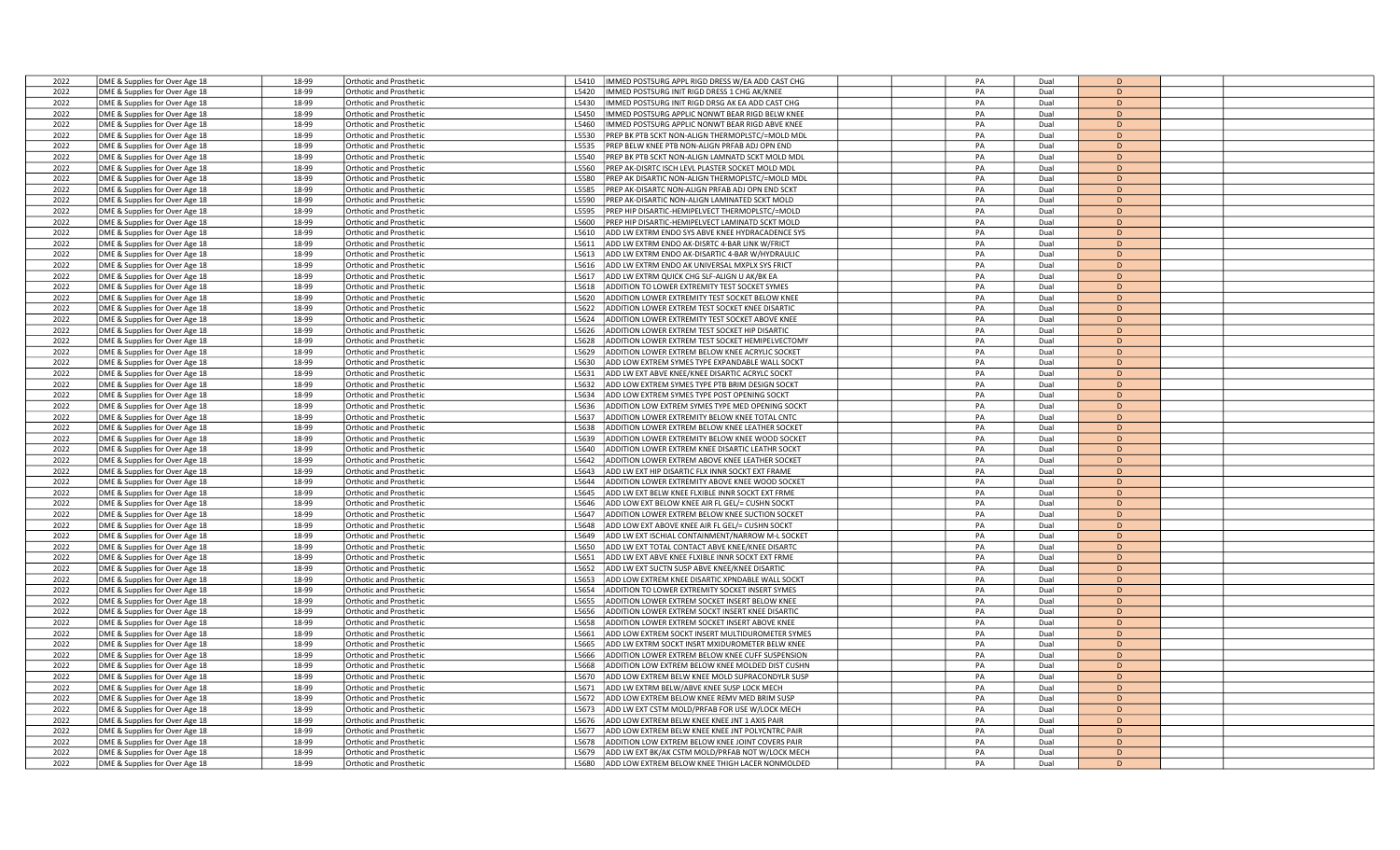| 2022 | DME & Supplies for Over Age 18 | 18-99 | Orthotic and Prosthetic        | ADD LW EXT CSTM INSRT CNGN/ATYP TRAUMAT AMP INIT<br>L5681 | PA | Dual | D            |  |
|------|--------------------------------|-------|--------------------------------|-----------------------------------------------------------|----|------|--------------|--|
| 2022 | DME & Supplies for Over Age 18 | 18-99 | <b>Orthotic and Prosthetic</b> | ADD LW EXTRM BELW KNEE THI LACER GLUTL/ISCH MOLD<br>L5682 | PA | Dual | D            |  |
|      |                                |       |                                |                                                           |    |      |              |  |
| 2022 | DME & Supplies for Over Age 18 | 18-99 | <b>Orthotic and Prosthetic</b> | L5684<br>ADDITION LOWER EXTREMITY BELOW KNEE FORK STRAP   | PA | Dual | D            |  |
| 2022 | DME & Supplies for Over Age 18 | 18-99 | Orthotic and Prosthetic        | L5685<br>ADD LOW EXT PROS BELW KNEE SUSP/SEAL SLEEVE EA   | PA | Dual | D            |  |
| 2022 | DME & Supplies for Over Age 18 | 18-99 | <b>Orthotic and Prosthetic</b> | L5686<br>ADDITION LOWER EXTREMITY BELOW KNEE BACK CHECK   | PA | Dual | D            |  |
|      |                                |       |                                |                                                           |    |      |              |  |
| 2022 | DME & Supplies for Over Age 18 | 18-99 | <b>Orthotic and Prosthetic</b> | ADD LOW EXTREM BELOW KNEE WAIST BELT WEBBING<br>15688     | PA | Dual | $\Gamma$     |  |
| 2022 | DME & Supplies for Over Age 18 | 18-99 | <b>Orthotic and Prosthetic</b> | ADD LOW EXTREM BELOW KNEE WAIST BELT PADD&LINED<br>L5690  | PA | Dual | D            |  |
| 2022 | DME & Supplies for Over Age 18 | 18-99 | <b>Orthotic and Prosthetic</b> | L5692<br>ADD LOW EXTREM ABVE KNEE PELV CONTROL BELT LIGHT | PA | Dual | D            |  |
|      |                                |       |                                |                                                           |    |      |              |  |
| 2022 | DME & Supplies for Over Age 18 | 18-99 | <b>Orthotic and Prosthetic</b> | L5694<br>ADD LOW EXTREM ABVE KNEE PELV CNTRL BELT PADD&LN | PA | Dual | D            |  |
| 2022 | DME & Supplies for Over Age 18 | 18-99 | <b>Orthotic and Prosthetic</b> | L5695<br>ADD LW EXTRM ABVE KNEE PELV CNTRL SLV NEOPRENE   | PA | Dual | D            |  |
|      |                                | 18-99 |                                |                                                           | PA |      | D            |  |
| 2022 | DME & Supplies for Over Age 18 |       | <b>Orthotic and Prosthetic</b> | ADD LOW EXTREM ABVE KNEE/KNEE DISARTIC PELV JNT<br>L5696  |    | Dual |              |  |
| 2022 | DME & Supplies for Over Age 18 | 18-99 | <b>Orthotic and Prosthetic</b> | L5697<br>ADD LOW EXTREM ABVE KNEE/KNEE DISARTIC PELV BAND | PA | Dual | D            |  |
| 2022 | DME & Supplies for Over Age 18 | 18-99 | <b>Orthotic and Prosthetic</b> | ADD LW EXTRM AK/KNEE DISRTC SILESIAN BANDGE<br>L5698      | PA | Dual | D            |  |
|      |                                |       |                                |                                                           |    |      |              |  |
| 2022 | DME & Supplies for Over Age 18 | 18-99 | <b>Orthotic and Prosthetic</b> | ALL LOWER EXTREMITY PROSTHESES SHOULDER HARNESS<br>L5699  | PA | Dual | D            |  |
| 2022 | DME & Supplies for Over Age 18 | 18-99 | <b>Orthotic and Prosthetic</b> | L5700<br>REPLACEMENT SOCKET BELOW KNEE MOLDED PT MODEL    | PA | Dual | D            |  |
| 2022 | DME & Supplies for Over Age 18 | 18-99 | Orthotic and Prosthetic        | REPL SOCKT ABVE KNEE/KNEE DISARTIC W/ATTCH PLAT<br>L5701  | PA | Dual | D            |  |
|      |                                |       |                                |                                                           |    |      |              |  |
| 2022 | DME & Supplies for Over Age 18 | 18-99 | <b>Orthotic and Prosthetic</b> | L5702<br>REPLCMT SOCKT HIP DISARTIC W/HIP JNT MOLD PT MDL | PA | Dual | D            |  |
| 2022 | DME & Supplies for Over Age 18 | 18-99 | <b>Orthotic and Prosthetic</b> | L5704<br>CUSTOM SHAPED PROTECTIVE COVER BELOW KNEE        | PA | Dual | D            |  |
|      |                                | 18-99 |                                |                                                           | PA |      | D            |  |
| 2022 | DME & Supplies for Over Age 18 |       | <b>Orthotic and Prosthetic</b> | CUSTOM SHAPED PROTECTIVE COVER ABOVE KNEE<br>L5705        |    | Dual |              |  |
| 2022 | DME & Supplies for Over Age 18 | 18-99 | <b>Orthotic and Prosthetic</b> | L5706<br>CUSTOM SHAPED PROTECTIVE COVER KNEE DISARTIC     | PA | Dual | $\mathsf{D}$ |  |
| 2022 | DME & Supplies for Over Age 18 | 18-99 | Orthotic and Prosthetic        | CUSTOM SHAPED PROTECTIVE COVER HIP DISARTIO<br>L5707      | PA | Dual | D            |  |
|      |                                |       |                                |                                                           |    |      |              |  |
| 2022 | DME & Supplies for Over Age 18 | 18-99 | <b>Orthotic and Prosthetic</b> | ADD EXOSKEL KNEE-SHIN SYSTEM 1 AXIS MANUAL LOCK<br>L5710  | PA | Dual | D            |  |
| 2022 | DME & Supplies for Over Age 18 | 18-99 | <b>Orthotic and Prosthetic</b> | L5711<br>ADD EXOSKEL KNEE-SHIN 1 AXIS MNL LOCK ULTRA-LGHT | PA | Dual | D            |  |
| 2022 | DME & Supplies for Over Age 18 | 18-99 | <b>Orthotic and Prosthetic</b> | L5712<br>ADD EXOSKEL KNEE-SHIN 1 AXIS FRICT SWING CNTRL   | PA | Dual | D            |  |
|      |                                |       |                                |                                                           |    |      |              |  |
| 2022 | DME & Supplies for Over Age 18 | 18-99 | Orthotic and Prosthetic        | L5714<br>ADD EXOSKEL KNEE-SHIN VARIBL FRICT SWING CNTRL   | PA | Dual | D            |  |
| 2022 | DME & Supplies for Over Age 18 | 18-99 | <b>Orthotic and Prosthetic</b> | L5716<br>ADD EXOSKEL KNEE-SHIN POLYCNTRC MECH STANCE LOCK | PA | Dual | D            |  |
| 2022 | DME & Supplies for Over Age 18 | 18-99 | <b>Orthotic and Prosthetic</b> | L5718<br>ADD EXOSKL KNEE-SHIN POLYCNTRC FRICT SWING CNTRL | PA | Dual | D            |  |
|      |                                |       |                                |                                                           |    |      |              |  |
| 2022 | DME & Supplies for Over Age 18 | 18-99 | <b>Orthotic and Prosthetic</b> | ADD EXOSKEL KNEE-SHIN PNEUMAT SWING FRICT CNTRI<br>L5722  | PA | Dual | D            |  |
| 2022 | DME & Supplies for Over Age 18 | 18-99 | <b>Orthotic and Prosthetic</b> | L5724<br>ADD EXOSKEL KNEE-SHIN FLUID SWING PHASE CNTRL    | PA | Dual | D            |  |
|      |                                |       |                                |                                                           |    |      |              |  |
| 2022 | DME & Supplies for Over Age 18 | 18-99 | <b>Orthotic and Prosthetic</b> | L5726<br>ADD EXOSKEL KNEE-SHIN EXT JOINT FL SWING CNTRL   | PA | Dual | D            |  |
| 2022 | DME & Supplies for Over Age 18 | 18-99 | Orthotic and Prosthetic        | ADD EXOSKEL KNEE-SHIN FLUID SWING&STANCE CNTRL<br>L5728   | PA | Dual | D            |  |
| 2022 | DME & Supplies for Over Age 18 | 18-99 | <b>Orthotic and Prosthetic</b> | L5780<br>ADD EXOSKL KNEE-SHIN PNEUMAT/HYDRA PNEUMAT CNTRL | PA | Dual | D            |  |
|      |                                |       |                                |                                                           |    |      |              |  |
| 2022 | DME & Supplies for Over Age 18 | 18-99 | <b>Orthotic and Prosthetic</b> | L5785<br>ADD EXOSKEL SYSTEM BELW KNEE ULTRA-LGHT MATERIAL | PA | Dual | D            |  |
| 2022 | DME & Supplies for Over Age 18 | 18-99 | <b>Orthotic and Prosthetic</b> | L5790<br>ADD EXOSKEL SYSTEM ABVE KNEE ULTRA-LGHT MATERIAI | PA | Dual | D            |  |
| 2022 | DME & Supplies for Over Age 18 | 18-99 | <b>Orthotic and Prosthetic</b> | L5795<br>ADD EXOSKEL SYSTEM HIP DISARTIC ULTRA-LGHT MATL  | PA | Dual | D            |  |
|      |                                |       |                                |                                                           |    |      |              |  |
| 2022 | DME & Supplies for Over Age 18 | 18-99 | Orthotic and Prosthetic        | L5810<br>ADD ENDOSKEL KNEE-SHIN SYSTEM 1 AXIS MANUAL LOCK | PA | Dual | D            |  |
| 2022 | DME & Supplies for Over Age 18 | 18-99 | <b>Orthotic and Prosthetic</b> | ADD ENDOSKEL KNEE-SHIN MNL LOCK ULTRA-LGHT MATI<br>L5811  | PA | Dual | D            |  |
| 2022 |                                | 18-99 | <b>Orthotic and Prosthetic</b> | L5812<br>ADD ENDOSKEL KNEE-SHIN FRICT SWING&STANCE CNTRL  | PA | Dual | D            |  |
|      | DME & Supplies for Over Age 18 |       |                                |                                                           |    |      |              |  |
| 2022 | DME & Supplies for Over Age 18 | 18-99 | <b>Orthotic and Prosthetic</b> | L5814<br>ADD ENDOSKEL KNEE-SHIN HYDRAULIC SWING MECH LOCK | PA | Dual | D            |  |
| 2022 | DME & Supplies for Over Age 18 | 18-99 | <b>Orthotic and Prosthetic</b> | ADD ENDOSKEL KNEE-SHIN MECH STANCE PHASE LOCK<br>L5816    | PA | Dual | D            |  |
|      |                                |       |                                |                                                           |    |      | $\mathsf{D}$ |  |
| 2022 | DME & Supplies for Over Age 18 | 18-99 | <b>Orthotic and Prosthetic</b> | L5818<br>ADD ENDOSKEL KNEE-SHIN FRICT SWING&STANCE CNTRL  | PA | Dual |              |  |
| 2022 | DME & Supplies for Over Age 18 | 18-99 | <b>Orthotic and Prosthetic</b> | L5822<br>ADD ENDOSKEL KNEE-SHIN PNEUMAT SWING FRICT CNTRL | PA | Dual | D            |  |
| 2022 | DME & Supplies for Over Age 18 | 18-99 | <b>Orthotic and Prosthetic</b> | ADD ENDOSKEL KNEE-SHIN FLUID SWING PHASE CNTRI<br>L5824   | PA | Dual | D            |  |
|      |                                |       |                                |                                                           |    |      |              |  |
| 2022 | DME & Supplies for Over Age 18 | 18-99 | <b>Orthotic and Prosthetic</b> | L5828<br>ADD ENDO KNEE-SHIN FL SWING&STANCE PHASE CNTRL   | PA | Dual | D            |  |
| 2022 | DME & Supplies for Over Age 18 | 18-99 | <b>Orthotic and Prosthetic</b> | L5830<br>ADD ENDOSKEL KNEE-SHIN PNEUMAT/SWING PHASE CNTRL | PA | Dual | D            |  |
| 2022 | DME & Supplies for Over Age 18 | 18-99 | <b>Orthotic and Prosthetic</b> | ADD ENDO KNEE-SHIN 4-BAR LINK/MX-AXIAL PNEUMAT<br>L5840   | PA | Dual | D            |  |
|      |                                |       |                                |                                                           |    |      |              |  |
| 2022 | DME & Supplies for Over Age 18 | 18-99 | <b>Orthotic and Prosthetic</b> | L5845<br>ADD ENDOSKEL KNEE-SHIN STANCE FLX FEATUR ADJ     | PA | Dual | D            |  |
| 2022 | DME & Supplies for Over Age 18 | 18-99 | <b>Orthotic and Prosthetic</b> | L5850<br>ADD ENDOSKEL SYS AK/HIP DISARTIC KNEE EXT ASST   | PA | Dual | D            |  |
| 2022 | DME & Supplies for Over Age 18 | 18-99 | <b>Orthotic and Prosthetic</b> | ADD ENDOSKEL SYS HIP DISARTIC MECH HIP EXT ASST<br>L5855  | PA | Dual | $\bullet$    |  |
|      |                                |       |                                |                                                           |    |      |              |  |
| 2022 | DME & Supplies for Over Age 18 | 18-99 | <b>Orthotic and Prosthetic</b> | L5910<br>ADD ENDOSKEL SYSTEM BELOW KNEE ALIGNABLE SYSTEM  | PA | Dual | D            |  |
| 2022 | DME & Supplies for Over Age 18 | 18-99 | <b>Orthotic and Prosthetic</b> | L5920<br>ADD ENDOSKEL SYS AK/HIP DISARTIC ALIGNABLE SYS   | PA | Dual | D            |  |
| 2022 | DME & Supplies for Over Age 18 | 18-99 | <b>Orthotic and Prosthetic</b> | ADD ENDOSKEL SYSTEM BELW KNEE ULTRA-LGHT MATI<br>L5940    | PA | Dual | D            |  |
|      |                                |       |                                |                                                           |    |      |              |  |
| 2022 | DME & Supplies for Over Age 18 | 18-99 | <b>Orthotic and Prosthetic</b> | L5950<br>ADD ENDOSKEL SYSTEM ABVE KNEE ULTRA-LGHT MATL    | PA | Dual | D            |  |
| 2022 | DME & Supplies for Over Age 18 | 18-99 | <b>Orthotic and Prosthetic</b> | L5960<br>ADD ENDOSKEL SYSTEM HIP DISARTIC ULTRA-LGHT MATL | PA | Dual | D            |  |
| 2022 | DME & Supplies for Over Age 18 | 18-99 | <b>Orthotic and Prosthetic</b> | ADD ENDOSKEL BK FLXIBLE PROTVE OUTR SURF COVRING<br>L5962 | PA | Dual | D            |  |
|      |                                |       |                                |                                                           |    |      |              |  |
| 2022 | DME & Supplies for Over Age 18 | 18-99 | <b>Orthotic and Prosthetic</b> | L5964<br>ADD ENDOSKEL AK FLXIBLE PROTVE OUTR SURF COVR    | PA | Dual | D            |  |
| 2022 | DME & Supplies for Over Age 18 | 18-99 | Orthotic and Prosthetic        | ADD ENDO HIP DISRTC FLXIBL PROTVE OUTR SURF COVR<br>L5966 | PA | Dual | D            |  |
| 2022 | DME & Supplies for Over Age 18 | 18-99 | <b>Orthotic and Prosthetic</b> | L5968<br>ADD LW LIMB PROSTH MX-AXIAL ANK W/SWING PHASE    | PA | Dual | D            |  |
|      |                                |       |                                |                                                           |    |      |              |  |
| 2022 | DME & Supplies for Over Age 18 | 18-99 | <b>Orthotic and Prosthetic</b> | L5970<br>ALL LOW EXTREM PROSTH FT EXTERNAL KEEL SACH FOOT | PA | Dual | D            |  |
| 2022 | DME & Supplies for Over Age 18 | 18-99 | <b>Orthotic and Prosthetic</b> | L5972<br>ALL LOWER EXTREM PROSTHESES FLEXIBLE KEEL FOOT   | PA | Dual | D            |  |
| 2022 | DME & Supplies for Over Age 18 | 18-99 | <b>Orthotic and Prosthetic</b> | ALL LOWER EXTREM PROSTH FT SINGLE AXIS ANK/FOOT<br>15974  | PA | Dual | D            |  |
|      |                                |       |                                |                                                           |    |      |              |  |
| 2022 | DME & Supplies for Over Age 18 | 18-99 | <b>Orthotic and Prosthetic</b> | ALL LW EXTRM PRSTH COMB 1 AXIS ANK&FLXBL KEEL FT<br>L5975 | PA | Dual | D            |  |
| 2022 | DME & Supplies for Over Age 18 | 18-99 | Orthotic and Prosthetic        | ALL LOWER EXTREM PROSTHESES ENERGY STORING FOOT<br>15976  | PA | Dual | D            |  |
| 2022 |                                | 18-99 |                                | ALL LOWER EXTREM PROSTH FT MULTI-AXIAL ANK/FOOT           | PA | Dual | $\mathsf{D}$ |  |
|      | DME & Supplies for Over Age 18 |       | <b>Orthotic and Prosthetic</b> | L5978                                                     |    |      |              |  |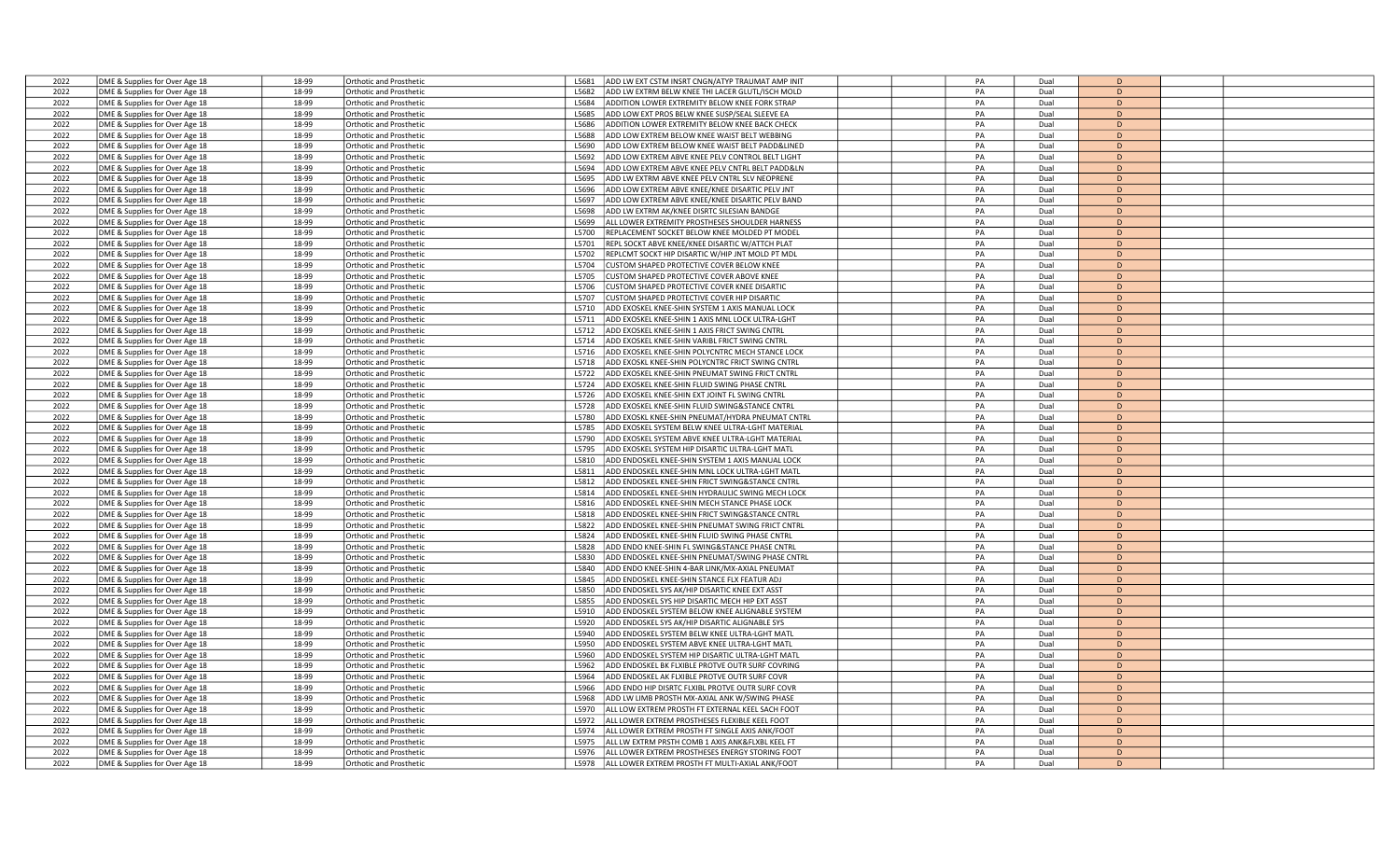|              | DME & Supplies for Over Age 18                                   | 18-99          | Orthotic and Prosthetic                                          | ALL LW EXTRM PRSTH MX-AXL ANK DYN RSPN FT 1 PECE<br>15979                                                            | PA       | Dual         | D             |  |
|--------------|------------------------------------------------------------------|----------------|------------------------------------------------------------------|----------------------------------------------------------------------------------------------------------------------|----------|--------------|---------------|--|
| 2022         |                                                                  |                |                                                                  |                                                                                                                      |          |              |               |  |
| 2022         | DME & Supplies for Over Age 18                                   | 18-99          | <b>Orthotic and Prosthetic</b>                                   | ALL LOWER EXTREMITY PROSTHESES FLEX-FOOT SYSTEM<br>L5980                                                             | PA       | Dual         | D             |  |
| 2022         | DME & Supplies for Over Age 18                                   | 18-99          | Orthotic and Prosthetic                                          | ALL LOWER EXTREM PROSTH FLEX-WALK SYSTEM/EQUAL<br>L5981                                                              | PA       | Dual         | D             |  |
| 2022         | DME & Supplies for Over Age 18                                   | 18-99          | <b>Orthotic and Prosthetic</b>                                   | L5982<br>ALL EXOSKEL LOW EXTREM PROSTH AXIAL ROTAT UNIT                                                              | PA       | Dual         | D             |  |
| 2022         | DME & Supplies for Over Age 18                                   | 18-99          | Orthotic and Prosthetic                                          | L5984<br>ALL ENDOSKEL LOW EXT PROSTH AXIAL ROTAT UNIT ADJ                                                            | PA       | Dual         | D             |  |
| 2022         | DME & Supplies for Over Age 18                                   | 18-99          | Orthotic and Prosthetic                                          | L5985<br>ALL ENDOSKEL LOW EXTREM PROSTH DYN PROSTH PYLN                                                              | PA       | Dual         | D             |  |
|              |                                                                  |                |                                                                  |                                                                                                                      |          |              |               |  |
| 2022         | DME & Supplies for Over Age 18                                   | 18-99          | <b>Orthotic and Prosthetic</b>                                   | ALL LOW EXTREM PROSTH MULTI-AXIAL ROTATION UNIT<br>L5986                                                             | PA       | Dual         | D             |  |
| 2022         | DME & Supplies for Over Age 18                                   | 18-99          | <b>Orthotic and Prosthetic</b>                                   | ALL LW XTRM PRSTH SHNK FT SYS W/VRTCL LOAD PYLN<br>L5987                                                             | PA       | Dual         | D             |  |
| 2022         | DME & Supplies for Over Age 18                                   | 18-99          | Orthotic and Prosthetic                                          | ADD LW LIMB PROSTH VERTCL SHOCK RDUC PYLN FEATUR<br>L5988                                                            | PA       | Dual         | D             |  |
| 2022         | DME & Supplies for Over Age 18                                   | 18-99          | Orthotic and Prosthetic                                          | L5990<br>ADD LOW EXTREM PROSTH USER ADJUSTBLE HEEL HT                                                                | PA       | Dual         | D             |  |
| 2022         | OME & Supplies for Over Age 18                                   | 18-99          | nlisted Code - DO NOT U                                          | L5999<br>LAN RESERVED COD                                                                                            | PA       | <b>None</b>  | <b>NA</b>     |  |
|              |                                                                  |                |                                                                  |                                                                                                                      |          |              |               |  |
| 2022         | DME & Supplies for Over Age 18                                   | 18-99          | <b>Orthotic and Prosthetic</b>                                   | L6000<br>PARTIAL HAND ROBIN-AIDS THUMB REMAINING                                                                     | PA       | Dual         | D             |  |
| 2022         | DME & Supplies for Over Age 18                                   | 18-99          | <b>Orthotic and Prosthetic</b>                                   | PART HAND ROBIN-AIDS LITTLE &OR RING FNGR REMAIN<br>L6010                                                            | PA       | Dual         | D             |  |
| 2022         | DME & Supplies for Over Age 18                                   | 18-99          | Orthotic and Prosthetic                                          | PARTIAL HAND ROBIN-AIDS NO FINGER REMAINING<br>L6020                                                                 | PA       | Dual         | D             |  |
| 2022         | DME & Supplies for Over Age 18                                   | 18-99          | Orthotic and Prosthetic                                          | WRST DISARTIC MOLD SOCKET FLEX ELB HNG TRICP PAD<br>L6050                                                            | PA       | Dual         | D             |  |
| 2022         |                                                                  | 18-99          |                                                                  | L6055<br>WRST DISARTIC MOLD SOCKT W/XPNDABLE INTERFCE                                                                | PA       | Dual         | D             |  |
|              | DME & Supplies for Over Age 18                                   |                | <b>Orthotic and Prosthetic</b>                                   |                                                                                                                      |          |              |               |  |
| 2022         | DME & Supplies for Over Age 18                                   | 18-99          | <b>Orthotic and Prosthetic</b>                                   | L6100<br>BELW ELB MOLD SOCKT FLXIBLE ELB HINGE TRICP PAD                                                             | PA       | Dual         | D             |  |
| 2022         | DME & Supplies for Over Age 18                                   | 18-99          | Orthotic and Prosthetic                                          | L6110<br>BELOW ELBOW MOLDED SOCKET                                                                                   | PA       | Dual         | D             |  |
| 2022         | DME & Supplies for Over Age 18                                   | 18-99          | Orthotic and Prosthetic                                          | BELW ELB MOLD DBL WALL SCKT STEP-UP HNG 1/2 CUFF<br>L6120                                                            | PA       | Dual         | D             |  |
| 2022         | DME & Supplies for Over Age 18                                   | 18-99          | <b>Orthotic and Prosthetic</b>                                   | L6130<br>BELW ELB STUMP ACTVATD LOCK HINGE HALF CUFF                                                                 | PA       | Dual         | D             |  |
|              |                                                                  |                |                                                                  |                                                                                                                      |          |              |               |  |
| 2022         | DME & Supplies for Over Age 18                                   | 18-99          | <b>Orthotic and Prosthetic</b>                                   | L6200<br>ELB DISARTC MOLD SOCKT OUTSIDE LOCK HINGE FORARM                                                            | PA       | Dual         | D             |  |
| 2022         | DME & Supplies for Over Age 18                                   | 18-99          | Orthotic and Prosthetic                                          | LEB DISARTC MOLD SCKT W/XPND INTRFCE LOCK FORARM<br>L6205                                                            | PA       | Dual         | D             |  |
| 2022         | DME & Supplies for Over Age 18                                   | 18-99          | Orthotic and Prosthetic                                          | L6250<br>ABVE ELB MOLD DBL WALL SCKT INTRL LCK ELB FORARM                                                            | PA       | Dual         | D             |  |
| 2022         | DME & Supplies for Over Age 18                                   | 18-99          | Orthotic and Prosthetic                                          | L6300<br>SHLDR DISARTIC MOLD SOCKET INTRL LOCK ELB FORARM                                                            | PA       | Dual         | D             |  |
| 2022         |                                                                  | 18-99          |                                                                  | SHOULDER DISARTIC PASSIVE REST COMPLETE PROSTH                                                                       | PA       | Dual         | D             |  |
|              | DME & Supplies for Over Age 18                                   |                | Orthotic and Prosthetic                                          | L6310                                                                                                                |          |              |               |  |
| 2022         | DME & Supplies for Over Age 18                                   | 18-99          | <b>Orthotic and Prosthetic</b>                                   | L6320<br>SHOULDER DISART PASSIVE REST SHOULDER CAP ONLY                                                              | PA       | Dual         | D             |  |
| 2022         | DME & Supplies for Over Age 18                                   | 18-99          | <b>Orthotic and Prosthetic</b>                                   | L6350<br>INTERSCAP THOR HUM SECT INTRL LOCK ELB FORARM                                                               | PA       | Dual         | D             |  |
| 2022         | DME & Supplies for Over Age 18                                   | 18-99          | Orthotic and Prosthetic                                          | INTERSCAPULAR THOR PASSIVE REST CMPL PROSTH<br>L6360                                                                 | PA       | Dual         | D             |  |
| 2022         | DME & Supplies for Over Age 18                                   | 18-99          | <b>Orthotic and Prosthetic</b>                                   | INTERSCAPULAR THOR PASSIVE REST SHLDR CAP ONLY<br>L6370                                                              | PA       | Dual         | D             |  |
| 2022         |                                                                  | 18-99          |                                                                  | L6380<br>IMMED POSTSURG RIGD DRSG 1 CAST CHG WRST DISRTC                                                             | PA       | Dual         |               |  |
|              | DME & Supplies for Over Age 18                                   |                | <b>Orthotic and Prosthetic</b>                                   |                                                                                                                      |          |              | C             |  |
| 2022         | DME & Supplies for Over Age 18                                   | 18-99          | Orthotic and Prosthetic                                          | IMMED POSTSURG RIGD DRSG 1 CAST CHG ELB DISARTIC<br>L6382                                                            | PA       | Dual         | $\mathsf{C}$  |  |
| 2022         | DME & Supplies for Over Age 18                                   | 18-99          | Orthotic and Prosthetic                                          | MMED POSTSURG RIGD DRSG 1 CAST CHG SHLDR DISRTC<br>L6384                                                             | PA       | Dual         | $\mathsf{C}$  |  |
| 2022         | DME & Supplies for Over Age 18                                   | 18-99          | Orthotic and Prosthetic                                          | L6386<br>MMED POSTSURG/EARLY FIT EA ADD CAST CHG&REALIGN                                                             | PA       | Dual         | $\mathsf{C}$  |  |
| 2022         | DME & Supplies for Over Age 18                                   | 18-99          | Orthotic and Prosthetic                                          | L6388<br>MMED POSTSURG/EARLY FIT APPLIC RIGID DRESS ONLY                                                             | PA       | Dual         | $\mathsf{C}$  |  |
|              |                                                                  |                |                                                                  |                                                                                                                      |          |              | D             |  |
| 2022         | DME & Supplies for Over Age 18                                   | 18-99          | Orthotic and Prosthetic                                          | BE MOLD SCKT ENDOSKEL SYS W/SFT PROSTH TISS SHAP<br>L6400                                                            | PA       | Dual         |               |  |
| 2022         |                                                                  |                |                                                                  |                                                                                                                      |          |              |               |  |
|              | DME & Supplies for Over Age 18                                   | 18-99          | Orthotic and Prosthetic                                          | L6450<br>ELB DISRTC MOLD SCKT ENDOSKEL W/SFT PROSTH TISS                                                             | PA       | Dual         | D             |  |
| 2022         |                                                                  | 18-99          | Orthotic and Prosthetic                                          | L6500<br>ABVE ELB MOLD SCKT ENDOSKEL W/SFT PROSTH TISS                                                               | PA       | Dual         | D             |  |
|              | DME & Supplies for Over Age 18                                   |                |                                                                  |                                                                                                                      |          |              | D             |  |
| 2022         | DME & Supplies for Over Age 18                                   | 18-99          | Orthotic and Prosthetic                                          | L6550<br>SHLDR DISRTC MOLD SCKT ENDOSKEL W/SFT PROS TISS                                                             | PA       | Dual         |               |  |
| 2022         | DME & Supplies for Over Age 18                                   | 18-99          | Orthotic and Prosthetic                                          | INTRSCAP THOR MOLD SCKT ENDOSKEL W/SFT PROS TISS<br>L6570                                                            | PA       | Dual         | D             |  |
| 2022         | DME & Supplies for Over Age 18                                   | 18-99          | Orthotic and Prosthetic                                          | L6580<br>REP WRST DISRTC/BELW ELB 1 WALL PLSTC SCKT MOLD                                                             | PA       | Dual         | D             |  |
| 2022         | DME & Supplies for Over Age 18                                   | 18-99          | Orthotic and Prosthetic                                          | L6582<br>REP WRST DISRTC/BELW ELB 1 WALL SCKT DIR FORMED                                                             | PA       | Dual         | D             |  |
| 2022         | DME & Supplies for Over Age 18                                   | 18-99          | Orthotic and Prosthetic                                          | L6584<br>PREP ELB DISRTC/ABVE ELB 1 WALL PLSTC SOCKT MOLD                                                            | PA       | Dual         | D             |  |
| 2022         |                                                                  | 18-99          | <b>Orthotic and Prosthetic</b>                                   | L6586                                                                                                                | PA       | Dual         | D             |  |
|              | DME & Supplies for Over Age 18                                   |                |                                                                  | PREP ELB DISRTC/ABVE ELB 1 WALL SOCKT DIR FORMED                                                                     |          |              |               |  |
| 2022         | DME & Supplies for Over Age 18                                   | 18-99          | <b>Orthotic and Prosthetic</b>                                   | L6588<br>PREP SHLDR DISRTC THOR 1 WALL PLSTC SCKT MOLD                                                               | PA       | Dual         | D             |  |
| 2022         | DME & Supplies for Over Age 18                                   | 18-99          | Orthotic and Prosthetic                                          | PREP SHLDR DISRTC THOR 1 WALL SOCKET DIR FORM<br>L6590                                                               | PA       | Dual         | D             |  |
| 2022         | DME & Supplies for Over Age 18                                   | 18-99          | Orthotic and Prosthetic                                          | L6600<br>JPPER EXTREMITY ADDITIONS POLYCENTRIC HINGE PAIR                                                            | PA       | Dual         | D             |  |
| 2022         | DME & Supplies for Over Age 18                                   | 18-99          | <b>Orthotic and Prosthetic</b>                                   | JPPER EXTREMITY ADD SINGLE PIVOT HINGE PAIR<br>L6605                                                                 | PA       | Dual         | D             |  |
|              |                                                                  |                |                                                                  | L6610                                                                                                                | PA       | Dual         | D             |  |
| 2022         | DME & Supplies for Over Age 18                                   | 18-99          | Orthotic and Prosthetic                                          | JPPER EXTREMITY ADD FLEXIBLE METAL HINGE PAIR                                                                        |          |              |               |  |
| 2022         | DME & Supplies for Over Age 18                                   | 18-99          | Orthotic and Prosthetic                                          | IPPER EXTREM ADD DISCONNECT LOCKING WRST UNIT<br>L6615                                                               | PA       | Dual         | D             |  |
| 2022         | DME & Supplies for Over Age 18                                   | 18-99          | <b>Orthotic and Prosthetic</b>                                   | JP EXTREM ADD DISCNCT INSERT LOCK WRST U EA<br>L6616                                                                 | PA       | Dual         | D             |  |
| 2022         | DME & Supplies for Over Age 18                                   | 18-99          | Orthotic and Prosthetic                                          | L6620<br>JPPER EXT ADD FLEX/EXT WRIST UNIT W/WO FRICTION                                                             | PA       | Dual         | D             |  |
| 2022         | DME & Supplies for Over Age 18                                   | 18-99          | <b>Orthotic and Prosthetic</b>                                   | JPPER EXTREMITY ADD FLX/EXT ROTATION WRIST UNIT<br>L6624                                                             | PA       | Dual         | D             |  |
|              |                                                                  |                |                                                                  |                                                                                                                      |          |              |               |  |
| 2022         | DME & Supplies for Over Age 18                                   | 18-99          | Orthotic and Prosthetic                                          | L6625<br>JPPER EXTREM ADD ROTATION WRST UNIT W/CABLE LOCK                                                            | PA       | Dual         | D             |  |
| 2022         | DME & Supplies for Over Age 18                                   | 18-99          | <b>Orthotic and Prosthetic</b>                                   | L6628<br>JP EXTRM ADD QUICK DISCNCT HOOK OTTO BOCK/=                                                                 | PA       | Dual         | D             |  |
| 2022         | DME & Supplies for Over Age 18                                   | 18-99          | <b>Orthotic and Prosthetic</b>                                   | L6629<br>JP EXTRM ADD QUICK DISCNCT LAMINATION COLLR                                                                 | PA       | Dual         | D             |  |
| 2022         | DME & Supplies for Over Age 18                                   | 18-99          | Orthotic and Prosthetic                                          | JPPER EXTREM ADDITION STAINLESS STEEL ANY WRIST<br>L6630                                                             | PA       | Dual         | D             |  |
| 2022         | DME & Supplies for Over Age 18                                   | 18-99          | Orthotic and Prosthetic                                          | L6632<br>UPPER EXTREM ADDITION LATEX SUSPENSION SLEEVE EA                                                            | PA       | Dual         | D             |  |
|              |                                                                  |                |                                                                  |                                                                                                                      |          |              |               |  |
| 2022         | DME & Supplies for Over Age 18                                   | 18-99          | Orthotic and Prosthetic                                          | L6635<br>JPPER EXTREMITY ADDITION LIFT ASSIST FOR ELBOW                                                              | PA       | Dual         | D             |  |
| 2022         | DME & Supplies for Over Age 18                                   | 18-99          | <b>Orthotic and Prosthetic</b>                                   | IPPER EXTREMITY ADDITION NUDGE CONTROL ELB LOCK<br>L6637                                                             | PA       | Dual         | D             |  |
| 2022         | DME & Supplies for Over Age 18                                   | 18-99          | Orthotic and Prosthetic                                          | L6640<br>JPPER EXTREMITY ADD SHOULDER ABDUCT JOINT PAIR                                                              | PA       | Dual         | D             |  |
| 2022         | DME & Supplies for Over Age 18                                   | 18-99          | <b>Orthotic and Prosthetic</b>                                   | L6641<br>IPPER EXTREM ADD EXCURSIONUPPER EXTREM ADD EXCUR                                                            | PA       | Dual         | D             |  |
| 2022         |                                                                  | 18-99          | Orthotic and Prosthetic                                          | JPPER EXTREM ADD EXCURSION AMPLIFIER LEVER TYPE<br>16642                                                             | PA       | Dual         | D             |  |
|              | DME & Supplies for Over Age 18                                   |                |                                                                  |                                                                                                                      |          |              |               |  |
| 2022<br>2022 | DME & Supplies for Over Age 18<br>DME & Supplies for Over Age 18 | 18-99<br>18-99 | <b>Orthotic and Prosthetic</b><br><b>Orthotic and Prosthetic</b> | UPPER EXTREM ADDITION SHLDR FLEX-ABDUCT JOINT EA<br>L6645<br>L6650<br>UPPER EXTREM ADDITION SHLDR UNIVERSAL JOINT EA | PA<br>PA | Dual<br>Dual | D<br>$\Gamma$ |  |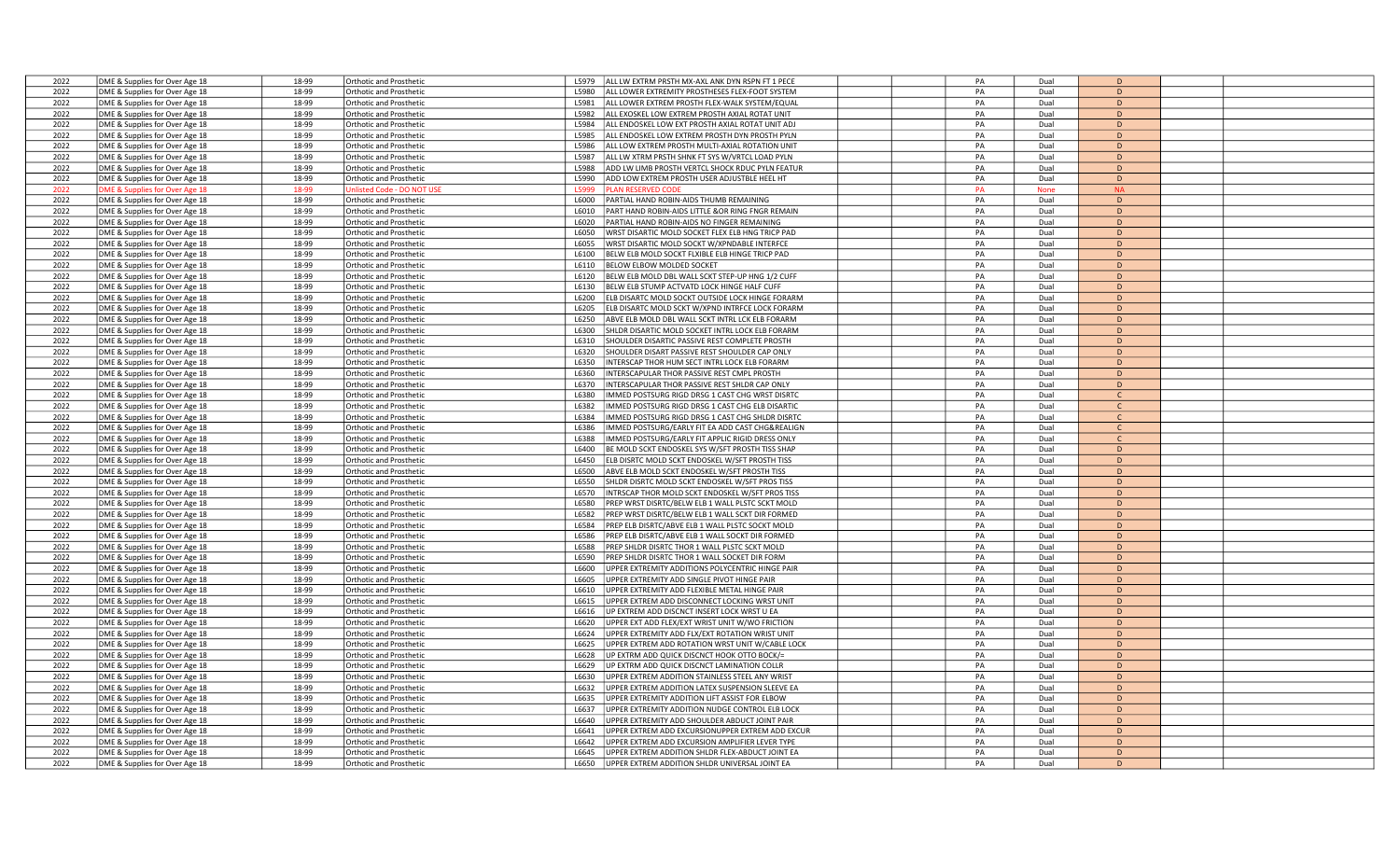| 2022 | DME & Supplies for Over Age 18 | 18-99 | Orthotic and Prosthetic        | UPPER EXTREM ADD STANDARD CONTROL CABLE EXTRA<br>L6655      | PA | Dual        | D            |                                         |
|------|--------------------------------|-------|--------------------------------|-------------------------------------------------------------|----|-------------|--------------|-----------------------------------------|
| 2022 | DME & Supplies for Over Age 18 | 18-99 | <b>Orthotic and Prosthetic</b> | UPPER EXTREM ADDITION HEAVY DUTY CONTROL CABLE<br>L6660     | PA | Dual        | D            |                                         |
| 2022 | DME & Supplies for Over Age 18 | 18-99 | <b>Orthotic and Prosthetic</b> | JPPER EXTREM ADDITION TEFLON/EQUAL CABLE LINING<br>L6665    | PA | Dual        | D            |                                         |
| 2022 |                                | 18-99 |                                | L6670<br>JPPER EXTREMITY ADDITION HOOK HAND CABLE ADAPTER   | PA |             | D            |                                         |
|      | DME & Supplies for Over Age 18 |       | <b>Orthotic and Prosthetic</b> |                                                             |    | Dual        |              |                                         |
| 2022 | DME & Supplies for Over Age 18 | 18-99 | <b>Orthotic and Prosthetic</b> | JPPER EXTREM ADD HARNESS CHST/SHLUPPER EXTREM AD<br>L6672   | PA | Dual        | D            |                                         |
| 2022 | DME & Supplies for Over Age 18 | 18-99 | <b>Orthotic and Prosthetic</b> | L6675<br>JPPER EXTREMITY ADD HARNESS SINGLE CABLE DESIGN    | PA | Dual        | D            |                                         |
| 2022 | DME & Supplies for Over Age 18 | 18-99 | Orthotic and Prosthetic        | JPPER EXTREMITY ADD HARNESS DUAL CABLE DESIGN<br>L6676      | PA | Dual        | D            |                                         |
| 2022 | DME & Supplies for Over Age 18 | 18-99 | Orthotic and Prosthetic        | JP EXTREM ADD TST SOCKT WRST DISARTIC/BELW ELB<br>L6680     | PA | Dual        | D            |                                         |
| 2022 | DME & Supplies for Over Age 18 | 18-99 | Orthotic and Prosthetic        | JPPER EXTREM ADD TST SOCKT ELB DISARTIC/ABVE ELB<br>L6682   | PA | Dual        | D            |                                         |
| 2022 | DME & Supplies for Over Age 18 | 18-99 | Orthotic and Prosthetic        | JP EXTRM ADD TST SCKT SHLDR DISRTC/INTRSCAP THOR<br>L6684   | PA | Dual        | D            |                                         |
| 2022 | DME & Supplies for Over Age 18 | 18-99 | <b>Orthotic and Prosthetic</b> | L6686<br><b>IPPER EXTREMITY ADDITION SUCTION SOCKET</b>     | PA | Dual        | D            |                                         |
| 2022 | DME & Supplies for Over Age 18 | 18-99 | Orthotic and Prosthetic        | L6687<br>JP EXTRM ADD FRME TYPE SCKT BELW ELB/WRST DISRTC   | PA | Dual        | D            |                                         |
| 2022 |                                | 18-99 | Orthotic and Prosthetic        | L6688<br>UP EXTRM ADD FRME TYPE SOCKT ABVE ELB/ELB DISRTC   | PA | Dual        | D            |                                         |
|      | DME & Supplies for Over Age 18 |       |                                |                                                             |    |             |              |                                         |
| 2022 | DME & Supplies for Over Age 18 | 18-99 | <b>Orthotic and Prosthetic</b> | JPPER EXTREM ADD FRAME TYPE SOCKT SHLDR DISARTIC<br>L6689   | PA | Dual        | D            |                                         |
| 2022 | DME & Supplies for Over Age 18 | 18-99 | <b>Orthotic and Prosthetic</b> | JPPER EXTREM ADD FRAME TYPE SOCKT INTERSCAP-THOR<br>L6690   | PA | Dual        | D            |                                         |
| 2022 | DME & Supplies for Over Age 18 | 18-99 | <b>Orthotic and Prosthetic</b> | L6691<br>JPPER EXTREMITY ADDITION REMOVABLE INSERT EACH     | PA | Dual        | $\mathsf{D}$ |                                         |
| 2022 | DME & Supplies for Over Age 18 | 18-99 | <b>Orthotic and Prosthetic</b> | L6692<br>JPPER EXTREM ADDITION SILCON GEL INSERT/EQUAL EA   | PA | Dual        | D            |                                         |
| 2022 | DME & Supplies for Over Age 18 | 18-99 | <b>Orthotic and Prosthetic</b> | L6693<br>JPPER EXTREM ADD LOCK ELB FORARM COUNTERBALANCE    | PA | Dual        | D            |                                         |
| 2022 | DME & Supplies for Over Age 18 | 18-99 | Orthotic and Prosthetic        | L6703<br>TERMINAL DEVICE PASSIVE HND/MITT ANY MATERIAL SZ   | PA | Dual        | D            |                                         |
| 2022 | DME & Supplies for Over Age 18 | 18-99 | Orthotic and Prosthetic        | L6706<br><b>FERMINAL DEVICE HOOK MECH VOLUNTARY OPENING</b> | PA | Dual        | D            |                                         |
| 2022 | DME & Supplies for Over Age 18 | 18-99 | <b>Orthotic and Prosthetic</b> | L6707<br>FERMINAL DEVICE HOOK MECH VOLUNTARY CLOSING        | PA | Dual        | D            |                                         |
| 2022 |                                |       |                                | FERMINAL DEVICE HAND MECH VOLUNTARY OPENING                 | PA |             | D            |                                         |
|      | DME & Supplies for Over Age 18 | 18-99 | <b>Orthotic and Prosthetic</b> | L6708                                                       |    | Dual        |              |                                         |
| 2022 | DME & Supplies for Over Age 18 | 18-99 | <b>Orthotic and Prosthetic</b> | L6709<br>FERMINAL DEVICE HAND MECH VOLUNTARY CLOSING        | PA | Dual        | D            |                                         |
| 2022 | DME & Supplies for Over Age 18 | 18-99 | <b>Orthotic and Prosthetic</b> | L6805<br>ADDITION TERMINAL DEVICE MODIFIER WRIST UNIT       | PA | Dual        | D            |                                         |
| 2022 | DME & Supplies for Over Age 18 | 18-99 | Orthotic and Prosthetic        | ADDITION TERMINAL DEVICE PRECISION PINCH DEVICE<br>L6810    | PA | Dual        | D            |                                         |
| 2022 | DME & Supplies for Over Age 18 | 18-99 | <b>Orthotic and Prosthetic</b> | L6881<br>AUTOMATIC GRASP ADD UPPER LIMB ELEC PROSTH DEVC    | PA | Dual        | D            |                                         |
| 2022 | DME & Supplies for Over Age 18 | 18-99 | <b>Orthotic and Prosthetic</b> | L6882<br>MICRPRROCSS CNTRL FEATUR ADD UP LIMB PROSTH DEVC   | PA | Dual        | D            |                                         |
| 2022 | DME & Supplies for Over Age 18 | 18-99 | <b>Orthotic and Prosthetic</b> | L6890<br>ADD UP EXT PROSTH GLOV TERM DEVC PRFAB W/FIT&ADJ   | PA | Dual        | D            |                                         |
| 2022 | DME & Supplies for Over Age 18 | 18-99 | <b>Orthotic and Prosthetic</b> | HAND REST PART HAND W/GLOVE THUMB/1 FNGR REMAIN<br>L6900    | PA | Dual        | D            |                                         |
| 2022 | DME & Supplies for Over Age 18 | 18-99 | <b>Orthotic and Prosthetic</b> | L6905<br>HAND REST PART HAND W/GLOVE MX FNGR REMAIN         | PA | Dual        | D            |                                         |
| 2022 |                                | 18-99 | <b>Orthotic and Prosthetic</b> | HAND REST PART HAND W/GLOVE NO FNGR REMAIN<br>L6910         | PA | Dual        | D            |                                         |
|      | DME & Supplies for Over Age 18 |       |                                | L6915                                                       |    |             | D            |                                         |
| 2022 | DME & Supplies for Over Age 18 | 18-99 | Orthotic and Prosthetic        | HAND RESTORATION REPLACEMENT GLOVE FOR ABOVE                | PA | Dual        |              |                                         |
| 2022 | DME & Supplies for Over Age 18 | 18-99 | <b>Orthotic and Prosthetic</b> | L6920<br>WRST DISARTIC OTTO BOCK/=SWTCH CNTRL TERM DEVC     | PA | Dual        | D            |                                         |
| 2022 | DME & Supplies for Over Age 18 | 18-99 | <b>Orthotic and Prosthetic</b> | L6925<br>WRST DISARTIC OTTO BOCK/=MYOELEC CNTRL TERM DEVC   | PA | Dual        | D            |                                         |
| 2022 | DME & Supplies for Over Age 18 | 18-99 | <b>Orthotic and Prosthetic</b> | L6930<br>BELW ELB OTTO BOCK/=SWITCH CNTRL TERM DEVC         | PA | Dual        | D            |                                         |
| 2022 | DME & Supplies for Over Age 18 | 18-99 | <b>Orthotic and Prosthetic</b> | L6935<br>BELW ELB OTTO BOCK/=MYOELEC CNTRL TERM DEVC        | PA | Dual        | D            |                                         |
| 2022 | DME & Supplies for Over Age 18 | 18-99 | <b>Orthotic and Prosthetic</b> | L6940<br>ELB DISARTIC OTTO BOCK/=SWITCH CNTRL TERM DEVC     | PA | Dual        | D            |                                         |
| 2022 | DME & Supplies for Over Age 18 | 18-99 | Orthotic and Prosthetic        | ELB DISARTIC OTTO BOCK/=MYOELEC CNTRL TERM DEVC<br>L6945    | PA | Dual        | D            |                                         |
| 2022 | DME & Supplies for Over Age 18 | 18-99 | <b>Orthotic and Prosthetic</b> | L6950<br>ABVE ELB OTTO BOCK/=SWITCH CNTRL TERM DEVC         | PA | Dual        | D            |                                         |
| 2022 | DME & Supplies for Over Age 18 | 18-99 | <b>Orthotic and Prosthetic</b> | L6955<br>ABVE ELB OTTO BOCK/=MYOELEC CNTRL TERM DEVC        | PA | Dual        | D            |                                         |
|      |                                |       |                                |                                                             | PA |             | D            |                                         |
| 2022 | DME & Supplies for Over Age 18 | 18-99 | <b>Orthotic and Prosthetic</b> | L6960<br>SHLDR DISARTIC OTTO BOCK/=SWTCH CNTRL TERM DEV(    |    | Dual        |              |                                         |
| 2022 | DME & Supplies for Over Age 18 | 18-99 | <b>Orthotic and Prosthetic</b> | L6965<br>SHLDR DISARTIC OTTO BOCK/=MYOELEC CNTRL TERM       | PA | Dual        | D            |                                         |
| 2022 | DME & Supplies for Over Age 18 | 18-99 | <b>Orthotic and Prosthetic</b> | L6970<br>INTERSCAP-THOR OTTO BOCK/=SWTCH CNTRL TERM DEVC    | PA | Dual        | D            |                                         |
| 2022 | DME & Supplies for Over Age 18 | 18-99 | Orthotic and Prosthetic        | INTERSCAP-THOR OTTO BOCK/=MYOELEC CNTRL TERM DVC<br>L6975   | PA | Dual        | D            |                                         |
| 2022 | DME & Supplies for Over Age 18 | 18-99 | <b>Orthotic and Prosthetic</b> | L7007<br>ELECTRIC HAND SWITCH/MYOELECTRIC CONTROL ADULT     | PA | Dual        | D            |                                         |
| 2022 | DME & Supplies for Over Age 18 | 18-99 | <b>Orthotic and Prosthetic</b> | L7008<br>ELECTRIC HAND SWITCH/MYOELECTRIC CNTRL PEDIATRIC   | PA | Dual        | D            |                                         |
| 2022 | DME & Supplies for Over Age 18 | 18-99 | Orthotic and Prosthetic        | ELECTRIC HOOK SWITCH/MYOELECTRIC CONTROL ADULT<br>L7009     | PA | Dual        | D            |                                         |
| 2022 | DME & Supplies for Over Age 18 | 18-99 | <b>Orthotic and Prosthetic</b> | PREHENSILE ACTUATOR SWITCH CONTROLLED<br>L7040              | PA | Dual        | D            |                                         |
| 2022 | DME & Supplies for Over Age 18 | 18-99 | Orthotic and Prosthetic        | L7045<br>ELEC HOOK SWITCH/MYOELECTRIC CONTOL PEDIATRIC      | PA | Dual        | D            |                                         |
| 2022 | DME & Supplies for Over Age 18 | 18-99 | Orthotic and Prosthetic        | ELECTRONIC ELBOW HOSMER/EQUAL SWITCH CONTROLLED<br>L7170    | PA | Dual        | D            |                                         |
| 2022 |                                | 18-99 | <b>Orthotic and Prosthetic</b> | L7185                                                       | PA | Dual        | D            |                                         |
|      | DME & Supplies for Over Age 18 |       |                                | ELEC ELB ADOLES VRITY VILLAGE/EQUAL SWITCH CNTRL            |    |             |              |                                         |
| 2022 | DME & Supplies for Over Age 18 | 18-99 | <b>Orthotic and Prosthetic</b> | ELEC ELB CHILD VRITY VILLAGE/EQUAL SWITCH CNTRL<br>L7186    | PA | Dual        | D            |                                         |
| 2022 | DME & Supplies for Over Age 18 | 18-99 | <b>Orthotic and Prosthetic</b> | L7360<br>SIX VOLT BATTERY EACH                              | PA | Dual        | D            |                                         |
| 2022 | DME & Supplies for Over Age 18 | 18-99 | <b>Orthotic and Prosthetic</b> | BATTERY CHARGER 6 VOLT EACH<br>L7362                        | PA | Dual        | D            |                                         |
| 2022 | DME & Supplies for Over Age 18 | 18-99 | <b>Orthotic and Prosthetic</b> | L7364<br>TWELVE VOLT BATTERY EACH                           | PA | Dual        | D            |                                         |
| 2022 | DME & Supplies for Over Age 18 | 18-99 | Orthotic and Prosthetic        | BATTERY CHARGER TWELVE VOLT EACH<br>L7366                   | PA | Dual        | D            |                                         |
| 2022 | OME & Supplies for Over Age 18 | 18-99 | listed Code - DO NOT US        | L7499<br>LAN RESERVED COD                                   | PA | <b>None</b> | <b>NA</b>    |                                         |
|      |                                |       |                                |                                                             |    |             |              | MP=Manual Price. No AHCA Fee Available; |
| 2022 | DME & Supplies for Over Age 18 | 18-99 | Orthotic and Prosthetic        | REPAIR PROSTHETIC DEVICE LABOR CMPNT PER 15 MIN<br>L7520    | PA | Dual        | D            | Plan must based on AWP.                 |
| 2022 | DME & Supplies for Over Age 18 | 18-99 | <b>Orthotic and Prosthetic</b> | BREAST PROSTHESIS MASTECTOMY BRA<br><b>L8000</b>            | PA | Dual        | D            |                                         |
| 2022 | DME & Supplies for Over Age 18 | 18-99 | <b>Orthotic and Prosthetic</b> | L8001<br>BREAST PROSTH MASTECT BRA W/BRST PROSTH FORM UNI   | PA | Dual        | D            |                                         |
| 2022 | DME & Supplies for Over Age 18 | 18-99 | Orthotic and Prosthetic        | BREAST PROSTHESIS MASTECTOMY BRA BILATERAL<br>L8002         | PA | Dual        | D            |                                         |
| 2022 |                                | 18-99 | <b>Orthotic and Prosthetic</b> | BREAST PROSTHESIS MASTECTOMY SLEEVE<br>18010                | PA | Dual        | D            |                                         |
|      | DME & Supplies for Over Age 18 |       |                                |                                                             |    |             |              |                                         |
| 2022 | DME & Supplies for Over Age 18 | 18-99 | Orthotic and Prosthetic        | EXT BRST PROS GARMNT W/MASTECT FORM POST-MASTECT<br>L8015   | PA | Dual        | D            |                                         |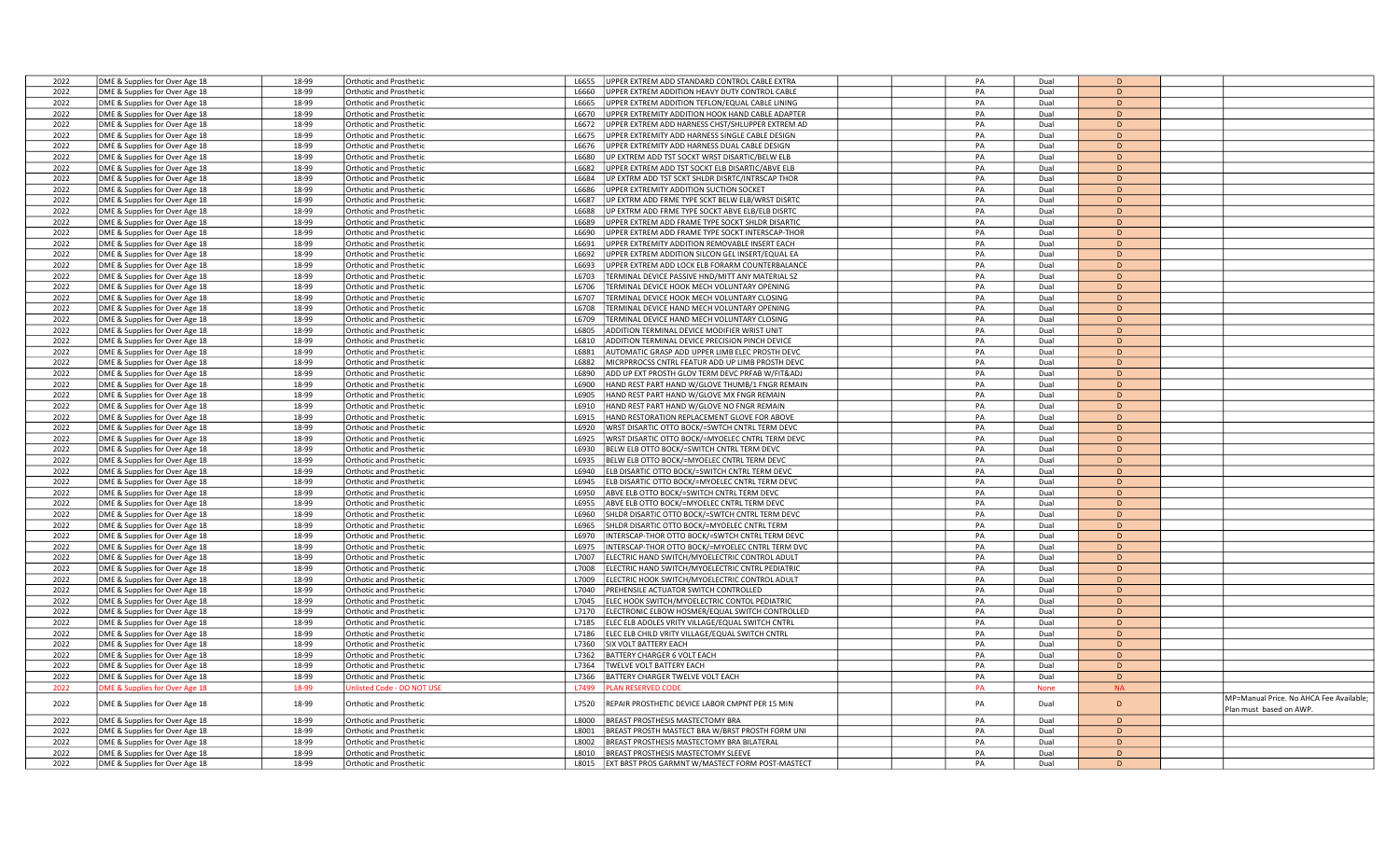| 2022 | DME & Supplies for Over Age 18 | 18-99 | <b>Orthotic and Prosthetic</b>     | L8020  | <b>BREAST PROSTHESIS MASTECTOMY FORM</b>                                  |               | PA | Dual        | D              |  |
|------|--------------------------------|-------|------------------------------------|--------|---------------------------------------------------------------------------|---------------|----|-------------|----------------|--|
| 2022 | DME & Supplies for Over Age 18 | 18-99 | <b>Orthotic and Prosthetic</b>     | L8030  | <b>BREAST PROSTHESIS SILICONE OR EQUAL</b>                                |               | PA | Dual        | D              |  |
| 2022 | DME & Supplies for Over Age 18 | 18-99 | Orthotic and Prosthetic            | L8300  | TRUSS SINGLE WITH STANDARD PAD                                            |               | PA | Dual        | D              |  |
| 2022 | DME & Supplies for Over Age 18 | 18-99 | <b>Orthotic and Prosthetic</b>     | L8310  | TRUSS DOUBLE WITH STANDARD PADS                                           |               | PA | Dual        | D              |  |
| 2022 | DME & Supplies for Over Age 18 | 18-99 | <b>Orthotic and Prosthetic</b>     | L8400  | PROSTHETIC SHEATH BELOW KNEE EACH                                         |               | PA | Dual        | D              |  |
| 2022 | DME & Supplies for Over Age 18 | 18-99 | Orthotic and Prosthetic            | L8410  | PROSTHETIC SHEATH ABOVE KNEE EACH                                         |               | PA | Dual        | D              |  |
| 2022 | DME & Supplies for Over Age 18 | 18-99 | Orthotic and Prosthetic            | L8415  | PROSTHETIC SHEATH UPPER LIMB EACH                                         |               | PA | Dual        | D              |  |
| 2022 |                                | 18-99 | Orthotic and Prosthetic            | L8417  | PROSTH SHEATH/SOCK W/GEL CUSHN LAY BK/AK EA                               |               | PA | Dual        | D              |  |
|      | DME & Supplies for Over Age 18 |       |                                    |        |                                                                           |               |    |             |                |  |
| 2022 | DME & Supplies for Over Age 18 | 18-99 | Orthotic and Prosthetic            | L8420  | PROSTHETIC SOCK MULTIPLE PLY BELOW KNEE EACH                              |               | PA | Dual        | D              |  |
| 2022 | DME & Supplies for Over Age 18 | 18-99 | Orthotic and Prosthetic            | L8430  | PROSTHETIC SOCK MULTIPLE PLY ABOVE KNEE EACH                              |               | PA | Dual        | D              |  |
| 2022 | DME & Supplies for Over Age 18 | 18-99 | Orthotic and Prosthetic            | L8435  | PROSTHETIC SOCK MULTIPLE PLY UPPER LIMB EACH                              |               | PA | Dual        | D              |  |
| 2022 | DME & Supplies for Over Age 18 | 18-99 | Orthotic and Prosthetic            | L8440  | PROSTHETIC SHRINKER BELOW KNEE EACH                                       |               | PA | Dual        | D              |  |
| 2022 | DME & Supplies for Over Age 18 | 18-99 | Orthotic and Prosthetic            | L8460  | PROSTHETIC SHRINKER ABOVE KNEE EACH                                       |               | PA | Dual        | D              |  |
| 2022 | DME & Supplies for Over Age 18 | 18-99 | <b>Orthotic and Prosthetic</b>     | L8465  | PROSTHETIC SHRINKER UPPER LIMB EACH                                       |               | PA | Dual        | D              |  |
| 2022 | DME & Supplies for Over Age 18 | 18-99 | Orthotic and Prosthetic            | L8470  | PROSTHETIC SOCK SINGLE PLY FITTING BELOW KNEE EA                          |               | PA | Dual        | D              |  |
| 2022 | DME & Supplies for Over Age 18 | 18-99 | Orthotic and Prosthetic            | L8480  | PROSTHETIC SOCK SINGLE PLY FITTING ABOVE KNEE EA                          |               | PA | Dual        | D              |  |
| 2022 | DME & Supplies for Over Age 18 | 18-99 | Orthotic and Prosthetic            | L8485  | PROSTHETIC SOCK SINGLE PLY FITTING UPPER LIMB EA                          |               | PA | Dual        | D              |  |
| 2022 | OME & Supplies for Over Age 18 | 18-99 | Unlisted Code - DO NOT USI         | L8499  | <b>PLAN RESERVED CODE</b>                                                 |               | PA | <b>None</b> | <b>NA</b>      |  |
| 2022 | DME & Supplies for Over Age 18 | 18-99 | Orthotic and Prosthetic            | L8500  | ARTIFICIAL LARYNX ANY TYPE                                                |               | PA | Dual        | D              |  |
| 2022 | DME & Supplies for Over Age 18 | 18-99 | <b>Orthotic and Prosthetic</b>     | L8501  | TRACHEOSTOMY SPEAKING VALVE                                               |               | PA | Dual        | D              |  |
| 2022 | DME & Supplies for Over Age 18 | 18-99 | <b>Orthotic and Prosthetic</b>     | L8507  | TRACHEO-ESOPH VOICE PROSTH PT INSRT ANY TYPE EA                           |               | PA | Dual        | D              |  |
|      |                                |       |                                    |        | ILOPROST, INHALATION SOLUTION, FDA-APPROVED FINAL                         |               |    |             |                |  |
| 2022 | All Age LTC Plus DME Supply    | 18-99 | Respiratory                        | Q4074  | PRODUCT, NON-COMPOUNDED, ADMINISTERED THROUGH DME,                        |               | PA | Dual        | D              |  |
|      |                                |       |                                    |        | UNIT DOSE FORM, UP TO 20 MICROGRAMS                                       |               |    |             |                |  |
| 2022 | DME & Supplies for Over Age 18 | 18-99 | Continence, Ostomy, and Wound Care | \$5560 | INSULIN DELIVERY DEVICE REUSABLE PEN; 1.5 ML SZ                           |               | PA | Dual        | D              |  |
|      |                                |       |                                    |        |                                                                           |               |    |             |                |  |
| 2022 | DME & Supplies for Over Age 18 | 18-99 | Continence, Ostomy, and Wound Care | S5561  | INSULIN DELIVERY DEVICE REUSABLE PEN; 3 ML SIZE                           |               | PA | Dual        | D              |  |
| 2022 | DME & Supplies for Over Age 18 | 18-99 | Continence, Ostomy, and Wound Care |        | S8490   INSULIN SYRINGES                                                  |               | PA | Dual        | $\overline{D}$ |  |
| 2022 | All Age LTC Plus DME Supply    | 18-99 | Continence, Ostomy, and Wound Care | T4521  | ADULT SIZED DISPOSABLE INCONTINENCE PRODUCT, BRIEF/DIAPER,<br>SMALL, EACH | All Modifiers | SA | None        | $\mathsf{C}$   |  |
| 2022 | All Age LTC Plus DME Supply    | 18-99 | Continence, Ostomy, and Wound Care | T4522  | ADULT SIZED DISPOSABLE INCONTINENCE PRODUCT, BRIEF/DIAPER                 | All Modifiers | SA | None        | $\mathsf{C}$   |  |
|      |                                |       |                                    |        | MEDIUM, EACH                                                              |               |    |             |                |  |
| 2022 | All Age LTC Plus DME Supply    | 18-99 | Continence, Ostomy, and Wound Care | T4523  | ADULT SIZED DISPOSABLE INCONTINENCE PRODUCT, BRIEF/DIAPER                 | All Modifiers | SA | None        | $\mathsf{C}$   |  |
|      |                                |       |                                    |        | LARGE, EACH                                                               |               |    |             |                |  |
| 2022 | All Age LTC Plus DME Supply    | 18-99 | Continence, Ostomy, and Wound Care | T4524  | ADULT SIZED DISPOSABLE INCONTINENCE PRODUCT, BRIEF/DIAPER                 | All Modifiers | SA | None        | $\mathsf{C}$   |  |
|      |                                |       |                                    |        | EXTRA LARGE, EACH                                                         |               |    |             |                |  |
| 2022 |                                | 18-99 |                                    | T4525  | ADULT SIZED DISPOSABLE INCONTINENCE PRODUCT, PROTECTIVE                   | All Modifiers | SA |             | $\mathsf{C}$   |  |
|      | All Age LTC Plus DME Supply    |       | Continence, Ostomy, and Wound Care |        | UNDERWEAR/PULL-ON, SMALL SIZE, EACH                                       |               |    | None        |                |  |
|      |                                |       |                                    |        | ADULT SIZED DISPOSABLE INCONTINENCE PRODUCT, PROTECTIVE                   |               |    |             |                |  |
| 2022 | All Age LTC Plus DME Supply    | 18-99 | Continence, Ostomy, and Wound Care | T4526  | UNDERWEAR/PULL-ON, MEDIUM SIZE, EACH                                      | All Modifiers | SA | None        | $\mathsf{C}$   |  |
|      |                                |       |                                    |        | ADULT SIZED DISPOSABLE INCONTINENCE PRODUCT, PROTECTIVE                   |               |    |             |                |  |
| 2022 | All Age LTC Plus DME Supply    | 18-99 | Continence, Ostomy, and Wound Care | T4527  | UNDERWEAR/PULL-ON, LARGE SIZE, EACH                                       | All Modifiers | SA | None        | $\mathsf{C}$   |  |
|      |                                |       |                                    |        |                                                                           |               |    |             |                |  |
| 2022 | All Age LTC Plus DME Supply    | 18-99 |                                    | T4528  | ADULT SIZED DISPOSABLE INCONTINENCE PRODUCT, PROTECTIVE                   | All Modifiers | SA | None        | $\mathsf{C}$   |  |
|      |                                |       | Continence, Ostomy, and Wound Care |        | UNDERWEAR/PULL-ON, EXTRA LARGE SIZE, EACH                                 |               |    |             |                |  |
|      |                                |       |                                    |        |                                                                           |               |    |             |                |  |
| 2022 | All Age LTC Plus DME Supply    | 18-99 | Continence, Ostomy, and Wound Care | T4529  | PEDIATRIC SIZED DISPOSABLE INCONTINENCE PRODUCT,                          | All Modifiers | SA | None        | $\mathsf{C}$   |  |
|      |                                |       |                                    |        | BRIEF/DIAPER, SMALL/MEDIUM SIZE, EACH                                     |               |    |             |                |  |
| 2022 | All Age LTC Plus DME Supply    | 18-99 | Continence, Ostomy, and Wound Care | T4530  | EDIATRIC SIZED DISPOSABLE INCONTINENCE PRODUCT,                           | All Modifiers | SA | None        | $\mathsf{C}$   |  |
|      |                                |       |                                    |        | BRIEF/DIAPER, LARGE SIZE, EACH                                            |               |    |             |                |  |
|      |                                |       |                                    |        | PEDIATRIC SIZED DISPOSABLE INCONTINENCE PRODUCT,                          |               |    |             |                |  |
| 2022 | All Age LTC Plus DME Supply    | 18-99 | Continence, Ostomy, and Wound Care | T4531  |                                                                           | All Modifiers | SA | None        | $\mathsf{C}$   |  |
|      |                                |       |                                    |        | PROTECTIVE UNDERWEAR/PULL-ON, SMALL/MEDIUM SIZE, EACH                     |               |    |             |                |  |
|      |                                |       |                                    |        | PEDIATRIC SIZED DISPOSABLE INCONTINENCE PRODUCT,                          |               |    |             |                |  |
| 2022 | All Age LTC Plus DME Supply    | 18-99 | Continence, Ostomy, and Wound Care | T4532  | PROTECTIVE UNDERWEAR/PULL-ON, LARGE SIZE, EACH                            | All Modifiers | SA | None        | $\mathsf{C}$   |  |
|      |                                |       |                                    |        | YOUTH SIZED DISPOSABLE INCONTINENCE PRODUCT, BRIEF/DIAPER                 |               |    |             |                |  |
| 2022 | All Age LTC Plus DME Supply    | 18-99 | Continence, Ostomy, and Wound Care | T4533  | EACH                                                                      | All Modifiers | SA | None        | $\mathsf{C}$   |  |
|      |                                |       |                                    |        | YOUTH SIZED DISPOSABLE INCONTINENCE PRODUCT, PROTECTIVE                   |               |    |             |                |  |
| 2022 | All Age LTC Plus DME Supply    | 18-99 | Continence, Ostomy, and Wound Care | T4534  |                                                                           | All Modifiers | SA | None        | $\mathsf{C}$   |  |
|      |                                |       |                                    |        | UNDERWEAR/PULL-ON, EACH                                                   |               |    |             |                |  |
| 2022 | All Age LTC Plus DME Supply    | 18-99 | Continence, Ostomy, and Wound Care | T4535  | DISPOSABLE LINER/SHIELD/GUARD/PAD/UNDERGARMENT, FOR                       | All Modifiers | SA | None        | $\mathsf{C}$   |  |
|      |                                |       |                                    |        | NCONTINENCE, EACH                                                         |               |    |             |                |  |
| 2022 | All Age LTC Plus DME Supply    | 18-99 | Continence, Ostomy, and Wound Care | T4543  | ADULT SIZED DISPOSABLE INCONTINENCE PRODUCT, PROTECTIVE                   | All Modifiers | SA | None        | $\mathsf{C}$   |  |
|      |                                |       |                                    |        | BRIEF/DIAPER, ABOVE EXTRA LARGE, EACH                                     |               |    |             |                |  |
|      |                                |       |                                    |        | ADULT SIZED DISPOSABLE INCONTINENCE PRODUCT, PROTECTIVE                   |               |    |             |                |  |
| 2022 | All Age LTC Plus DME Supply    | 18-99 | Continence, Ostomy, and Wound Care | T4544  | UNDERWEAR/PULL-ON, ABOVE EXTRA LARGE, EACH                                | All Modifiers | SA | None        | $\mathsf{C}$   |  |
|      |                                |       |                                    |        |                                                                           |               |    |             |                |  |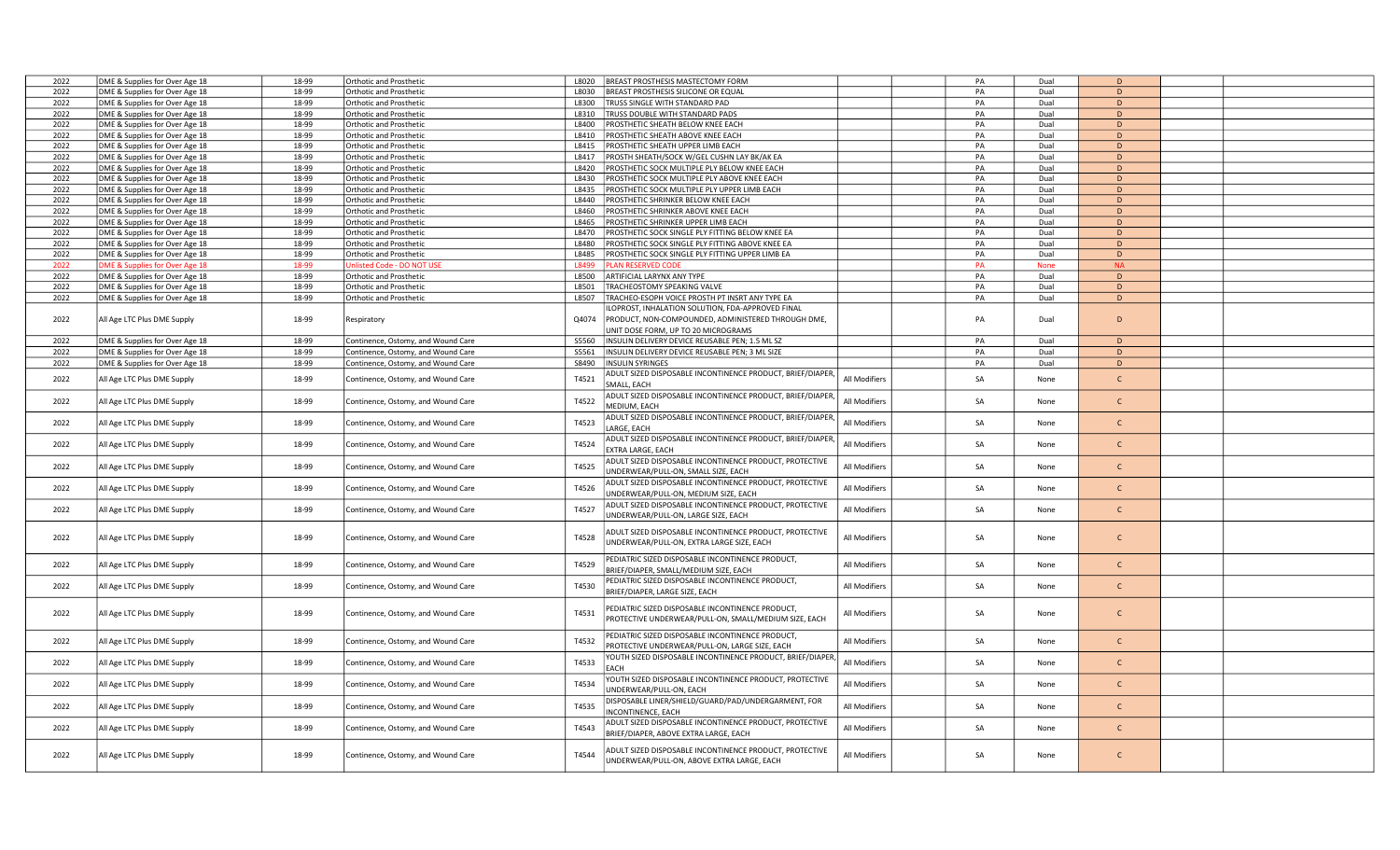| 2022 | DME & Supplies for Over Age 18    | 18-99    | <b>Orthotic and Prosthetic</b>          |       | V2623 PROSTHETIC EYE PLASTIC CUSTOM                                                                                                                                                                                                                                                                                                                                                                                                                  | PXA | Dual | D            |                                                                    |
|------|-----------------------------------|----------|-----------------------------------------|-------|------------------------------------------------------------------------------------------------------------------------------------------------------------------------------------------------------------------------------------------------------------------------------------------------------------------------------------------------------------------------------------------------------------------------------------------------------|-----|------|--------------|--------------------------------------------------------------------|
| 2022 | DME & Supplies for Over Age 18    | 18-99    | Orthotic and Prosthetic                 |       | V2624 POLISHING/RESURFACING OF OCULAR PROSTHESIS                                                                                                                                                                                                                                                                                                                                                                                                     | PA  | Dual | D            |                                                                    |
| 2022 |                                   | 18-99    |                                         |       | V2625 ENLARGEMENT OF OCULAR PROSTHESIS                                                                                                                                                                                                                                                                                                                                                                                                               |     | Dual | D            |                                                                    |
|      | DME & Supplies for Over Age 18    |          | Orthotic and Prosthetic                 |       |                                                                                                                                                                                                                                                                                                                                                                                                                                                      | PA  |      |              |                                                                    |
| 2022 | DME & Supplies for Over Age 18    | 18-99    | Orthotic and Prosthetic                 | V2626 | <b>REDUCTION OF OCULAR PROSTHESIS</b>                                                                                                                                                                                                                                                                                                                                                                                                                | PA  | Dual | D            |                                                                    |
| 2022 | DME & Supplies for Over Age 18    | 18-99    | Orthotic and Prosthetic                 |       | V2627 SCLERAL COVER SHELL                                                                                                                                                                                                                                                                                                                                                                                                                            | PXA | Dual | D            |                                                                    |
| 2022 | DME & Supplies for Over Age 18    | 18-99    | Orthotic and Prosthetic                 |       | V2628 FABRICATION AND FITTING OF OCULAR CONFORMER                                                                                                                                                                                                                                                                                                                                                                                                    | PXA | Dual | D            |                                                                    |
| 2022 | DME & Supplies for Over Age 18    | 18-99    | Specialized                             | V5336 | REPAIR/MOD AUGMENTATIV COMMUNICAT SYSTEM/DEVICE                                                                                                                                                                                                                                                                                                                                                                                                      | PA  | Dual | $\mathsf{C}$ | MP=Manual Price. No AHCA Fee Available;<br>Plan must based on AWP. |
| 2022 | DME & Supplies for All Age Groups | $0 - 99$ | <b>Enteral and Parenteral Nutrition</b> | B4160 | GENERIC FORMULA - Any other nutritional supplement not<br>SC<br>specifically listed                                                                                                                                                                                                                                                                                                                                                                  |     |      |              |                                                                    |
| 2022 | DME & Supplies for All Age Groups | $0 - 99$ | <b>Enteral and Parenteral Nutrition</b> | B4161 | GENERIC FORMULA - Any other nutritional supplement not<br>SC<br>pecifically listed                                                                                                                                                                                                                                                                                                                                                                   |     |      |              |                                                                    |
| 2022 | DME & Supplies for All Age Groups | $0 - 99$ | <b>Enteral and Parenteral Nutrition</b> | B4162 | GENERIC FORMULA - Any other nutritional supplement not<br>SC<br>specifically listed                                                                                                                                                                                                                                                                                                                                                                  |     |      |              |                                                                    |
| 2022 | DME & Supplies for All Age Groups | $0 - 99$ | Orthotic and Prosthetic                 | L0455 | Thoracic-lumbar-sacral orthosis (TLSO), flexible, provides trunk<br>support, extends from sacrococcygeal junction to above T-9<br>vertebra, restricts gross trunk motion in the sagittal plane, produces<br>intracavitary pressure to reduce load on the intervertebral disks<br>with rigid stays or panel(s), includes shoulder straps and closures,<br>prefabricated, off-the-shelf                                                                |     |      |              |                                                                    |
| 2022 | DME & Supplies for All Age Groups | $0 - 99$ | Orthotic and Prosthetic                 | L0457 | Thoracic-lumbar-sacral orthosis (TLSO), flexible, provides trunk<br>support, thoracic region, rigid posterior panel and soft anterior<br>apron, extends from the sacrococcygeal junction and terminates<br>just inferior to the scapular spine, restricts gross trunk motion in the<br>sagittal plane, produces intracavitary pressure to reduce load on the<br>intervertebral disks, includes straps and closures, prefabricated, off-<br>the-shelf |     |      |              |                                                                    |
| 2022 | DME & Supplies for All Age Groups | $0 - 99$ | Orthotic and Prosthetic                 | L0467 | Thoracic-lumbar-sacral orthosis (TLSO), sagittal control, rigid<br>posterior frame and flexible soft anterior apron with straps, closures<br>and padding, restricts gross trunk motion in sagittal plane, produces<br>intracavitary pressure to reduce load on intervertebral disks,<br>prefabricated, off-the-shelf                                                                                                                                 |     |      |              |                                                                    |
| 2022 | DME & Supplies for All Age Groups | $0 - 99$ | Orthotic and Prosthetic                 | L0641 | Lumbar orthosis, sagittal control, with rigid posterior panel(s),<br>posterior extends from L-1 to below L-5 vertebra, produces<br>intracavitary pressure to reduce load on the intervertebral discs,<br>includes straps, closures, may include padding, stays, shoulder<br>straps, pendulous abdomen design, prefabricated, off-the-shelf                                                                                                           |     |      |              |                                                                    |
| 2022 | DME & Supplies for All Age Groups | $0 - 99$ | Orthotic and Prosthetic                 | L0642 | Lumbar orthosis, sagittal control, with rigid anterior and posterior<br>panels, posterior extends from L-1 to below L-5 vertebra, produces<br>ntracavitary pressure to reduce load on the intervertebral discs,<br>includes straps, closures, may include padding, shoulder straps,<br>pendulous abdomen design, prefabricated, off-the-shelf                                                                                                        |     |      |              |                                                                    |
| 2022 | DME & Supplies for All Age Groups | $0 - 99$ | Orthotic and Prosthetic                 | L0648 | Lumbar-sacral orthosis (LSO), sagittal control, with rigid anterior and<br>posterior panels, posterior extends from sacrococcygeal junction to<br>T-9 vertebra, produces intracavitary pressure to reduce load on the<br>intervertebral discs, includes straps, closures, may include padding,<br>shoulder straps, pendulous abdomen design, prefabricated, off-the-<br>shelf                                                                        |     |      |              |                                                                    |
| 2022 | DME & Supplies for All Age Groups | $0 - 99$ | Orthotic and Prosthetic                 | L1812 | Knee orthosis (KO), elastic with joints, prefabricated, off-the-shelf                                                                                                                                                                                                                                                                                                                                                                                |     |      |              |                                                                    |
| 2022 | DME & Supplies for All Age Groups | $0 - 99$ | Orthotic and Prosthetic                 | L1833 | Knee orthosis (KO), adjustable knee joints (unicentric or<br>polycentric), positional orthosis, rigid support, prefabricated, off-the<br>shelf                                                                                                                                                                                                                                                                                                       |     |      |              |                                                                    |
| 2022 | DME & Supplies for All Age Groups | $0 - 99$ | Orthotic and Prosthetic                 | L1851 | Knee orthosis (KO), single upright, thigh and calf, with adjustable<br>flexion and extension joint (unicentric or polycentric), medial-lateral<br>and rotation control, with or without varus/valgus adjustment,<br>prefabricated, off-the-shelf                                                                                                                                                                                                     |     |      |              |                                                                    |